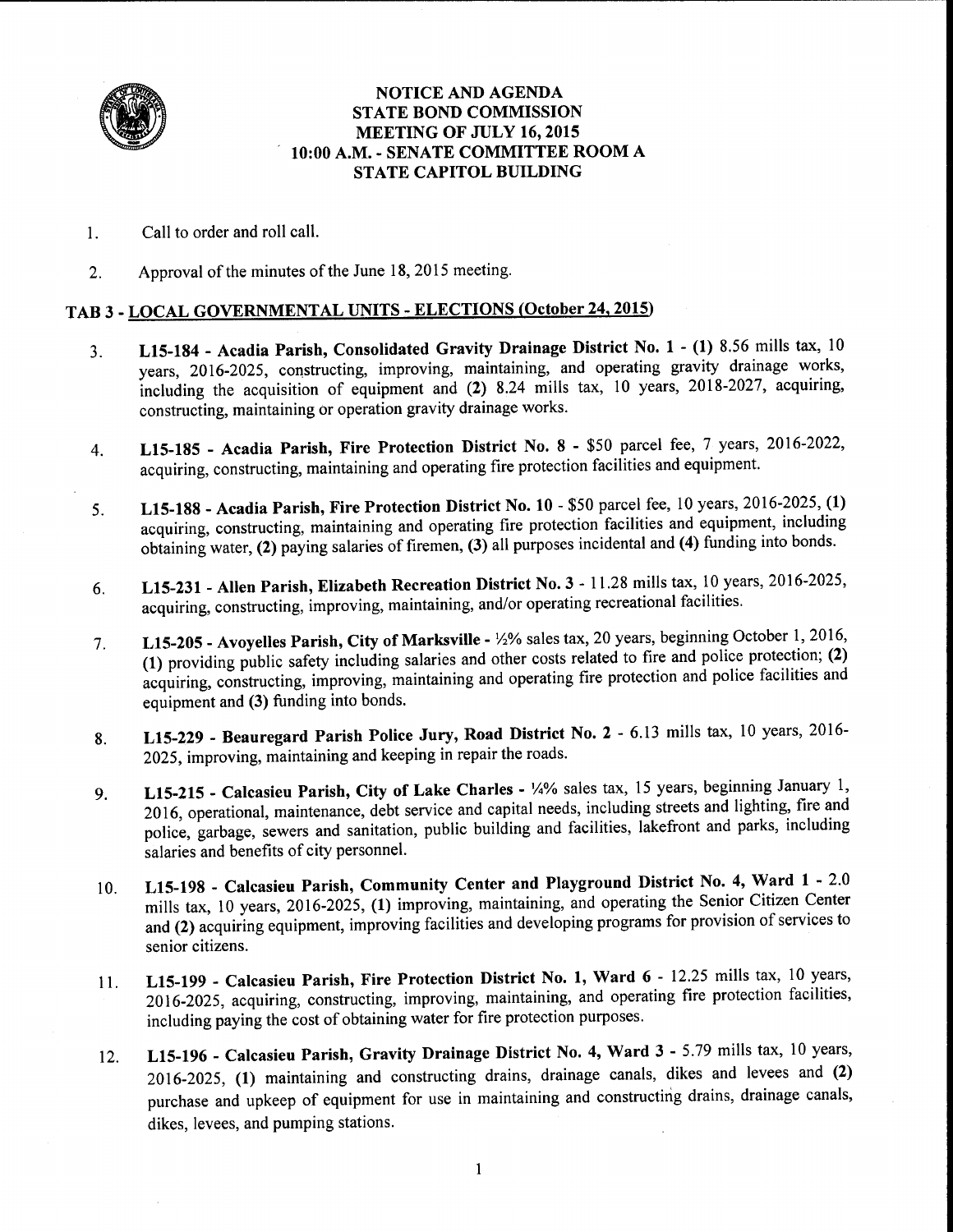- 13. L15-200 Calcasieu Parish, Gravity Drainage District No. 5, Ward 4 4.78 mills tax, 10 years, 2016-2025, (1) maintaining and constructing drains, drainage canals, dikes, levees, pumping stations and bridges and (2) purchase and upkeep of equipment for use in maintaining and constructing drains, drainage canals, dikes, levees, pumping stations and bridges.
- 14. L15-202 Calcasieu Parish, Gravity Drainage District No. 8, Ward 1 11.04 mills tax, 10 years, 2016-2025, (1) maintaining and constructing drains, drainage canals, dikes, levees and bridges and (2) purchase and upkeep of equipment for use in maintaining and constructing drains, drainage canals, dikes, levees and bridges.
- 15. L15-197 Calcasieu Parish, Houston River Waterworks District No. 11, Wards 4 and 7 5.51 mills tax, 10 years, 2016-2025, maintaining and operating waterworks facilities.
- 16. L15-220 East Baton Rouge Parish, City of Zachary 5% Hotel Occupancy Tax, to be levied in perpetuity, beginning January 1, 2016, infrastructure improvements for the Zachary Youth Park and other recreational opportunities.
- 17. L15-206 East Baton Rouge Parish, Metropolitan Council of the Parish of East Baton Rouge and City of Baton Rouge - 11.1 mills tax, 10 years, 2016-2025, (1) maintaining and operating the public library system and its branches and (2) improving services, acquiring land and constructing new library facilities.
- 18. L15-221 East Baton Rouge Parish School Board, Consolidated School District No. 1 (1) 0.72 mills tax, 10 years, 2017-2026, supporting the Alcohol and Drug Abuse Prevention Program, commonly known as "I CARE" Program; (2) 1.04 mills tax, 10 years, 2017-2026, operating and maintaining the public school system; (3) 5.99 mills tax, 10 years, 2017-2026, paying and improving salaries and other benefits of public school employees.
- 19. L15-243 East Feliciana Parish, Communications District No. 1 1.0 mill tax, 10 years, 2016- 2025, acquiring, constructing, improving, maintaining, and/or operating an enhanced 911 telephone system (including necessary dispatch personnel).
- 20. L15-181 Evangeline Parish, Town of Mamou 1% sales tax, 25 years, beginning January 1, 2016, (1) 35% for any lawful corporate purposes; (2) 10% for inducing and attracting commerce, industry and tourism, including the acquisition and improvement of land and buildings; (3) 55% for constructing, acquiring, improving and/or extending any work of capital improvement and (4) funding into bonds.
- 21. L15-245 Iberia Parish Council (1) Amend Sections 2-01 (A) and 2-05(A) of the Home Rule Charter relative to composition and compensation of the Parish Council members; (2) Amend Section  $2-04(B)$  of the **WNITLIFID NAMATIBE CONDE** WATERFIES Council; (3) Amend Section 3- $07(B)$  of the Holdel Rule Limited Vold Work Collection Weld to each parish President; (4) Add Section 2-0l(E) and amend Section 3-02 of the Home Rule Charter relative to terms of the Parish Council and Parish President and (5) Amend Section 7-06(F) of the Home Rule Charter relative to terms of members of Boards and Commissions.
- 22. L15-216 Jefferson Davis Parish, Fire Protection District No. 5 5.02 mills tax, 10 years, 2016- 2025, acquiring, constructing, improving, maintaining and operating fire protection facilities and equipment.
- 23. L15-189 Jefferson Parish Council, Esprit at Stonebridge Neighborhood Improvement District Not exceeding \$250 parcel fee, 10 years, 2015-2024, to be levied at \$100 in years 2015-2017, \$150 in years 2018-2020, and \$250 in years 2021-2024, (1) purchasing, acquiring, constructing and improving, or leasing, maintaining and operating machinery and equipment and other facilities to be used and (2) paying other expenses incurred or contracting for services to be rendered in connection with providing security enhancement services.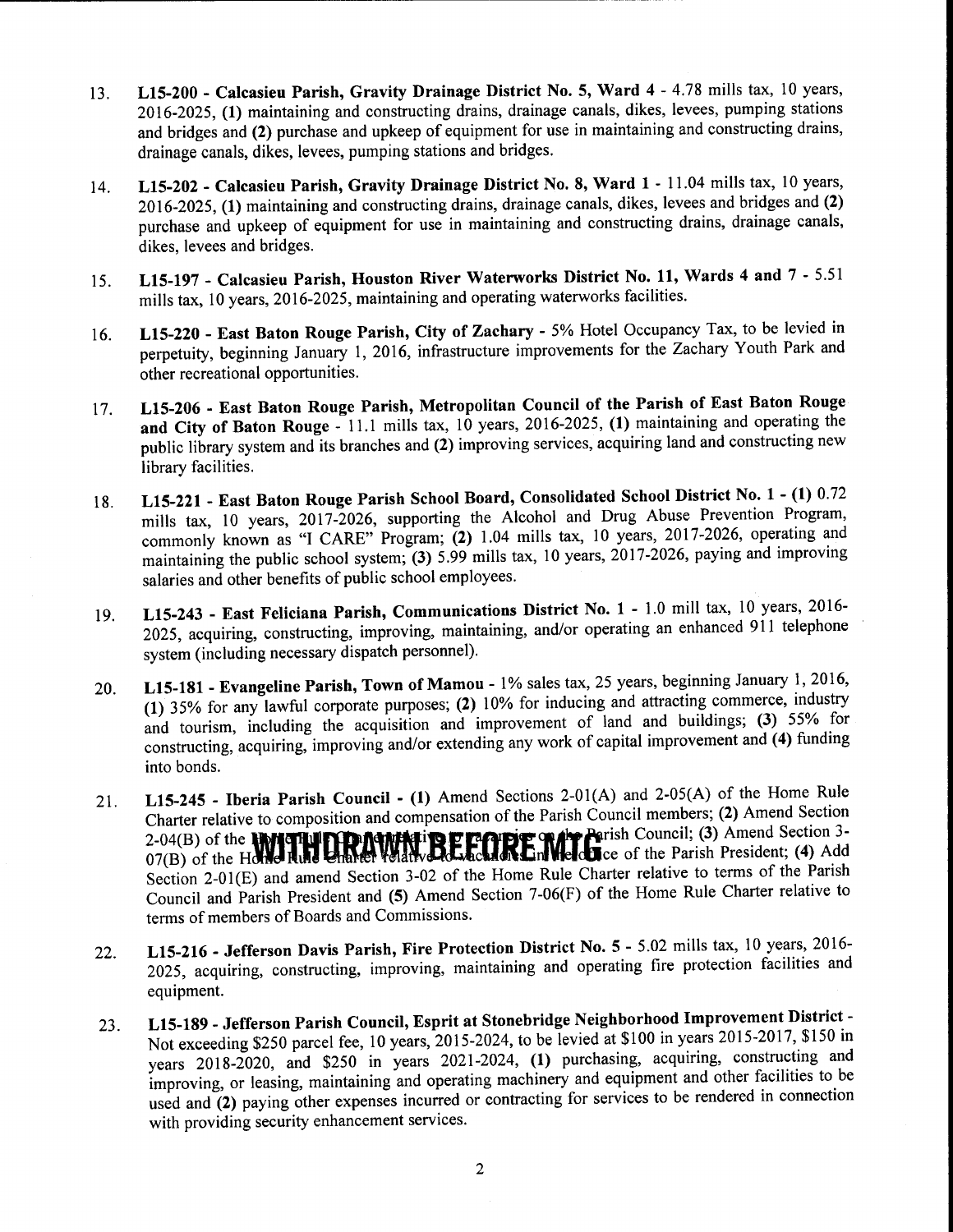- 24. **LlS-230 - Lafourche Parish Council - (1)** 1.65 mills tax, 10 years, 2017-2026, acquiring, constructing, improving, maintaining or operating the Lafourche Parish Public Library and its branches; **(2)** 4.06 mills tax, 10 years, 2017-2026, acquiring, constructing, improving, maintaining and/or operating the Lafourche Parish Public Library and its branches, including automation and other equipment, library books and materials and furnishings.
- 25. **LlS-241 - Morehouse Parish, Fire Protection District No. 1, Ward 8**  5.75 mills tax, 10 years, 2017-2026, **(1)** acquiring, constructing, improving, maintaining and/or operating fire protection facilities, **(2)** purchasing fire trucks and other related equipment, **(3)** building and improving fire stations and **(4)** obtaining water for fire protection purposes.
- 26. **LlS-195 - Morehouse Parish Police Jury**  0.60 mills tax, 10 years, 2016-2025, maintaining and operating public buildings.
- 27. **LlS-213 - Orleans Parish, City of New Orleans, French Quarter Economic Development District**  - 0.2495% sales tax, 5 years, beginning January 1, 2016, funding enhanced and supplemental public safety services to facilitate economic development.
- 28. **LlS-209 - Plaquemines Parish School Board, School District No. 1**  Y2% sales tax, to be levied in perpetuity, beginning January 1, 2016, **(1)** providing salary increases for teachers and other school employees and (2) constructing, acquiring, improving, equipping, furnishing, maintaining, and/or operating schools and school related facilities.
- 29. **LlS-183 - Red River Parish, Parishwide Fire Protection District**  3.86 mills tax, 10 years, 2016- 2025, **(1)** maintaining and operating fire protection facilities and **(2)** paying the cost of obtaining water for fire protection purposes including charges for fire hydrant rentals and service.
- 30. **LlS-239 - Sabine Parish School Board, Many School District No. 34**  7.23 mills tax, 10 years, 2016-2025, acquiring, constructing, improving, maintaining and supporting public schools.
- 31. **LlS-240 - Sabine Parish School Board, South Sabine Consolidated School District No. 20**  7.82 mills tax, 10 years, 2016-2025, acquiring, constructing, improving, operating, maintaining and supporting public schools.
- 32. **LlS-227 - St. Landry Parish, Fire Protection District** No. **1**  21.95 mills tax, 10 years, 2015-2024, **(1)** maintaining and operating fire protection facilities including emergency rescue equipment and **(2)**  paying the cost of obtaining water for fire protection purposes, including charges for fire hydrant rentals and service.
- 33. **LlS-226 - St. Mary Parish, Consolidated Gravity Drainage District** No. **1**  8.11 mills tax, <sup>10</sup> years, 2017-2026, acquiring, constructing, maintaining, and operating gravity drainage works.
- 34. **LlS-222 - St. Mary Parish, Town of Berwick**  \$25 acreage tax, 20 years, 2016-2035, constructing, acquiring, maintaining, operating, or improving drains, drainage facilities, drainage systems or drainage networks.
- 35. **LlS-212 - Tangipahoa Parish Council**  Amendment to Article II, Section 2-01, Subsection (A) and Article III, Section 3-02 of the Home Rule Charter relative to term limit for Parish council members and Parish President.
- 36. **LlS-211 - Tangipahoa Parish Council, Rural Fire Protection District** No. **2**  10.0 mills tax, <sup>10</sup> years, 2016-2025, **(1)** maintaining and operating fire protection facilities, **(2)** maintaining, operating, and purchasing fire trucks and other fire-fighting equipment and paying the cost of obtaining water for fire protection purposes, including charges for fire hydrant rentals and service and **(3)** providing emergency services.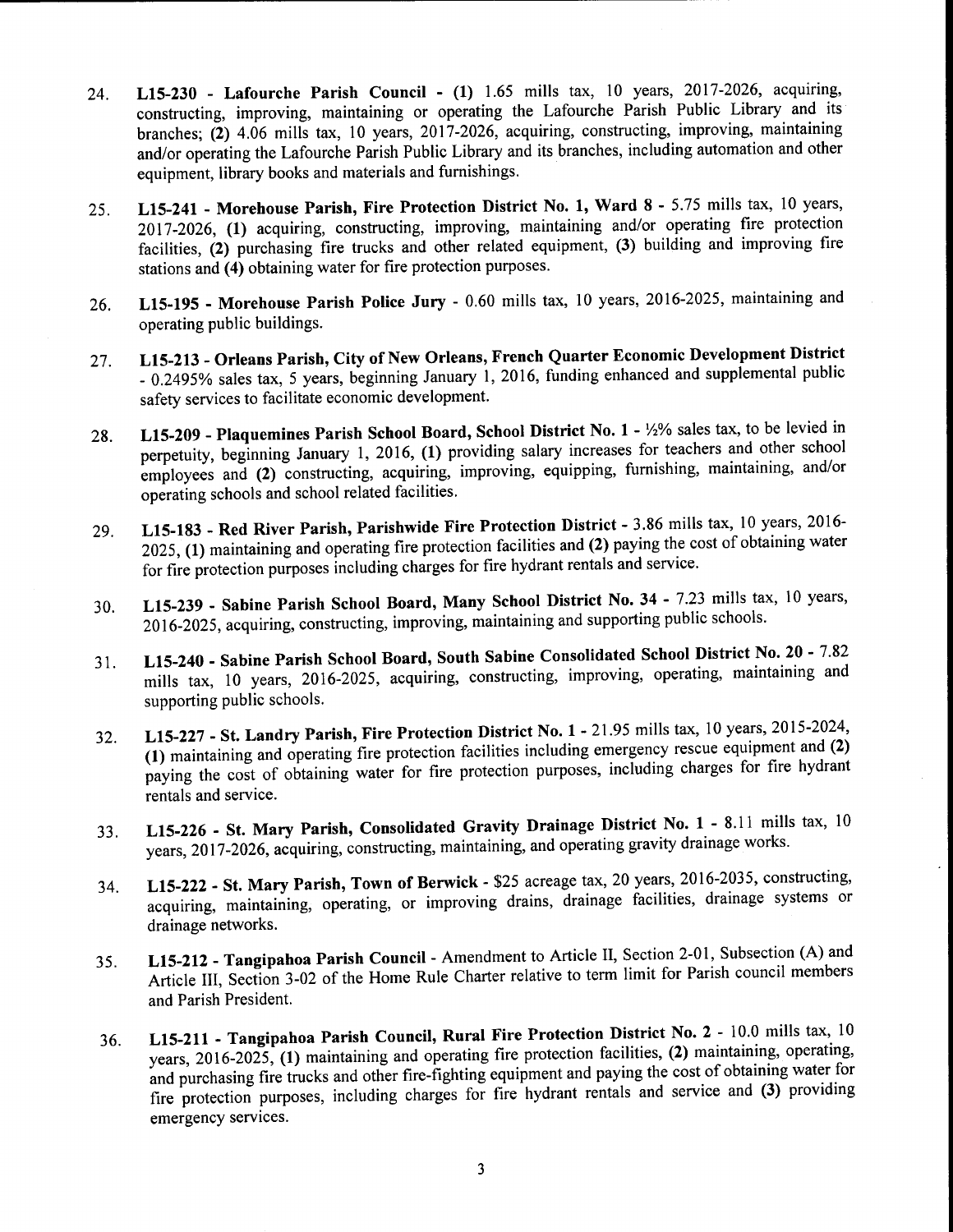- 37. LlS-228 Union Parish Police Jury 1.70 mills tax, 10 years, 2015-2024, operation, construction and/or maintenance of public health facilities.
- 38. LlS-187 Vermilion Parish, Village of Maurice <sup>1</sup>% sales tax, to be levied in perpetuity, beginning January 1, 2016, (1) one half for capital improvements and (2) one half for water and sewer.
- 39. LlS-242 Vermilion Parish Police Jury (1) Rededication of \$1,300,000 of proceeds for constructing a cooperative extension building that were previously collected from 2.5 mills tax authorized for public health and animal control.; (2) Ward 8 - 1.19 mills tax, 10 years, 2016-2025, maintaining and upkeeping public cemeteries.
- 40. LlS-186 Webster Parish School Board, School District 2.82 mills tax, 10 years, 2016-2025, giving additional support to public schools, including acquiring, constructing, improving, maintaining or operating the public school system.

### TAB 4 - LOCAL POLITICAL SUBDIVISIONS - LOANS

- 41. LlS-247 Jefferson Parish, City of Westwego Not exceeding \$1,000,000 Revenue Anticipation Notes, not exceeding 2%, mature no later than March 1, 2016, current expenses.
- 42. L15-224 Lafayette Parish School Board Not exceeding \$10,000,000 Certificates of Indebtedness, not exceeding 2.75%, not exceeding 8 years, (1) purchasing, acquiring and equipping school buses, and (2) constructing, and improving schools and school related facilities, including the necessary sites, equipment and furnishings.
- 43. LlS-217 Morehouse Parish, City of Bastrop Not exceeding \$1,500,000 Revenue Anticipation Notes, Series 2015, not exceeding 6%, mature no later than March 1, 2016, current expenses.
- 44. LlS-204 Plaquemines Parish Law Enforcement District Not exceeding \$4,000,000 Certificates of Indebtedness, not exceeding 6%, mature no later than June 30, 2016, current expenses.
- 45. LlS-208 Rapides Parish School Board Not exceeding \$1,990,000 Certificate of Indebtedness, Series 2015, not exceeding 2.15%, mature no later than May 1, 2026, (1) approximately \$890,000 for refunding and extending a portion of Certificate of Indebtedness, Series 2004 (consisting of the interest bearing certificates of said issue) and (2) approximately \$1, 100,000 for purchasing school buses and equipment.
- 46. LlS-191 St. Bernard Parish Council Not exceeding \$2,000,000 Certificates of Indebtedness, not exceeding 5%, mature no later than March 1, 2016, current expenses.
- 47. LlS-192 St. Bernard Parish Council Not exceeding \$4,100,000 Limited Tax Certificates of Indebtedness, not exceeding 5%, mature no later than March 1, 2016, maintaining and operating fire protection facilities.
- 48. LlS-193 St. Bernard Parish Council, Fire Protection District No. 1 Not exceeding \$1,100,000 Limited Tax Certificates of Indebtedness, not exceeding 5%, mature no later than March 1, 2016, maintaining and operating fire protection facilities.
- 49. LlS-207 St. John the Baptist Parish Law Enforcement District Not exceeding \$3,000,000 Certificates of Indebtedness, not exceeding 6%, mature no later than June 30, 2016, current expenses.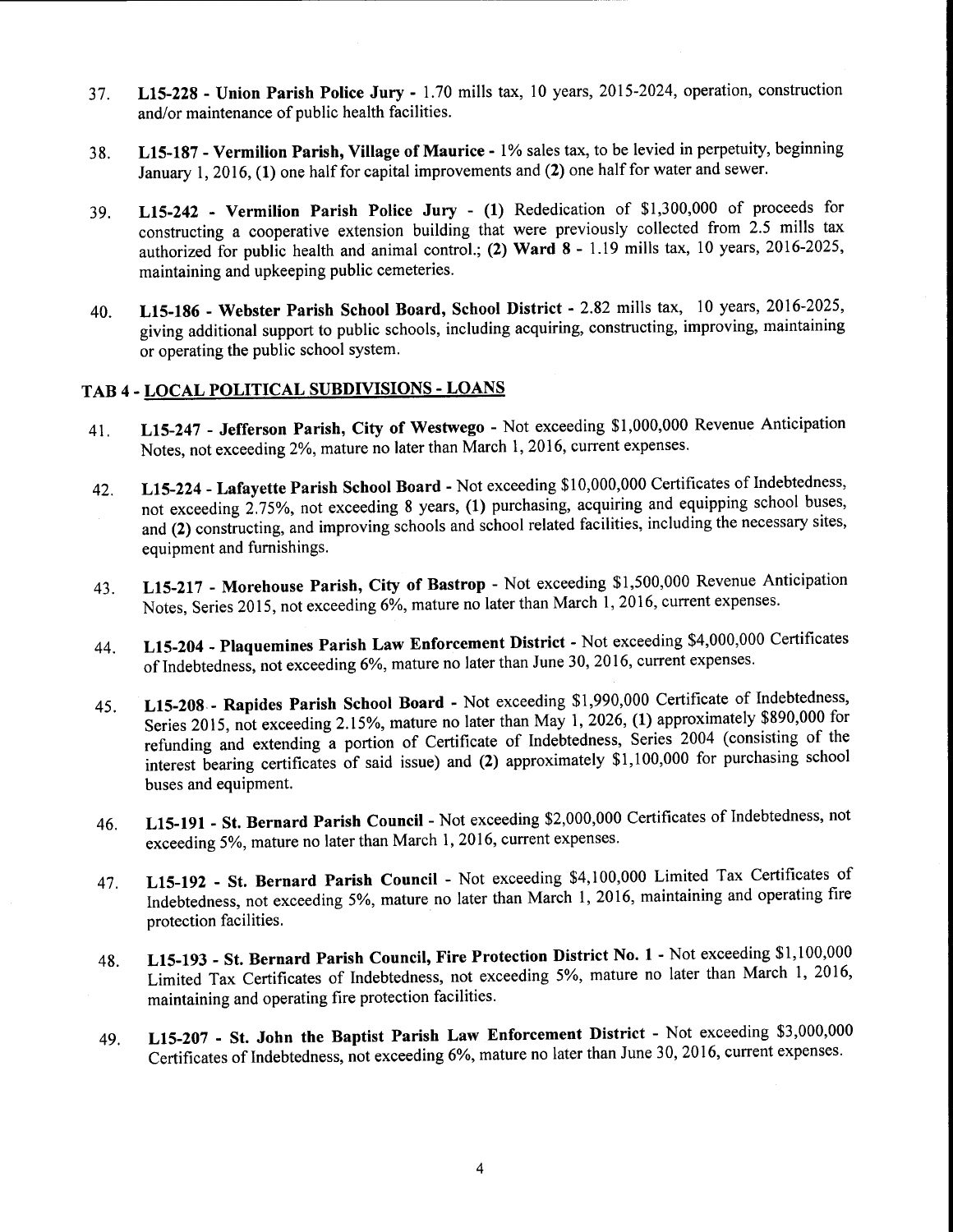#### TAB 5 - LOCAL POLITICAL SUBDIVISIONS - BONDS - PRELIMINARY APPROVAL

- 50. L15-194 Avoyelles Parish, Waterworks District, Ward 3 Notice of Intention to issue not exceeding \$2,660,000 Water Revenue Bonds, not exceeding 4%, not exceeding 40 years, acquiring and constructing improvements and replacements to the waterworks system, including appurtenant equipment and fixtures.
- 51. L15-235 Iberia & Vermilion Parishes, Town of Delcambre Notice of Intention to issue not exceeding \$1,990,000 Water Revenue Bonds, not exceeding 3%%, not exceeding 40 years, constructing and acquiring improvements and replacements to the waterworks system, including appurtenant equipment and fixtures.

## TAB 5 - LOCAL POLITICAL SUBDIVISIONS - BONDS - FINAL APPROVAL

- 52. L15-225 Acadia Parish, City of Rayne Not exceeding \$1,500,000 Excess Revenue Bonds, not exceeding 5%, not exceeding 10 years, various capital improvements.
- 53. L15-234 Caddo Parish, City of Shreveport (Shreveport Airport System) Not exceeding \$35,000,000 Taxable Revenue Refunding Bonds, in two series, not exceeding 7%, not exceeding 18 years, (1) Series 2015A, (a) defeasing and refunding all or a portion of LCDA Revenue Refunding<br>Bonds (Shreveport **WHTHARA AM REFEDREMITE**) A Revenue Bonds (Shreveport Airport Cargo Facility Project) Series  $2008C$ -AMT and LCDA Taxable Revenue Bonds (Shreveport Airport System Project) Series 2008D, (b) purchasing a municipal bond insurance policy, if necessary and (c) funding a debt service reserve fund or reserve, if necessary; (2) Series 2015B, (a) defeasing and refunding all or a portion of LCDA Revenue Refunding Bonds (Shreveport Airport System Project) Series 2008B-AMT, (b) purchasing a municipal bond insurance policy, if necessary and (c) funding a debt service fund or serve fund surety, if necessary.
- 54. L15-214 Calcasieu Parish, Memorial Hospital Service District (Lake Charles Memorial Hospital Project) - Not exceeding \$10,000,000 Revenue Bonds, Series 2015, not exceeding 6%, not exceeding 15 years, acquisition, construction, renovation and equipping of hospital facilities generally for Southwest Louisiana Hospital Association (SLHA), to be owned by the SLHA and operated by Southwest Louisiana Health Care System, Inc.
- 55. L15-203 Desoto Parish School Board Not exceeding \$3,500,000 Limited Tax Revenue Bonds, not exceeding 6%, not exceeding 20 years, acquiring, constructing, improving, equipping, and furnishing school buildings and other related facilities.
- 56. L15-218 Jefferson Parish Economic Development and Port District Not exceeding \$2,500,000 Revenue Bonds, not exceeding 7%, not exceeding 25 years, acquisition of an office building and technology incubator in the Churchill Technology and Business Park from Forward Jefferson.
- 57. L15-223 Jefferson Parish, City of Kenner (DEQ Project) Not exceeding \$15,000,000 Sales Tax Bonds, in one or more series, not exceeding 0.95%, not exceeding 22 years, provide funds for, (1) priority projects (a) Chateau Transfer Force Main replacement; (b) demolition of abandoned digestor at Wastewater Treatment Plant (WWTP) #1, (c) demolition of WWTP #2; (d) Firehouse Road Force Main Replacement; (e) Odor Control Improvements at Vintage and Medoc Lift Station and (t) Emergency Power Improvements at the WWTP; (2) alternate projects (a) new Pump at the 10th and Maria Lift Station; (b) warehouse for emergency generators; (c) fuel system improvements for emergency power at the WWTP; (d) repairs to 48-inch effluent force main and (e) rehabilitation of existing gravity sewers and (3) funding a reserve fund, if required.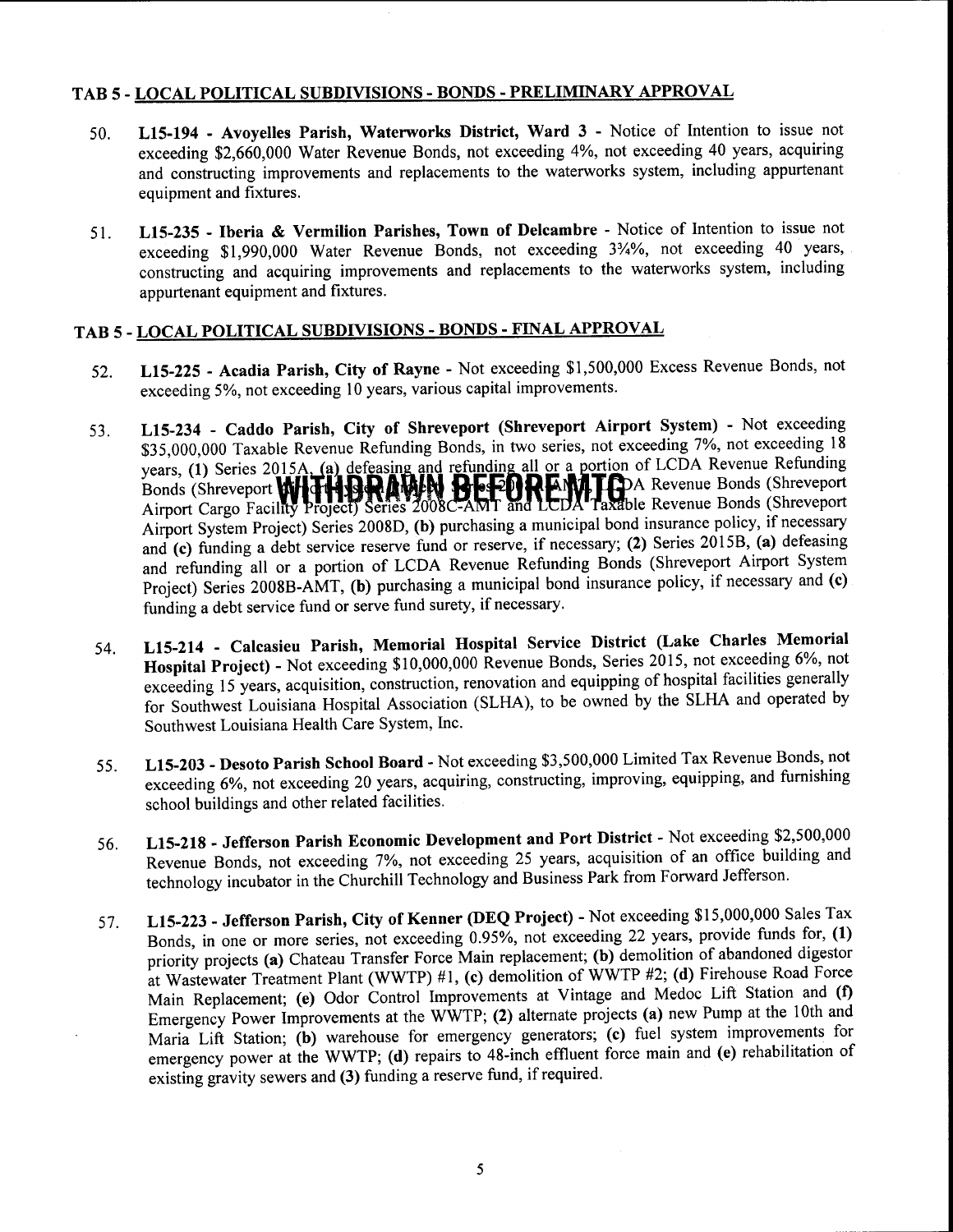- 58. L15-232 Orleans Parish, City of New Orleans (St. Thomas Economic Development District) Not exceeding \$15,000,000 Tax Increment Bonds (Taxable), not exceeding 6%, mature no later than October 1, 2030, (1) not exceeding \$9,000,000 Tax Increment Revenue Refunding Bonds, Series 2015A, refunding Series 2003 Bonds and (2) not exceeding \$6,000,000 Tax Increment Revenue Street Improvement Bonds, Series 2015B, (a) repair and improvement of streets throughout the City and (b) funding a debt service reserve fund.
- 59. L15-210 St. Helena Parish School Board (1) Not exceeding \$2,880,000 Sales Tax Bonds, Series 2016, not exceeding 3.75%, not exceeding 40 years, (a) approximately \$2,460,000 Revenue Bonds, acquiring, constructing and improving public school buildings and facilities, including the acquisition of equipment, (b) approximately \$420,000 Refunding Bonds, refunding Sales Tax Bonds, Series 2014; (2) Not exceeding \$2,470,000 Bond Anticipation Notes, not exceeding 4%, not exceeding 1 year, interim financing.
- 60. L15-201 St. Tammany Parish, Town of Madisonville Not exceeding \$1,300,000 Gas Utility Revenue Bonds, Series 2015, not exceeding 4%, not exceeding <sup>15</sup>years, constructing and acquiring extensions, improvements and replacements to the natural gas utility system, including appurtenant equipment, accessories and properties.

### TAB 5 - LOCAL POLITICAL SUBDIVISIONS - OTHER

61. L15-219 - Jefferson Parish Council - Authorization to guarantee the Jefferson Parish Economic Development and Port District's not exceeding \$2,500,000 Revenue Bonds, not exceeding 7%, not exceeding 25 years, acquisition of an office building and technology incubator in the Churchill Technology and Business Park from Forward Jefferson.

# TAB 6- STATE AGENCIES, BOARDS & COMMISSIONS

- 62. S15-020 Health Education Authority of Louisiana (YMCA of Greater New Orleans Project) Not exceeding \$6,000,000 Revenue Refunding Bonds, taxable and/or tax-exempt, in one or more series, not exceeding 10% tax-exempt and 12% taxable, fixed or variable, not exceeding 30 years, (1) approximately \$2,335,000 Refunding Bonds, of which \$405,000 to be issued as taxable, and \$1,93 0,000 to be issued as tax-exempt, refinancing existing indebtedness secured pursuant to a prior Financing and Lease Agreement between Regions Equipment Finance Corporation and the LCDA dated December 1, 2010 on behalf of the YMCA,  $(2)$  approximately \$3,665,000 Revenue Bonds, acquisition, design, construction, furnishing and equipping of certain facilities and property located in the Primary Service Area of the issuer to provide a flagship location for YMCA services and (3) funding a debt service reserve fund, if necessary.
- 63. S15-044 Louisiana Housing Corporation Not exceeding \$39,000,000 Single Family Mortgage Revenue Refunding Bonds, in one or more series or subseries, not exceeding 8%, not exceeding 30 years, refunding all or a portion of Single Family Mortgage Revenue Bonds, Series 2002A, 2004A, 2004B, 2004C, 2005A, 2006A, 2006B, and 2006C.
- 64. S15-045 Louisiana Housing Corporation (Port Royal Apartments Project) Not exceeding \$16,000,000, Multifamily Housing Revenue Bonds (Volume Cap), in one or more series, not exceeding 12%, not exceeding  $4\overline{0}$  years, acquisition, construction and equipping of a 192-unit multifamily apartment facility in East Baton Rouge Parish.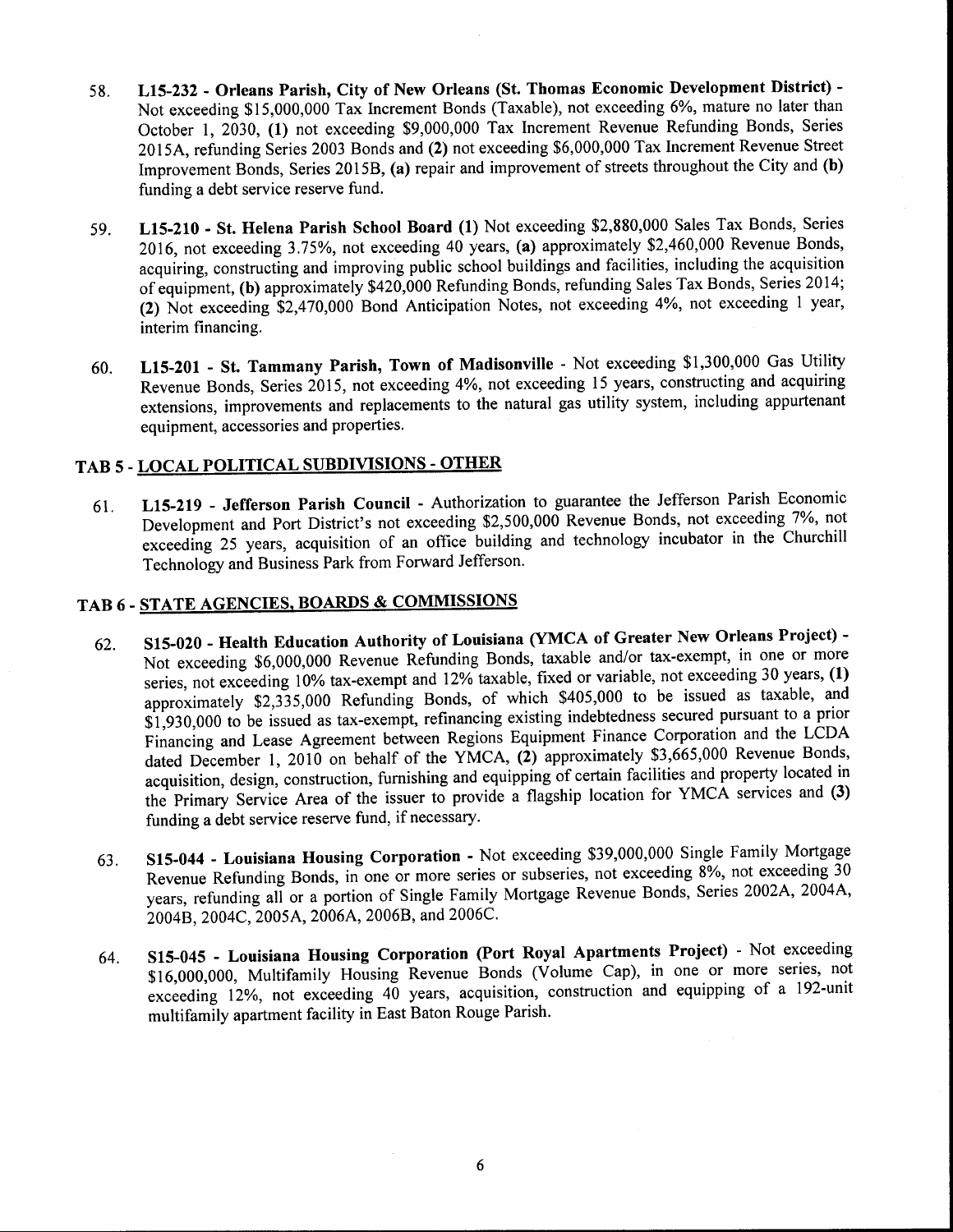### TAB 7-POLITICAL SUBDIVISIONS-BONDS

65. S15-034A - Louisiana Community Development Authority (GMF Hidden Lake Apartments Project) - Not exceeding \$24,500,000 Multifamily Housing Revenue Bonds, in one or more series, not exceeding 12%, not exceeding 37 years, (1) acquiring, rehabilitating, and equipping a 442 unit multifamily housing complex located in New Orleans and (2) funding a reserve fund.

#### TAB 10 - RATIFICATIONS AND/OR AMENDMENTS TO PRIOR APPROVALS

- 66. Lll-132C St. Tammany Parish Development District (Associated Wholesale Grocers, Inc. Project) - Amendment of prior approvals granted on April 19, 2011, May 19, 2011 and December 15, 2011 to reflect change in cost of issuance associated with changes made to the Trust Indenture.
- 67. L12-420A Jefferson Parish, Town of Grand Isle (DEQ Project) Amendment of a prior approval granted on September 20, 2012 to reflect change in series designation from 2012 to 2015.
- 68. L13-238B Caddo Parish, North Caddo Hospital Service District Amendment of prior approvals granted on June 20, 2013 and July 18, 2013 to reflect change in cost of issuance.
- 69. L13-239C Caddo Parish, North Caddo Hospital Service District Amendment of prior approvals granted on June 20, 2013 and July 18, 2013 to reflect change in cost of issuance.
- 70. L14-313B Caddo Parish, City of Shreveport Amendment of prior approvals granted on September 18, 2014 and October 16, 2014 to reflect change in cost of issuance.
- 71. L14-373A Natchitoches Parish School Board, Consolidated School District No. 8 Amendment of a prior approval granted on October 16, 2014 to reflect change in cost of issuance.
- 72. L15-012A Natchitoches Parish, City of Natchitoches (DHH Program) Amendment of a prior approval granted on January 15, 2015 to reflect change in cost of issuance.
- 73. S14-004A Louisiana Community Development Authority (Ragin Cajun Facilities, Inc. University of Louisiana at Lafayette Cajundome Project) - Amendment of a prior approval granted on February 19, 2015 to reflect change in cost of issuance and professionals.
- 74. S15-031A Louisiana Public Facilities Authority (Louisiana Children's Medical Center Project) - Amendment of a prior approval granted on May 21, 2015 to reflect change in cost of issuance and professionals.

### TAB 11 - CASH LINES OF CREDIT - PRIORITY 1

75. Resolution setting forth the official intent by the State Bond Commission to reimburse Lines of Credit expenditures with proceeds of General Obligation Bonds for requests submitted by the Office of the Commissioner, Division of Administration, Office of the Governor, for the granting of Lines of Credit and authorization to issue General Obligation Bonds in the amount of  $\frac{1}{3}$ , 434,220,500 for projects contained in Priority 1 of the current Capital Outlay Act (Act 26 of the 2015 Regular Legislative Session) and listed in the attached exhibit.

#### TAB 11 - NON-CASH LINES OF CREDIT - PRIORITY 5

76. Request submitted by the Office of the Commissioner, Division of Administration, Office of the Governor, for the granting of Lines of Credit for which no cash expenditures will be made this fiscal year in the amount of \$1,383,574,000 for projects contained in Priority 5 of the current Capital Outlay Act (Act 26 of the 2015 Regular Legislative Session) and listed in the attached exhibit.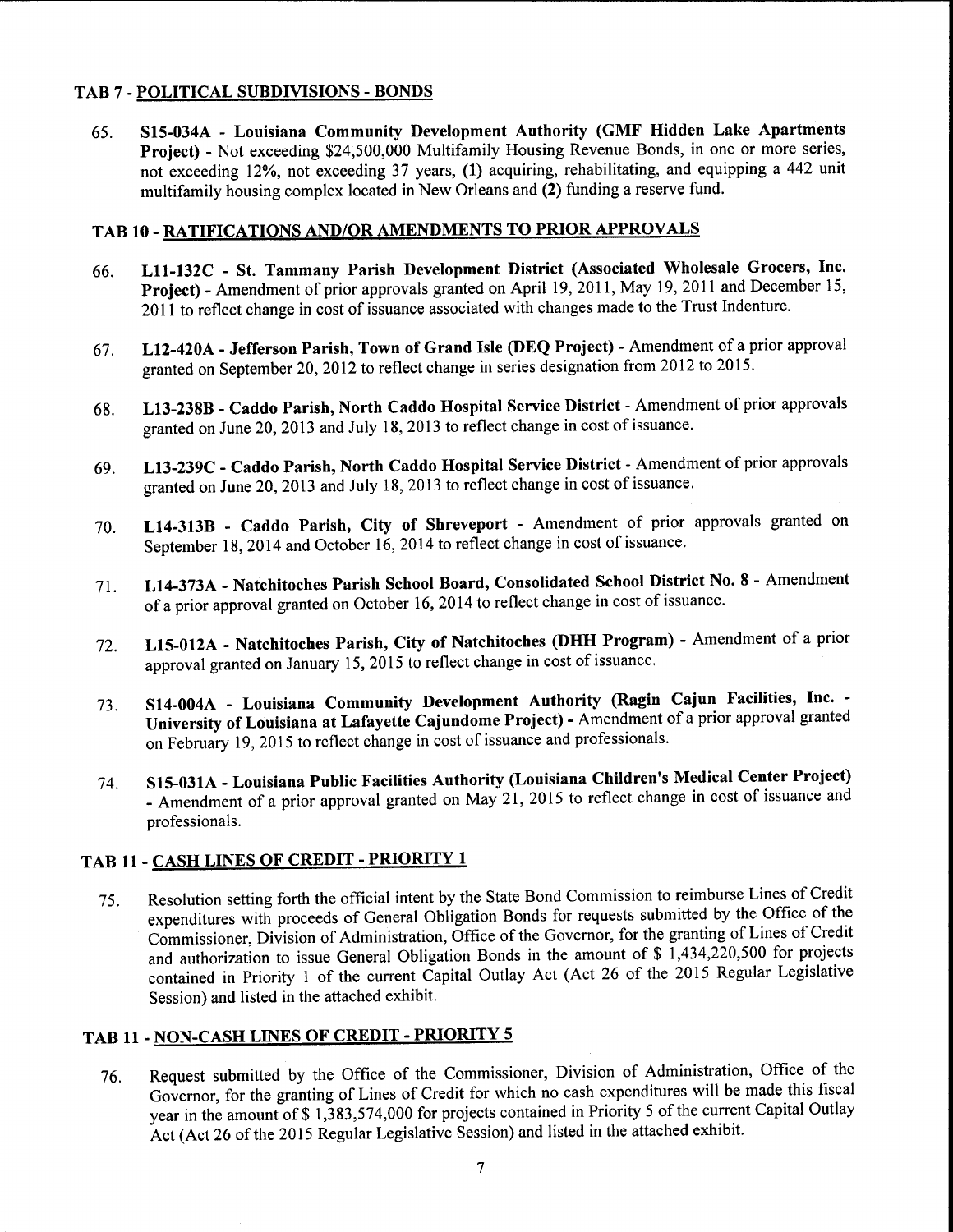#### TAB 11 - OTHER BUSINESS

- 77. S15-040 Public Finance Authority (Agape-Himbola Manor, LLC & Agape-Canaan Towers, LLC) - Not exceeding \$12,000,000 Multifamily Housing Revenue Bonds, taxable and tax-exempt, not exceeding 10%, not exceeding 37 years, acquisition and rehabilitation of facilities located in Lafayette and Shreveport.
- 78. L15-070A Jefferson, Parish Council, Consolidated Sewerage District No. 1 (DNR Revolving Loan Program) - Consideration for approval of escrowed fees.
- 79. S13-041E- State of Louisiana (Unclaimed Property Revenue Bonds) Status Update.
- 80. Testimony of Sandy Bloom.
- 81. S14-037A Health Education Authority of Louisiana Amendment of a prior approval granted on December 18, 2014 to reflect change in cost of issuance and professionals.
- 82. S15-033A Louisiana Public Facilities Authority (Louisiana Pellets, Inc. Project) Amendment of a prior approval granted on May 21, 2015 to reflect change in cost of issuance and professionals.
- 83. Adjourn.

*Notice is herebv further provided that the Commission mav vote to hold an Executive Session on anv agenda or other dulv approved item that is exempted from discussion at an open meeting pursuant to La. R.S. 42:17. In compliance with Americans with Disabilities Act, contact Denesia Anderson at (225) 342-0067 to advise special assistance is needed and describe the tvpe of assistance necessary.*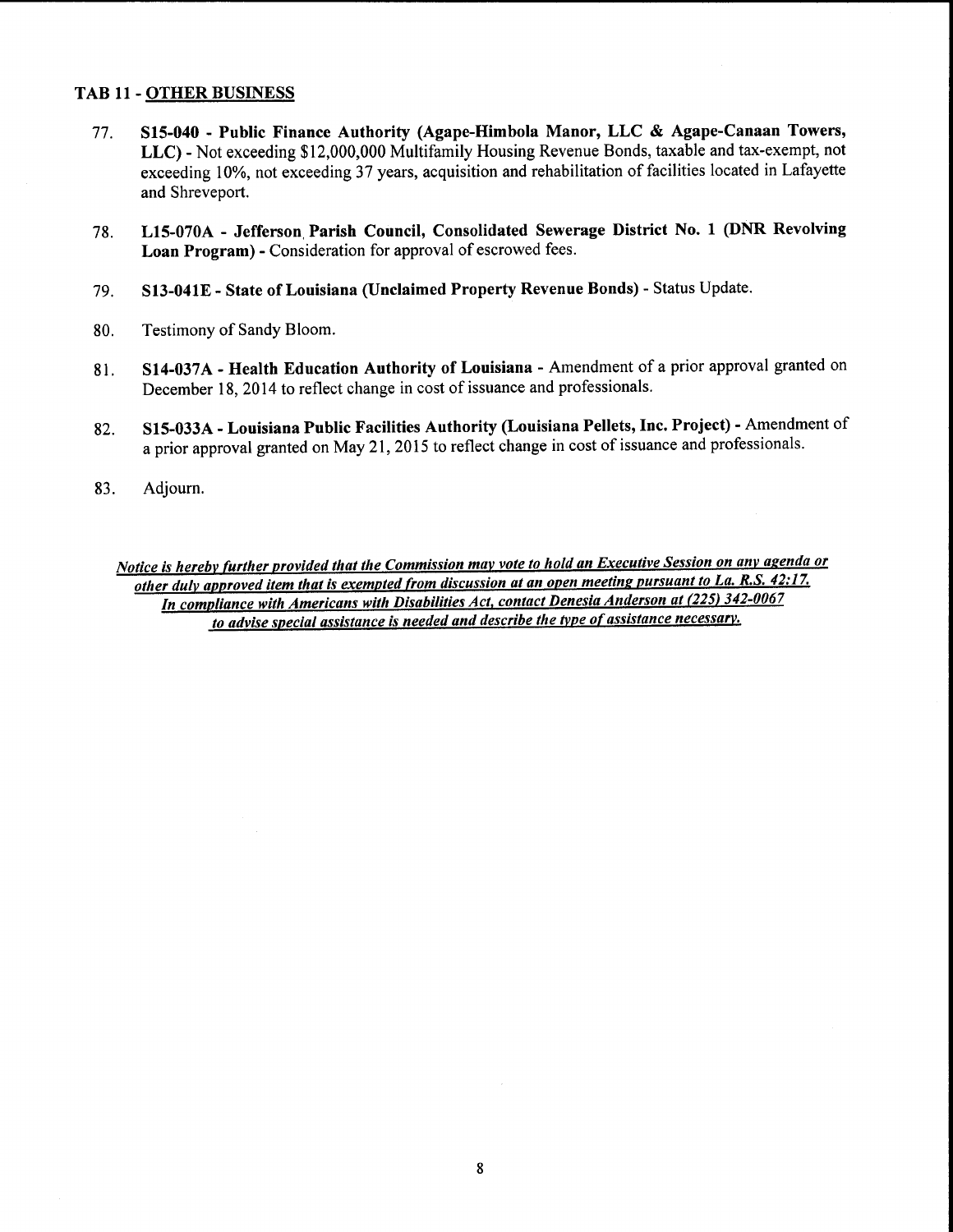## Item No. 75

#### Act 26 of the 2015 Regular Session of the Louisiana Legislature

## **Priority 1 Cash Lines of Credit Recommendations**

| Agency<br><b>Number</b> | <b>Agency Name</b>                                 | <b>FY16</b><br><b>BDS</b> | <b>Project Title</b>                                                                                                                                                                                                          | Parish                                                                                                   | Recommended<br>Priority 1<br><b>Cash Lines of Credit</b> |
|-------------------------|----------------------------------------------------|---------------------------|-------------------------------------------------------------------------------------------------------------------------------------------------------------------------------------------------------------------------------|----------------------------------------------------------------------------------------------------------|----------------------------------------------------------|
| 01-107                  | Division of<br>Administration                      | 616                       | Local Government Assistance Program                                                                                                                                                                                           | Statewide                                                                                                | 11,870,000                                               |
| 01-107                  | Division of<br>Administration                      | 617                       | <b>Community Water Enrichment Program</b>                                                                                                                                                                                     | Statewide                                                                                                | 16,210,000                                               |
| 01-107                  | Division of<br>Administration                      | 1303                      | State Office Buildings Major Repairs, Equipment<br>Replacement, and Renovations, Planning and Construction                                                                                                                    | Statewide                                                                                                | 2,175,000                                                |
| 01-107                  | Division of<br>Administration                      | 1454                      | Outpatient Clinics in Rapides Parish, Planning and<br>Construction                                                                                                                                                            | Rapides                                                                                                  | 14,999,900                                               |
| 01-107                  | Division of<br>Administration                      | 1479                      | Repair, Restoration and Replacement for Hurricanes<br>Katrina, Rita, Gustav and Ike, Planning, Construction,<br>Renovation, and Acquisition                                                                                   | Statewide                                                                                                | 106,010,000                                              |
| 01-107                  | Division of<br>Administration                      | 1492                      | Major Repairs for State Buildings Based on Statewide<br>Condition Assessment, and Infrastructure, Planning and<br>Construction                                                                                                | Statewide                                                                                                | 32,500,000                                               |
| 01-107                  | Division of<br>Administration                      | 1561                      | Americans With Disabilities Act Implementation for State<br>Facilities, Planning and Construction                                                                                                                             | Statewide                                                                                                | 165,000                                                  |
| 01-107                  | Division of<br>Administration                      | 1590                      | Statewide Roofing, Waterproofing, and Related Repairs and Statewide<br>Equipment Replacement Program                                                                                                                          |                                                                                                          | 3,675,000                                                |
| 01-107                  | Division of<br>Administration                      | 1652                      | Exterior Waterproofing at the State Capitol Building,<br>Planning and Construction                                                                                                                                            | East Baton Rouge                                                                                         | 2,125,000                                                |
| 01-107                  | Division of<br>Administration                      | 1688                      | Louisiana Cancer Research Center in New Orleans, Planning Orleans<br>and Construction                                                                                                                                         |                                                                                                          | 12,000,000                                               |
| 01-107                  | Division of<br>Administration                      | 1750                      | Mold Remediation and Indoor Air Quality, Planning and<br>Construction                                                                                                                                                         | Statewide                                                                                                | 500,000                                                  |
| 01-107                  | Division of<br>Administration                      | 1771                      | DPS and ISB Data Centers, Planning, Construction and<br>Renovations                                                                                                                                                           | East Baton Rouge                                                                                         | 60,000                                                   |
| $01 - 107$              | Division of<br>Administration                      | 1980                      | Land Acquisition for Mitigation                                                                                                                                                                                               | Richland                                                                                                 | 700,000                                                  |
| $01 - 107$              | Division of<br>Administration                      | 2033                      | Shreveport State Office Building Mechanical and Electrical<br>Renovations                                                                                                                                                     | Caddo                                                                                                    | 145,000                                                  |
| 01-109                  | Office of Coastal<br>Protection and<br>Restoration | 959                       | Westbank Hurricane Protection Project, Planning,<br>Construction, Right of Way and Utilities (\$199,000,000<br>Federal Match and \$52,800,000 Local Match)                                                                    | Jefferson, Orleans,<br>Plaquemines, St. Charles                                                          | 1,615,000                                                |
| 01-109                  | Office of Coastal<br>Protection and<br>Restoration | 961                       | Morganza to Gulf of Mexico Flood Control Feasibility Study, Ascension, Assumption,<br>Planning, Design, Right of Way and Construction of Levees,<br>Floodgates and Other Flood Control Systems (\$100,000,000<br>Local Match) | Iberia, Iberville, Lafourche,<br>Pointe Coupee, St. Martin,<br>St. Mary, Terrebonne,<br>West Baton Rouge | 23,010,000                                               |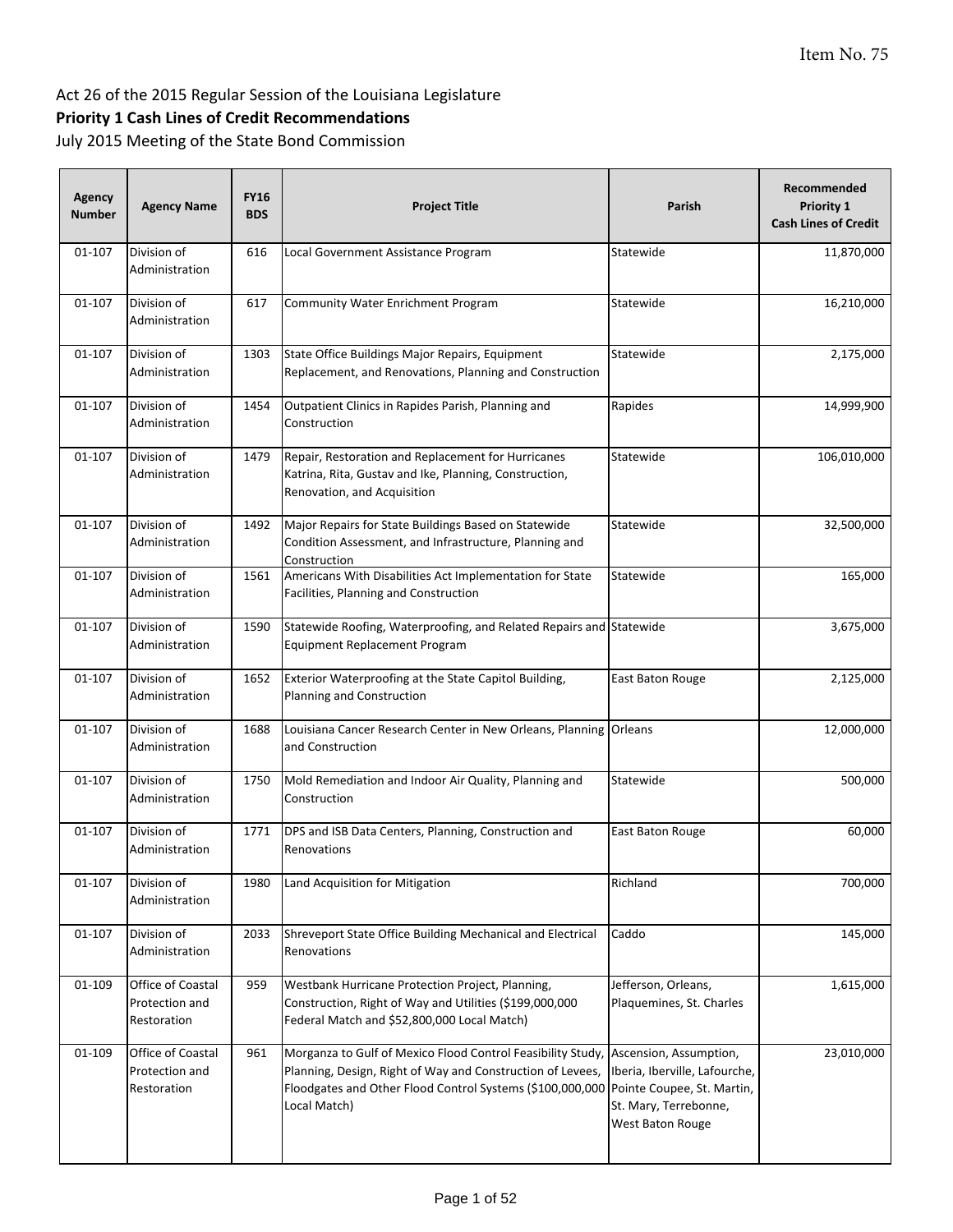## **Priority 1 Cash Lines of Credit Recommendations**

| Agency<br><b>Number</b> | <b>Agency Name</b>                                     | <b>FY16</b><br><b>BDS</b> | <b>Project Title</b>                                                                                               | <b>Parish</b>                                                                                      | Recommended<br>Priority 1<br><b>Cash Lines of Credit</b> |
|-------------------------|--------------------------------------------------------|---------------------------|--------------------------------------------------------------------------------------------------------------------|----------------------------------------------------------------------------------------------------|----------------------------------------------------------|
| 01-109                  | Office of Coastal<br>Protection and<br>Restoration     | 963                       | Lafitte Area Tidal Protection, Planning and Construction                                                           | Jefferson                                                                                          | 2,000,000                                                |
| 01-109                  | Office of Coastal<br>Protection and<br>Restoration     | 1535                      | Donaldsonville to the Gulf of Mexico Flood Study<br>(\$1,100,000 Local Match; \$3,500,000 Federal Match)           | Ascension, Assumption,<br>Jefferson, Lafourche, St.<br>Charles, St. James, St. John<br>the Baptist | 100,000                                                  |
| $01 - 111$              | Homeland<br>Security and<br>Emergency                  | 1868                      | GOHSEP Building Expansion, Planning and Construction                                                               | East Baton Rouge                                                                                   | 640,000                                                  |
| 01-112                  | Department of<br><b>Military Affairs</b>               | 499                       | Statewide Backlog of Maintenance and Repair (BMAR),<br>Phase 3, and Statewide Infrastructure Rehabilitation, Phase | Statewide                                                                                          | 1,465,000                                                |
| 01-112                  | Department of<br><b>Military Affairs</b>               | 517                       | Camp Minden, Infrastructure, Rehabilitation, Phase 2,<br>Planning and Construction                                 | Webster                                                                                            | 2,165,000                                                |
| 01-112                  | Department of<br>Military Affairs                      | 1703                      | Readiness Center Replacement, Franklinton, LA, Planning<br>and Construction                                        | Washington                                                                                         | 3,155,000                                                |
| 01-112                  | Department of<br><b>Military Affairs</b>               | 1738                      | State Emergency Warehouse at Camp Villere, Planning and<br>Construction                                            | St. Tammany                                                                                        | 3,290,000                                                |
| 01-124                  | Louisiana Stadium<br>and Exposition<br>District        | 1336                      | Improvements to the Superdome                                                                                      | Orleans                                                                                            | 6,000,000                                                |
| 01-124                  | Louisiana Stadium<br>and Exposition<br>District        | 1544                      | Bayou Segnette Sports Complex Improvements, Including<br>Hall B Expansion, Planning and Construction               | Jefferson                                                                                          | 4,055,000                                                |
| 01-124                  | Louisiana Stadium<br>and Exposition<br>District        | 1610                      | Professional Sports Facilities, Planning and Construction<br>and Lease Hold Improvements                           | Orleans                                                                                            | 5,000                                                    |
| 01-124                  | Louisiana Stadium<br>and Exposition<br>District        | 1656                      | Bayou Segnette Recreation Complex, Land Acquisition,<br>Planning and Construction                                  | Jefferson                                                                                          | 5,420,000                                                |
| 01-124                  | Louisiana Stadium<br>and Exposition<br>District        | 1786                      | Zephyrs Baseball Facilities Repair, Renovation and<br>Improvement                                                  | Jefferson                                                                                          | 425,000                                                  |
| 01-124                  | Louisiana Stadium<br>and Exposition<br><b>District</b> | 1829                      | Improvements to TPC Louisiana, Planning and Construction Jefferson                                                 |                                                                                                    | 3,750,000                                                |
| 03-130                  | Veterans Affairs                                       | 838                       | Northeast Louisiana State Cemetery, Planning and<br>Construction                                                   | Richland                                                                                           | 405,000                                                  |
| 03-130                  | Veterans Affairs                                       | 1894                      | Fire Alarm/Call System, Planning and Construction                                                                  | East Feliciana                                                                                     | 180,000                                                  |
| 03-130                  | Veterans Affairs                                       | 2043                      | Southeast Louisiana War Veterans Home, Planning and<br>Construction                                                | St. John the Baptist                                                                               | 70,700                                                   |
| 03-132                  | Northeast<br>Louisiana War<br>Veterans Home            | 1130                      | <b>Exterior and Interior Door Replacements</b>                                                                     | Ouachita                                                                                           | 220,000                                                  |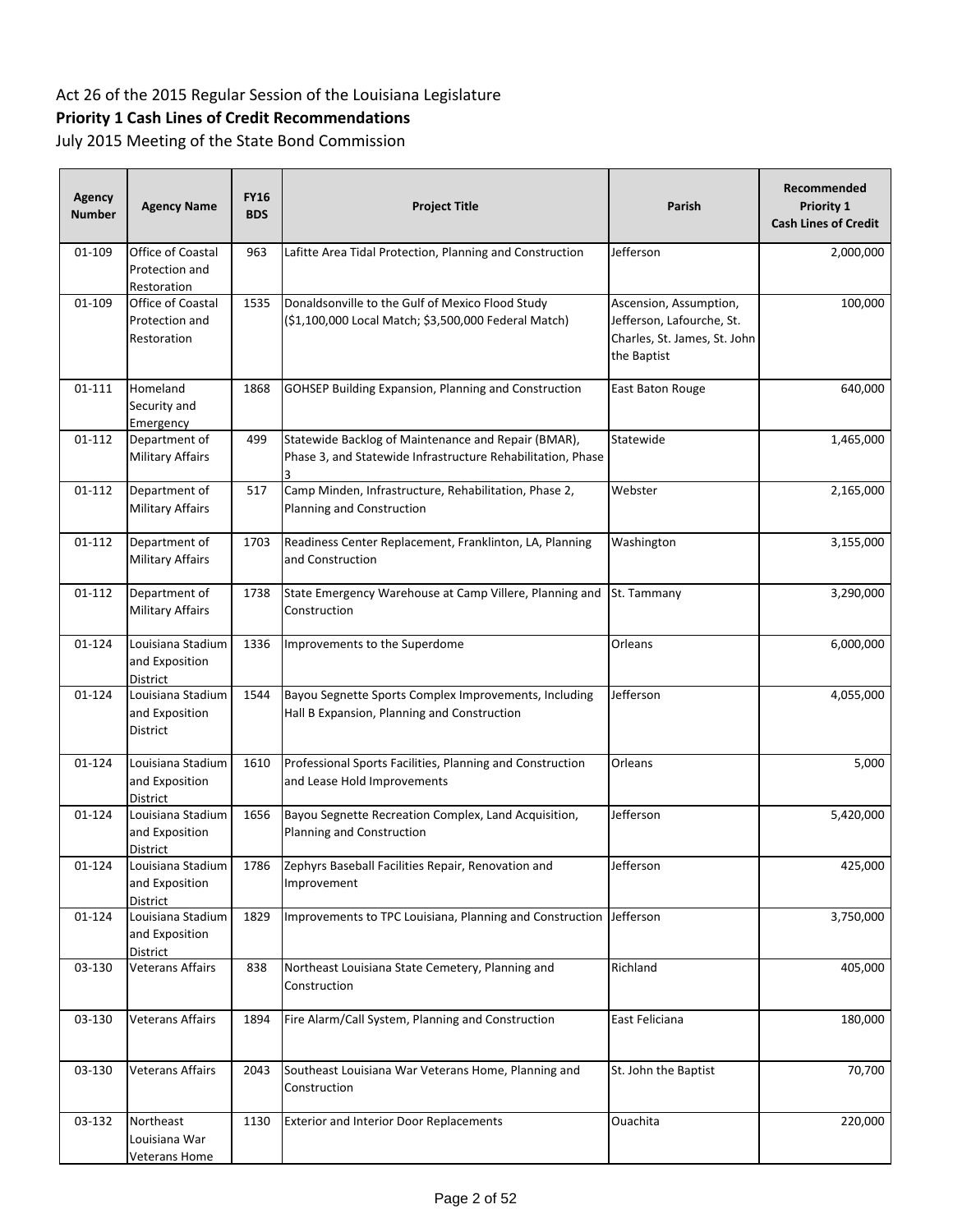## **Priority 1 Cash Lines of Credit Recommendations**

| Agency<br><b>Number</b> | <b>Agency Name</b>                       | <b>FY16</b><br><b>BDS</b> | <b>Project Title</b>                                                                                                | Parish                              | Recommended<br><b>Priority 1</b><br><b>Cash Lines of Credit</b> |
|-------------------------|------------------------------------------|---------------------------|---------------------------------------------------------------------------------------------------------------------|-------------------------------------|-----------------------------------------------------------------|
| 04-139                  | Secretary of State                       | 458                       | Louisiana State Exhibit Museum - Regional Archives and<br>Office Facility, Planning and Construction                | Caddo                               | 115,000                                                         |
| 04-139                  | Secretary of State                       | 1135                      | Tioga Heritage Park and Museum, Planning and<br>Construction                                                        | Rapides                             | 50,000                                                          |
| 04-139                  | Secretary of State                       | 1554                      | Chennault Aviation and Military Museum Hangar Building<br>and Equipment, Planning and Construction                  | Ouachita                            | 50,000                                                          |
| 04-139                  | Secretary of State                       | 1905                      | Eddie Robinson Museum, Planning and Construction                                                                    | Lincoln                             | 82,300                                                          |
| 04-139                  | Secretary of State                       | 2034                      | Old State Capitol Environmental Control Systems, Planning<br>and Construction                                       | East Baton Rouge                    | 10,000                                                          |
| 04-160                  | Agriculture and<br>Forestry              | 1695                      | Louisiana Animal Disease Diagnostic Laboratory, Planning<br>and Construction                                        | East Baton Rouge                    | 575,000                                                         |
| 05-252                  | <b>Office of Business</b><br>Development | 1097                      | Capital Improvements Projects to Meet Economic<br>Development Commitments, Planning, Construction, and<br>Equipment | Statewide                           | 43,630,000                                                      |
| 05-252                  | Office of Business<br>Development        | 1100                      | Economic Development Award Program For Infrastructure<br>Assistance                                                 | Statewide                           | 14,255,000                                                      |
| 05-252                  | <b>Office of Business</b><br>Development | 1520                      | Homeland Security and Environmental Technical Center,<br>Acquisition and Renovation, Planning and Construction      | East Baton Rouge                    | 100,500                                                         |
| 05-252                  | <b>Office of Business</b><br>Development | 1830                      | Mega-Project Site Preparation, Planning and Construction                                                            | Statewide                           | 708,300                                                         |
| 05-252                  | <b>Office of Business</b><br>Development | 1856                      | Wet-Lab Business Incubators, Planning and Construction                                                              | Caddo, East Baton Rouge,<br>Orleans | 45,000                                                          |
| 05-252                  | <b>Office of Business</b><br>Development | 1961                      | Aerospace Manufacturing Infrastructure                                                                              | Orleans                             | 60,000                                                          |
| 06-263                  | Office of State<br>Museum                | 391                       | Presbytere Exterior Restoration and Repair, Planning and<br>Construction                                            | Orleans                             | 1,165,000                                                       |
| 06-263                  | Office of State<br>Museum                | 393                       | Old U.S. Mint Museum Exhibit                                                                                        | Orleans                             | 215,000                                                         |
| 06-263                  | Office of State<br>Museum                | 396                       | Construction of Civil Rights Museum, Planning and<br>Construction                                                   | Orleans                             | 765,000                                                         |
| 06-263                  | Office of State<br>Museum                | 397                       | Cabildo Exterior Restoration and Repair, Planning and<br>Construction                                               | Orleans                             | 1,335,000                                                       |
| 06-263                  | Office of State<br>Museum                | 2044                      | Louisiana Sports Hall of Fame and Natchitoches State<br>Museum of North Louisiana, Planning and Construction        | Natchitoches                        | 21,900                                                          |
| 06-264                  | Office of State<br>Parks                 | 267                       | Fort Pike State Historic Site, Planning and Construction                                                            | Orleans                             | 238,700                                                         |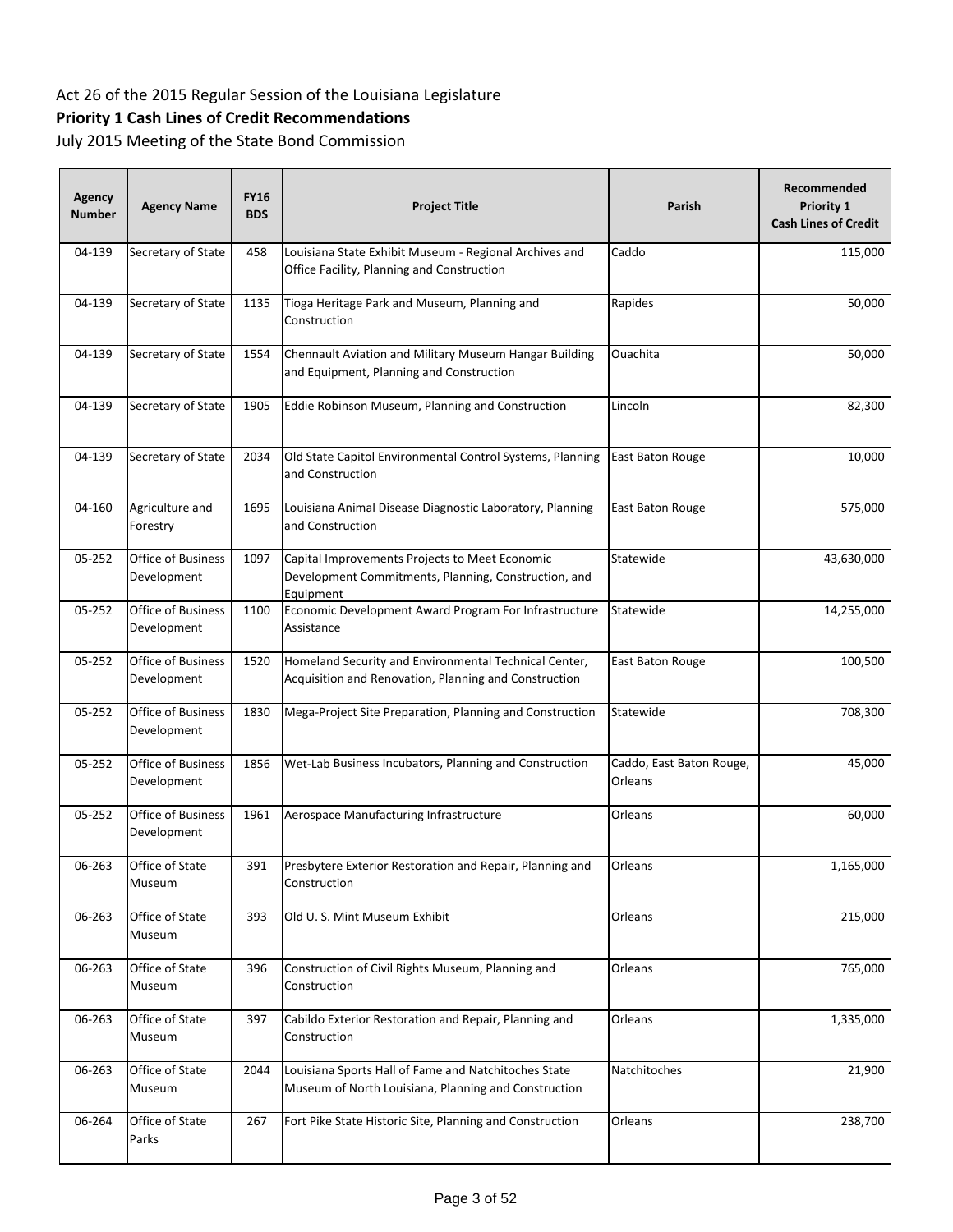## **Priority 1 Cash Lines of Credit Recommendations**

| <b>Agency</b><br><b>Number</b> | <b>Agency Name</b>       | <b>FY16</b><br><b>BDS</b> | <b>Project Title</b>                                                                                                                   | Parish              | Recommended<br>Priority 1<br><b>Cash Lines of Credit</b> |
|--------------------------------|--------------------------|---------------------------|----------------------------------------------------------------------------------------------------------------------------------------|---------------------|----------------------------------------------------------|
| 06-264                         | Office of State<br>Parks | 268                       | Palmetto Island State Park Development, Planning and<br>Construction                                                                   | Vermilion           | 68,900                                                   |
| 06-264                         | Office of State<br>Parks | 271                       | Preventive Maintenance/Major Repairs and Improvements                                                                                  | Statewide           | 6,185,000                                                |
| 06-264                         | Office of State<br>Parks | 276                       | Tunica Hills State Preservation Area, Acquisition, Planning<br>and Construction                                                        | West Feliciana      | 5,405,000                                                |
| 06-264                         | Office of State<br>Parks | 279                       | South Toledo Bend State Park Emergency Erosion Controls,<br>Planning and Construction                                                  | Sabine              | 140,000                                                  |
| 06-264                         | Office of State<br>Parks | 281                       | Poverty Point State Historic Site - Museum/Interpretive<br>Center and Observatory - Design, Acquisition, Expansion                     | <b>West Carroll</b> | 350,000                                                  |
| 06-264                         | Office of State<br>Parks | 282                       | Poverty Point Reservoir State Park Group Camp,<br>Conference Center, Site Amenities, Acquisition, Planning<br>and Construction         | Richland            | 7,310,000                                                |
| 06-264                         | Office of State<br>Parks | 283                       | Poverty Point Reservoir State Park Acquisition, Planning and Richland<br>Construction, Supplemental Funding                            |                     | 39,000                                                   |
| 06-264                         | Office of State<br>Parks | 285                       | Chemin-a-Haut State Park Acquisition, Planning and<br>Construction of New Group Camp, Vacation Cabins, Visitor<br>Center and Restrooms | Morehouse           | 355,000                                                  |
| 06-264                         | Office of State<br>Parks | 286                       | Bayou Segnette State Park, Land Acquisition, Additional<br>Cabins, Planning and Construction                                           | Jefferson           | 9,520,000                                                |
| 06-264                         | Office of State<br>Parks | 293                       | Chicot State Park Replace Cabins and Pool, Planning and<br>Construction                                                                | Evangeline          | 34,000                                                   |
| 06-264                         | Office of State<br>Parks | 297                       | Fort DeRussy State Historic Site, Planning, Development<br>and Acquisitions                                                            | Avoyelles           | 150,000                                                  |
| 06-264                         | Office of State<br>Parks | 299                       | Bogue Chitto State Park, Land Acquisition, Planning and<br>Construction                                                                | Washington          | 151,600                                                  |
| 06-264                         | Office of State<br>Parks | 2045                      | Louisiana State Arboretum, Planning and Construction                                                                                   | Evangeline          | 22,000                                                   |
| 06-267                         | Office of Tourism        | 366                       | I-10 Vinton Welcome Center                                                                                                             | Calcasieu           | 495,000                                                  |
| 06-A20                         | New Orleans City<br>Park | 1732                      | City Park Maintenance Complex Improvements, Planning<br>and Construction                                                               | Orleans             | 2,535,000                                                |
| 06-A20                         | New Orleans City<br>Park | 1787                      | City Park Golf Complex Improvements, Planning and<br>Construction                                                                      | Orleans             | 9,165,000                                                |
| 06-A20                         | New Orleans City<br>Park | 1821                      | New Tennis Center Improvements, Planning and<br>Construction                                                                           | Orleans             | 5,000                                                    |
| 06-A20                         | New Orleans City<br>Park | 1848                      | Improvements to Amusement Area at New Orleans City<br>Park                                                                             | Orleans             | 5,000                                                    |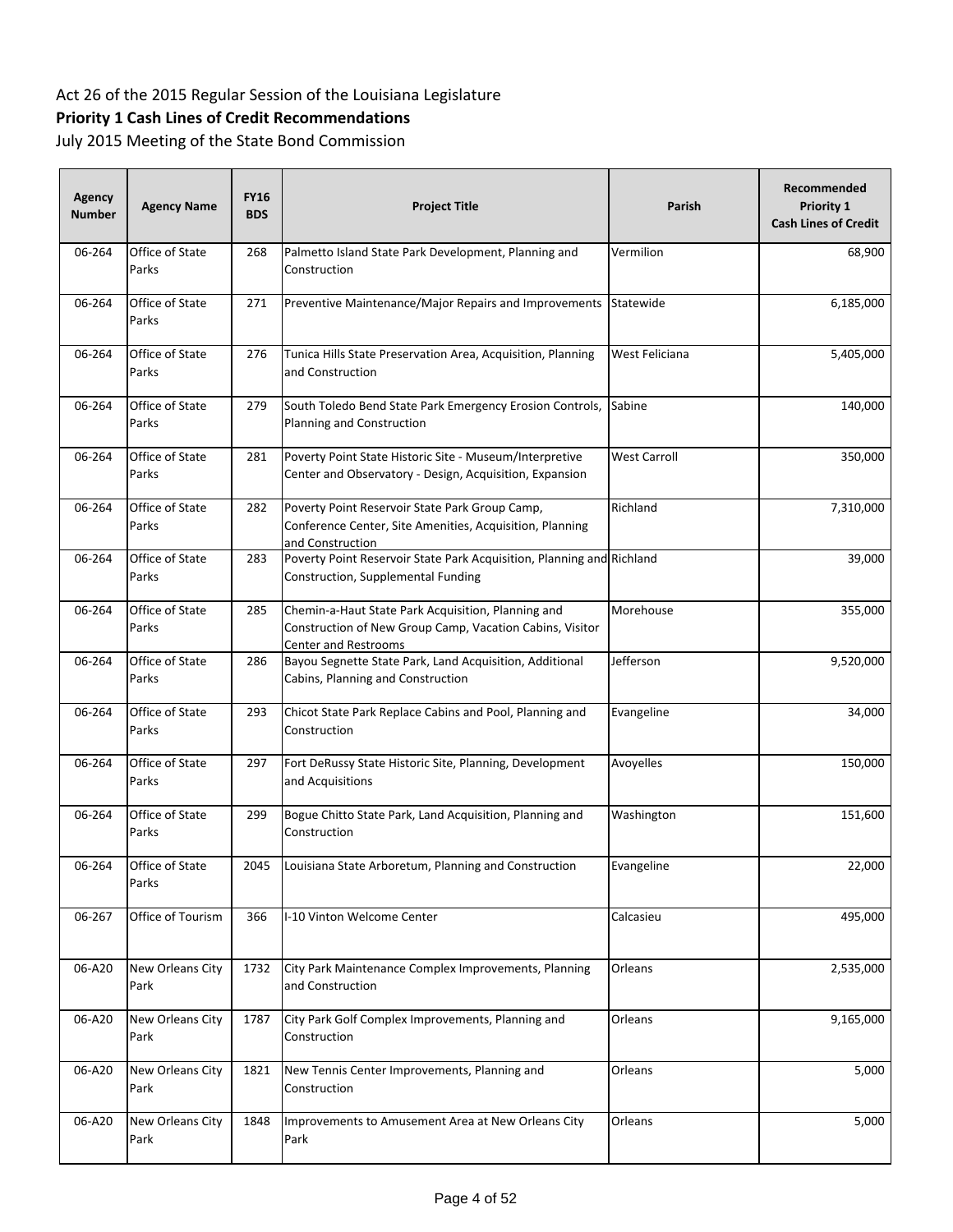## **Priority 1 Cash Lines of Credit Recommendations**

| Agency<br><b>Number</b> | <b>Agency Name</b>       | <b>FY16</b><br><b>BDS</b> | <b>Project Title</b>                                                                                                                                                                      | Parish                          | Recommended<br>Priority 1<br><b>Cash Lines of Credit</b> |
|-------------------------|--------------------------|---------------------------|-------------------------------------------------------------------------------------------------------------------------------------------------------------------------------------------|---------------------------------|----------------------------------------------------------|
| 06-A20                  | New Orleans City<br>Park | 1962                      | Splash Park, Planning and Construction                                                                                                                                                    | Orleans                         | 2,275,000                                                |
| 07-270                  | DOTD-<br>Administration  | 539                       | I-49 from I-220 in the City of Shreveport to Arkansas State<br>Line, Construction, Right of Way and Utilities                                                                             | Caddo                           | 70,070,000                                               |
| 07-270                  | DOTD-<br>Administration  | 541                       | LA 42 (US 61 to LA 44) Widening                                                                                                                                                           | Ascension                       | 23,090,000                                               |
| 07-270                  | DOTD-<br>Administration  | 542                       | Jimmie Davis Bridge Rehabilitation and Lighting, Planning<br>and Construction                                                                                                             | Bossier, Caddo                  | 9,860,000                                                |
| 07-270                  | DOTD-<br>Administration  | 543                       | Louisiana Highway 1 Resurfacing - Plaquemine to White<br>Castle, Planning and Construction                                                                                                | Iberville                       | 9,995,000                                                |
| 07-270                  | DOTD-<br>Administration  | 544                       | LA 3034 Improvements                                                                                                                                                                      | East Baton Rouge                | 5,000,000                                                |
| 07-270                  | DOTD-<br>Administration  | 545                       | Tarbutton Road I-20 Interchange, Engineering, Right of<br>Way, Utilities and Construction                                                                                                 | Lincoln                         | 11,600,000                                               |
| 07-270                  | DOTD-<br>Administration  | 546                       | Verot School Road, Construction                                                                                                                                                           | Lafayette                       | 4,095,000                                                |
| 07-270                  | DOTD-<br>Administration  | 547                       | Cove Lane Interchange and Improvements, Planning and<br>Construction                                                                                                                      | Calcasieu                       | 6,000,000                                                |
| 07-270                  | DOTD-<br>Administration  | 548                       | LA Highway 616 (Caldwell Road to LA Highway 143),<br>Planning and Construction                                                                                                            | Ouachita                        | 2,600,000                                                |
| 07-270                  | DOTD-<br>Administration  | 549                       | Juban Road (LA 1026) Widening (I-12 to US 190)                                                                                                                                            | Livingston                      | 4,100,000                                                |
| 07-270                  | DOTD-<br>Administration  | 550                       | LA 1 Improvements, Phase 2, Planning, Engineering, Right<br>of Way, Utilities and Construction                                                                                            | Lafourche                       | 12,500,000                                               |
| 07-270                  | DOTD-<br>Administration  | 551                       | LA 930 Reconstruction                                                                                                                                                                     | Ascension                       | 2,500,000                                                |
| 07-270                  | DOTD-<br>Administration  | 552                       | Highway Program (Up to \$4,000,000 for Secretary's<br>Emergency Fund)                                                                                                                     | Statewide                       | 4,150,000                                                |
| 07-270                  | DOTD-<br>Administration  | 553                       | Hooper Road Extension and Widening, Environmental,<br>Planning, Engineering, Right of Way, Utilities and<br>Construction                                                                  | East Baton Rouge,<br>Livingston | 1,910,000                                                |
| 07-270                  | DOTD-<br>Administration  | 557                       | I-20 Interchange Improvement and Kansas-Garrett<br>Connector, Planning, Engineering, Environmental, and Right<br>of Way Acquisition (\$500,000 Local Match; \$1,000,000<br>Federal Match) | Ouachita                        | 250,000                                                  |
| 07-270                  | DOTD -<br>Administration | 558                       | Port of Lake Charles Access Road, Planning and<br>Construction (\$3,500,000 Local Match, \$17,500,000 Federal<br>Match)                                                                   | Calcasieu                       | 500,000                                                  |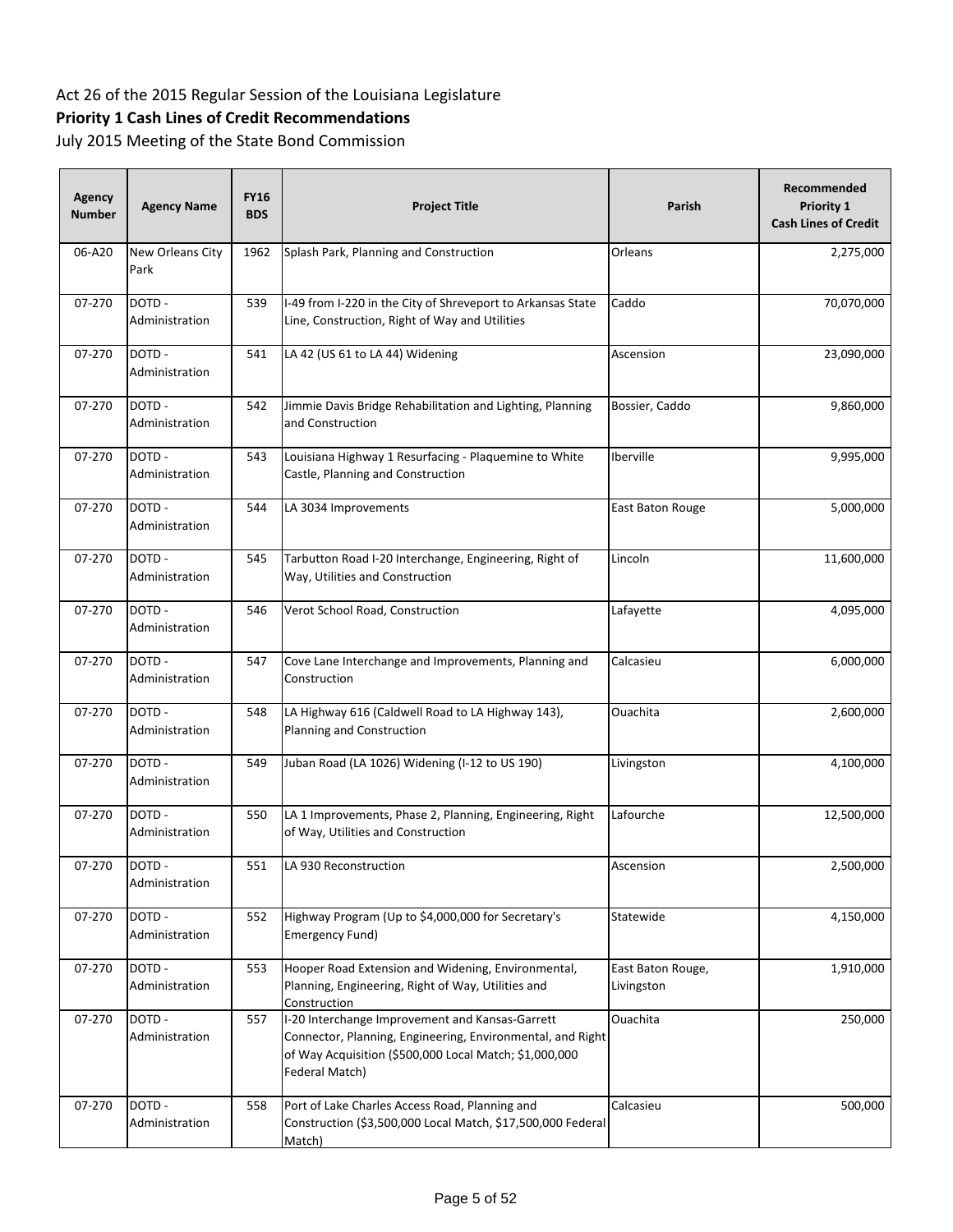## **Priority 1 Cash Lines of Credit Recommendations**

| Agency<br><b>Number</b> | <b>Agency Name</b>       | <b>FY16</b><br><b>BDS</b> | <b>Project Title</b>                                                                                                                                                       | Parish                                       | Recommended<br>Priority 1<br><b>Cash Lines of Credit</b> |
|-------------------------|--------------------------|---------------------------|----------------------------------------------------------------------------------------------------------------------------------------------------------------------------|----------------------------------------------|----------------------------------------------------------|
| 07-270                  | DOTD-<br>Administration  | 560                       | Intersection Improvement Program, Real Estate Acquisition, Ascension<br>Planning and Construction                                                                          |                                              | 200,000                                                  |
| 07-270                  | DOTD-<br>Administration  | 566                       | State Streets, Algiers, Planning and Construction                                                                                                                          | Orleans                                      | 2,515,000                                                |
| 07-270                  | DOTD -<br>Administration | 570                       | LA 64 Capacity Improvements (LA 1019 to LA 16) Planning<br>and Construction                                                                                                | Livingston                                   | 1,000,000                                                |
| 07-270                  | DOTD-<br>Administration  | 585                       | LA 182 Improvements (Iberia Parish Line to LA 670),<br>Planning and Construction                                                                                           | St. Mary                                     | 500,000                                                  |
| 07-270                  | DOTD -<br>Administration | 588                       | Evaluation of Regional Freeway System Expansion                                                                                                                            | East Baton Rouge, West<br><b>Baton Rouge</b> | 1,000,000                                                |
| 07-270                  | DOTD -<br>Administration | 589                       | LA 70/LA 22 from I-10 to the Sunshine Bridge, Planning and<br>Construction                                                                                                 | Ascension, St. James                         | 1,000,000                                                |
| 07-270                  | DOTD-<br>Administration  | 591                       | Study of Widening of LA 37 (Greenwell Springs Road)<br>Between Hooper Road and Sullivan Road                                                                               | East Baton Rouge                             | 400,000                                                  |
| 07-270                  | DOTD-<br>Administration  | 592                       | LA 38 and Avenue F Railroad Safety Improvements,<br>Planning and Construction                                                                                              | Tangipahoa                                   | 500,000                                                  |
| 07-270                  | DOTD -<br>Administration | 593                       | Loyola/I-10 Interchange Improvements, Feasibility Study,<br>Interchange Modification Report, Environmental<br><b>Assessment and Planning</b>                               | Jefferson, Orleans                           | 3,500,000                                                |
| 07-270                  | DOTD-<br>Administration  | 594                       | Highway 23 Four Lane from Port Sulphur to Happy Jack,<br>Planning and Construction                                                                                         | Plaquemines                                  | 275,000                                                  |
| 07-270                  | DOTD-<br>Administration  | 1004                      | Hooper Road Widening and Sewer Improvements<br>(Blackwater Bayou to Sullivan Road) Planning, Engineering,<br><b>Utilities and Construction</b>                             | East Baton Rouge                             | 1,500,000                                                |
| 07-270                  | DOTD-<br>Administration  | 1204                      | Secretary's Emergency Fund for Bridge Damages, Other<br>Reimbursements, Local Matching Dollars, Federal Funds,<br>and Opportunity Grants Subject to the Provisions of R.S. | Statewide                                    | 2,105,000                                                |
| 07-270                  | DOTD-<br>Administration  | 1347                      | Essen Lane Widening, I-10 to Perkins Road, Planning,<br>Utilities, Right of Way and Construction                                                                           | East Baton Rouge                             | 9,315,000                                                |
| 07-270                  | DOTD-<br>Administration  | 1348                      | Globalplex Intermodal Access Road                                                                                                                                          | St. John the Baptist                         | 1,500,000                                                |
| 07-270                  | DOTD-<br>Administration  | 1349                      | I-12 O'Neal Lane to Walker/Satsuma Widening, Planning<br>and Construction                                                                                                  | East Baton Rouge,<br>Livingston              | 5,270,000                                                |
| 07-270                  | DOTD-<br>Administration  | 1350                      | LA 22 Improvements (LA 16 to Diversion Canal), Planning<br>and Construction                                                                                                | Livingston                                   | 500,000                                                  |
| 07-270                  | Walker                   | 1502                      | Widening of Highway 447 and I-12 Overpass Improvements, Livingston<br>Environmental Phase Commencement, Planning and<br>Construction                                       |                                              | 290,000                                                  |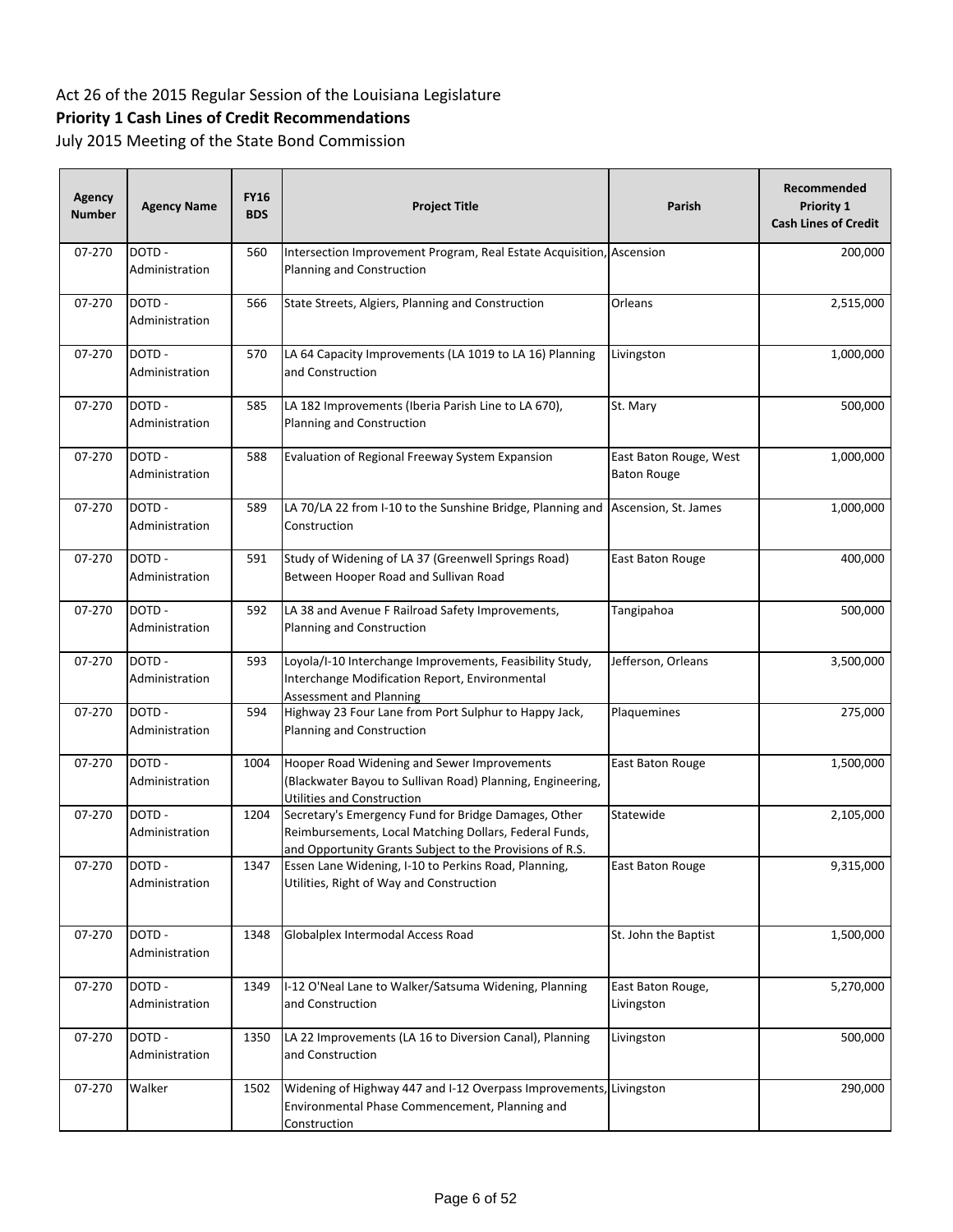## **Priority 1 Cash Lines of Credit Recommendations**

| Agency<br><b>Number</b> | <b>Agency Name</b>                             | <b>FY16</b><br><b>BDS</b> | <b>Project Title</b>                                                                                                                                      | Parish                                                                                                                                                          | Recommended<br>Priority 1<br><b>Cash Lines of Credit</b> |
|-------------------------|------------------------------------------------|---------------------------|-----------------------------------------------------------------------------------------------------------------------------------------------------------|-----------------------------------------------------------------------------------------------------------------------------------------------------------------|----------------------------------------------------------|
| 07-270                  | DOTD-<br>Administration                        | 1546                      | Airline Drive (US 61) at the St. Charles/Jefferson Parish Line Jefferson, St. Charles<br>Raising, Planning and Construction                               |                                                                                                                                                                 | 90,000                                                   |
| 07-270                  | DOTD-<br>Administration                        | 1784                      | LA Hwy. 20 (N. Canal Blvd.) Widening, Planning and<br>Construction                                                                                        | Lafourche                                                                                                                                                       | 1,315,000                                                |
| 07-270                  | Iberia Parish                                  | 2067                      | LA 87 Improvements, Planning and Construction                                                                                                             | Iberia                                                                                                                                                          | 1,860,000                                                |
| 07-274                  | DOTD - Public<br>Improvements                  | 385                       | Mississippi River Levee Raising, Arkansas to Old River,<br>Planning and Construction                                                                      | Avoyelles, Concordia, East<br>Carroll, Madison, Pointe<br>Coupee, Tensas                                                                                        | 1,090,000                                                |
| 07-274                  | DOTD - Public<br>Improvements                  | 595                       | Mississippi River Deepening, Phase 3, Planning, Design,<br>Construction, Rights-of-Way, Relocations and Utilities,<br>(Federal Match \$154,500,000)       | Ascension, East Baton<br>Rouge, Jefferson, Orleans,<br>Plaquemines, St. Bernard,<br>St. Charles, St. James, St.<br>John the Baptist, West<br><b>Baton Rouge</b> | 1,500,000                                                |
| 07-274                  | DOTD - Public<br>Improvements                  | 596                       | Houma Navigational Canal Deepening Project, Planning,<br>Design, Construction, Rights-of-Ways, Relocations and<br>Utilities (Federal Match \$191,000,000) | Terrebonne                                                                                                                                                      | 1,000,000                                                |
| 07-274                  | DOTD - Public<br>Improvements                  | 602                       | Bayou Dechene Reservoir, Planning, Land Acquisition and<br>Construction                                                                                   | Caldwell                                                                                                                                                        | 12,125,000                                               |
| 07-274                  | DOTD - Public<br>Improvements                  | 608                       | Water Resources Management Program, Studies, Planning<br>and Construction                                                                                 | Statewide                                                                                                                                                       | 200,000                                                  |
| 07-274                  | DOTD - Public<br>Improvements                  | 1351                      | Boat Launch Rehabilitation (LA Hwy 42 at Amite River),<br>Planning and Construction                                                                       | Ascension                                                                                                                                                       | 565,000                                                  |
| 07-276                  | DOTD -<br>Engineering and<br><b>Operations</b> | 516                       | Capital Project for Ferries Formerly Operated by CCCD,<br>Planning and Construction                                                                       | Jefferson, Orleans, St.<br>Bernard                                                                                                                              | 1,400,000                                                |
| 08-400                  | Corrections -<br>Administration                | 195                       | Statewide Fencing Project, Planning and Construction                                                                                                      | Statewide                                                                                                                                                       | 600,000                                                  |
| 08-402                  | Louisiana State<br>Penitentiary                | 1620                      | Fire Marshal, Health Department Violations, Supplemental,<br>Planning and Construction                                                                    | West Feliciana                                                                                                                                                  | 2,300,000                                                |
| 08-402                  | Louisiana State<br>Penitentiary                | 1668                      | Main Prison Shower and Cellblock Plumbing Upgrade,<br>Planning and Construction                                                                           | West Feliciana                                                                                                                                                  | 125,000                                                  |
| 08-402                  | Louisiana State<br>Penitentiary                | 1739                      | Emergency Water Filter System Replacement, Planning and West Feliciana<br>Construction                                                                    |                                                                                                                                                                 | 1,925,000                                                |
| 08-402                  | Louisiana State<br>Penitentiary                | 1765                      | Electrical Distribution System Upgrade, Planning and<br>Construction                                                                                      | West Feliciana                                                                                                                                                  | 200,000                                                  |
| 08-403                  | Office of Juvenile<br>Justice                  | 1493                      | Community Based Program, Juvenile Justice Improvements, Statewide<br>Planning, Construction, Renovation, Acquisition, and<br>Equipment                    |                                                                                                                                                                 | 20,240,000                                               |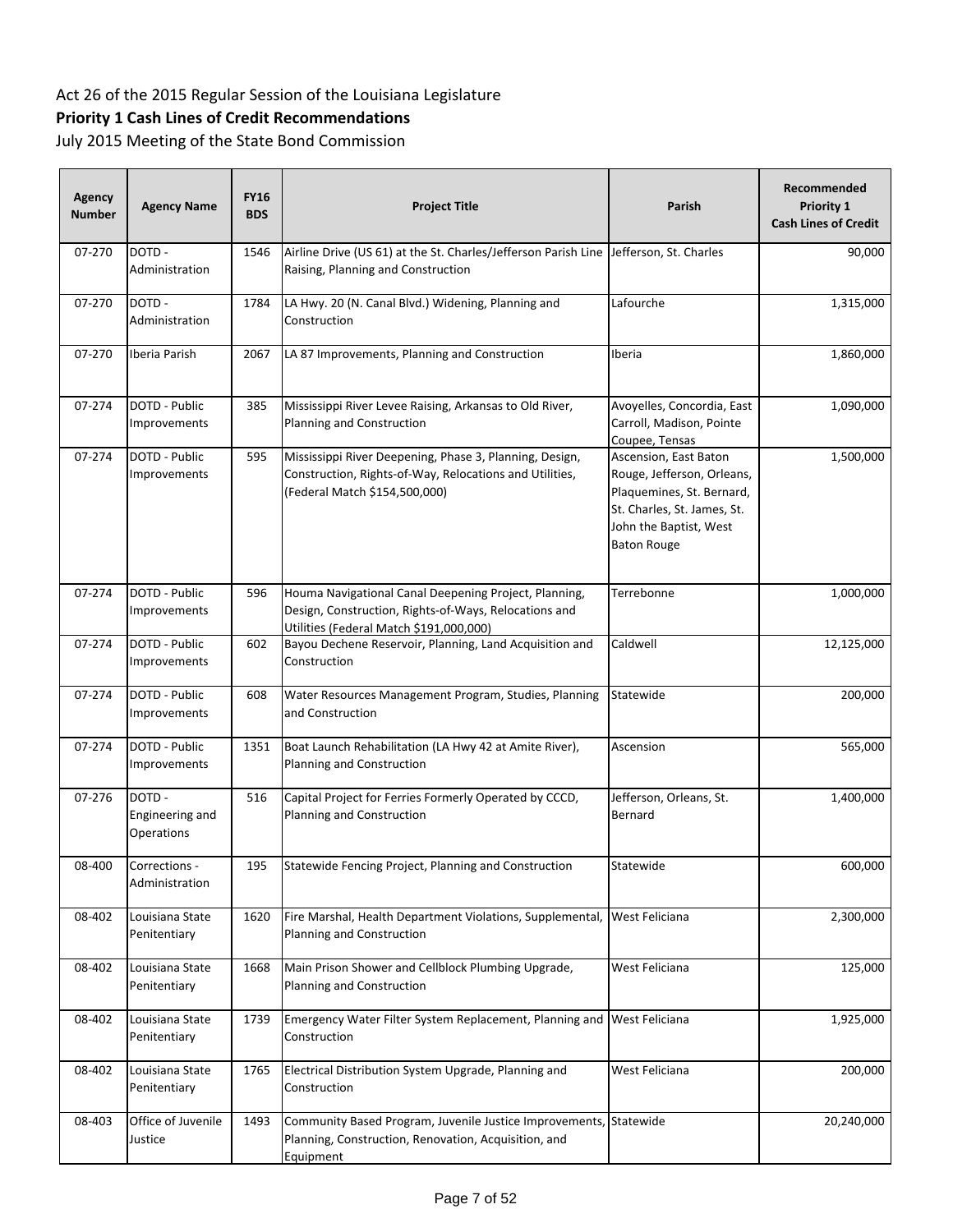## **Priority 1 Cash Lines of Credit Recommendations**

| <b>Agency</b><br><b>Number</b> | <b>Agency Name</b>                        | <b>FY16</b><br><b>BDS</b> | <b>Project Title</b>                                                                                                                                                                                   | Parish             | Recommended<br><b>Priority 1</b><br><b>Cash Lines of Credit</b> |
|--------------------------------|-------------------------------------------|---------------------------|--------------------------------------------------------------------------------------------------------------------------------------------------------------------------------------------------------|--------------------|-----------------------------------------------------------------|
| 08-403                         | Office of Juvenile<br>Justice             | 1639                      | Bridge City Center for Youth, Sewer System Renovation,<br>Planning and Construction                                                                                                                    | Jefferson          | 235,000                                                         |
| 08-403                         | Office of Juvenile<br>Justice             | 1751                      | Major Repairs and Equipment Replacement, Planning and<br>Construction                                                                                                                                  | Statewide          | 255,000                                                         |
| 08-403                         | Office of Juvenile<br>Justice             | 1788                      | HVAC System Replacement at Columbia, Planning and<br>Construction                                                                                                                                      | Ouachita           | 180,000                                                         |
| 08-407                         | Winn Correctional<br>Center               | 1866                      | Sanitation Code Violations, Planning and Construction                                                                                                                                                  | Winn               | 15,000                                                          |
| 08-408                         | <b>Allen Correctional</b><br>Center       | 1920                      | Sanitation Code Violations, Repair and Upgrade                                                                                                                                                         | Allen              | 40,000                                                          |
| 08-409                         | Dixon Correctional<br>Institute           | 1916                      | <b>Emergency Generators, Planning and Construction</b>                                                                                                                                                 | East Feliciana     | 690,000                                                         |
| 08-414                         | David Wade<br>Correctional<br>Center      | 1802                      | Water Well Water Treatment Plants, Planning and<br>Construction                                                                                                                                        | Claiborne          | 55,000                                                          |
| 08-414                         | David Wade<br>Correctional<br>Center      | 1831                      | Fire Alarm System Renovations, Planning and Construction                                                                                                                                               | Claiborne          | 10,000                                                          |
| 08-416                         | Rayburn<br>Correctional<br>Facility       | 1876                      | Security Perimeter Fence, Planning and Construction                                                                                                                                                    | Washington         | 95,000                                                          |
| 08-419                         | Office of State<br>Police                 | 1869                      | Renovate Training Academy, Planning and Construction                                                                                                                                                   | East Baton Rouge   | 75,000                                                          |
| 08-419                         | Office of State<br>Police                 | 2047                      | Crime Lab Expansion, Planning and Construction                                                                                                                                                         | East Baton Rouge   | 37,300                                                          |
| 08-420                         | Office of Motor<br>Vehicles               | 1712                      | Parking and Utility Tie-In for OMV Veteran's, Planning and<br>Construction                                                                                                                             | Jefferson, Orleans | 300,000                                                         |
| 09-304                         | Metropolitan<br>Human Service<br>District | 1461                      | New Mental Health Center for Desire/Florida Mental Health Orleans<br>Clinic, Including the Purchase, Construction or Renovation<br>of a New Facility in New Orleans East, Planning and<br>Construction |                    | 130,000                                                         |
| 09-304                         | Metropolitan<br>Human Service<br>District | 1462                      | New Mental Health Clinic for New Orleans Behavior, Social,<br>and Medical Support Detox Clinic, Including Expansion and<br>Renovation of the Existing Facility, Planning and<br>Construction           | Orleans            | 25,000                                                          |
| 09-319                         | Villa Feliciana<br><b>Medical Complex</b> | 1689                      | Replace HVAC Systems in Three Patient Buildings, Planning<br>and Construction                                                                                                                          | East Feliciana     | 25,000                                                          |
| 09-320                         | Office of Aging<br>and Adult Services     | 1083                      | Repair and Upgrade to Sewer System, Planning and<br>Construction                                                                                                                                       | East Feliciana     | 300,000                                                         |
| 09-320                         | Office of Aging<br>and Adult Services     | 1632                      | Replace Roof and Storm Drains on all Patient Buildings,<br>Planning and Construction                                                                                                                   | East Feliciana     | 1,980,000                                                       |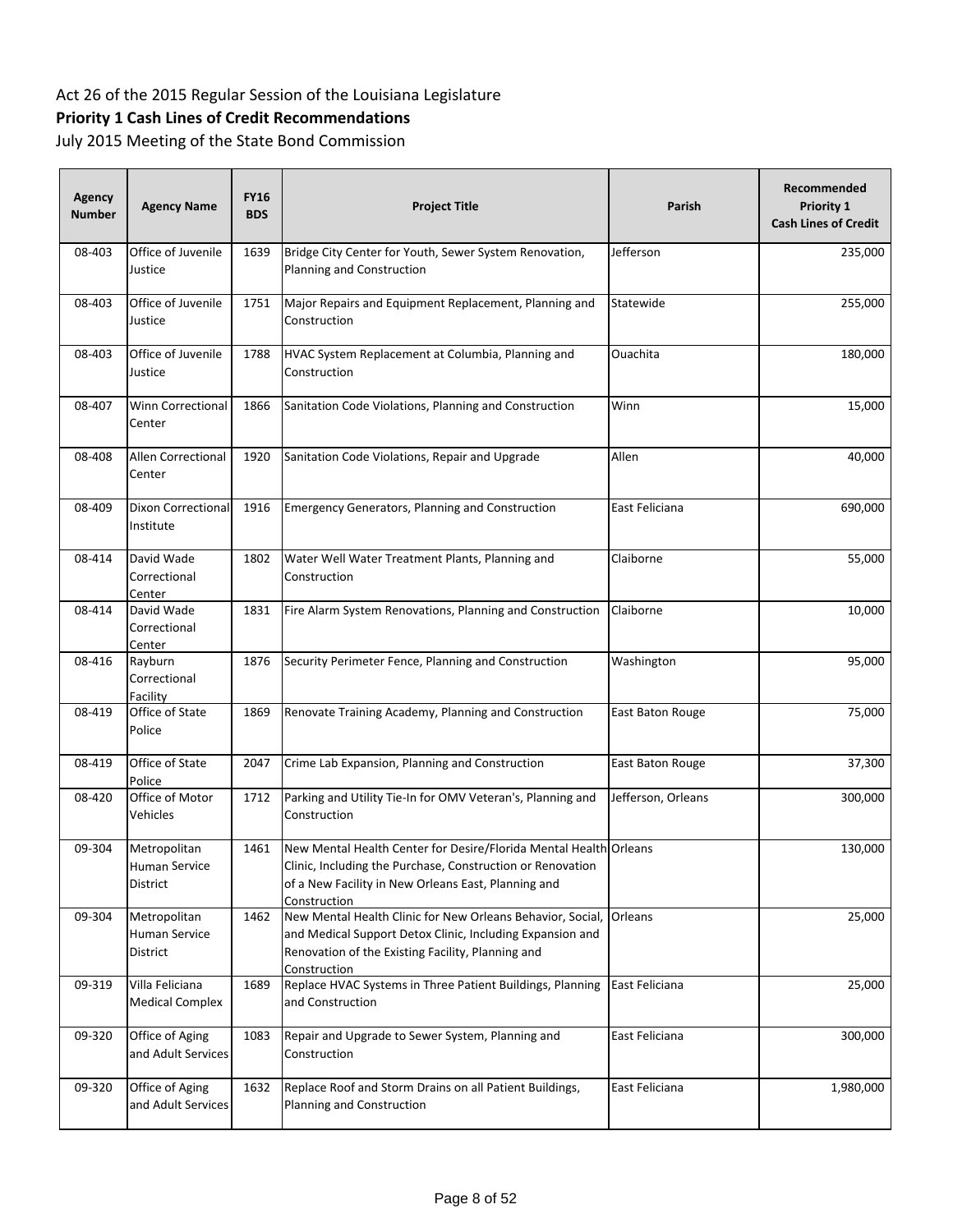## **Priority 1 Cash Lines of Credit Recommendations**

| Agency<br>Number | <b>Agency Name</b>                                     | <b>FY16</b><br><b>BDS</b> | <b>Project Title</b>                                                                                                             | <b>Parish</b>                                                                  | Recommended<br><b>Priority 1</b><br><b>Cash Lines of Credit</b> |
|------------------|--------------------------------------------------------|---------------------------|----------------------------------------------------------------------------------------------------------------------------------|--------------------------------------------------------------------------------|-----------------------------------------------------------------|
| 09-320           | Office of Aging<br>and Adult Services                  | 1752                      | Replace Fire Alarm and Sprinkler System, Planning and<br>Construction                                                            | East Feliciana                                                                 | 215,000                                                         |
| 09-320           | Office of Aging<br>and Adult Services                  | 1779                      | Water Tower Repairs and Improvements, Planning and<br>Construction                                                               | East Feliciana                                                                 | 160,000                                                         |
| 09-330           | Office of Mental<br>Health                             | 1515                      | Regional Pharmacies Emergency Power and Backup HVAC<br>Units to Protect Drug Supplies, Planning and Construction                 | Orleans                                                                        | 65,000                                                          |
| 09-330           | Office of Mental<br>Health                             | 1704                      | Roof Replacement - Tyler Mental Health Center, Planning<br>and Construction                                                      | Lafayette                                                                      | 195,000                                                         |
| 09-330           | Office of Mental<br>Health                             | 1713                      | Emergency Generator for ASSA Forensic Campus, Planning<br>and Construction                                                       | East Feliciana                                                                 | 750,000                                                         |
| 09-331           | Central Louisiana<br><b>State Hospital</b>             | 1967                      | Electrical System Sub-Station Upgrade                                                                                            | Rapides                                                                        | 80,000                                                          |
| 09-332           | Eastern Louisiana<br>Mental Health<br>System           | 1145                      | Center Building and Fire Alarm System Renovation and<br>Restoration, East Louisiana State Hospital, Planning and<br>Construction | East Feliciana                                                                 | 1,260,000                                                       |
| 09-332           | Eastern Louisiana<br>Mental Health<br>System           | 2035                      | Fire Alarm System Replacement for Ten Buildings, Planning<br>and Construction                                                    | East Feliciana                                                                 | 97,800                                                          |
| 09-333           | Office of Mental<br>Health                             | 2183                      | New South Louisiana Human Services Authority<br>Administrative Building, Land Acquisition, Planning and<br>Construction          | Terrebonne                                                                     | 985,000                                                         |
| 09-340           | Office of<br>Developmental<br><b>Disabilities</b>      | 1208                      | Central Louisiana State Hospital Relocation to Pinecrest,<br>Planning and Construction                                           | Rapides                                                                        | 2,495,000                                                       |
| 09-344           | North Lake<br>Supports and<br>Services Center          | 674                       | Installation of Sprinkler Systems/Protection of Beams                                                                            | Tangipahoa                                                                     | 28,700                                                          |
| 09-344           | North Lake<br>Supports and<br>Services Center          | 1605                      | Replace Rooftop Air Conditioning Units on Residential<br>Homes, Planning and Construction                                        | Tangipahoa                                                                     | 2,235,000                                                       |
| 09-344           | North Lake<br>Supports and<br>Services Center          | 1906                      | Replace Cooling Tower, Planning and Construction                                                                                 | Tangipahoa                                                                     | 60,000                                                          |
| 09-347           | Pinecrest<br>Supports and<br>Services Center           | 1633                      | Sprinkler Systems for Residences, Porches and Walkways,<br>Planning and Construction                                             | Rapides                                                                        | 60,000                                                          |
| 11-431           | <b>Natural Resources</b><br>Office of the<br>Secretary | 770                       | Atchafalaya Basin Protection and Enhancement (Federal<br>Match and Local/Sponsor Match)                                          | Assumption, Avoyelles,<br>Iberia, Iberville, Pointe<br>Coupee, St. Landry, St. | 6,115,000                                                       |
| 14-474           | Louisiana<br>Workforce<br>Commission -                 | 1527                      | Renovations to Louisiana Workforce Commission's<br>Administrative Headquarters, Planning and Construction                        | East Baton Rouge                                                               | 150,000                                                         |
| 16-513           | Office of Wildlife                                     | 870                       | Region 5/Lake Charles Office, Planning and Construction                                                                          | Calcasieu                                                                      | 590,000                                                         |
| 16-513           | Office of Wildlife                                     | 873                       | Monroe Headquarters, District 2, Planning and Construction Ouachita                                                              |                                                                                | 180,000                                                         |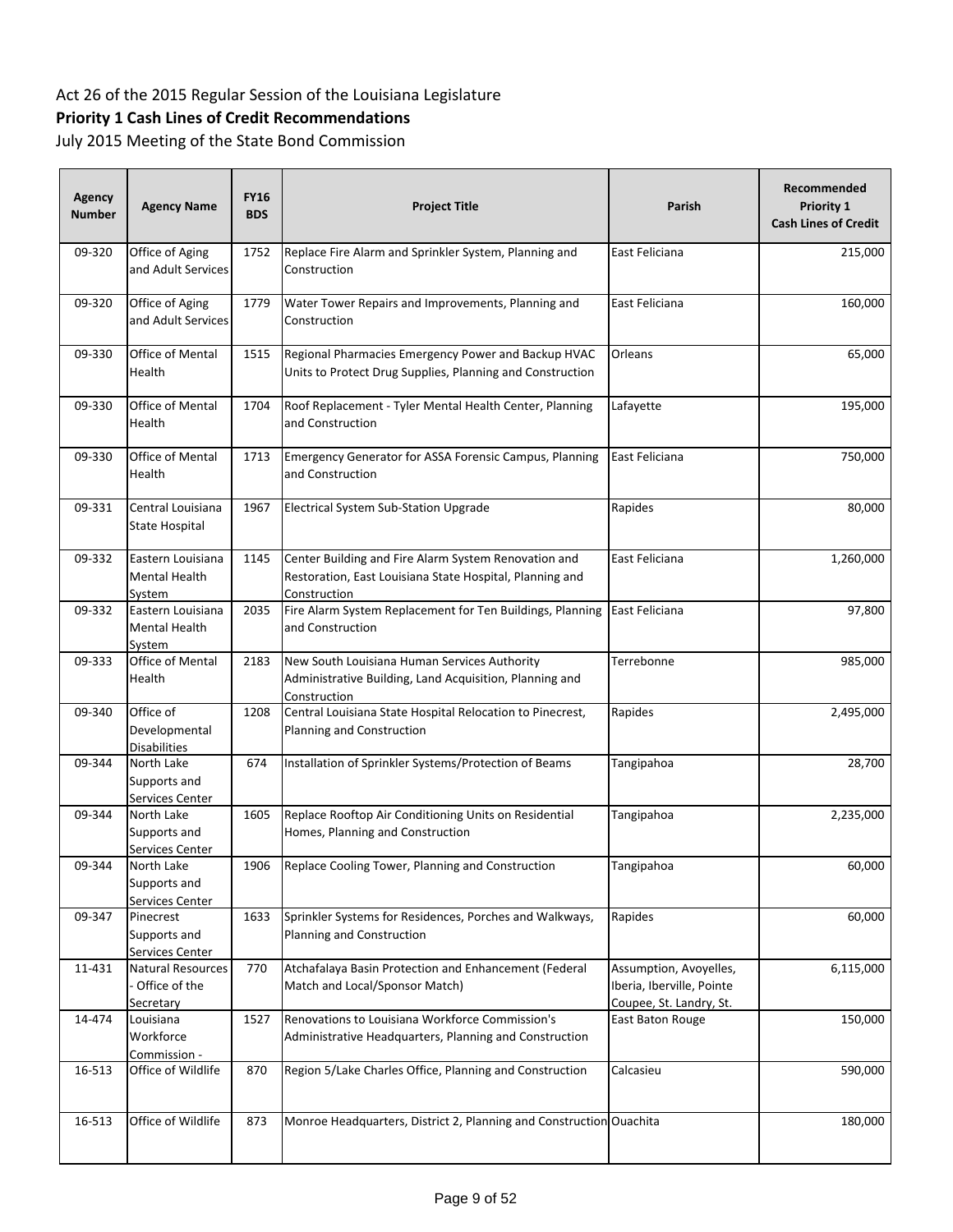## **Priority 1 Cash Lines of Credit Recommendations**

| <b>Agency</b><br><b>Number</b> | <b>Agency Name</b>                                         | <b>FY16</b><br><b>BDS</b> | <b>Project Title</b>                                                                                      | Parish                  | Recommended<br>Priority 1<br><b>Cash Lines of Credit</b> |
|--------------------------------|------------------------------------------------------------|---------------------------|-----------------------------------------------------------------------------------------------------------|-------------------------|----------------------------------------------------------|
| 16-513                         | Office of Wildlife                                         | 876                       | Woodworth Central Office Complex                                                                          | Rapides                 | 715,000                                                  |
| 19-601                         | LSU Baton Rouge                                            | 13                        | French House Renovation, Acquisition, Planning and<br>Construction                                        | East Baton Rouge        | 4,435,000                                                |
| 19-601                         | LSU Baton Rouge                                            | 258                       | Patrick F. Taylor Hall Renovations and Expansion, Planning<br>and Construction                            | <b>East Baton Rouge</b> | 37,100,000                                               |
| 19-601                         | LSU Baton Rouge                                            | 1670                      | Renovate Old Engineering Shops for Art Department,<br>Planning and Construction                           | East Baton Rouge        | 14,400,000                                               |
| 19-601                         | LSU Baton Rouge                                            | 1680                      | College of Engineering, Renovation and Expansion, Planning East Baton Rouge<br>and Construction           |                         | 111,300                                                  |
| 19-601                         | LSU Baton Rouge                                            | 1696                      | Nicholson Gateway: Infrastructure Improvements, Planning East Baton Rouge<br>and Construction             |                         | 7,425,000                                                |
| 19-601                         | LSU Baton Rouge                                            | 2048                      | Music and Dramatic Arts Facilities Renovation and Addition, East Baton Rouge<br>Planning and Construction |                         | 102,500                                                  |
| 19-601                         | LSU Baton Rouge                                            | 2071                      | Renovation of Hodges Dorm for Academic Use,<br>Construction and Equipment                                 | East Baton Rouge        | 42,100                                                   |
| 19-602                         | LSU Alexandria                                             | 31                        | Drainage Outfall Improvements, Planning and Construction                                                  | Rapides                 | 239,400                                                  |
| 19-602                         | LSU Alexandria                                             | 32                        | Network and Telephone Cabling Infrastructure, Planning<br>and Construction                                | Rapides                 | 600,000                                                  |
| 19-602                         | LSU Alexandria                                             | 1944                      | Infrastructure Improvements, Construction                                                                 | Rapides                 | 2,260,600                                                |
| 19-602                         | LSU Alexandria                                             | 2049                      | Sciences Building Renovation, Planning and Construction                                                   | Rapides                 | 24,900                                                   |
| 19-603                         | University of New<br>Orleans                               | 345                       | Library Fourth Floor Completion Information Resource<br>Center                                            | Orleans                 | 5,930,000                                                |
| 19-603                         | University of New<br>Orleans                               | 346                       | Science Building Mechanical Renovations, Planning and<br>Construction                                     | Orleans                 | 3,275,000                                                |
| 19-604N                        | LSU Health<br><b>Sciences Center</b><br>New Orleans        | 1877                      | Human Development Center, Planning and Construction                                                       | Orleans                 | 705,000                                                  |
| 19-604N                        | LSU Health<br><b>Sciences Center</b><br>New Orleans        | 1878                      | University Medical Center, Acquisition of Equipment                                                       | Orleans                 | 19,500,000                                               |
| 19-604N                        | <b>LSU Health</b><br><b>Sciences Center</b><br>New Orleans | 2063                      | Health Science Center Facility Renovations - Dental School<br>Simulation Facility                         | Orleans                 | 4,200,000                                                |
| 19-604S                        | <b>LSU Health</b><br><b>Sciences Center</b><br>Shreveport  | 16                        | Boiler Replacement, Planning and Construction                                                             | Caddo                   | 995,000                                                  |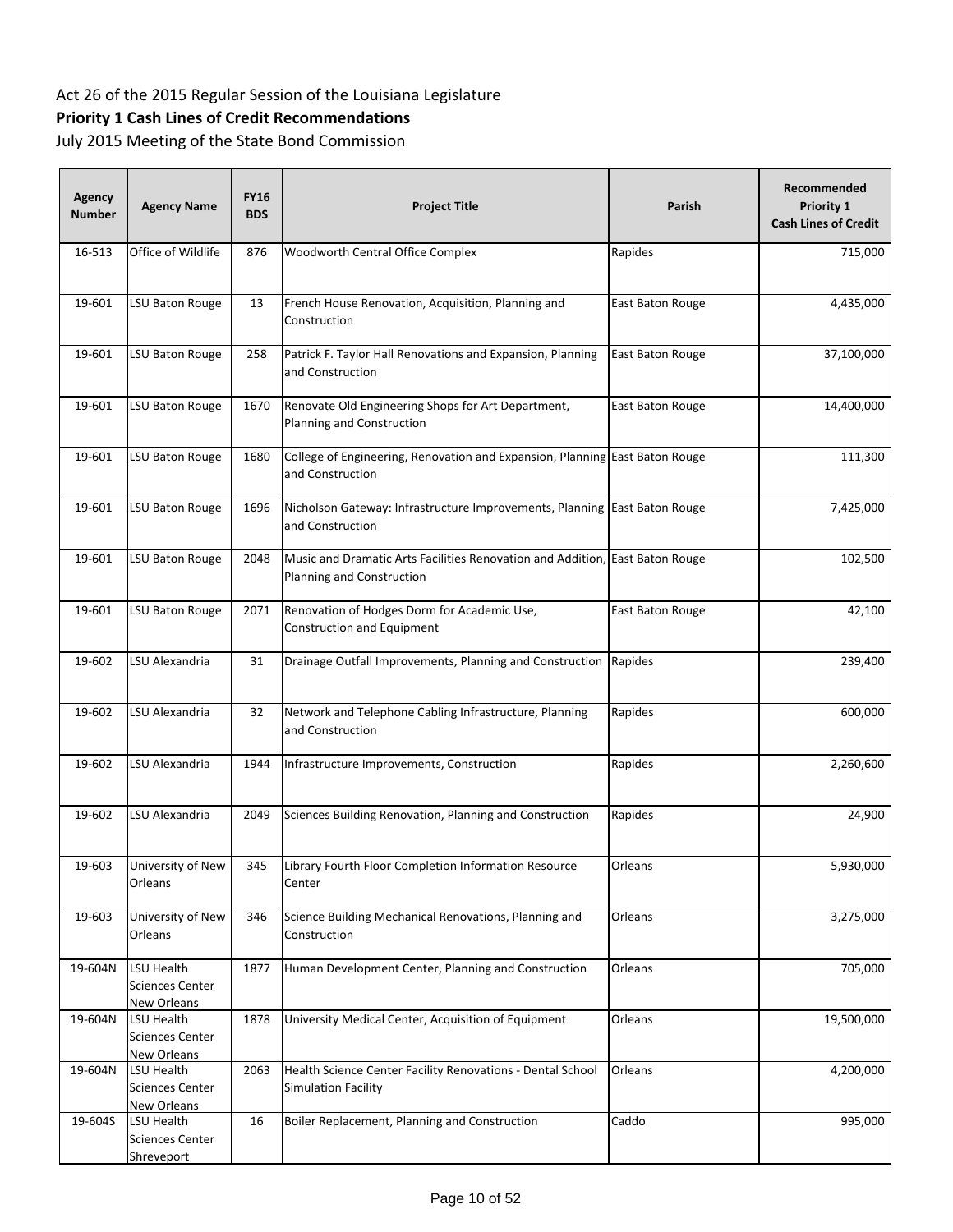## **Priority 1 Cash Lines of Credit Recommendations**

| Agency<br><b>Number</b> | <b>Agency Name</b>                                         | <b>FY16</b><br><b>BDS</b> | <b>Project Title</b>                                                                                                 | Parish           | Recommended<br>Priority 1<br><b>Cash Lines of Credit</b> |
|-------------------------|------------------------------------------------------------|---------------------------|----------------------------------------------------------------------------------------------------------------------|------------------|----------------------------------------------------------|
| 19-604S                 | LSU Health<br>Sciences Center<br>Shreveport                | 19                        | Inpatient Critical Care Renovation, Planning and<br>Construction                                                     | Caddo            | 2,525,000                                                |
| 19-604S                 | LSU Health<br>Sciences Center<br>Shreveport                | 1834                      | Patient Care HVAC Replacement, Planning and Construction Caddo                                                       |                  | 1,960,000                                                |
| 19-604S                 | LSU Health<br><b>Sciences Center</b><br>Shreveport         | 2036                      | High Voltage Electrical Distribution System Upgrade,<br>Planning and Construction                                    | Caddo            | 5,160,000                                                |
| 19-604S                 | LSU Health<br>Sciences Center<br>Shreveport                | 2037                      | Capital Improvement Projects, Design and Engineering                                                                 | Caddo            | 3,250,000                                                |
| 19-604S                 | LSU Health<br>Sciences Center<br>Shreveport                | 2038                      | Children's Hospital, Renovation and Expansion, Planning<br>and Construction                                          | Caddo            | 650,000                                                  |
| 19-607                  | LSU Agricultural<br>Center                                 | 1528                      | Animal and Food Science Facilities Renovations and<br>Modernizations, Phase II, Planning and Construction            | East Baton Rouge | 1,685,000                                                |
| 19-609                  | Pennington<br>Biomedical<br>Research Center                | 1507                      | Pennington Biomedical Clinical Research Building, Imaging<br>Center and High Tech Research Instrumentation Equipment | East Baton Rouge | 1,000,000                                                |
| 19-610                  | LSU Health<br>Sciences Center<br>Health Care               | 1585                      | Land Acquisition and Parking Adjacent to N. Baton Rouge<br>Clinic, Planning and Construction                         | East Baton Rouge | 25,000                                                   |
| 19-610                  | LSU Health<br>Sciences Center<br><b>Health Care</b>        | 1657                      | Emergency Room Expansion, University Medical Center,<br>Planning and Construction                                    | Lafayette        | 4,580,000                                                |
| 19-610                  | LSU Health<br>Sciences Center<br>Health Care               | 1671                      | Replacement of Air Handlers and Chillers, WO Moss,<br>Planning and Construction                                      | Calcasieu        | 1,850,000                                                |
| 19-610                  | LSU Health<br>Sciences Center<br><b>Health Care</b>        | 1740                      | New Emergency Generator and Chillers, UMC, Planning and Lafayette<br>Construction                                    |                  | 2,580,000                                                |
| 19-610                  | LSU Health<br>Sciences Center<br>Health Care               | 1766                      | Air Handling Unit Replacement, Chabert, Planning and<br>Construction                                                 | Terrebonne       | 260,000                                                  |
| 19-610                  | LSU Health<br><b>Sciences Center</b><br>Health Care        | 1879                      | Refurbish Elevators, UMC, Planning and Construction                                                                  | Lafayette        | 680,000                                                  |
| 19-610                  | LSU Health<br><b>Sciences Center</b><br><b>Health Care</b> | 1887                      | Air Handler Replacement, Planning and Construction                                                                   | Lafayette        | 1,910,000                                                |
| 19-610                  | LSU Health<br><b>Sciences Center</b><br><b>Health Care</b> | 1945                      | University Medical Center in Baton Rouge                                                                             | East Baton Rouge | 1,650,000                                                |
| 19-610                  | LSU Health<br><b>Sciences Center</b><br><b>Health Care</b> | 2050                      | Outpatient Clinics, University Medical Center, Planning and East Baton Rouge<br>Construction                         |                  | 95,000                                                   |
| 19-612                  | <b>Baton Rouge</b><br>Community<br>College                 | 1514                      | Office of Motor Vehicle Building and Campus Renovation,<br>Demolition and Improvements, Planning and Construction    | Statewide        | 79,900                                                   |
| 19-616                  | Southern<br>University Baton<br>Rouge                      | 495                       | A.O. Williams Hall Renovations                                                                                       | East Baton Rouge | 200,000                                                  |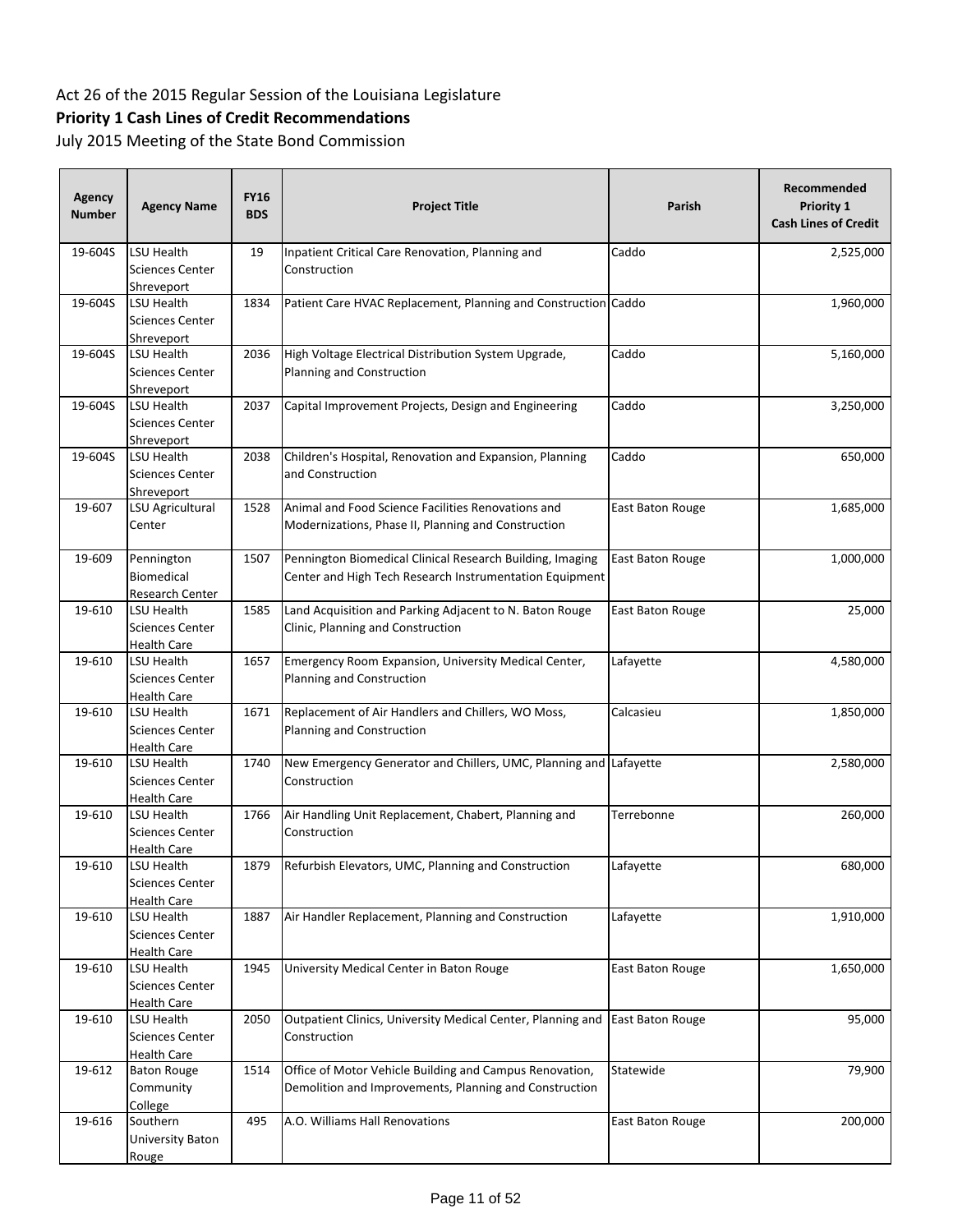## **Priority 1 Cash Lines of Credit Recommendations**

| <b>Agency</b><br><b>Number</b> | <b>Agency Name</b>                    | <b>FY16</b><br><b>BDS</b> | <b>Project Title</b>                                                                                                                                                     | Parish                  | Recommended<br>Priority 1<br><b>Cash Lines of Credit</b> |
|--------------------------------|---------------------------------------|---------------------------|--------------------------------------------------------------------------------------------------------------------------------------------------------------------------|-------------------------|----------------------------------------------------------|
| 19-616                         | Southern<br>University Baton<br>Rouge | 503                       | Repair of Sloughing Off of Ravine, Planning and<br>Construction                                                                                                          | East Baton Rouge        | 552,500                                                  |
| 19-616                         | Southern<br>University Baton<br>Rouge | 1211                      | Provide Localized Boilers and Replace Chilled Water Loop                                                                                                                 | East Baton Rouge        | 1,921,900                                                |
| 19-616                         | Southern<br>University Baton<br>Rouge | 1491                      | Sewer and Street Improvements near Intersection of Jesse<br>Stone Avenue and E. C. Harrison Drive, Planning and<br>Construction                                          | <b>East Baton Rouge</b> | 35,000                                                   |
| 19-616                         | Southern<br>University Baton<br>Rouge | 1592                      | Replacement of Underground Fuel Tanks and Pumps at<br>Motor Pool, Planning and Construction                                                                              | East Baton Rouge        | 30,000                                                   |
| 19-616                         | Southern<br>University Baton<br>Rouge | 1606                      | Southern University Laboratory School Addition and<br>Upgrades, Planning and Construction                                                                                | East Baton Rouge        | 1,200,000                                                |
| 19-616                         | Southern<br>University Baton<br>Rouge | 1745                      | Fire Detection and Alarm System Upgrades, Planning and<br>Construction                                                                                                   | East Baton Rouge        | 65,000                                                   |
| 19-616                         | Southern<br>University Baton<br>Rouge | 1937                      | Major Repairs to F.G. Clark Activity Center                                                                                                                              | East Baton Rouge        | 480,000                                                  |
| 19-616                         | Southern<br>University Baton<br>Rouge | 2039                      | Central Parking Facility, Planning and Construction                                                                                                                      | East Baton Rouge        | 750,000                                                  |
| 19-617                         | Southern<br>University New<br>Orleans | 501                       | Replace Chilled Water and High Temperature Water Lines                                                                                                                   | Orleans                 | 150,000                                                  |
| 19-617                         | Southern<br>University New<br>Orleans | 2004                      | <b>Student Life Center</b>                                                                                                                                               | Orleans                 | 500,000                                                  |
| 19-618                         | Southern<br>University<br>Shreveport  | 496                       | Renovations of Allen Building, Planning and Construction                                                                                                                 | Caddo                   | $\overline{3,}785,000$                                   |
| 19-618                         | Southern<br>University<br>Shreveport  | 506                       | Workforce Training and Technology Center, Planning and<br>Construction                                                                                                   | Caddo                   | 476,000                                                  |
| 19-618                         | Southern<br>University<br>Shreveport  | 2010                      | New Classroom Building, Southern University - Shreveport,<br>Planning and Construction                                                                                   | Caddo                   | 6,990,000                                                |
| 19-618                         | Southern<br>University<br>Shreveport  | 2052                      | Renovation/Addition to Student Activity Center and<br>Outdoor PE Incubator Project, Land Acquisition, Planning<br>and Construction (\$500,000 Cash and/or In-Kind Match) | Caddo                   | 27,000                                                   |
| 19-621                         | Nicholls State<br>University          | 41                        | Talbot Hall Renovation and Roof Replacement, Planning<br>and Construction                                                                                                | Lafourche               | 4,400,000                                                |
| 19-621                         | Nicholls State<br>University          | 1443                      | Athletic Facilities - Didier Field, Renovation, Planning and<br>Construction                                                                                             | Lafourche               | 1,500,000                                                |
| 19-621                         | Nicholls State<br>University          | 1921                      | Building Renovation, Planning and Construction                                                                                                                           | Lafourche               | 65,000                                                   |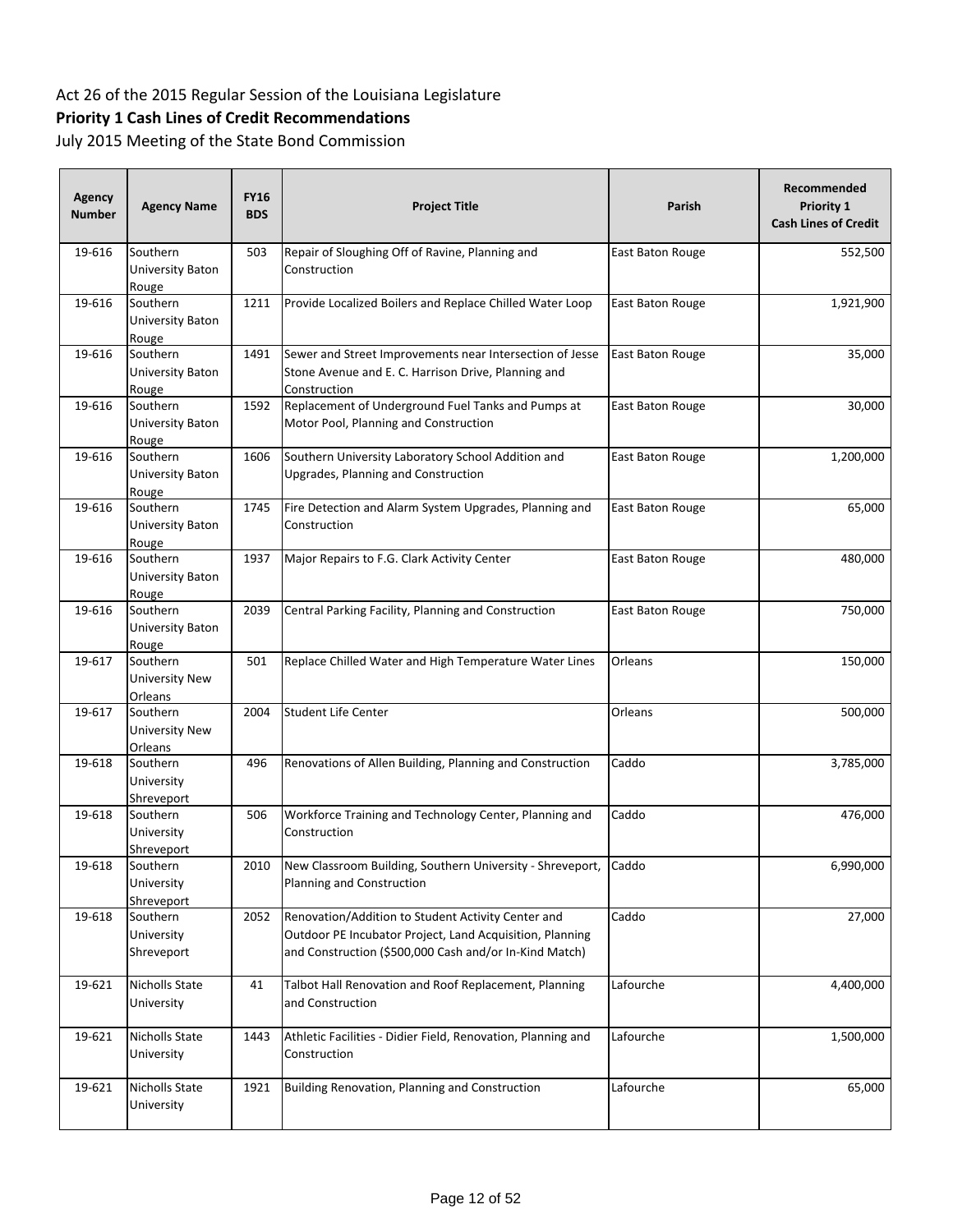## **Priority 1 Cash Lines of Credit Recommendations**

| Agency<br><b>Number</b> | <b>Agency Name</b>                   | <b>FY16</b><br><b>BDS</b> | <b>Project Title</b>                                                                                                         | Parish    | Recommended<br>Priority 1<br><b>Cash Lines of Credit</b> |
|-------------------------|--------------------------------------|---------------------------|------------------------------------------------------------------------------------------------------------------------------|-----------|----------------------------------------------------------|
| 19-621                  | Nicholls State<br>University         | 2053                      | Beauregard Hall Renovation, Planning and Construction                                                                        | Lafourche | 103,800                                                  |
| 19-621                  | <b>Nicholls State</b><br>University  | 2064                      | Renovation of Athletic Training and Meeting Facility,<br>Planning and Construction                                           | Lafourche | 1,500,000                                                |
| 19-621                  | <b>Nicholls State</b><br>University  | 2147                      | Fieldhouse, Planning and Construction                                                                                        | Lafourche | 1,210,000                                                |
| 19-623                  | <b>Grambling State</b><br>University | 337                       | Campus Utility Infrastructure Assessment, Planning and<br>Emergency Repairs and/or Replacement, Planning and<br>Construction | Lincoln   | 1,290,000                                                |
| 19-623                  | <b>Grambling State</b><br>University | 340                       | Library Deficiencies, Planning and Construction                                                                              | Lincoln   | 10,000                                                   |
| 19-623                  | <b>Grambling State</b><br>University | 1453                      | Library Improvements (A.C. Lewis Main/Annex), Planning<br>and Construction                                                   | Lincoln   | 2,000,000                                                |
| 19-623                  | <b>Grambling State</b><br>University | 2054                      | Health and Physical Education and Recreation Assembly<br>Center, Planning, Construction and Equipment                        | Lincoln   | 176,600                                                  |
| 19-625                  | Louisiana Tech<br>University         | 218                       | Water Distribution System Repairs and Improvements                                                                           | Lincoln   | 2,800,000                                                |
| 19-625                  | Louisiana Tech<br>University         | 220                       | Business Building Replacement and Addition, Planning and<br>Construction                                                     | Lincoln   | 3,100,000                                                |
| 19-625                  | Louisiana Tech<br>University         | 221                       | Integrated Engineering and Science Building                                                                                  | Lincoln   | 6,150,000                                                |
| 19-625                  | Louisiana Tech<br>University         | 223                       | Louisiana Tech Research Park, Real Estate Acquisition,<br>Planning and Construction                                          | Lincoln   | 295,000                                                  |
| 19-625                  | Louisiana Tech<br>University         | 1715                      | Visual Arts Building Renovation for Business, Planning and<br>Construction                                                   | Lincoln   | 60,000                                                   |
| 19-625                  | Louisiana Tech<br>University         | 2072                      | Hale Hall Reconstruction, Planning, Construction, Furniture Lincoln<br>and Equipment                                         |           | 57,000                                                   |
| 19-627                  | <b>McNeese State</b><br>University   | 240                       | Health/Human Performance Education Complex, Planning<br>and Construction                                                     | Calcasieu | 6,745,000                                                |
| 19-627                  | <b>McNeese State</b><br>University   | 241                       | Alpha Hall Renovations, Planning and Construction                                                                            | Calcasieu | 1,420,000                                                |
| 19-627                  | <b>McNeese State</b><br>University   | 242                       | Contraband Bayou Erosion Retaining Wall Phase II, Planning Calcasieu<br>and Construction                                     |           | 2,435,000                                                |
| 19-627                  | <b>McNeese State</b><br>University   | 1658                      | Shearman Fine Arts Building Renovation and Addition,<br>Planning and Construction                                            | Calcasieu | 4,400,000                                                |
| 19-627                  | <b>McNeese State</b><br>University   | 1698                      | Frazar Memorial Library Renovation and Repairs, Planning<br>and Construction                                                 | Calcasieu | 5,975,000                                                |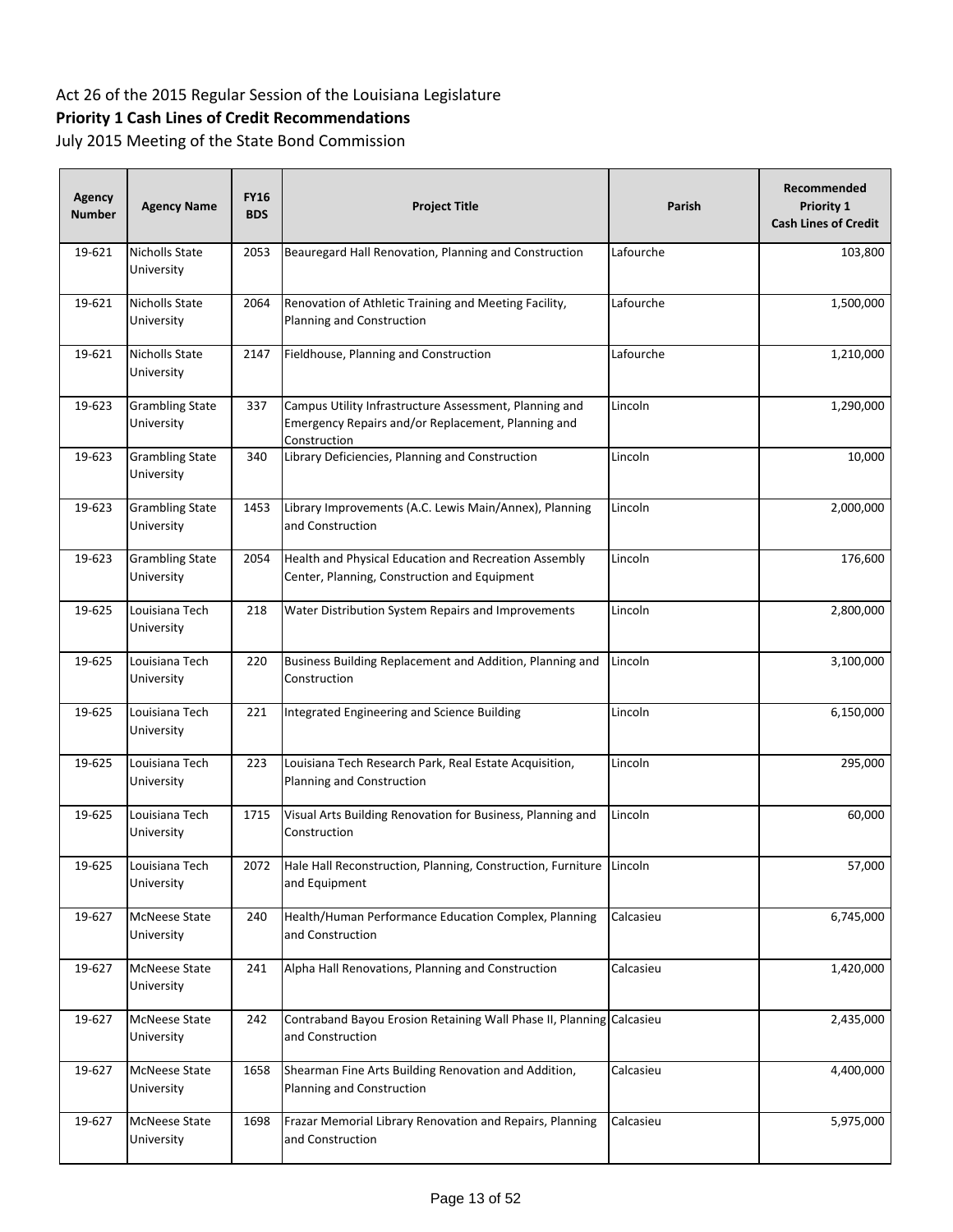## **Priority 1 Cash Lines of Credit Recommendations**

| <b>Agency</b><br><b>Number</b> | <b>Agency Name</b>                                     | <b>FY16</b><br><b>BDS</b> | <b>Project Title</b>                                                                              | Parish                         | Recommended<br>Priority 1<br><b>Cash Lines of Credit</b> |
|--------------------------------|--------------------------------------------------------|---------------------------|---------------------------------------------------------------------------------------------------|--------------------------------|----------------------------------------------------------|
| 19-627                         | <b>McNeese State</b><br>University                     | 1850                      | Campus-Wide Elevator Repairs, Planning and Construction                                           | Calcasieu                      | 230,000                                                  |
| 19-627                         | <b>McNeese State</b><br>University                     | 1880                      | ADA Upgrades Campus-Wide, Planning and Construction                                               | Calcasieu                      | 4,895,000                                                |
| 19-629                         | University of<br>Louisiana -<br>Monroe                 | 1895                      | Sandel Hall Renovation, Planning and Construction                                                 | Ouachita                       | 10,310,000                                               |
| 19-629                         | University of<br>Louisiana -<br>Monroe                 | 1907                      | Stubbs Hall Reroofing, Planning and Construction                                                  | Ouachita                       | 210,000                                                  |
| 19-631                         | Northwestern<br><b>State University</b>                | 34                        | South Jefferson Street Extension                                                                  | Natchitoches                   | 290,000                                                  |
| 19-631                         | Northwestern<br><b>State University</b>                | 35                        | Roof Replacements, Various Campus Buildings, Planning<br>and Construction                         | Caddo, Natchitoches,<br>Vernon | 450,000                                                  |
| 19-631                         | Northwestern<br><b>State University</b>                | 37                        | Renovation of Roy Hall, Planning and Construction                                                 | Natchitoches                   | 650,000                                                  |
| 19-631                         | Northwestern<br><b>State University</b>                | 1835                      | Multi-Purpose Assembly Center, Planning and Construction Natchitoches                             |                                | 1,555,000                                                |
| 19-631                         | Northwestern<br><b>State University</b>                | 1922                      | Parking Lot Repairs, Planning and Construction                                                    | Natchitoches                   | 1,650,000                                                |
| 19-631                         | Northwestern<br><b>State University</b>                | 2055                      | Williamson Hall Renovation for Engineering Technology,<br>Planning and Construction               | Natchitoches                   | 45,000                                                   |
| 19-634                         | Southeastern<br>Louisiana<br>University                | 49                        | Computer Science and Technology Facility Improvements<br>and Expansion, Planning and Construction | Tangipahoa                     | 13,540,000                                               |
| 19-640                         | University of<br>Louisiana -<br>Lafayette              | 1822                      | Fletcher Hall Exterior Repairs, Planning and Construction                                         | Lafayette                      | 1,380,000                                                |
| 19-640                         | University of<br>Louisiana -<br>Lafayette              | 2056                      | Computer Sciences Facility, Planning and Construction                                             | Lafayette                      | 70,700                                                   |
| 19-641                         | Delgado<br>Community<br>College                        | 1690                      | Facilities Improvement for Economic Development,<br>Planning and Construction                     | Orleans                        | 40,000                                                   |
| 19-644                         | Bossier<br>Community<br>College                        | 452                       | Parking Lot, Planning and Construction                                                            | <b>Bossier</b>                 | 1,800,000                                                |
| 19-649                         | Louisiana<br>Community and<br><b>Technical College</b> | 434                       | Automotive Training Facility, Planning and Construction                                           | East Baton Rouge               | 20,085,000                                               |
| 19-657                         | Louisiana School<br>for Math, Science<br>and the Arts  | 1723                      | Stair Railings - Addressing Code Violations, Planning and<br>Construction                         | Natchitoches                   | 140,000                                                  |
| 19-657                         | Louisiana School<br>for Math, Science<br>and the Arts  | 2011                      | HVAC Issues in Caddo Hall, Planning and Construction                                              | Natchitoches                   | 570,000                                                  |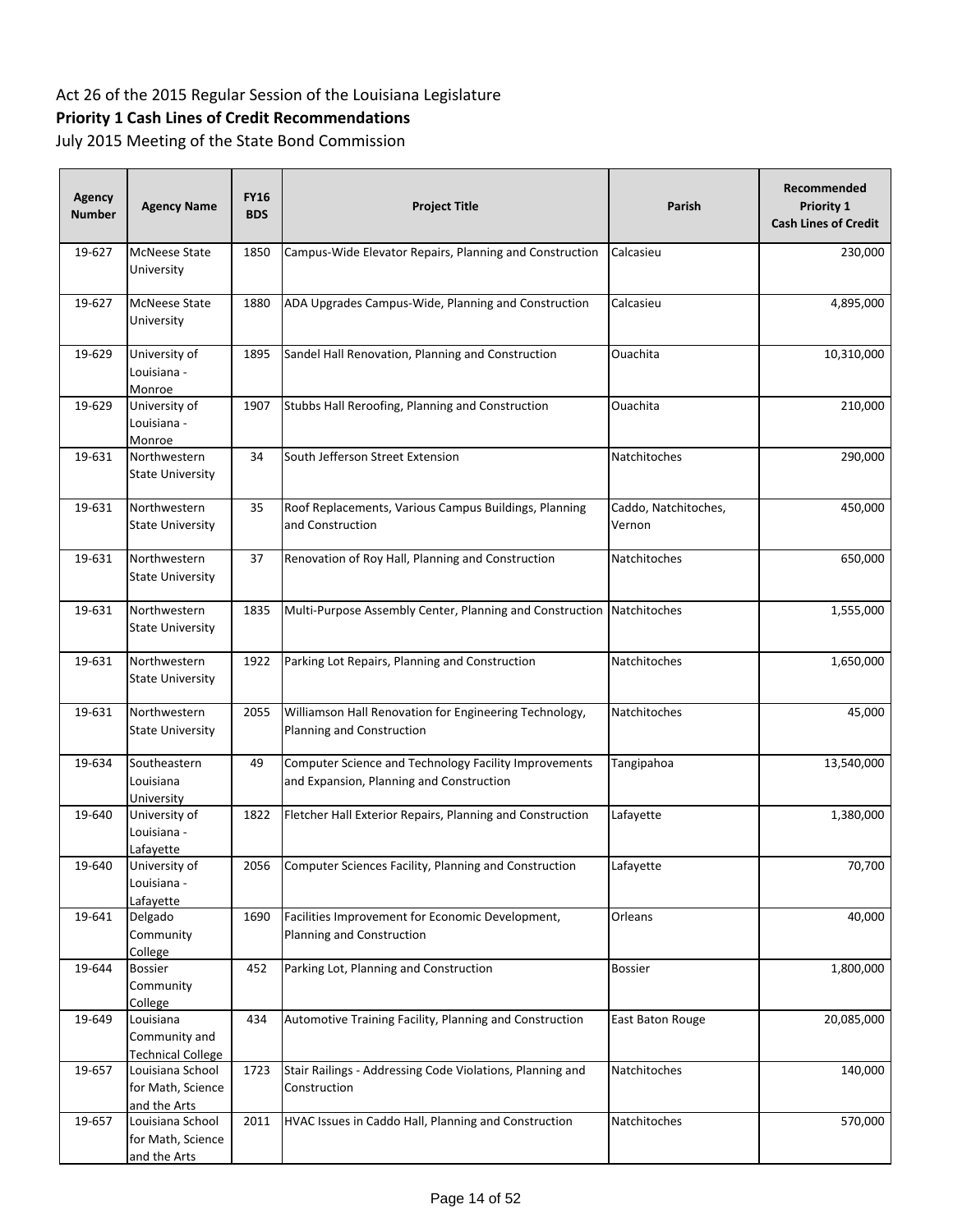## **Priority 1 Cash Lines of Credit Recommendations**

| <b>Agency</b><br><b>Number</b> | <b>Agency Name</b>                                    | <b>FY16</b><br><b>BDS</b> | <b>Project Title</b>                                                                                                                                                          | Parish                                                     | Recommended<br>Priority 1<br><b>Cash Lines of Credit</b> |
|--------------------------------|-------------------------------------------------------|---------------------------|-------------------------------------------------------------------------------------------------------------------------------------------------------------------------------|------------------------------------------------------------|----------------------------------------------------------|
| 19-657                         | Louisiana School<br>for Math, Science<br>and the Arts | 2012                      | New Dormitory Building, Planning and Construction                                                                                                                             | Natchitoches                                               | 8,820,000                                                |
| 19-657                         | Louisiana School<br>for Math, Science<br>and the Arts | 2057                      | Renovation, Expansion and Replacement of Annex Building,<br>Existing Auditorium and Cafeteria Areas, Planning and<br>Construction                                             | Natchitoches                                               | 112,700                                                  |
| 19-671                         | <b>Board of Regents</b>                               | 1414                      | Land Acquisition for Post Secondary Educational Institutions Statewide                                                                                                        |                                                            | 2,500,000                                                |
| 19-671                         | <b>Board of Regents</b>                               | 2144                      | System-Wide Telecommunications Wiring and Equipment,<br>Planning and Construction                                                                                             | Statewide                                                  | 1,500,000                                                |
| 19-673                         | New Orleans<br>Center for the<br>Creative Arts        | 1923                      | Replace HVAC System, Planning and Construction                                                                                                                                | Orleans                                                    | 125,000                                                  |
| 19-731                         | L.E. Fletcher<br>Technical<br>Community               | 1533                      | Integrated Petroleum Technologies Program (IPT) Lab and<br>Classroom Building, Planning and Construction                                                                      | Terrebonne                                                 | 40,000                                                   |
| 19-731                         | L.E. Fletcher<br>Technical<br>Community               | 1577                      | Diesel Marine, Welding and Transportation Building for<br>Fletcher Technical Community College                                                                                | Terrebonne                                                 | 280,000                                                  |
| 19-741                         | Louisiana<br>Technical College -<br>Lafayette Campus  | 1753                      | HVAC Replacement, Planning and Construction                                                                                                                                   | Lafayette                                                  | 2,485,000                                                |
| 19-752                         | Louisiana<br>Technical College -<br>Morgan Smith      | 880                       | New Construction or Renovations to Morgan Smith<br>Campus, Planning and Construction                                                                                          | Jefferson Davis                                            | 2,905,000                                                |
| 23-949                         | Louisiana Judiciary                                   | 2014                      | Land Acquisition, Planning, and Construction of New<br>Courthouse for the Louisiana Court of Appeal, Third Circuit                                                            | Calcasieu                                                  | 1,190,000                                                |
| 24-960                         | Legislative<br><b>Budgetary Control</b><br>Council    | 1789                      | State Capitol Security Improvements, Planning and<br>Construction                                                                                                             | East Baton Rouge                                           | 3,455,000                                                |
| 24-960                         | Legislative<br><b>Budgetary Control</b><br>Council    | 2040                      | State Capitol HVAC Replacement and Renovations                                                                                                                                | East Baton Rouge                                           | 7,270,000                                                |
| 36-L10                         | Orleans Levee<br>District                             | 1394                      | Southeast Louisiana Flood Protection Authority - East for<br>Bayou St. John, Maintenance and Improvements, Perimeter<br>Elevation, Hydrology Study, Planning and Construction | Orleans                                                    | 15,000                                                   |
| 36-L13                         | Pontchartrain<br>Levee District                       | 1431                      | East St. Charles Urban Flood Control Project, Planning and<br>Construction                                                                                                    | St. Charles                                                | 1,500,000                                                |
| 36-L13                         | Pontchartrain<br>Levee District                       | 1815                      | Lake Pontchartrain West Shore Hurricane Protection<br>Project                                                                                                                 | Ascension, St. Charles, St.<br>James, St. John the Baptist | 2,330,000                                                |
| 36-L16                         | South Lafourche<br>Levee District                     | 2015                      | Larose to Golden Meadow Hurricane Protection System,<br>Planning and Construction                                                                                             | Lafourche                                                  | 1,750,000                                                |
| 36-L25                         | <b>Grand Isle</b><br>Independent<br>Levee District    | 1406                      | Breakwater Protection, Planning and Construction                                                                                                                              | Jefferson                                                  | 1,095,000                                                |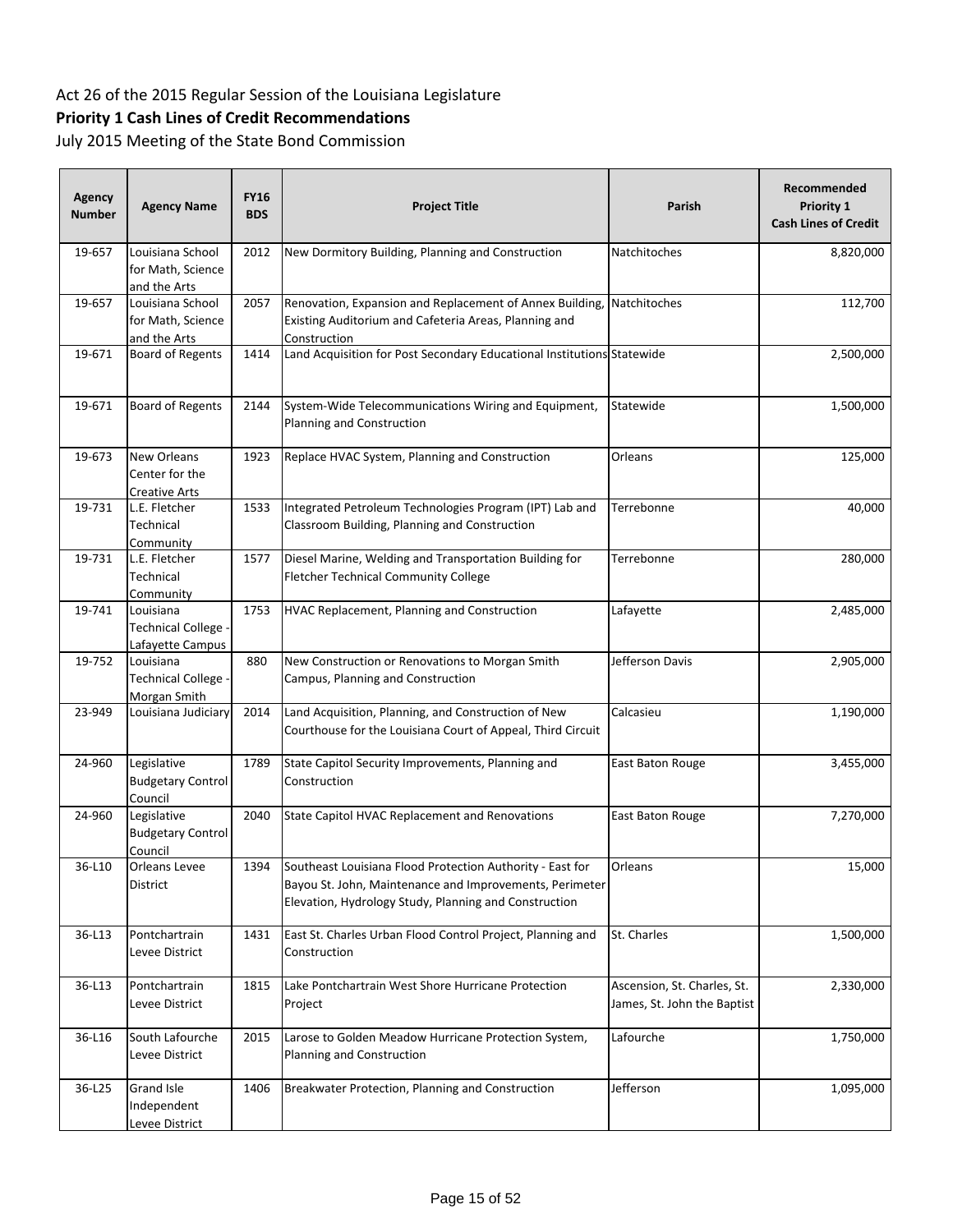## **Priority 1 Cash Lines of Credit Recommendations**

| Agency<br><b>Number</b> | <b>Agency Name</b>                                   | <b>FY16</b><br><b>BDS</b> | <b>Project Title</b>                                                                                                                                                                                | Parish              | Recommended<br>Priority 1<br><b>Cash Lines of Credit</b> |
|-------------------------|------------------------------------------------------|---------------------------|-----------------------------------------------------------------------------------------------------------------------------------------------------------------------------------------------------|---------------------|----------------------------------------------------------|
| 36-L35                  | St. Mary Parish<br>Levee District                    | 1734                      | Franklin Canal Levee and Floodgate Project, Planning and<br>Construction                                                                                                                            | St. Mary            | 630,000                                                  |
| 36-L37                  | Iberia Parish<br>Levee Hurricane<br>and Conservation | 1511                      | Planning, Permitting, Engineering and Right of Way<br>Acquisitions for the Iberia Hurricane Protection Master Plan                                                                                  | Iberia              | 245,000                                                  |
| 36-P01                  | Abbeville Harbor<br>and Terminal<br>District         | 1322                      | Bulkheading and Dredging at Port Vermilion (\$1,000,000<br>Cash and/or In Kind Match)                                                                                                               | Vermilion           | 1,080,000                                                |
| 36-P03                  | <b>Greater Baton</b><br>Rouge Port<br>Commission     | 1536                      | Inland River Marine Terminal Dock and Access Roadway<br>Construction Project, Planning and Construction                                                                                             | West Baton Rouge    | 5,200,000                                                |
| 36-P05                  | West Calcasieu<br>Port                               | 688                       | New Bulkhead along Gulf Intracoastal Waterway - West<br>Calcasieu Port                                                                                                                              | Calcasieu           | 200,000                                                  |
| 36-P05                  | <b>West Calcasieu</b><br>Port                        | 1517                      | Land Acquisition and Rehabilitation of Existing Bulkhead,<br>Planning and Construction (\$1,305,000 Local Match)                                                                                    | Calcasieu           | 1,305,000                                                |
| 36-P10                  | <b>Greater Lafourche</b><br><b>Port Commission</b>   | 1755                      | Nolty J. Theriot Road Elevation Project, Planning and<br>Construction                                                                                                                               | Lafourche           | 1,400,000                                                |
| 36-P12                  | Lake Providence<br>Port Commission                   | 1870                      | Succinic Acid Biorefinery, Planning and Construction                                                                                                                                                | East Carroll        | 10,000                                                   |
| 36-P12                  | Lake Providence<br>Port Commission                   | 1888                      | Railroad Rehabilitation, Planning and Construction                                                                                                                                                  | <b>East Carroll</b> | 1,500,000                                                |
| 36-P12                  | Lake Providence<br>Port Commission                   | 2008                      | Coal Pad Repair                                                                                                                                                                                     | <b>East Carroll</b> | 5,000                                                    |
| 36-P14                  | <b>Madison Parish</b><br>Port                        | 1459                      | Railroad Rehabilitation/ Improvement and New Rail Spur<br>for Avondale Facility, and Improvements Required for Levee<br>Raising Including Raise Rail, Road and Utilities (\$221,000<br>Local Match) | Madison             | 130,000                                                  |
| 36-P14                  | <b>Madison Parish</b><br>Port                        | 1627                      | Improvements to Madison Parish Port former Northrop<br><b>Grumman Shipbuilding Expansion</b>                                                                                                        | Madison             | 15,000                                                   |
| 36-P14                  | <b>Madison Parish</b><br>Port                        | 1823                      | Complex Chemical Entrance Road, Planning and<br>Construction                                                                                                                                        | Madison             | 5,000                                                    |
| 36-P15                  | Morgan City<br>Harbor &<br><b>Terminal District</b>  | 1716                      | Governmental Operations and Emergency Center, Planning St. Mary<br>and Construction                                                                                                                 |                     | 10,100,000                                               |
| 36-P17                  | Port of New<br>Orleans                               | 484                       | Milan Upland Yard Improvements                                                                                                                                                                      | Orleans             | 1,130,000                                                |
| 36-P17                  | Port of New<br>Orleans                               | 1917                      | Cruise Ship Terminal, Planning and Construction                                                                                                                                                     | Orleans             | 6,890,000                                                |
| 36-P21                  | Port of South<br>Louisiana                           | 946                       | Globalplex Building #76 Repairs Including Roof Replacement St. John the Baptist                                                                                                                     |                     | 520,000                                                  |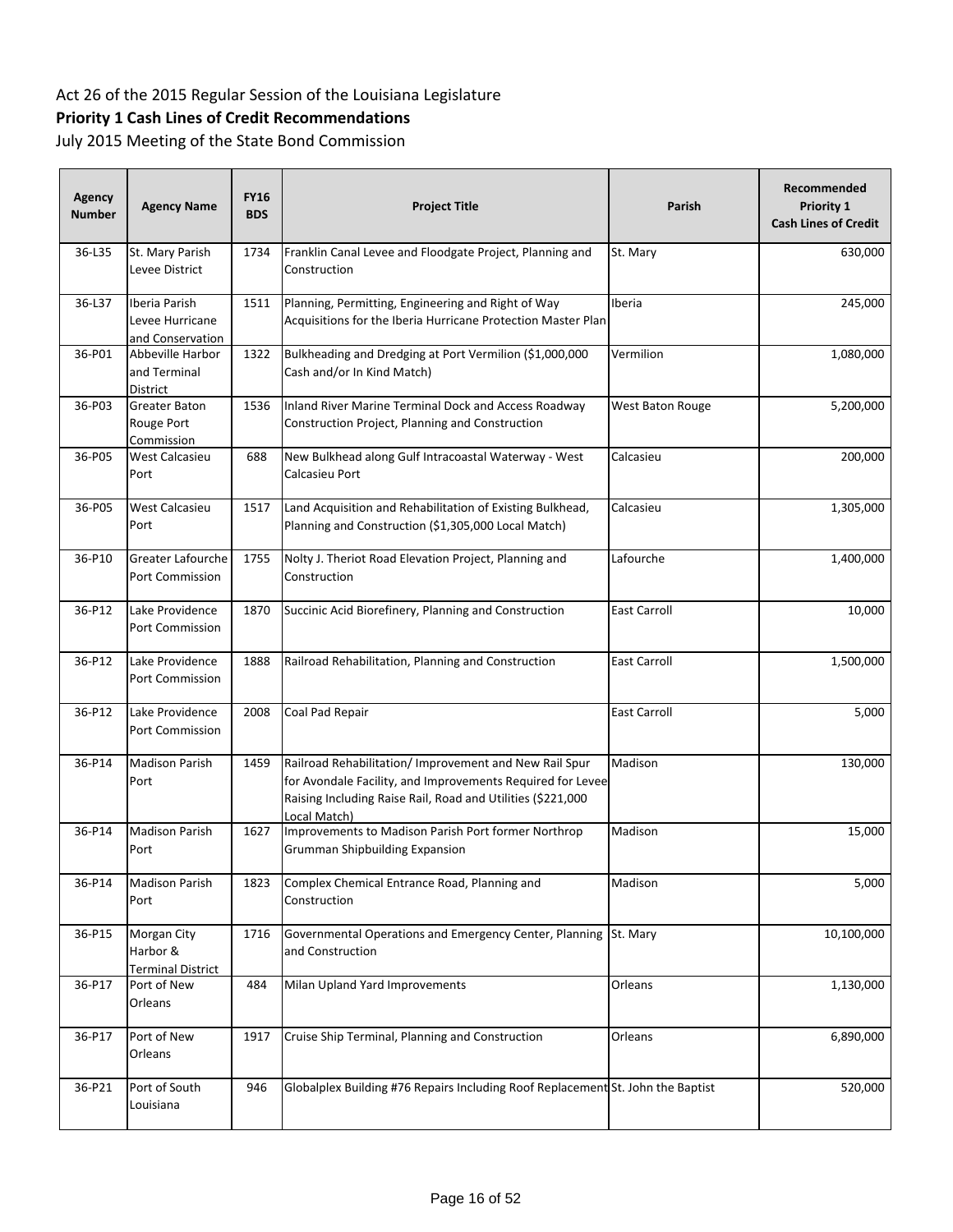## **Priority 1 Cash Lines of Credit Recommendations**

| <b>Agency</b><br><b>Number</b> | <b>Agency Name</b>                                        | <b>FY16</b><br><b>BDS</b> | <b>Project Title</b>                                                                                                               | Parish               | Recommended<br>Priority 1<br><b>Cash Lines of Credit</b> |
|--------------------------------|-----------------------------------------------------------|---------------------------|------------------------------------------------------------------------------------------------------------------------------------|----------------------|----------------------------------------------------------|
| 36-P21                         | Port of South<br>Louisiana                                | 957                       | Globalplex Terminal Building #71 and Other Globalplex<br>Terminal Building Upgrades, Planning and Construction                     | St. John the Baptist | 2,840,000                                                |
| 36-P21                         | Port of South<br>Louisiana                                | 1661                      | Warehouse and Property Acquisition and Improvements,<br>Planning and Construction                                                  | St. John the Baptist | 90,000                                                   |
| 36-P21                         | Port of South<br>Louisiana                                | 1797                      | Globalplex Rail Siding (\$5,577,932 Local/Federal/Other<br>Match)                                                                  | St. John the Baptist | 2,990,000                                                |
| 36-P23                         | Terrebonne Port<br>Commission                             | 1495                      | Slip Dredging and Improvements for Terrebonne Port<br>Commission Government Multi-Use Complex, Planning and<br>Construction        | Terrebonne           | 2,355,000                                                |
| 36-P26                         | Port of Lake<br>Charles                                   | 1486                      | Highway 397 in Calcasieu Parish, North and South Turning<br>Lanes and Rail Spur at Farmers Rice Mill, Planning and<br>Construction | Calcasieu            | 400,000                                                  |
| 36-P26                         | Port of Lake<br>Charles                                   | 1611                      | Dredging of Berth 8 at City Docks, Planning and<br>Construction (\$1,000,000 Local Match)                                          | Calcasieu            | 250,000                                                  |
| 36-P26                         | Port of Lake<br>Charles                                   | 1621                      | Industrial Canal Dockside Monopile Improvements<br>(LEEVAC), Planning and Construction                                             | Calcasieu            | 190,000                                                  |
| 36-P26                         | Port of Lake<br>Charles                                   | 1653                      | New Administration Building, Planning and Construction<br>(\$1,500,000 Local Match)                                                | Calcasieu            | 490,000                                                  |
| 36-P33                         | South Tangipahoa<br>Parish Port<br>Commission             | 1798                      | Port Manchac Terminal Improvements, Planning and<br>Construction                                                                   | Tangipahoa           | 720,000                                                  |
| 36-P35                         | Mermentau River<br>Harbor and<br><b>Terminal District</b> | 1508                      | Land Acquisition for New Slip Construction (Mermentau<br>River Harbor Terminal District), Planning and Construction                | Acadia               | 225,000                                                  |
| 36-P40                         | Grand Isle Port<br>Commission                             | 1426                      | Port Access Road and New Commercial Boat Slip Facility                                                                             | Jefferson            | 1,030,000                                                |
| 36-P41                         | Jefferson Parish<br>Port District                         | 1617                      | Jefferson Parish Business Park: Science and Technology<br>Academy and Conference Center                                            | Jefferson            | 2,410,000                                                |
| 36-P43                         | Columbia Port<br>Commission                               | 1034                      | Railroad Spur, Planning and Construction                                                                                           | Caldwell             | 2,000,000                                                |
| 36-P49                         | Pointe Coupee<br>Port Commission                          | 1002                      | Pointe Coupee Parish Port Capital Improvements, Planning<br>and Construction                                                       | Pointe Coupee        | 755,000                                                  |
| 50-J03                         | <b>Ascension Parish</b>                                   | 1048                      | Lamar Dixon Expo Center Recreational Complex, Planning<br>and Construction                                                         | Ascension            | 300,000                                                  |
| 50-J03                         | <b>Ascension Parish</b>                                   | 1049                      | St. Landry/Edenborne Connector Road                                                                                                | Ascension            | 5,200,000                                                |
| 50-J03                         | <b>Ascension Parish</b>                                   | 1717                      | Oak Grove Community and Recreational Center, Planning<br>and Construction                                                          | Ascension            | 115,000                                                  |
| 50-J03                         | <b>Ascension Parish</b>                                   | 1857                      | Lamar Dixon Development, Purchase and Land Acquisition                                                                             | Ascension            | 35,000                                                   |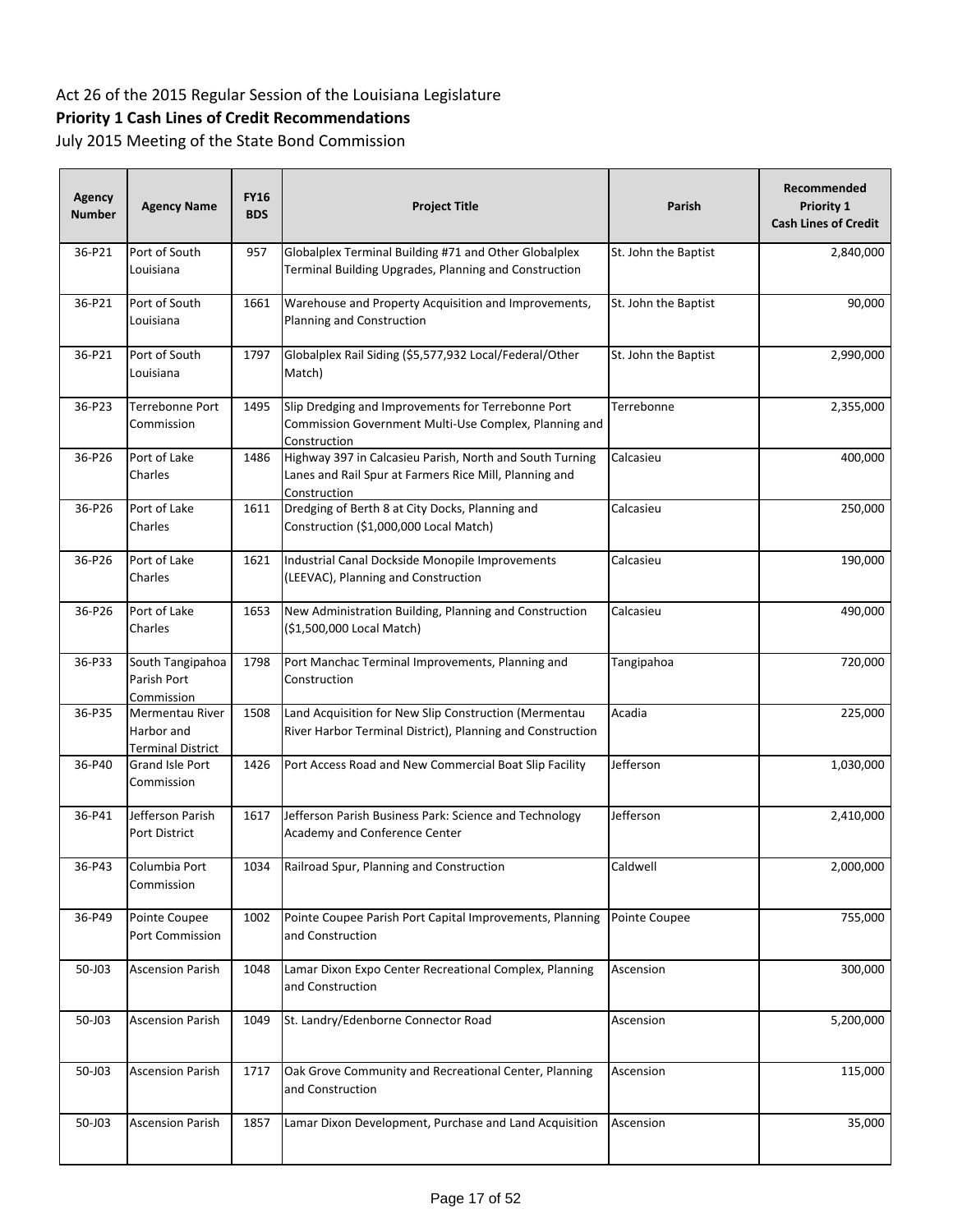## **Priority 1 Cash Lines of Credit Recommendations**

| Agency<br><b>Number</b> | <b>Agency Name</b>       | <b>FY16</b><br><b>BDS</b> | <b>Project Title</b>                                                                                                                         | Parish         | Recommended<br><b>Priority 1</b><br><b>Cash Lines of Credit</b> |
|-------------------------|--------------------------|---------------------------|----------------------------------------------------------------------------------------------------------------------------------------------|----------------|-----------------------------------------------------------------|
| 50-J04                  | <b>Assumption Parish</b> | 1896                      | Overlay of Bayou Drive, Planning and Construction                                                                                            | Assumption     | 120,000                                                         |
| 50-J05                  | Avoyelles Parish         | 1482                      | Avoyelles Parish Police Jury Cooperative Extension Building,<br>Acquisitions, Planning and Construction (\$50,000 Non-State<br>Match)        | Avoyelles      | 10,000                                                          |
| 50-J06                  | <b>Beauregard Parish</b> | 1969                      | Lumas Road, Planning and Construction                                                                                                        | Beauregard     | 20,000                                                          |
| 50-J06                  | Beauregard Parish        | 2016                      | Crosby, Butler and Pleasant Hill Roads                                                                                                       | Beauregard     | 825,000                                                         |
| 50-J07                  | <b>Bienville Parish</b>  | 1593                      | Courthouse Improvements in Arcadia, Planning and<br>Construction (\$115,000 Non-State Match)                                                 | Bienville      | 40,000                                                          |
| 50-J08                  | Bossier Parish           | 486                       | Acceleration Lane on US 71, Planning and Construction                                                                                        | <b>Bossier</b> | 150,000                                                         |
| 50-J08                  | <b>Bossier Parish</b>    | 491                       | Sewerage District No. 1 of the Parish of Bossier, Planning<br>and Construction (\$28,000,000 Local Match)                                    | <b>Bossier</b> | 4,270,000                                                       |
| 50-J08                  | <b>Bossier Parish</b>    | 492                       | Extension of Crouch Road to Swan Lake<br>Road/Reconstruction of Swan Lake Road To I-220, Planning<br>and Construction (Local Match Required) | <b>Bossier</b> | 280,000                                                         |
| 50-J08                  | <b>Bossier Parish</b>    | 1566                      | Princeton Sports Complex - Fencing and Lighting at New<br>Ball Fields, Planning and Construction                                             | <b>Bossier</b> | 20,000                                                          |
| 50-J09                  | Caddo Parish             | 1724                      | Caddo Parish Fire District No. 3, Station #4 Planning and<br>Construction                                                                    | Caddo          | 40,000                                                          |
| 50-J10                  | Calcasieu Parish         | 463                       | Gravity Sewer Trunk Mains and Pumping Stations South<br>Ward 3 and South Ward 4, Planning and Construction                                   | Calcasieu      | 3,890,000                                                       |
| 50-J11                  | Caldwell Parish          | 1386                      | Wiles Road and Kountry Korner Road Reconstruction,<br>Planning and Construction                                                              | Caldwell       | 505,000                                                         |
| 50-J11                  | <b>Caldwell Parish</b>   | 1663                      | Recreation Facilities Construction, Reconstruction, Planning Caldwell<br>and Construction                                                    |                | 185,000                                                         |
| 50-J11                  | Caldwell Parish          | 2137                      | Parish Detention Facility, Planning and Construction                                                                                         | Caldwell       | 1,115,000                                                       |
| $50 - J12$              | Cameron Parish           | 1932                      | Holly Beach Sewer and Other Economic Development<br>Related Infrastructure Improvements, Planning and<br>Construction                        | Cameron        | 4,965,000                                                       |
| $50 - J13$              | Catahoula Parish         | 1163                      | Catahoula Parish Courthouse Roof, Planning and<br>Renovations                                                                                | Catahoula      | 1,055,000                                                       |
| 50-J15                  | Concordia Parish         | 1050                      | Concordia Parish Courthouse District Courtroom Security<br>and Safety Renovations                                                            | Concordia      | 315,000                                                         |
| 50-J15                  | Concordia Parish         | 1682                      | Concordia Parish Public Health Center Renovation, Planning Concordia<br>and Construction                                                     |                | 110,000                                                         |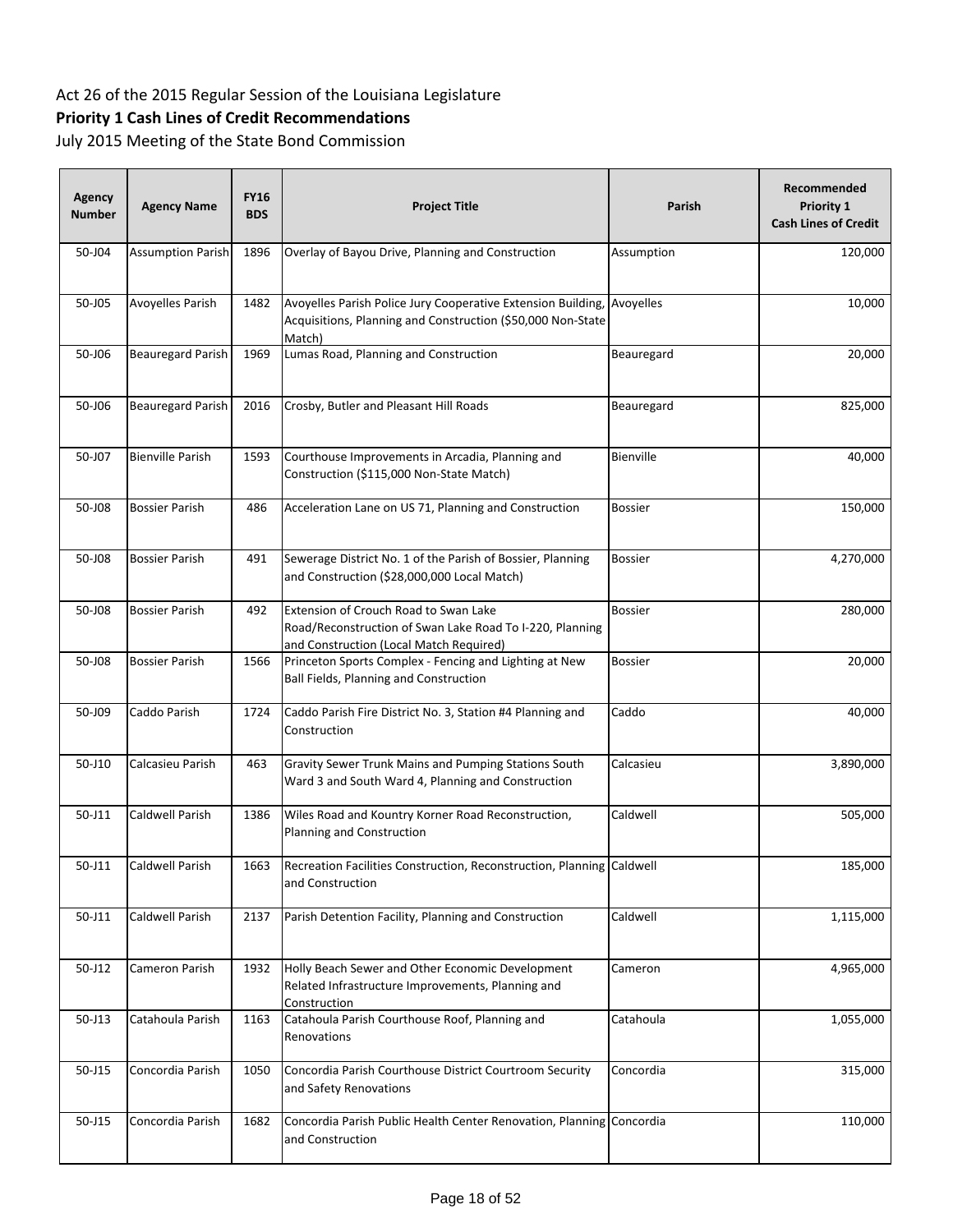## **Priority 1 Cash Lines of Credit Recommendations**

| Agency<br><b>Number</b> | <b>Agency Name</b>         | <b>FY16</b><br><b>BDS</b> | <b>Project Title</b>                                                                                                                                                                                    | Parish              | Recommended<br><b>Priority 1</b><br><b>Cash Lines of Credit</b> |
|-------------------------|----------------------------|---------------------------|---------------------------------------------------------------------------------------------------------------------------------------------------------------------------------------------------------|---------------------|-----------------------------------------------------------------|
| 50-J16                  | <b>DeSoto Parish</b>       | 1683                      | DeSoto Parish Police Jury - Alumni Park Phase II, Planning<br>and Construction                                                                                                                          | DeSoto              | 50,000                                                          |
| 50-J18                  | <b>East Carroll Parish</b> | 1468                      | Industrial Site Development and Road Improvements (For<br>Economic Development Purposes, Including but not Limited<br>to an Ethanol Plant), Planning and Construction                                   | <b>East Carroll</b> | 965,000                                                         |
| 50-J18                  | <b>East Carroll Parish</b> | 1970                      | East Carroll Parish Road Improvements                                                                                                                                                                   | <b>East Carroll</b> | 15,000                                                          |
| 50-J18                  | <b>East Carroll Parish</b> | 1979                      | Courthouse and Jail Renovations                                                                                                                                                                         | <b>East Carroll</b> | 240,000                                                         |
| 50-J21                  | Franklin Parish            | 442                       | Franklin Parish Activity Center, Planning and Construction<br>(\$250,000 Local Match)                                                                                                                   | Franklin            | 1,325,000                                                       |
| 50-J21                  | Franklin Parish            | 1275                      | Courthouse Renovations, Planning and Construction                                                                                                                                                       | Franklin            | 405,000                                                         |
| 50-J21                  | Franklin Parish            | 1718                      | Ernest Road at Deer Creek Bridge Replacement, Planning<br>and Construction                                                                                                                              | Franklin            | 220,000                                                         |
| 50-J21                  | Franklin Parish            | 1997                      | Parish Road Improvements                                                                                                                                                                                | Franklin            | 200,000                                                         |
| 50-J22                  | <b>Grant Parish</b>        | 771                       | Southern Grant Sewerage System Improvements, Study,<br>Design, Planning and Construction                                                                                                                | Grant               | 3,380,000                                                       |
| 50-J22                  | <b>Grant Parish</b>        | 1634                      | Regional Economic Development Building, Rehabilitation,<br>Planning and Construction                                                                                                                    | Grant               | 290,000                                                         |
| $50 - J23$              | Iberia Parish              | 769                       | Road Extension from Sidney Blanchard Road to Ed<br>Broussard Road, Planning and Construction                                                                                                            | Iberia              | 150,000                                                         |
| $50 - J23$              | Iberia Parish              | 1457                      | Robert B. Green Veterans Memorial Building Renovation,<br>Upgrade and Expansion Project for Robert B. Green<br>American Legion Post 533 and Perry Thompson VFW Post<br>12065, Planning and Construction | Iberia              | 200,000                                                         |
| 50-J23                  | Iberia Parish              | 1545                      | Recreational Complex, Sports Including Baseball, Planning<br>and Construction (Supplemental Funding)                                                                                                    | Iberia              | 250,000                                                         |
| 50-J23                  | Iberia Parish              | 1578                      | Wastewater System Improvements for the Acadiana<br>Regional Airport (\$667,000 Non-State Match)                                                                                                         | Iberia              | 630,000                                                         |
| 50-J23                  | Iberia Parish              | 1618                      | Five Lane Road Extension from Highway 675 to Highway<br>3212, Planning and Construction                                                                                                                 | Iberia              | 2,660,000                                                       |
| 50-J23                  | Iberia Parish              | 1741                      | Sugar Cane Festival Building Improvements, Planning and<br>Construction                                                                                                                                 | Iberia              | 5,000                                                           |
| 50-J23                  | Iberia Parish              | 1851                      | Walking Track - Rynella Park, Planning and Construction                                                                                                                                                 | Iberia              | 5,000                                                           |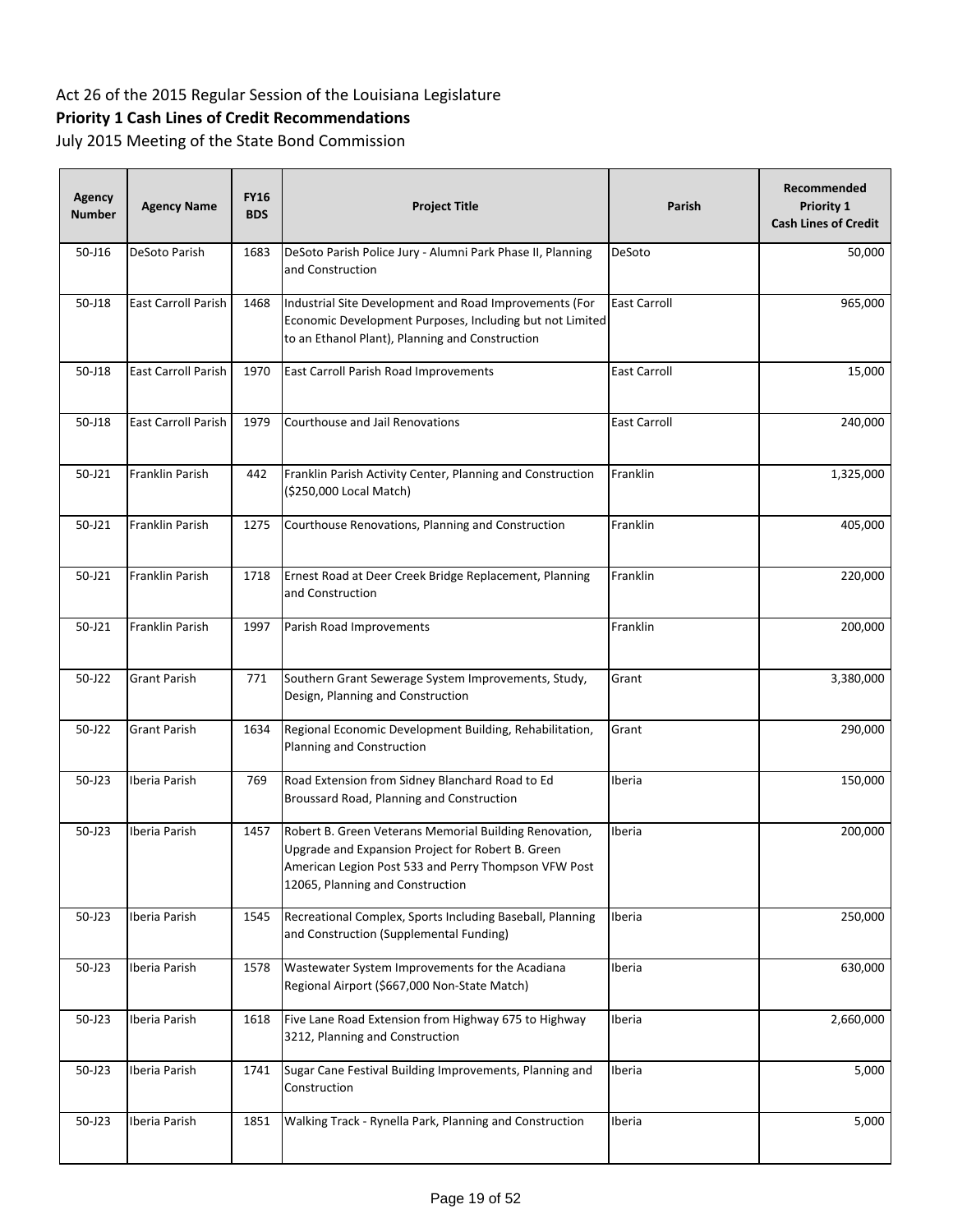## **Priority 1 Cash Lines of Credit Recommendations**

| Agency<br><b>Number</b> | <b>Agency Name</b> | <b>FY16</b><br><b>BDS</b> | <b>Project Title</b>                                                                                                                                               | <b>Parish</b> | Recommended<br><b>Priority 1</b><br><b>Cash Lines of Credit</b> |
|-------------------------|--------------------|---------------------------|--------------------------------------------------------------------------------------------------------------------------------------------------------------------|---------------|-----------------------------------------------------------------|
| 50-J24                  | Iberville Parish   | 1628                      | New Iberville Parish Hospital - Acquisition of Property,<br>Planning and Construction                                                                              | Iberville     | 35,000                                                          |
| 50-J25                  | Jackson Parish     | 619                       | Jackson Parish Riding Arena and Livestock Pavilion, Planning Jackson<br>and Construction                                                                           |               | 1,600,000                                                       |
| 50-J26                  | Jefferson Parish   | 53                        | 11th Street Roadway Replacement and Upgrade of<br>Subsurface Drainage System between Queens and<br>Manhattan Boulevard, Planning and Construction                  | Jefferson     | 100,000                                                         |
| 50-J26                  | Jefferson Parish   | 55                        | 18th Street Drainage Improvements, Edenborn Avenue<br>Phase 2 (18th Street to West Esplanade Avenue Canal)                                                         | Jefferson     | 95,000                                                          |
| 50-J26                  | Jefferson Parish   | 57                        | Airline Drive (US 61) at 17th Street Canal Drainage Crossing Jefferson<br>and Railroad Bridge Replacement, Planning and<br>Construction                            |               | 1,990,000                                                       |
| 50-J26                  | Jefferson Parish   | 58                        | Ames Boulevard Widening from Two Lanes to Three Lanes<br>Between Barataria Boulevard and Bayou Boeuf Drive (2.0<br>Miles) with Installation of Subsurface Drainage | Jefferson     | 1,435,000                                                       |
| 50-J26                  | Jefferson Parish   | 62                        | Avondale Booster Club and Playground Upgrades, Planning<br>and Construction                                                                                        | Jefferson     | 400,000                                                         |
| 50-J26                  | Jefferson Parish   | 64                        | Bike Path Along Leo Kerner Parkway (Barataria Blvd. to Parc Jefferson<br>des Familles Entrance), Planning and Construction                                         |               | 60,000                                                          |
| 50-J26                  | Jefferson Parish   | 67                        | Bonnabel Canal Rehabilitation and Bank Stabilization<br>(Veterans Boulevard to West Esplanade), Planning and<br>Construction                                       | Jefferson     | 4,340,000                                                       |
| 50-J26                  | Jefferson Parish   | 68                        | Breaux Ditch Improvements (U-Channel Installation from<br>East Ames to Lafitte Larose Highway), Planning and<br>Construction                                       | Jefferson     | 120,000                                                         |
| 50-J26                  | Jefferson Parish   | 74                        | Canal 10 Concrete Lining and Box Culvert Installation at<br>Vintage Drive, Planning and Construction                                                               | Jefferson     | 95,000                                                          |
| 50-J26                  | Jefferson Parish   | 75                        | Canal 10 Concrete Lining Widening Between Canal 7 and<br>West Esplanade Avenue, Planning and Construction                                                          | Jefferson     | 45,000                                                          |
| 50-J26                  | Jefferson Parish   | 77                        | Carol Sue Avenue Drainage Improvements, Planning and<br>Construction                                                                                               | Jefferson     | 680,000                                                         |
| 50-J26                  | Jefferson Parish   | 81                        | Codifier Boulevard, Homestead Avenue, and<br>Brockenbraugh Court Subsurface Drainage Improvements,<br>Planning and Construction                                    | Jefferson     | 195,000                                                         |
| 50-J26                  | Jefferson Parish   | 89                        | Gretna Government Complex Parking Lot, Planning and<br>Construction                                                                                                | Jefferson     | 440,000                                                         |
| 50-J26                  | Jefferson Parish   | 94                        | Jefferson Community Health Center Expansion to the<br>Existing River Ridge Facility In Order to Implement a Dental<br>Program, Planning and Construction           | Jefferson     | 50,000                                                          |
| 50-J26                  | Jefferson Parish   | 99                        | Lafreniere Park Marsh Island Restoration, Planning and<br>Construction                                                                                             | Jefferson     | 500,000                                                         |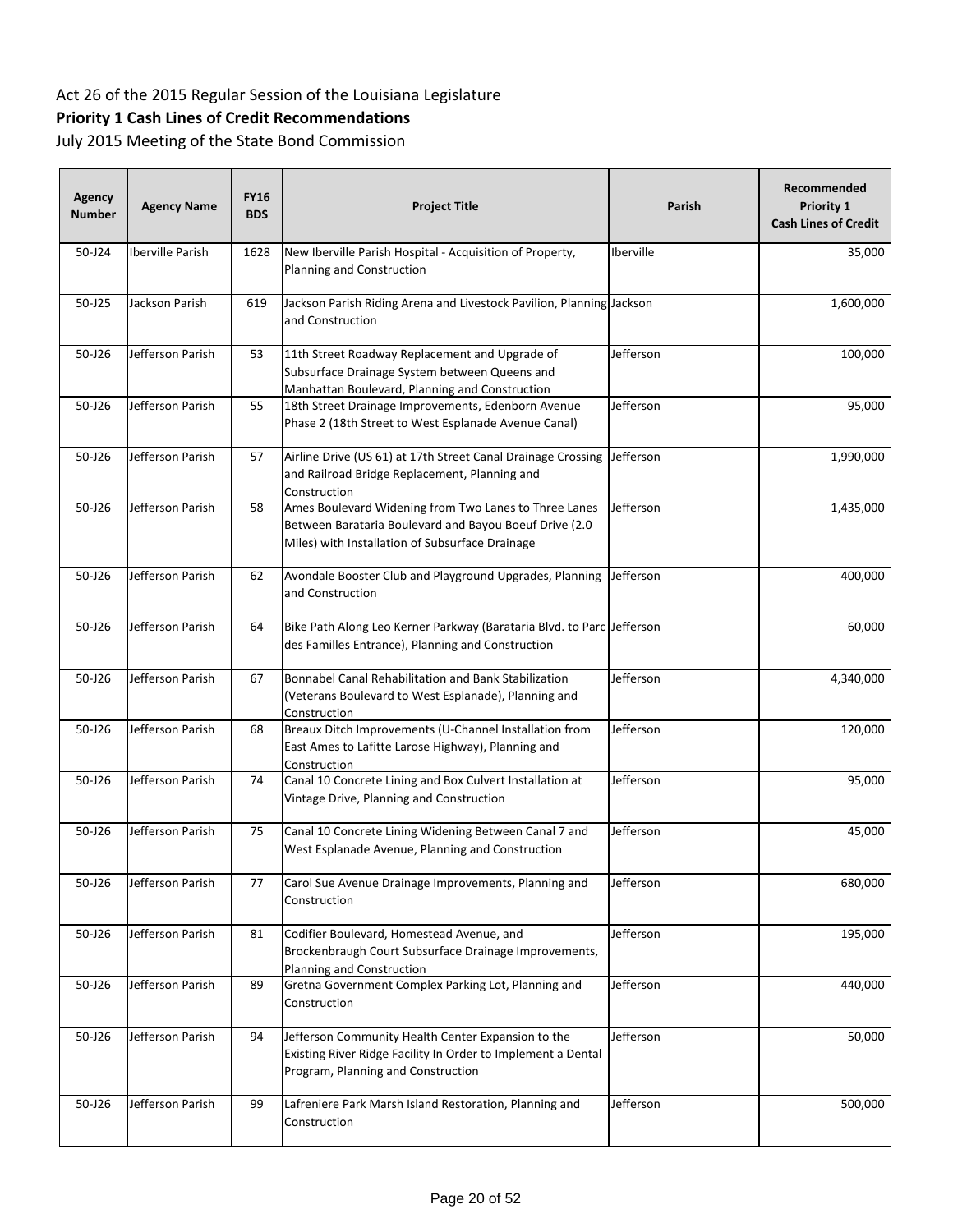## **Priority 1 Cash Lines of Credit Recommendations**

| <b>Agency</b><br><b>Number</b> | <b>Agency Name</b> | <b>FY16</b><br><b>BDS</b> | <b>Project Title</b>                                                                                                                                                                                  | <b>Parish</b> | Recommended<br>Priority 1<br><b>Cash Lines of Credit</b> |
|--------------------------------|--------------------|---------------------------|-------------------------------------------------------------------------------------------------------------------------------------------------------------------------------------------------------|---------------|----------------------------------------------------------|
| 50-J26                         | Jefferson Parish   | 104                       | Latigue Street Roadway Improvements, Planning and<br>Construction                                                                                                                                     | Jefferson     | 70,000                                                   |
| 50-J26                         | Jefferson Parish   | 106                       | Livingston Place (Metairie Road to Loumor Avenue)                                                                                                                                                     | Jefferson     | 1,735,000                                                |
| $50 - 126$                     | Jefferson Parish   | 111                       | Martin Luther King Playground Improvements, Planning and Jefferson<br>Construction                                                                                                                    |               | 100,000                                                  |
| 50-J26                         | Jefferson Parish   | 113                       | Multi-Purpose Recreational and Achievement Center                                                                                                                                                     | Jefferson     | 4,780,000                                                |
| 50-J26                         | Jefferson Parish   | 118                       | Parc des Familles, Construction of Utilities, Restrooms,<br>Pavilions and Roadways in Raw Undeveloped Wooded Area<br>in Order to Initiate Construction of Regional Park, Planning<br>and Construction | Jefferson     | 3,525,000                                                |
| 50-J26                         | Jefferson Parish   | 121                       | Performing Arts Center Modifications                                                                                                                                                                  | Jefferson     | 2,295,000                                                |
| 50-J26                         | Jefferson Parish   | 122                       | Performing Arts Center, Planning and Construction<br>(\$1,250,000 Local Match)                                                                                                                        | Jefferson     | 2,705,000                                                |
| 50-J26                         | Jefferson Parish   | 127                       | Riverside Senior Center, Planning and Construction                                                                                                                                                    | Jefferson     | 1,220,000                                                |
| 50-J26                         | Jefferson Parish   | 137                       | South Kenner Road Rehabilitation from Live Oak Boulevard<br>to River Road, Planning and Construction                                                                                                  | Jefferson     | 3,910,000                                                |
| 50-J26                         | Jefferson Parish   | 139                       | Terry Parkway Drainage Between Carol Sue Drive and<br>Industry Canal (\$500,000 Local Match)                                                                                                          | Jefferson     | 7,110,000                                                |
| 50-J26                         | Jefferson Parish   | 141                       | Upper Kraak Ditch Drainage Pump Station Pump<br>Replacement and Generator Installation                                                                                                                | Jefferson     | 1,590,000                                                |
| 50-J26                         | Jefferson Parish   | 142                       | Upper Kraak Ditch Subsurface Drainage Improvement<br>(Upper Kraak Drainage Pump Station to Earhart<br>Expressway), Planning and Construction                                                          | Jefferson     | 245,000                                                  |
| 50-J26                         | Jefferson Parish   | 144                       | Walkertown Bus Terminal, Planning and Construction                                                                                                                                                    | Jefferson     | 95,000                                                   |
| 50-J26                         | Jefferson Parish   | 147                       | Waggaman Subsurface Drainage Improvements, Planning<br>and Construction                                                                                                                               | Jefferson     | 730,000                                                  |
| 50-J26                         | Jefferson Parish   | 148                       | West Bank Code Enforcement Building, Planning and<br>Construction                                                                                                                                     | Jefferson     | 260,000                                                  |
| 50-J26                         | Jefferson Parish   | 152                       | Woodland West Drainage Improvements                                                                                                                                                                   | Jefferson     | 145,000                                                  |
| 50-J26                         | Jefferson Parish   | 153                       | Woodmere Community Center, Real Estate Acquisition,<br>Planning and Construction (\$15,000 Match)                                                                                                     | Jefferson     | 735,000                                                  |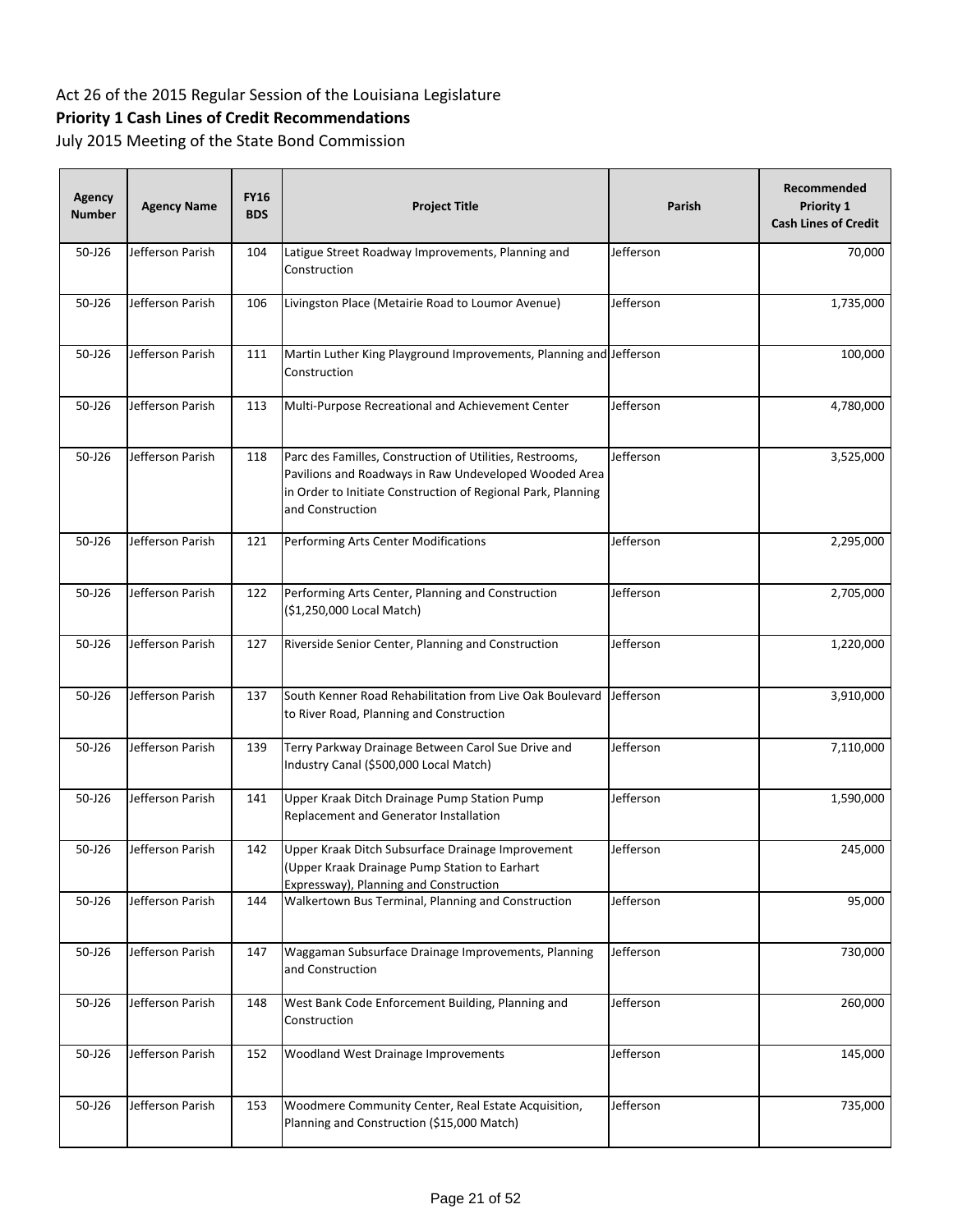## **Priority 1 Cash Lines of Credit Recommendations**

| Agency<br><b>Number</b> | <b>Agency Name</b>        | <b>FY16</b><br><b>BDS</b> | <b>Project Title</b>                                                                                          | Parish     | Recommended<br>Priority 1<br><b>Cash Lines of Credit</b> |
|-------------------------|---------------------------|---------------------------|---------------------------------------------------------------------------------------------------------------|------------|----------------------------------------------------------|
| 50-J26                  | Jefferson Parish          | 1719                      | Sewer Lift Station Backup Generators - South, Planning and Jefferson<br>Construction                          |            | 100,000                                                  |
| 50-J26                  | Jefferson Parish          | 1720                      | Sewer Lift Station Backup Generators - North, Planning and<br>Construction                                    | Jefferson  | 100,000                                                  |
| 50-J27                  | Jefferson Davis<br>Parish | 1365                      | Regional Consolidated Jail Facility, Acquisition, Planning and Jefferson Davis<br>Construction                |            | 6,730,000                                                |
| 50-J27                  | Jefferson Davis<br>Parish | 1816                      | Third Street West Bridge Repair, Planning and Construction Jefferson Davis                                    |            | 40,000                                                   |
| 50-J28                  | Lafayette Parish          | 352                       | Kaliste Saloom Widening                                                                                       | Lafayette  | 5,445,000                                                |
| 50-J28                  | Lafayette Parish          | 353                       | Parish Governmental Complex - Parish Courthouse,<br>Planning and Construction                                 | Lafayette  | 240,000                                                  |
| 50-J28                  | Lafayette Parish          | 355                       | Governmental Complex, Jail Physical Plant Upgrade,<br>Planning and Construction (\$4,980,000 Non-State Match) | Lafayette  | 500,000                                                  |
| 50-J29                  | Lafourche Parish          | 1583                      | Company Canal Pump Station, Planning and Construction<br>(\$283,236 Cash and/or In-Kind Match)                | Lafourche  | 90,000                                                   |
| 50-J29                  | Lafourche Parish          | 1746                      | Fishing Pier at the Leeville Boat Launch, Planning and<br>Construction                                        | Lafourche  | 500,000                                                  |
| 50-J29                  | Lafourche Parish          | 2068                      | South Lafourche Airport Corridor Project                                                                      | Lafourche  | 500,000                                                  |
| 50-J30                  | LaSalle Parish            | 1039                      | Pine Hill Road Improvements, Planning and Construction                                                        | LaSalle    | 120,000                                                  |
| 50-J30                  | LaSalle Parish            | 1725                      | LaSalle Parish Fair Grounds Barn Renovation, Planning and<br>Construction                                     | La Salle   | 225,000                                                  |
| 50-J32                  | Livingston Parish         | 1188                      | Livingston Parish Regional Airport, Planning and<br>Construction (\$900,000 Federal Funds)                    | Livingston | 100,000                                                  |
| 50-J32                  | Livingston Parish         | 1189                      | Cook Road Extension Economic Development Corridor<br>(Pete's Highway Frontage Road)                           | Livingston | 4,855,000                                                |
| 50-J32                  | Livingston Parish         | 1190                      | District 9 Fire Station, Planning and Construction                                                            | Livingston | 100,000                                                  |
| 50-J32                  | Livingston Parish         | 1192                      | Twenty-First Judicial District Complex                                                                        | Livingston | 10,000                                                   |
| 50-J32                  | Livingston Parish         | 1193                      | Livingston Parish Animal Shelter                                                                              | Livingston | 70,000                                                   |
| 50-J32                  | Livingston Parish         | 1194                      | Livingston Parish Recreation District 2 Equipment                                                             | Livingston | 10,000                                                   |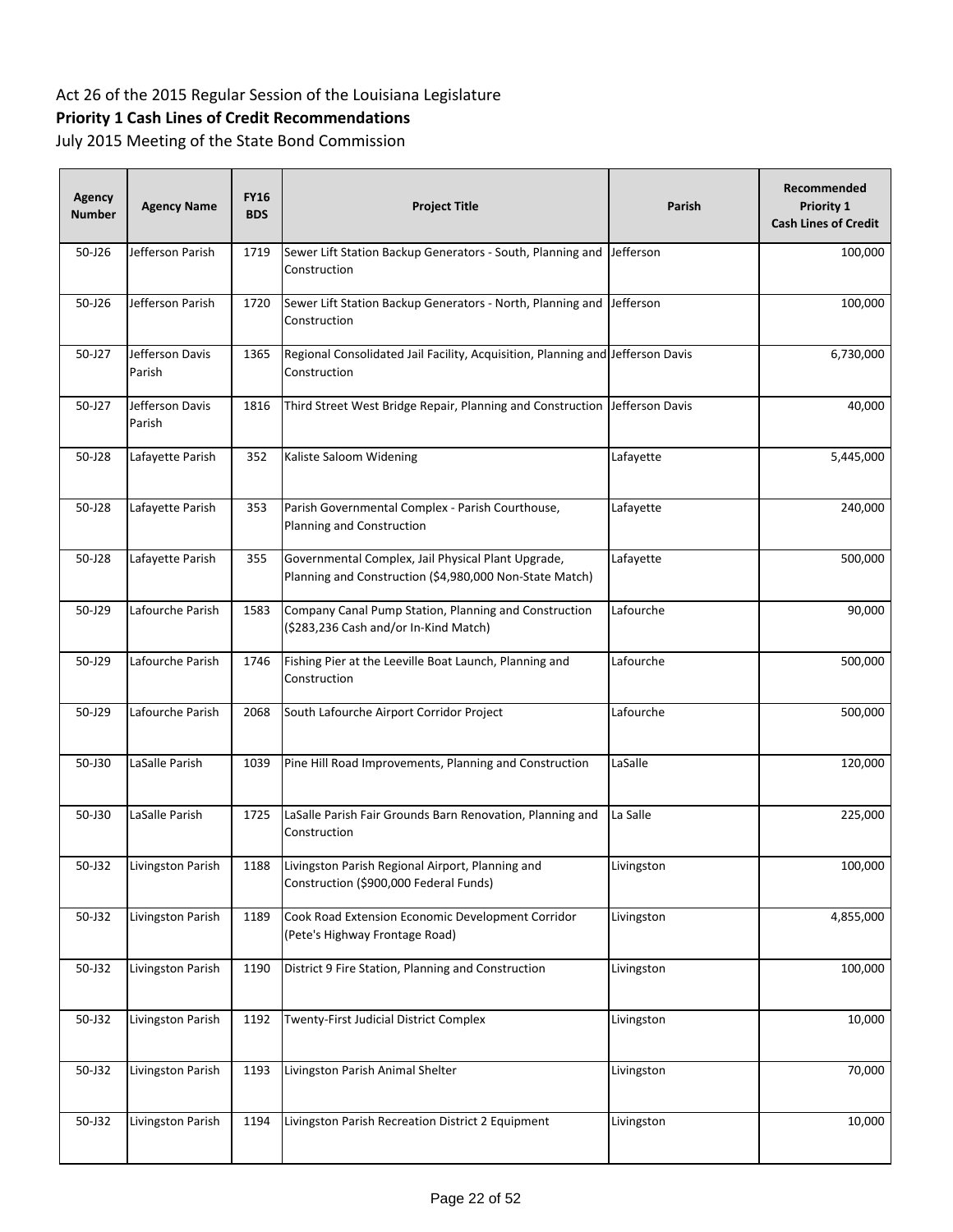## **Priority 1 Cash Lines of Credit Recommendations**

| <b>Agency</b><br><b>Number</b> | <b>Agency Name</b>      | <b>FY16</b><br><b>BDS</b> | <b>Project Title</b>                                                                                                                                                                                                                         | Parish        | Recommended<br>Priority 1<br><b>Cash Lines of Credit</b> |
|--------------------------------|-------------------------|---------------------------|----------------------------------------------------------------------------------------------------------------------------------------------------------------------------------------------------------------------------------------------|---------------|----------------------------------------------------------|
| 50-J33                         | <b>Madison Parish</b>   | 1641                      | Health Unit, Planning and Construction (\$200,000 Cash or<br>In-Kind Match Required)                                                                                                                                                         | Madison       | 5,000                                                    |
| 50-J33                         | <b>Madison Parish</b>   | 1747                      | Charles Brown Road (Tendal Road) Repairs, Planning and<br>Construction                                                                                                                                                                       | Madison       | 195,000                                                  |
| 50-J34                         | Morehouse Parish        | 1973                      | Carl Road Improvements, Construction                                                                                                                                                                                                         | Morehouse     | 55,000                                                   |
| 50-J35                         | Natchitoches<br>Parish  | 533                       | Courthouse Security Improvements, Planning and<br>Construction                                                                                                                                                                               | Natchitoches  | 480,000                                                  |
| 50-J35                         | Natchitoches<br>Parish  | 534                       | Old River Bridge, Planning and Construction                                                                                                                                                                                                  | Natchitoches  | 610,000                                                  |
| 50-J35                         | Natchitoches<br>Parish  | 535                       | Natchitoches Parish Office of Community Services, Addition Natchitoches<br>and Renovation                                                                                                                                                    |               | 40,000                                                   |
| 50-J35                         | Natchitoches<br>Parish  | 1748                      | Hard Surfacing of Coco Bed Road, Phase 1, Planning and<br>Construction                                                                                                                                                                       | Natchitoches  | 280,000                                                  |
| 50-J37                         | <b>Ouachita Parish</b>  | 1456                      | Extension of Interstate 20 Frontage Road East, including a<br>Bridge across Bennett Bayou, Acquisitions, Planning and<br>Construction (\$1,114,000 Cash and/or In-Kind Match, of<br>which no more than \$250,000 will be expended in Year 1) | Ouachita      | 70,000                                                   |
| 50-J37                         | Ouachita Parish         | 1790                      | Bayou DeSiard Ecosystem Restoration (\$1,915,368 Federal<br>Match)                                                                                                                                                                           | Ouachita      | 375,000                                                  |
| 50-J38                         | Plaquemines<br>Parish   | 162                       | Emergency Evacuation Complex, Planning and Construction Plaquemines                                                                                                                                                                          |               | 490,000                                                  |
| 50-J38                         | Plaquemines<br>Parish   | 163                       | Peters Road Bridge and Extension, Planning and<br>Construction                                                                                                                                                                               | Plaquemines   | 4,000,000                                                |
| 50-J38                         | Plaquemines<br>Parish   | 1929                      | Belle Chasse Parks, Planning and Construction                                                                                                                                                                                                | Plaquemines   | 120,000                                                  |
| 50-J39                         | Pointe Coupee<br>Parish | 1202                      | False River Ecosystem Restoration Project, Planning and<br>Construction                                                                                                                                                                      | Pointe Coupee | 2,060,000                                                |
| 50-J39                         | Pointe Coupee<br>Parish | 1858                      | Regional Fence Line Monitoring, Planning and Equipment                                                                                                                                                                                       | Pointe Coupee | 200,000                                                  |
| 50-J39                         | Pointe Coupee<br>Parish | 1976                      | <b>Emergency Communications Equipment</b>                                                                                                                                                                                                    | Pointe Coupee | 200,000                                                  |
| 50-J40                         | Rapides Parish          | 1537                      | Cotile Indian Creek and Kincaid Outflow Gate<br>Repair/Replacement (Cash and/or In-Kind Match Required)                                                                                                                                      | Rapides       | 25,000                                                   |
| 50-J42                         | <b>Richland Parish</b>  | 1889                      | Sapa Drive Improvements, Planning and Construction                                                                                                                                                                                           | Richland      | 65,000                                                   |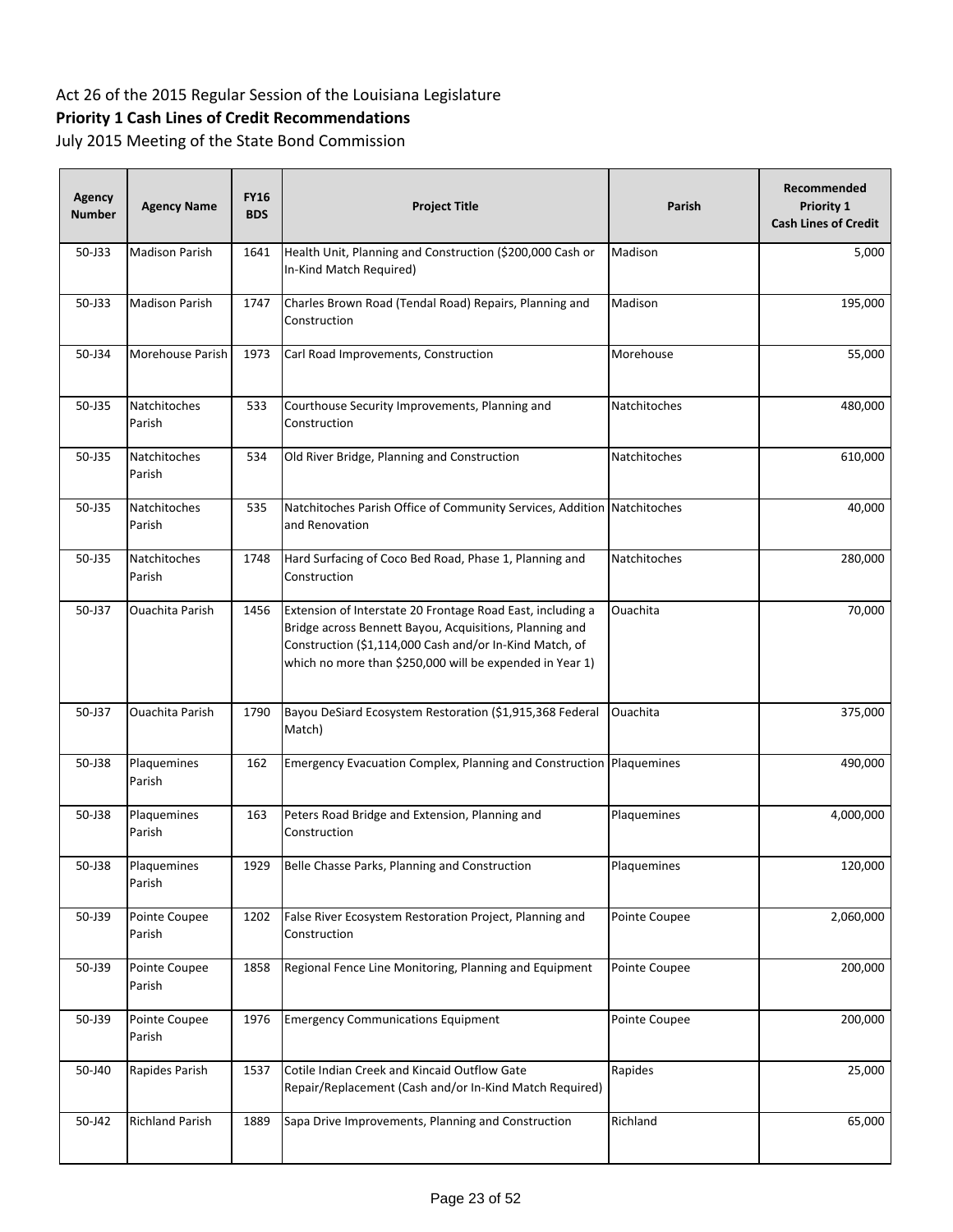## **Priority 1 Cash Lines of Credit Recommendations**

| Agency<br><b>Number</b> | <b>Agency Name</b>                    | <b>FY16</b><br><b>BDS</b> | <b>Project Title</b>                                                                                                                                                                                 | Parish               | Recommended<br>Priority 1<br><b>Cash Lines of Credit</b> |
|-------------------------|---------------------------------------|---------------------------|------------------------------------------------------------------------------------------------------------------------------------------------------------------------------------------------------|----------------------|----------------------------------------------------------|
| 50-J42                  | <b>Richland Parish</b>                | 1963                      | <b>Richland Parish Courthouse Renovations</b>                                                                                                                                                        | Richland             | 30,000                                                   |
| 50-J43                  | Sabine Parish                         | 1837                      | Plainview Road Rehabilitation, Planning and Construction                                                                                                                                             | Sabine               | 1,535,000                                                |
| 50-J43                  | Sabine Parish                         | 1958                      | Water Treatment and Supply System Study                                                                                                                                                              | Sabine               | 300,000                                                  |
| 50-J44                  | St. Bernard Parish                    | 1773                      | St. Bernard Parish Tourist Commission, Planning and<br>Construction                                                                                                                                  | St. Bernard          | 20,000                                                   |
| 50-J45                  | St. Charles Parish                    | 378                       | West Bank Hurricane Protection Levee                                                                                                                                                                 | St. Charles          | 335,000                                                  |
| 50-J45                  | St. Charles Parish                    | 1924                      | East Bank Clarifier, Planning and Construction                                                                                                                                                       | St. Charles          | 45,000                                                   |
| 50-J46                  | St. Helena Parish                     | 1897                      | Eddy Road Improvements, Planning and Construction                                                                                                                                                    | St. Helena           | 10,000                                                   |
| 50-J46                  | St. Helena Parish                     | 2017                      | St. Helena Parish Audubon Library                                                                                                                                                                    | St. Helena           | 100,000                                                  |
| 50-J46                  | St. Helena Parish                     | 2018                      | Emergency ADA and Life Safety Renovations to the Court<br>House, Planning and Construction (\$2,680,000 Federal<br>Funds)                                                                            | St. Helena           | 320,000                                                  |
| 50-J47                  | St. James Parish                      | 266                       | St. James Parish Land Acquisition, Planning and<br>Construction                                                                                                                                      | St. James            | 3,010,000                                                |
| 50-J47                  | St. James Parish                      | 1432                      | <b>Blind River Freshwater Diversion</b>                                                                                                                                                              | St. James            | 350,000                                                  |
| 50-J48                  | St. John the<br><b>Baptist Parish</b> | 1780                      | West Bank Courthouse Security System, Planning and<br>Construction                                                                                                                                   | St. John the Baptist | 45,000                                                   |
| 50-J48                  | St. John the<br><b>Baptist Parish</b> | 1918                      | East Bank Courthouse, Planning and Construction                                                                                                                                                      | St. John the Baptist | 30,000                                                   |
| 50-J49                  | St. Landry Parish                     | 1521                      | Hurricane Evacuations and Homeland Security Coordination St. Landry<br>and Related Renovations, Planning and Construction                                                                            |                      | 190,000                                                  |
| 50-J50                  | St. Martin Parish                     | 656                       | Road Improvements on Four-Mile Bayou Road                                                                                                                                                            | St. Martin           | 295,000                                                  |
| 50-J51                  | St. Mary Parish                       | 795                       | Reconstruction of Charenton Beach Road from LA Hwy. 87<br>to the West Atchafalaya Basin Protection Levee, Planning<br>and Construction                                                               | St. Mary             | 500,000                                                  |
| 50-J51                  | St. Mary Parish                       | 796                       | Installation of Culverts and Associated Infrastructure in<br>Middle Road Drainage Canal - Bayou Vista LA for Sub-<br>Gravity Drainage District #1 of St. Mary Parish Gravity<br>Drainage District #2 | St. Mary             | 450,000                                                  |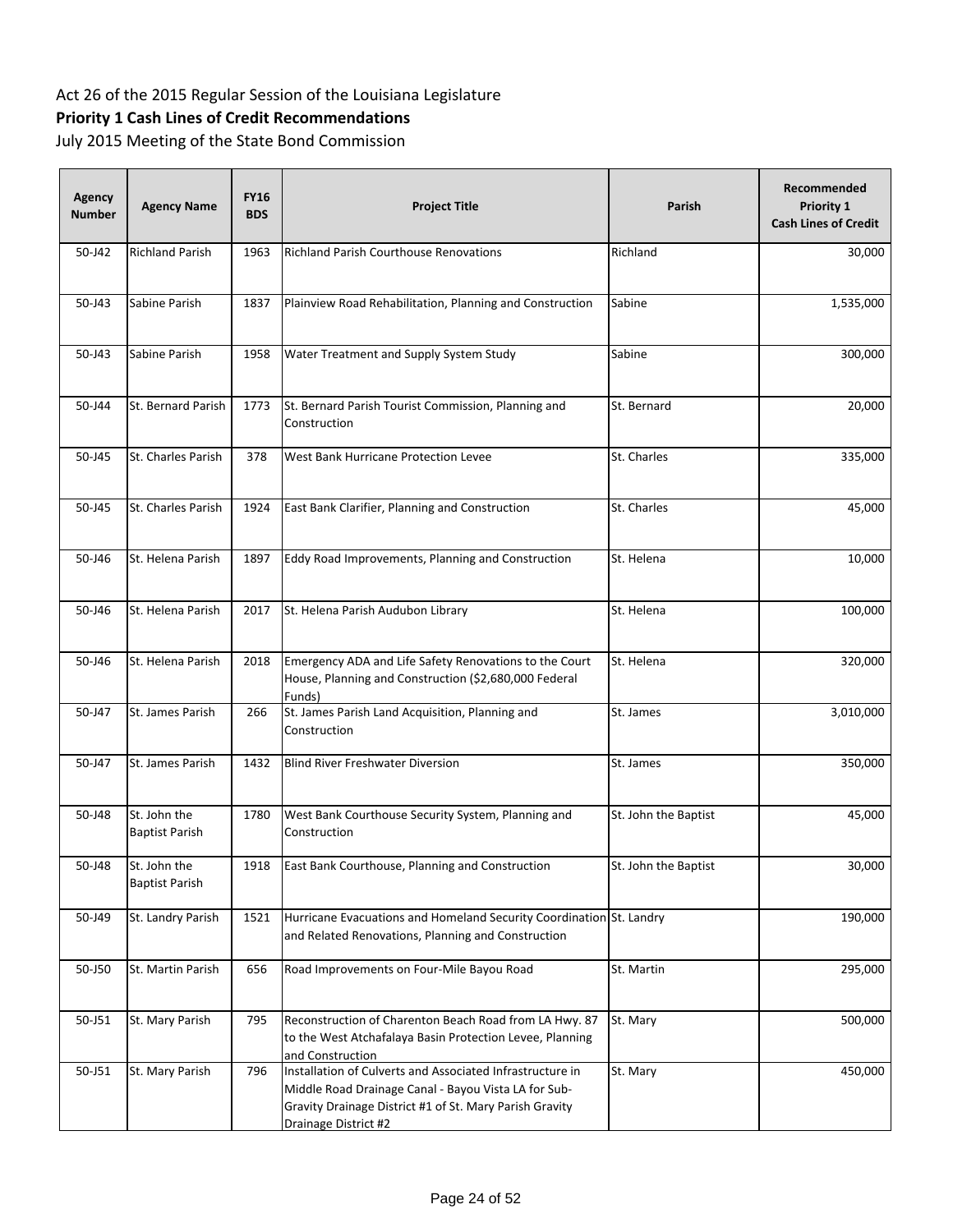## **Priority 1 Cash Lines of Credit Recommendations**

| Agency<br><b>Number</b> | <b>Agency Name</b>    | <b>FY16</b><br><b>BDS</b> | <b>Project Title</b>                                                                                                                                      | <b>Parish</b> | Recommended<br>Priority 1<br><b>Cash Lines of Credit</b> |
|-------------------------|-----------------------|---------------------------|-----------------------------------------------------------------------------------------------------------------------------------------------------------|---------------|----------------------------------------------------------|
| 50-J51                  | St. Mary Parish       | 797                       | Reconstruction of Chitimacha Trail Road from LA 328 to LA<br>670 for St Mary Parish Government Within Existing Rights-<br>of-Way                          | St. Mary      | 760,000                                                  |
| 50-J51                  | St. Mary Parish       | 798                       | Reconstruction of Flattown Road from Chitimacha Trail to<br>Ralph Darden Memorial Parkway for St Mary Parish<br>Government Within Existing Rights-of-Way. | St. Mary      | 450,000                                                  |
| 50-J51                  | St. Mary Parish       | 805                       | Recreation and Infrastructure Improvements at Centerville<br>Park, Planning and Construction                                                              | St. Mary      | 75,000                                                   |
| 50-J51                  | St. Mary Parish       | 1474                      | Plantation Pump Station Replacement for Sub-Gravity<br>Drainage District #1 of St Mary Parish Gravity Drainage<br>District #2, Planning and Construction  | St. Mary      | 100,000                                                  |
| 50-J51                  | St. Mary Parish       | 1483                      | Recreational Improvements at Kemper Williams Park,<br>Acquisitions, Installation, Planning and Construction<br>(\$50,000 Local Match)                     | St. Mary      | 290,000                                                  |
| 50-J51                  | St. Mary Parish       | 1518                      | New Hospital in Franklin for Hospital Service District 1,<br>Planning and Construction (\$8,200,000 Local Match)                                          | St. Mary      | 90,000                                                   |
| 50-J51                  | St. Mary Parish       | 1522                      | Access Road from Baker Hughes to Port Road in Morgan<br>City, Planning and Construction (\$200,000 Local Match)                                           | St. Mary      | 810,000                                                  |
| 50-J51                  | St. Mary Parish       | 1642                      | DeGravelle Access Road to Duhon Bypass Road in Amelia,<br>Planning and Construction                                                                       | St. Mary      | 10,000                                                   |
| 50-J51                  | St. Mary Parish       | 1756                      | Infrastructure Improvements at the Charenton Canal<br><b>Industrial Park</b>                                                                              | St. Mary      | 2,215,000                                                |
| 50-J51                  | St. Mary Parish       | 1757                      | St. Mary Parish Sewage District #5 Sewer Lift Station<br>Improvements                                                                                     | St. Mary      | 95,000                                                   |
| 50-J52                  | St. Tammany<br>Parish | 1054                      | Bush Emergency Shelter and Community Center,<br>Acquisition, Planning and Construction                                                                    | St. Tammany   | 250,000                                                  |
| 50-J52                  | St. Tammany<br>Parish | 1056                      | Covington Emergency Shelter, Community Health Center<br>and Livestock Facility Addition, Planning and Construction                                        | St. Tammany   | 1,000,000                                                |
| 50-J52                  | St. Tammany<br>Parish | 1057                      | St. Tammany Parish Fishing Pier, Planning and Construction St. Tammany                                                                                    |               | 390,000                                                  |
| 50-J52                  | St. Tammany<br>Parish | 1058                      | University Square Learning Center Facilities, Planning and<br>Construction                                                                                | St. Tammany   | 1,420,000                                                |
| 50-J52                  | St. Tammany<br>Parish | 1059                      | Camp Salmen Acquisition and Improvements, Planning and<br>Construction (\$449,000 Non-State Match)                                                        | St. Tammany   | 80,000                                                   |
| 50-J52                  | St. Tammany<br>Parish | 1060                      | South Slidell Levee Protection Rehabilitation (USACE 533d<br>Report for Levees West and East of I-10) Planning and<br>Construction                        | St. Tammany   | 1,055,000                                                |
| 50-J52                  | St. Tammany<br>Parish | 1061                      | St. Tammany Parish Cultural Arts District                                                                                                                 | St. Tammany   | 11,000,000                                               |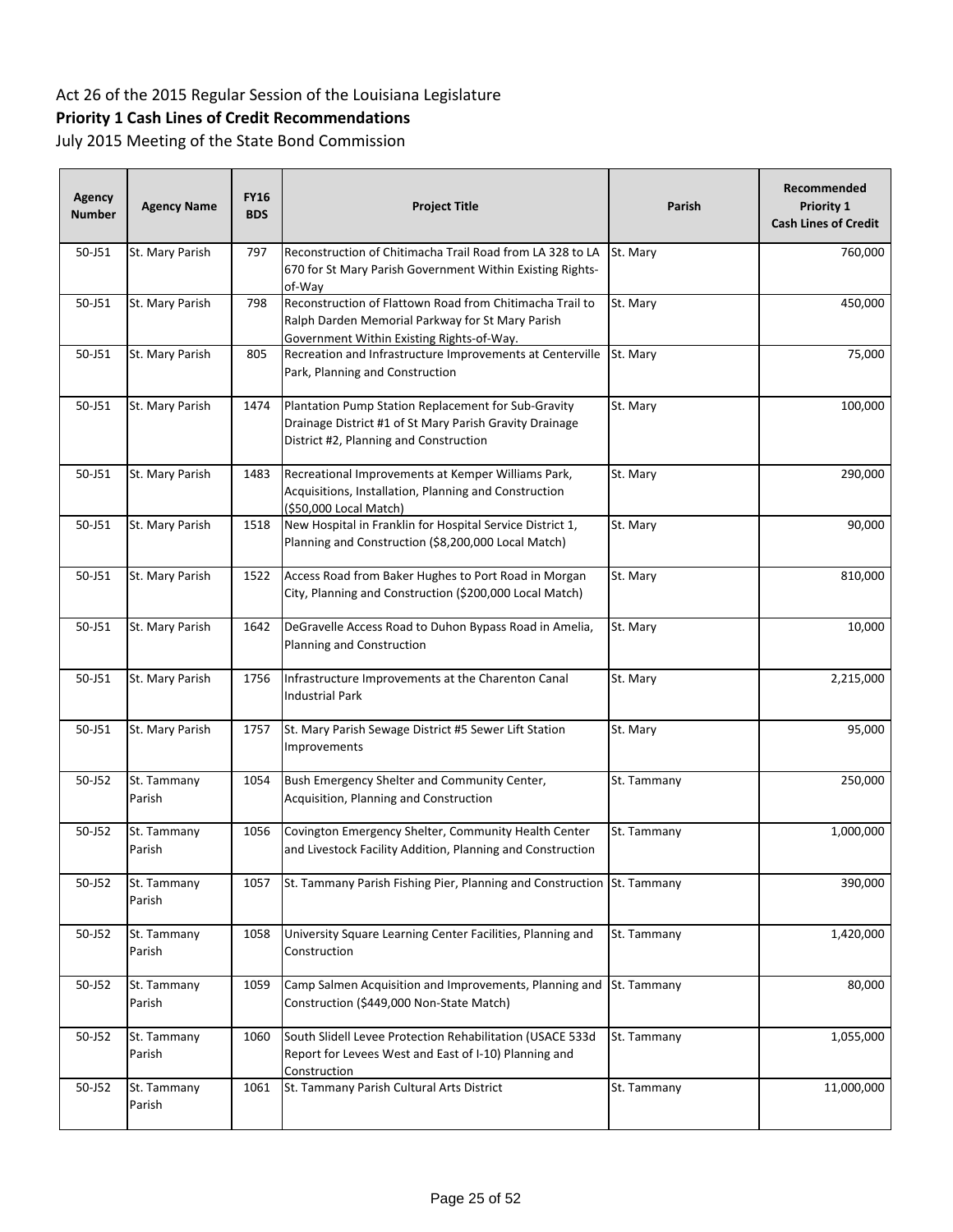## **Priority 1 Cash Lines of Credit Recommendations**

| <b>Agency</b><br><b>Number</b> | <b>Agency Name</b> | <b>FY16</b><br><b>BDS</b> | <b>Project Title</b>                                                                                                                                                                              | <b>Parish</b> | Recommended<br>Priority 1<br><b>Cash Lines of Credit</b> |
|--------------------------------|--------------------|---------------------------|---------------------------------------------------------------------------------------------------------------------------------------------------------------------------------------------------|---------------|----------------------------------------------------------|
| 50-J53                         | Tangipahoa Parish  | 1137                      | Wardline Road, Widening and Improvements                                                                                                                                                          | Tangipahoa    | 115,000                                                  |
| 50-J53                         | Tangipahoa Parish  | 1138                      | Tangipahoa Parish Multipurpose Livestock and Agricultural<br>Facility, Planning and Construction, Supplemental Funding                                                                            | Tangipahoa    | 400,000                                                  |
| $50 - 153$                     | Tangipahoa Parish  | 2019                      | South Airport Road - North Hoover Road Improvements                                                                                                                                               | Tangipahoa    | 190,000                                                  |
| 50-J53                         | Tangipahoa Parish  | 2020                      | Courthouse and Courthouse Annex Renovations and<br>Expansions, Planning and Construction (\$500,000 Local<br>Match)                                                                               | Tangipahoa    | 240,000                                                  |
| 50-J54                         | Tensas Parish      | 1726                      | Tensas Parish Port/Port Priority Site Plan, Planning and<br>Construction                                                                                                                          | Tensas        | 225,000                                                  |
| 50-J55                         | Terrebonne Parish  | 381                       | Bayou LaCarpe Watershed Project, Location C, Design and<br>Construction                                                                                                                           | Terrebonne    | 750,000                                                  |
| 50-J55                         | Terrebonne Parish  | 460                       | Renovate the Le Petit de Terrebonne Theater Building,<br>Planning and Construction                                                                                                                | Terrebonne    | 700,000                                                  |
| 50-J55                         | Terrebonne Parish  | 650                       | South Louisiana Wetlands Discovery Center                                                                                                                                                         | Terrebonne    | 990,000                                                  |
| 50-J55                         | Terrebonne Parish  | 1282                      | Dredging of Bayou Terrebonne, Planning and Construction                                                                                                                                           | Terrebonne    | 460,000                                                  |
| 50-J55                         | Terrebonne Parish  | 1567                      | Thompson Road Extension, Land Acquisition, Planning and<br>Construction (\$2,000,000 Local Match)                                                                                                 | Terrebonne    | 5,430,000                                                |
| 50-J55                         | Terrebonne Parish  | 1570                      | Bayou Terrebonne Boardwalk, Planning and Construction<br>(\$1,000,000 Cash and/or In-Kind Match)                                                                                                  | Terrebonne    | 325,000                                                  |
| 50-J55                         | Terrebonne Parish  | 1643                      | Terrebonne Parish Animal Shelter Facility, Planning,<br>Construction, and Equipment                                                                                                               | Terrebonne    | 450,000                                                  |
| 50-J55                         | Terrebonne Parish  | 1705                      | Terrebonne Parish Emergency Operations Center, Planning Terrebonne<br>and Construction                                                                                                            |               | 2,400,000                                                |
| 50-J55                         | Terrebonne Parish  | 1810                      | Upper Bayou Dularge Pump Station, Planning and<br>Construction                                                                                                                                    | Terrebonne    | 195,000                                                  |
| 50-J55                         | Terrebonne Parish  | 1838                      | Fireman's Skate and Bike Park, Planning and Construction                                                                                                                                          | Terrebonne    | 160,000                                                  |
| 50-J58                         | Vernon Parish      | 627                       | Extension of Pavilion, Sidewalk Awning, Wastewater Line<br>Extension, Storm Drainage Relocation, Foundations, and<br>other Associated Infrastructure at Rodeo Arena, Planning<br>and Construction | Vernon        | 60,000                                                   |
| 50-J58                         | Vernon Parish      | 630                       | Vernon/Fort Polk Thoroughfare Plan, Planning and<br>Construction                                                                                                                                  | Vernon        | 9,365,000                                                |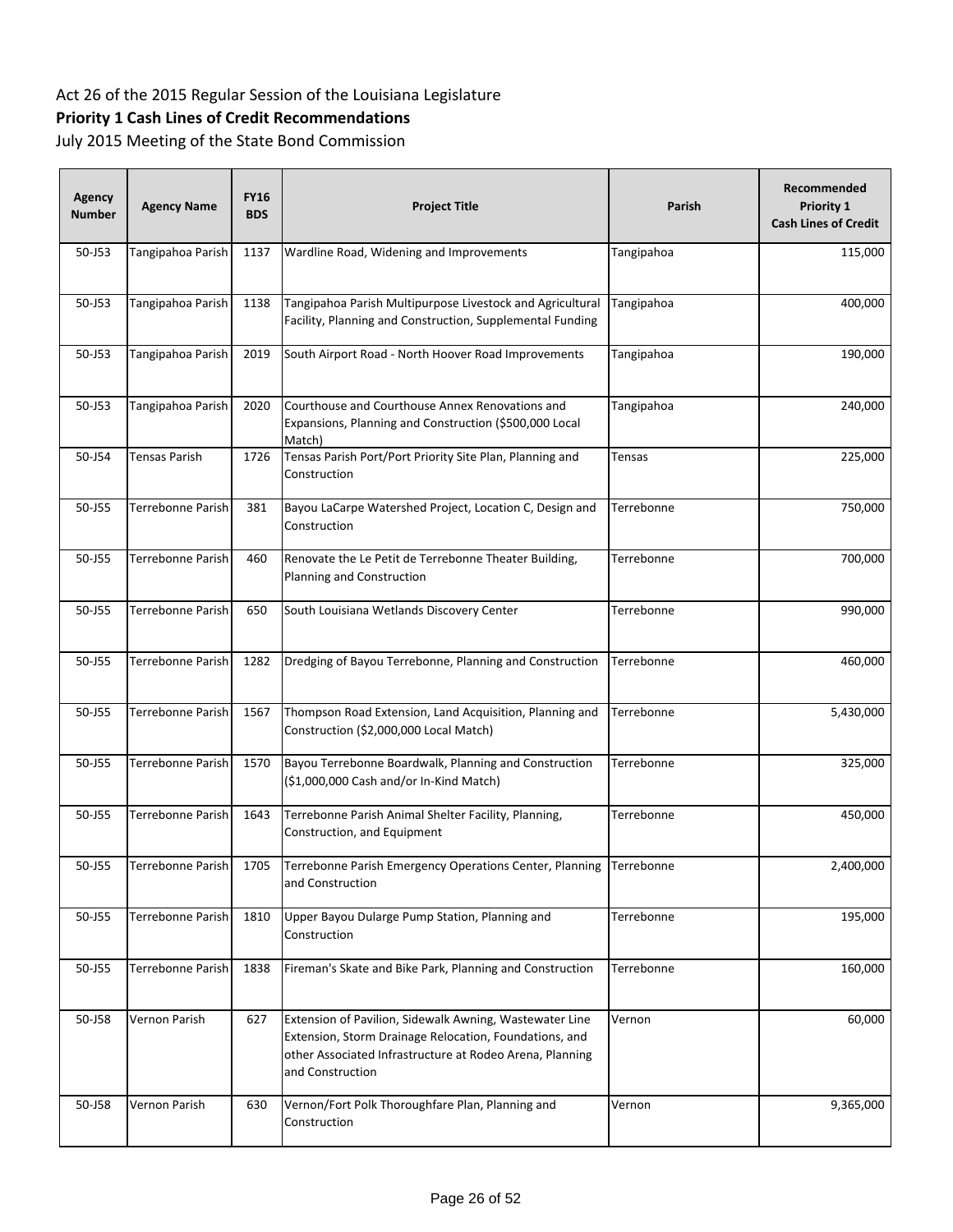## **Priority 1 Cash Lines of Credit Recommendations**

| <b>Agency</b><br><b>Number</b> | <b>Agency Name</b>         | <b>FY16</b><br><b>BDS</b> | <b>Project Title</b>                                                                                                                   | Parish                  | Recommended<br>Priority 1<br><b>Cash Lines of Credit</b> |
|--------------------------------|----------------------------|---------------------------|----------------------------------------------------------------------------------------------------------------------------------------|-------------------------|----------------------------------------------------------|
| 50-J58                         | Vernon Parish              | 679                       | Visitor Center, Planning and Construction                                                                                              | Vernon                  | 250,000                                                  |
| 50-J58                         | Vernon Parish              | 1555                      | Creation of Vernon Lake Cultural Center, Recreation and<br>Tourism Park, Planning and Construction                                     | Vernon                  | 500,000                                                  |
| 50-J58                         | Vernon Parish              | 1644                      | Catfish Hut Road and Bridge Repair and/or Replacement,<br>Planning and Construction                                                    | Vernon                  | 325,000                                                  |
| 50-J58                         | Vernon Parish              | 1742                      | Extension of Potable Water Line to Hutton, Planning and<br>Construction                                                                | Vernon                  | 65,000                                                   |
| 50-J58                         | Vernon Parish              | 1840                      | Vernon/Fort Polk Thoroughfare Electrical Power Extension                                                                               | Vernon                  | 480,000                                                  |
| 50-J58                         | Vernon Parish              | 1859                      | Plainview Road Improvements, Planning and Construction                                                                                 | Vernon                  | 1,850,000                                                |
| 50-J58                         | Vernon Parish              | 1890                      | Lift Station and Force Main for Vernon Parish Jail                                                                                     | Vernon                  | 180,000                                                  |
| 50-J59                         | Washington<br>Parish       | 1481                      | Emergency Operations, 911 and Multi-Agency<br>Communications Center, Real Estate, Planning and<br>Construction (\$125,000 Local Match) | Washington              | 5,000                                                    |
| 50-J59                         | Washington<br>Parish       | 1948                      | Animal Shelter, Planning and Construction                                                                                              | Washington              | 80,000                                                   |
| 50-J60                         | Webster Parish             | 432                       | Courthouse HVAC Renovations, Planning and Construction                                                                                 | Webster                 | 1,265,000                                                |
| 50-J61                         | West Baton Rouge<br>Parish | 1084                      | LA 415 Bridge at Intracoastal Canal, Planning and<br>Construction                                                                      | West Baton Rouge        | 2,570,000                                                |
| 50-J61                         | West Baton Rouge<br>Parish | 1085                      | Sid Richardson Road Extension, Planning and Construction                                                                               | West Baton Rouge        | 150,000                                                  |
| 50-J61                         | West Baton Rouge<br>Parish | 1612                      | Regional Sewer System Located South of the Intra-Coastal<br>Waterway and North of Brusly                                               | <b>West Baton Rouge</b> | 70,000                                                   |
| 50-J64                         | Winn Parish                | 1867                      | Beulah Road Reconstruction, Planning and Construction                                                                                  | Winn                    | 1,000,000                                                |
| 50-J64                         | Winn Parish                | 1933                      | Country Club Road, Planning and Construction                                                                                           | Winn                    | 350,000                                                  |
| 50-J64                         | Winn Parish                | 1988                      | Parish-Wide Roadway Projects                                                                                                           | Winn                    | 385,000                                                  |
| 50-M02                         | Abita Springs              | 1500                      | Water Lines and Sewer Lines, Extensions and Upgrades,<br>Planning and Construction (Cash and/or In-Kind Match<br>Required)             | St. Tammany             | 305,000                                                  |
| 50-M05                         | Alexandria                 | 682                       | Sugarhouse Road/Eddie Williams Boulevard to LA Highway<br>1, Phase I and II, Planning and Construction (\$5,000,000<br>Local Match)    | Rapides                 | 3,690,000                                                |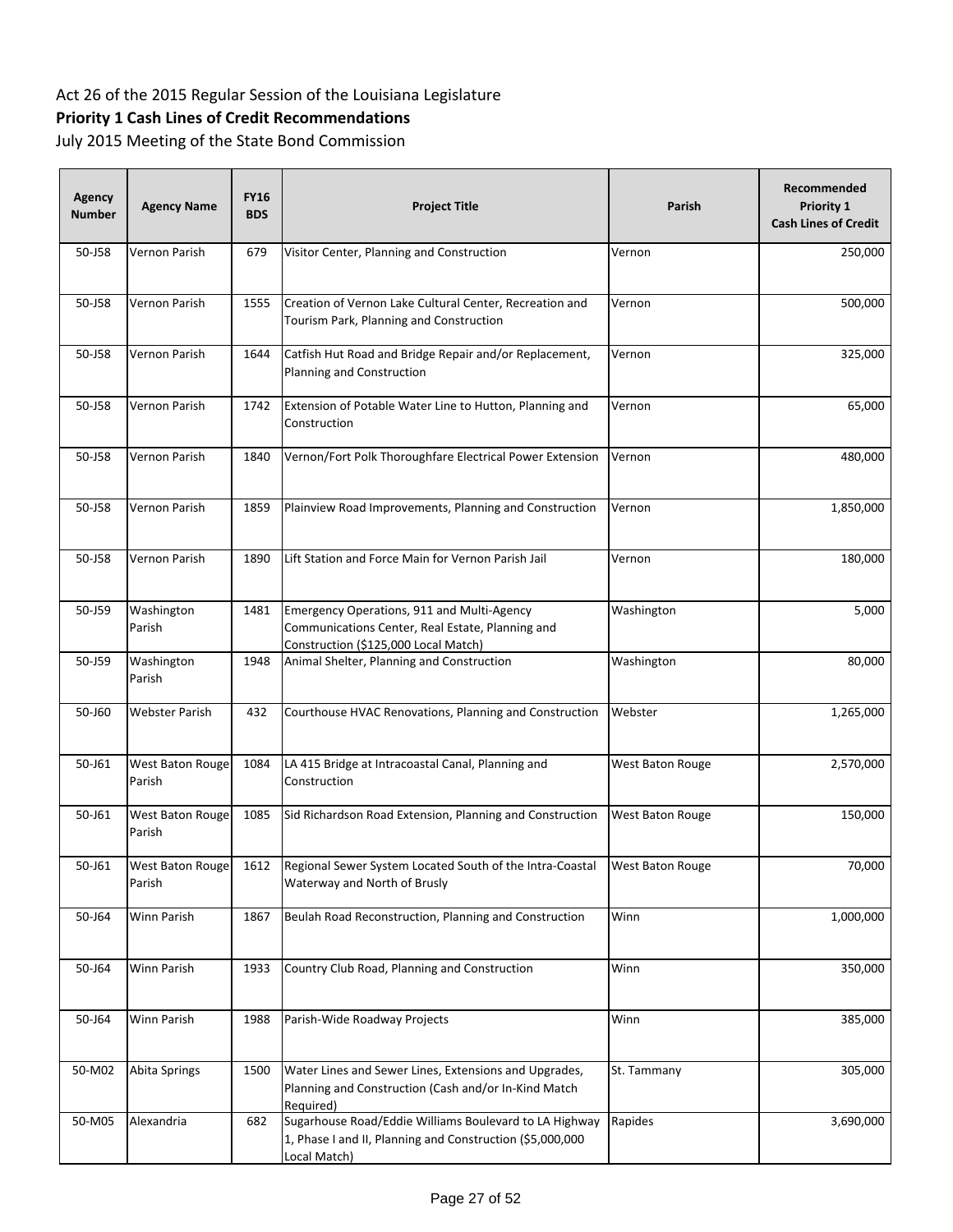## **Priority 1 Cash Lines of Credit Recommendations**

| <b>Agency</b><br><b>Number</b> | <b>Agency Name</b> | <b>FY16</b><br><b>BDS</b> | <b>Project Title</b>                                                                                                               | Parish           | Recommended<br>Priority 1<br><b>Cash Lines of Credit</b> |
|--------------------------------|--------------------|---------------------------|------------------------------------------------------------------------------------------------------------------------------------|------------------|----------------------------------------------------------|
| 50-M06                         | Amite              | 1279                      | Town of Amite City Water Improvement Project, Planning<br>and Construction                                                         | Tangipahoa       | 100,000                                                  |
| 50-M09                         | Arcadia            | 1645                      | Multi-Purpose Community Center, Planning and<br>Construction (\$350,000 Local Match)                                               | Bienville        | 5,000                                                    |
| 50-M10                         | Arnaudville        | 1939                      | Multipurpose Aquatic Recreational Facility                                                                                         | St. Landry       | 5,000                                                    |
| 50-M14                         | <b>Baker</b>       | 1852                      | Baker Fire Training Facility, Planning and Construction                                                                            | East Baton Rouge | 170,000                                                  |
| 50-M16                         | Ball               | 1934                      | Sewer Extensions in the Springhill Road Area                                                                                       | Rapides          | 15,000                                                   |
| 50-M19                         | Bastrop            | 1419                      | Bastrop City Hall - Roof Construction and Green Lighting,<br>Planning and Construction                                             | Morehouse        | 20,000                                                   |
| 50-M19                         | Bastrop            | 1529                      | Bastrop Central Fire Station, Replace Driveway City Hall,<br>Roof Construction, Planning and Construction                          | Morehouse        | 250,000                                                  |
| 50-M20                         | <b>Baton Rouge</b> | 250                       | Baton Rouge Fire Department Brookstown Fire Station #4,<br>Planning and Construction                                               | East Baton Rouge | 200,000                                                  |
| 50-M20                         | <b>Baton Rouge</b> | 253                       | Hooper Road Sewer Improvements (\$1,200,000 Local<br>Match)                                                                        | East Baton Rouge | 1,190,000                                                |
| 50-M20                         | <b>Baton Rouge</b> | 256                       | Chaneyville Fire District #7 Reames Road Fire Station                                                                              | East Baton Rouge | 230,000                                                  |
| 50-M20                         | <b>Baton Rouge</b> | 1488                      | Jefferson Highway Signal Improvements, Government<br>Street to Drusilla Lane, Planning and Construction<br>(\$150,000 Local Match) | East Baton Rouge | 255,000                                                  |
| 50-M20                         | <b>Baton Rouge</b> | 1735                      | Drainage Improvements in Old Goodwood Area, Planning<br>and Construction                                                           | East Baton Rouge | 40,000                                                   |
| 50-M20                         | <b>Baton Rouge</b> | 1986                      | <b>Baseball Stadium Improvements</b>                                                                                               | East Baton Rouge | 205,000                                                  |
| 50-M22                         | Benton             | 1362                      | Town of Benton Wastewater Collection System<br>Improvements, Planning and Construction                                             | <b>Bossier</b>   | 475,000                                                  |
| 50-M24                         | <b>Berwick</b>     | 828                       | Sewerage Collection System Along Old Spanish Trail and LA<br>182, Planning and Construction                                        | St. Mary         | 1,350,000                                                |
| 50-M25                         | Bienville          | 386                       | Village of Bienville, Water System Improvements                                                                                    | Bienville        | 100,000                                                  |
| 50-M27                         | Bogalusa           | 1041                      | <b>Emergency Sewer Collection System Evaluation and</b><br>Repairs, Planning and Construction                                      | Washington       | 45,000                                                   |
| 50-M27                         | <b>Bogalusa</b>    | 1042                      | Drainage, Paving and Water System Improvements,<br>Planning and Construction                                                       | Washington       | 100,000                                                  |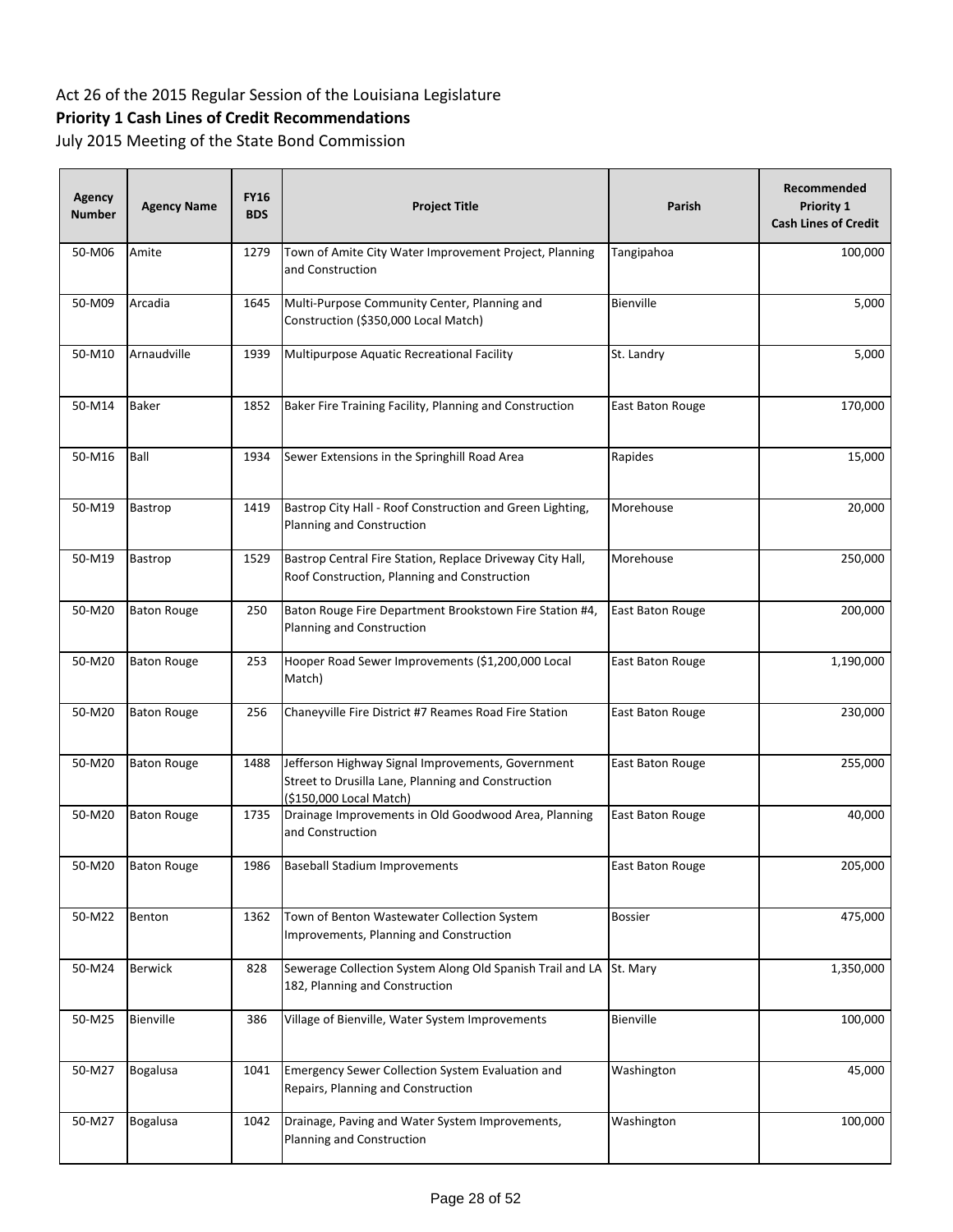# **Priority 1 Cash Lines of Credit Recommendations**

| <b>Agency</b><br><b>Number</b> | <b>Agency Name</b>   | <b>FY16</b><br><b>BDS</b> | <b>Project Title</b>                                                                                                        | Parish           | Recommended<br>Priority 1<br><b>Cash Lines of Credit</b> |
|--------------------------------|----------------------|---------------------------|-----------------------------------------------------------------------------------------------------------------------------|------------------|----------------------------------------------------------|
| 50-M29                         | <b>Bossier City</b>  | 259                       | Louisiana Technology Research Institute                                                                                     | <b>Bossier</b>   | 990,000                                                  |
| 50-M29                         | <b>Bossier City</b>  | 1496                      | Hwy. 71 Street Lighting Project from LA 3032 (Westgate<br>Drive) to LA 511 (Jimmie Davis Hwy), Planning and<br>Construction | <b>Bossier</b>   | 65,000                                                   |
| 50-M32                         | <b>Broussard</b>     | 1572                      | Three-Lane LA 182 in the City of Broussard, Planning and<br>Construction (\$750,000 Local Match)                            | Lafayette        | 2,240,000                                                |
| 50-M32                         | <b>Broussard</b>     | 1607                      | Reconstruct South Bernard Road From LA Hwy 182 to US<br>Hwy 90, Planning and Construction                                   | Lafayette        | 995,000                                                  |
| 50-M32                         | <b>Broussard</b>     | 1692                      | Rehabilitate LA Hwy 182 from US 90 to LA Hwy 89, Planning Lafayette<br>and Construction                                     |                  | 245,000                                                  |
| 50-M32                         | <b>Broussard</b>     | 1882                      | South Bernard From Ambassador Caffery to LA Hwy 182                                                                         | Lafayette        | 150,000                                                  |
| 50-M33                         | <b>Brusly</b>        | 1613                      | New Police Department Headquarters, Maintenance,<br>Material Storage and Annex Buildings                                    | West Baton Rouge | 240,000                                                  |
| 50-M39                         | Carencro             | 169                       | Wastewater and City Infrastructure Flood Damages,<br>Planning and Construction                                              | Lafayette        | 915,000                                                  |
| 50-M39                         | Carencro             | 170                       | Water and Sewer Infrastructure Improvement Project,<br>Planning and Construction                                            | Lafayette        | 105,000                                                  |
| 50-M39                         | Carencro             | 1523                      | Arceneaux Road Drainage Improvements, Site Work and<br>Culverting, Planning and Construction (50% Local Match)              | Lafayette        | 205,000                                                  |
| 50-M39                         | Carencro             | 1614                      | City of Carencro City Hall Renovations to Include New Roof,<br>Planning and Construction                                    | Lafayette        | 30,000                                                   |
| 50-M39                         | Carencro             | 1898                      | Gaston Coulee Cleaning, Planning and Improvements                                                                           | Lafayette        | 190,000                                                  |
| 50-M40                         | Castor               | 1699                      | New Water Well and Related System Improvements,<br>Planning and Construction                                                | Bienville        | 310,000                                                  |
| 50-M44                         | Choudrant            | 1984                      | Village of Choudrant Town Hall                                                                                              | Lincoln          | 20,000                                                   |
| 50-M46                         | Clarence             | 315                       | Clarence, Wastewater System Improvements, Planning and<br>Construction                                                      | Natchitoches     | 50,000                                                   |
| 50-M52                         | Columbia             | 845                       | Water Well, Planning and Construction                                                                                       | Caldwell         | 415,000                                                  |
| 50-M54                         | <b>Cotton Valley</b> | 316                       | Cotton Valley Sewerage System Improvements, Planning<br>and Construction                                                    | Webster          | 300,000                                                  |
| 50-M56                         | Coushatta            | 1287                      | Community Center, Planning and Construction                                                                                 | <b>Red River</b> | 30,000                                                   |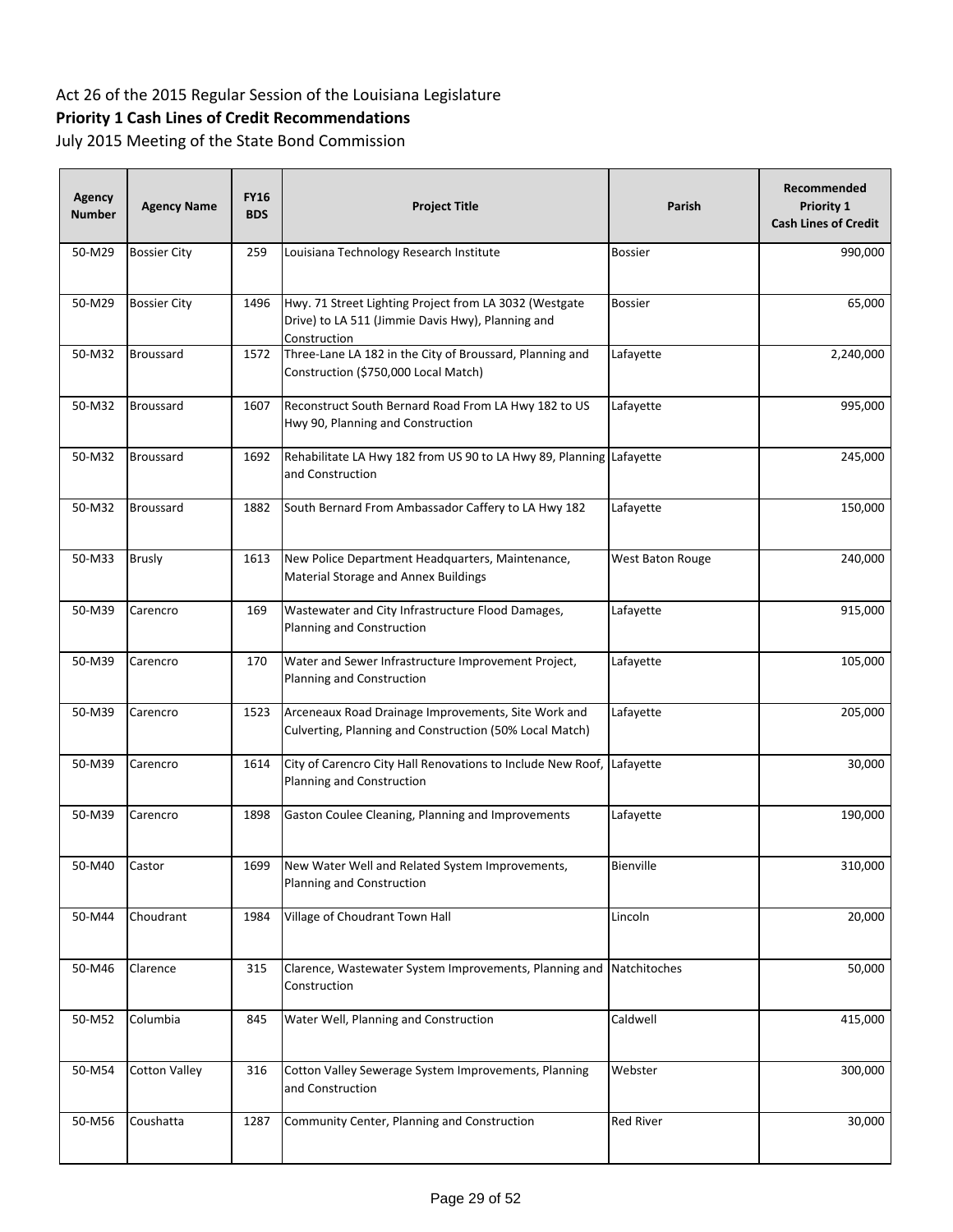# **Priority 1 Cash Lines of Credit Recommendations**

| Agency<br><b>Number</b> | <b>Agency Name</b> | <b>FY16</b><br><b>BDS</b> | <b>Project Title</b>                                                                                                                                                  | Parish            | Recommended<br>Priority 1<br><b>Cash Lines of Credit</b> |
|-------------------------|--------------------|---------------------------|-----------------------------------------------------------------------------------------------------------------------------------------------------------------------|-------------------|----------------------------------------------------------|
| 50-M56                  | Coushatta          | 1376                      | Install New Streetlights and Sidewalks for the Town of<br>Coushatta, Planning and Construction                                                                        | <b>Red River</b>  | 50,000                                                   |
| 50-M57                  | Covington          | 1841                      | Extensions and Improvements to Water Distribution System St. Tammany                                                                                                  |                   | 150,000                                                  |
| 50-M58                  | Crowley            | 1672                      | South Avenue H at Bayou Blanc, Bridge Replacement,<br>Planning and Construction                                                                                       | Acadia            | 220,000                                                  |
| 50-M58                  | Crowley            | 1706                      | Northern Avenue at Center Ditch Bridge Repair, Planning<br>and Construction                                                                                           | Acadia            | 200,000                                                  |
| 50-M58                  | Crowley            | 1768                      | Wastewater Treatment Facility Improvements (\$250,000<br>Local Match)                                                                                                 | Acadia            | 45,000                                                   |
| 50-M58                  | Crowley            | 2021                      | North Avenue O Drainage Improvements, Planning and<br>Construction                                                                                                    | Acadia            | 35,000                                                   |
| 50-M59                  | Cullen             | 332                       | Potable Water and Distribution System Improvements,<br>Planning and Construction                                                                                      | Webster           | 80,000                                                   |
| 50-M60                  | Delcambre          | 1664                      | Water Distribution and Storage System Improvements,<br>Planning and Construction                                                                                      | Vermilion         | 280,000                                                  |
| 50-M60                  | Delcambre          | 1799                      | Delcambre Shrimp Festival Pavilion, Planning and<br>Construction                                                                                                      | Iberia, Vermilion | 145,000                                                  |
| 50-M61                  | Delhi              | 1257                      | Richland Parish Recreational and Learning Center, Planning<br>and Construction                                                                                        | Richland          | 1,305,000                                                |
| 50-M64                  | Dequincy           | 475                       | Drainage Improvements on Buxton Creek to Prevent<br>Erosion at City Sewer Plant, Planning and Construction                                                            | Calcasieu         | 50,000                                                   |
| 50-M64                  | Dequincy           | 1489                      | Sewer Rehabilitation of 8" Sewer on Holly and North<br>Division Streets and 18" Sewer on William Still Road - City<br>of Deguincy                                     | Calcasieu         | 250,000                                                  |
| 50-M64                  | Dequincy           | 1954                      | New City Hall, Planning and Construction                                                                                                                              | Calcasieu         | 250,000                                                  |
| 50-M64                  | Dequincy           | 1993                      | <b>Buxton Creek Improvements</b>                                                                                                                                      | Calcasieu         | 690,000                                                  |
| 50-M65                  | DeRidder           | 477                       | Education and Job Training Center, Planning and<br>Construction                                                                                                       | Beauregard        | 205,000                                                  |
| 50-M65                  | DeRidder           | 1469                      | Community Recreational Building and Shelter, Planning and<br>Construction and/or Acquisition and Rehabilitation of the<br>Existing Facility (\$1,500,000 Local Match) | Beauregard        | 955,000                                                  |
| 50-M68                  | Donaldsonville     | 1899                      | Riverfront Development, Planning and Construction                                                                                                                     | Ascension         | 730,000                                                  |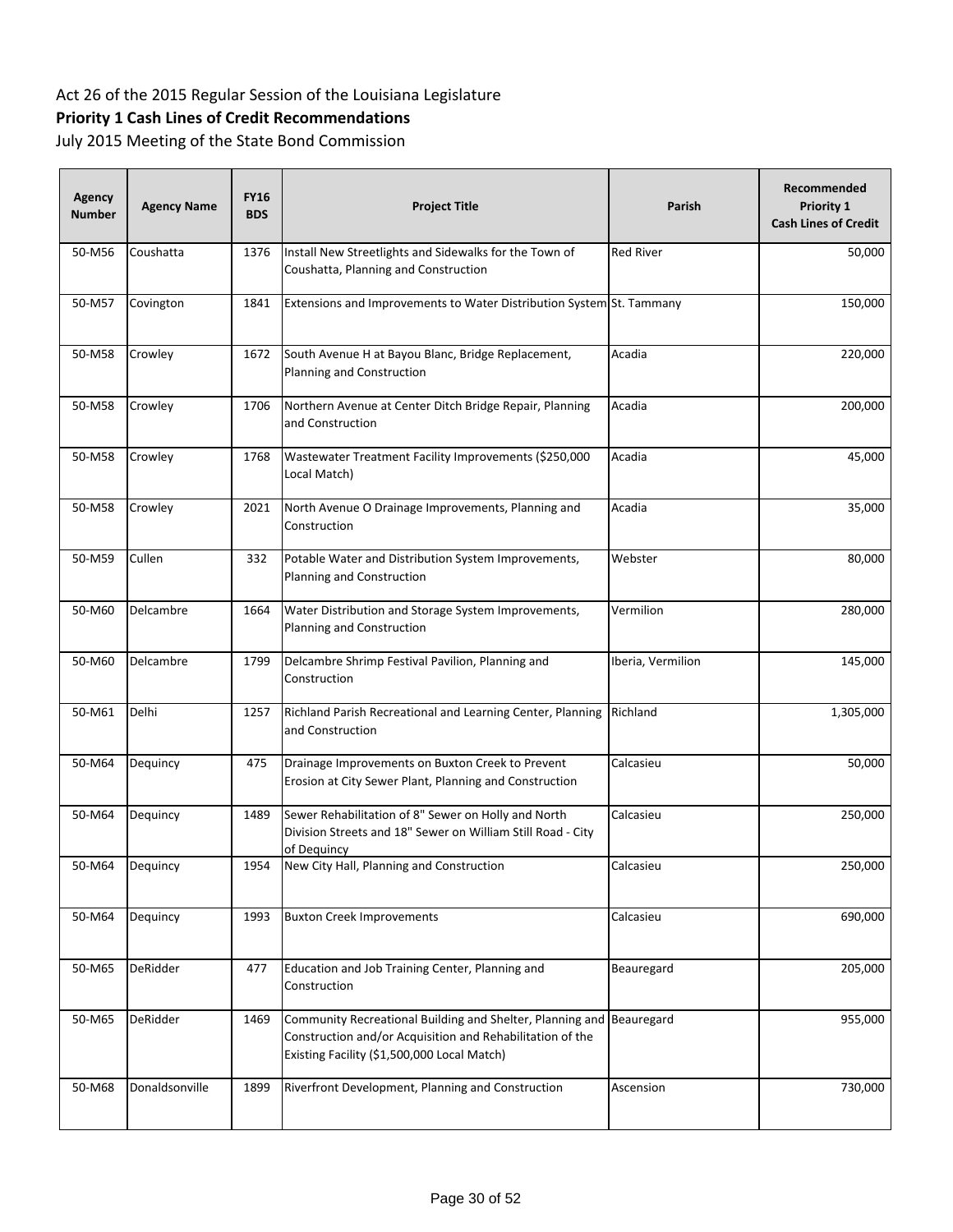# **Priority 1 Cash Lines of Credit Recommendations**

| Agency<br><b>Number</b> | <b>Agency Name</b>   | <b>FY16</b><br><b>BDS</b> | <b>Project Title</b>                                                                                                               | Parish              | Recommended<br>Priority 1<br><b>Cash Lines of Credit</b> |
|-------------------------|----------------------|---------------------------|------------------------------------------------------------------------------------------------------------------------------------|---------------------|----------------------------------------------------------|
| 50-M69                  | Downsville           | 1707                      | Downsville Recreational Facility Improvements, Planning<br>and Construction                                                        | Lincoln             | 140,000                                                  |
| 50-M75                  | East Hodge           | 1871                      | Village Hall Improvements, Planning and Construction                                                                               | Jackson             | 250,000                                                  |
| 50-M80                  | Erath                | 357                       | Wastewater Treatment Plant Improvement, Planning and<br>Construction                                                               | Vermilion           | 135,000                                                  |
| 50-M80                  | Erath                | 1908                      | Public Works Facility, Planning and Construction                                                                                   | Vermilion           | 400,000                                                  |
| 50-M83                  | Eunice               | 387                       | City of Eunice Levee Site Work at Eunice City Lake, Planning St. Landry<br>and Construction                                        |                     | 180,000                                                  |
| 50-M83                  | Eunice               | 388                       | Cast Iron Gas Line Replacement, Planning and Construction                                                                          | St. Landry          | 70,000                                                   |
| 50-M87                  | Ferriday             | 1635                      | Downtown Revitalization, Planning and Construction<br>(\$253,750 In-Kind Local Match)                                              | Concordia           | 505,000                                                  |
| 50-M92                  | Forest               | 1268                      | Drainage Project                                                                                                                   | <b>West Carroll</b> | 55,000                                                   |
| 50-M93                  | Forest Hill          | 359                       | Renovation of Community Facilities, Planning and<br>Construction (\$375,000 Local Match)                                           | Rapides             | 645,000                                                  |
| 50-M94                  | Franklin             | 1708                      | Renovation of Old Crowell Elementary Building, Planning<br>and Construction                                                        | St. Mary            | 1,825,000                                                |
| 50-M95                  | Franklinton          | 1842                      | Industrial Park Property and Acquisition and Development                                                                           | Washington          | 40,000                                                   |
| 50-MA3                  | <b>Golden Meadow</b> | 1743                      | Upgrade to North Sewerage Treatment Plant, Planning and<br>Construction                                                            | Lafourche           | 175,000                                                  |
| 50-MA3                  | <b>Golden Meadow</b> | 1977                      | Median Turning Lane near Town Hall                                                                                                 | Lafourche           | 120,000                                                  |
| 50-MA5                  | Gonzales             | 1512                      | Improvements on LA 3038, Including Patching, Repairing<br>and Overlaying of the Highway, Planning and Construction                 | Ascension           | 800,000                                                  |
| 50-MA5                  | Gonzales             | 2022                      | City of Gonzales - GO Program LA Highway 30 Corridor,<br>Planning and Construction                                                 | Ascension           | 305,000                                                  |
| 50-MA6                  | Grambling            | 714                       | Wastewater System Expansion                                                                                                        | Lincoln             | 195,000                                                  |
| 50-MA9                  | <b>Grand Coteau</b>  | 1487                      | Police and Utility Departments Roof, Air Conditioning Unit<br>for Town Hall, Handheld Meter Reader, Abandon and Plug<br>Water Well | St. Landry          | 60,000                                                   |
| 50-MA9                  | <b>Grand Coteau</b>  | 1974                      | Fire Truck and Fire Station Upgrades                                                                                               | St. Landry          | 10,000                                                   |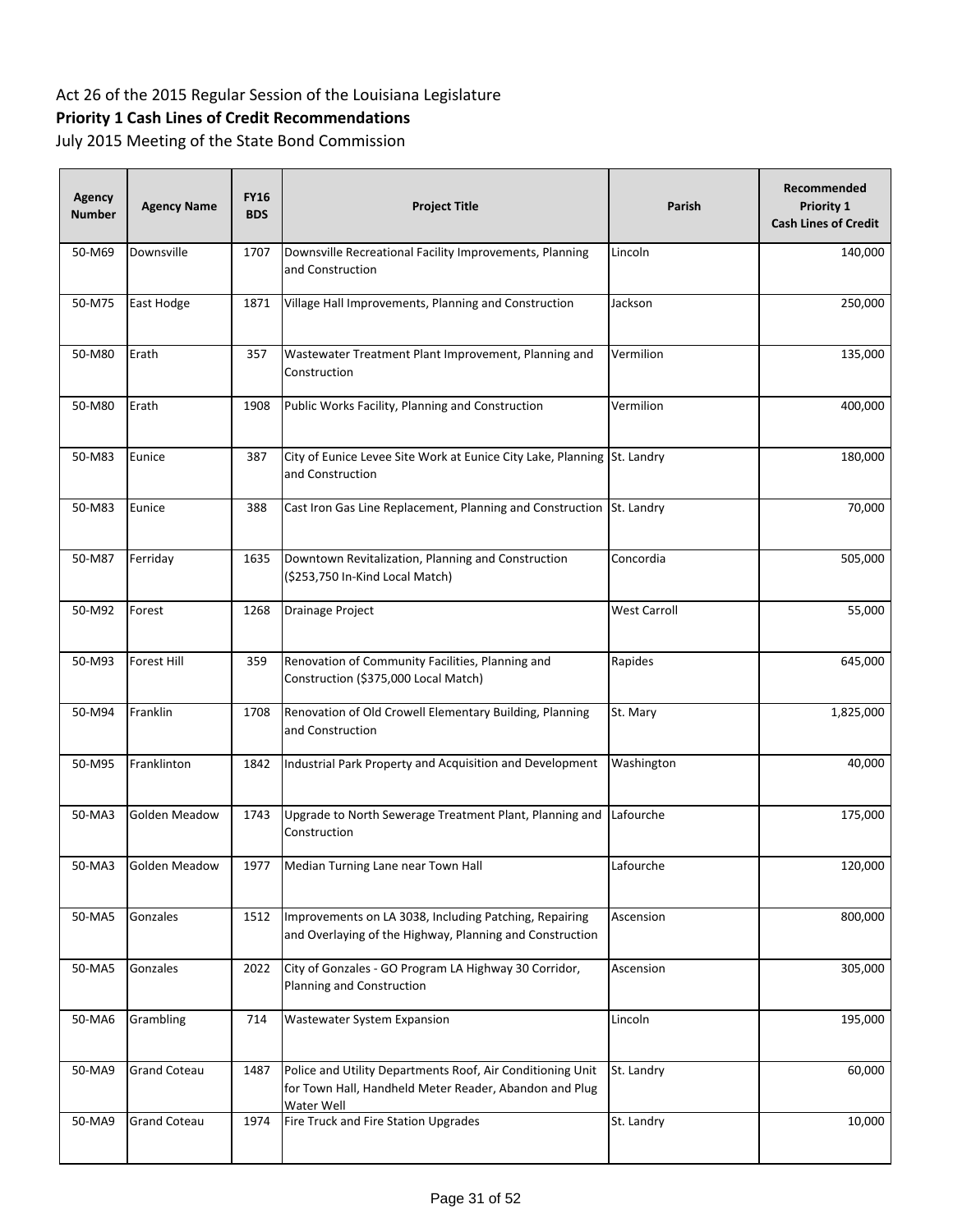# **Priority 1 Cash Lines of Credit Recommendations**

| Agency<br><b>Number</b> | <b>Agency Name</b> | <b>FY16</b><br><b>BDS</b> | <b>Project Title</b>                                                                                                              | Parish     | Recommended<br>Priority 1<br><b>Cash Lines of Credit</b> |
|-------------------------|--------------------|---------------------------|-----------------------------------------------------------------------------------------------------------------------------------|------------|----------------------------------------------------------|
| 50-MB1                  | <b>Grand Isle</b>  | 1403                      | Historic Recreation Center/Community Center, Planning<br>and Construction                                                         | Jefferson  | 85,000                                                   |
| 50-MB2                  | Grayson            | 1541                      | Children's Playground and Pavilion, Planning and<br>Construction (Cash and/or In-Kind Match Required)                             | Caldwell   | 5,000                                                    |
| 50-MB2                  | Grayson            | 1860                      | Infrastructure Improvements, Planning and Construction                                                                            | Caldwell   | 5,000                                                    |
| 50-MB2                  | Grayson            | 1978                      | <b>Streets and Drainage Improvements</b>                                                                                          | Caldwell   | 150,000                                                  |
| 50-MB5                  | Gretna             | 936                       | Hancock Street Canal Improvements (Kepler Street - Virgil<br>Street), Planning and Construction                                   | Jefferson  | 1,810,000                                                |
| 50-MB5                  | Gretna             | 937                       | McDonoghville Fire Station, Planning and Construction                                                                             | Jefferson  | 990,000                                                  |
| 50-MB5                  | Gretna             | 1108                      | City Hall Exterior and Interior Renovation, Planning and<br>Construction                                                          | Jefferson  | 400,000                                                  |
| 50-MB5                  | Gretna             | 1434                      | Downtown Drainage Improvements, Planning and<br>Construction                                                                      | Jefferson  | 165,000                                                  |
| 50-MB5                  | Gretna             | 1534                      | Cultural Center for the Arts, Planning and Construction<br>(\$300,000 Local Match, \$500,000 Parish Match)                        | Jefferson  | 1,070,000                                                |
| 50-MB5                  | Gretna             | 1700                      | Lion's Club Conversion to Gretna Senior Center, Planning<br>and Construction                                                      | Jefferson  | 500,000                                                  |
| 50-MB5                  | Gretna             | 1774                      | Jefferson Parish Waterline Connection, Planning and<br>Construction                                                               | Jefferson  | 115,000                                                  |
| 50-MB5                  | Gretna             | 1817                      | New Garden Park Street Lighting, Planning and<br>Construction                                                                     | Jefferson  | 60,000                                                   |
| 50-MB5                  | Gretna             | 1861                      | Stumpf Boulevard Force Main, Planning and Construction                                                                            | Jefferson  | 640,000                                                  |
| 50-MB5                  | Gretna             | 1930                      | Gretna Water Tower, Planning and Construction                                                                                     | Jefferson  | 45,000                                                   |
| 50-MB5                  | Gretna             | 1940                      | Mel Ott Exterior Lighting and Improvements                                                                                        | Jefferson  | 195,000                                                  |
| 50-MB7                  | Gueydan            | 887                       | Street Improvements, Planning and Construction (\$112,000 Vermilion<br>Local Match)                                               |            | 5,000                                                    |
| 50-MB9                  | Hammond            | 1490                      | Sewer System Improvements, Oxidation Ditch Conversion,<br>Sequencing Batch Reactor and Pump Station, Planning and<br>Construction | Tangipahoa | 900,000                                                  |
| 50-MB9                  | Hammond            | 1622                      | Pine Hill Sewer System Improvements and Municipal Tie-In, Tangipahoa<br>Planning and Construction                                 |            | 245,000                                                  |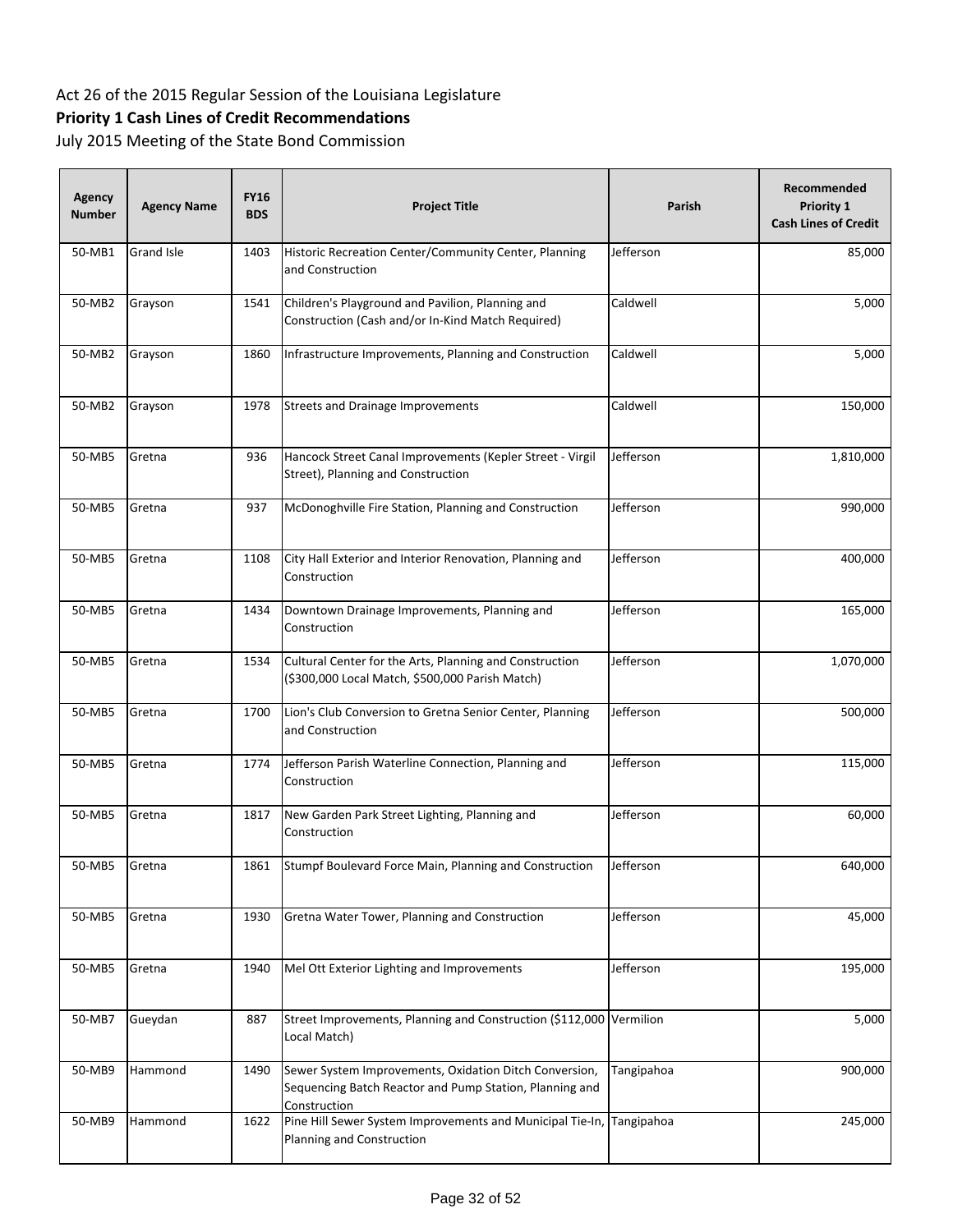# **Priority 1 Cash Lines of Credit Recommendations**

| Agency<br><b>Number</b> | <b>Agency Name</b> | <b>FY16</b><br><b>BDS</b> | <b>Project Title</b>                                                                                                         | Parish         | Recommended<br>Priority 1<br><b>Cash Lines of Credit</b> |
|-------------------------|--------------------|---------------------------|------------------------------------------------------------------------------------------------------------------------------|----------------|----------------------------------------------------------|
| 50-MB9                  | Hammond            | 1685                      | Air Traffic Control Tower, Planning and Construction<br>(\$450,000 Local Match)                                              | Tangipahoa     | 5,000                                                    |
| 50-MC1                  | Harahan            | 1579                      | Magnolia Boulevard Drainage - West Magnolia to Jefferson<br>Highway, Planning and Construction                               | Jefferson      | 40,000                                                   |
| 50-MC1                  | Harahan            | 1900                      | Penfold Place Drainage, Planning and Construction                                                                            | Jefferson      | 50,000                                                   |
| 50-MC3                  | Haughton           | 1843                      | Additional Water Supply Wells, Planning and Construction                                                                     | <b>Bossier</b> | 10,000                                                   |
| 50-MC9                  | Homer              | 318                       | Town of Homer, Town Hall Renovations, Planning and<br>Construction                                                           | Claiborne      | 240,000                                                  |
| 50-MD1                  | <b>Hornbeck</b>    | 879                       | Improvements to the Compressed Natural Gas System,<br>Acquisition, Planning and Construction                                 | Vernon         | 700,000                                                  |
| 50-MD1                  | Hornbeck           | 1513                      | <b>Emergency Connection with West Vernon Waterworks</b><br>District and Inline Booster Station, Planning and<br>Construction | Vernon         | 620,000                                                  |
| 50-MD1                  | Hornbeck           | 1586                      | <b>Emergency Connection with Sabine Parish Water Works</b><br>District 1, Planning and Construction                          | Sabine         | 500,000                                                  |
| 50-MD1                  | Hornbeck           | 1701                      | Emergency Connection with Anacoco Water System,<br>Planning and Construction                                                 | Vernon         | 465,000                                                  |
| 50-MD1                  | Hornbeck           | 1775                      | Rehabilitation of Elevated Water Tank, Planning and<br>Construction                                                          | Vernon         | 180,000                                                  |
| 50-MD5                  | Independence       | 1509                      | Sewerage Treatment and Sewer/Water Lines Repairs,<br>Planning and Construction (Cash and/or In-Kind Match<br>Required)       | Tangipahoa     | 35,000                                                   |
| 50-MD5                  | Independence       | 2023                      | Independence Area Community Pavilion, Planning and<br>Construction                                                           | Tangipahoa     | 145,000                                                  |
| 50-ME1                  | Jean Lafitte       | 882                       | Lafitte Seafood Pavilion, Planning and Construction                                                                          | Jefferson      | 360,000                                                  |
| 50-ME2                  | Jeanerette         | 1548                      | Sewer Treatment Facility Upgrade, Planning and<br>Construction (\$912,500 Federal and/or Local Match)                        | Iberia         | 190,000                                                  |
| 50-ME6                  | Jonesville         | 983                       | Renovations to National Guard Armory Building                                                                                | Catahoula      | 320,000                                                  |
| 50-ME6                  | Jonesville         | 1891                      | Pumping Station Upgrade, Planning and Construction                                                                           | Catahoula      | 55,000                                                   |
| 50-ME6                  | Jonesville         | 1909                      | Drainage Improvements, Planning and Construction                                                                             | Catahoula      | 1,580,000                                                |
| 50-MF1                  | Kenner             | 1014                      | Drainage Improvements Along Idaho Avenue, 26th Street to Jefferson<br>West Napoleon Canal, Planning and Construction         |                | 145,000                                                  |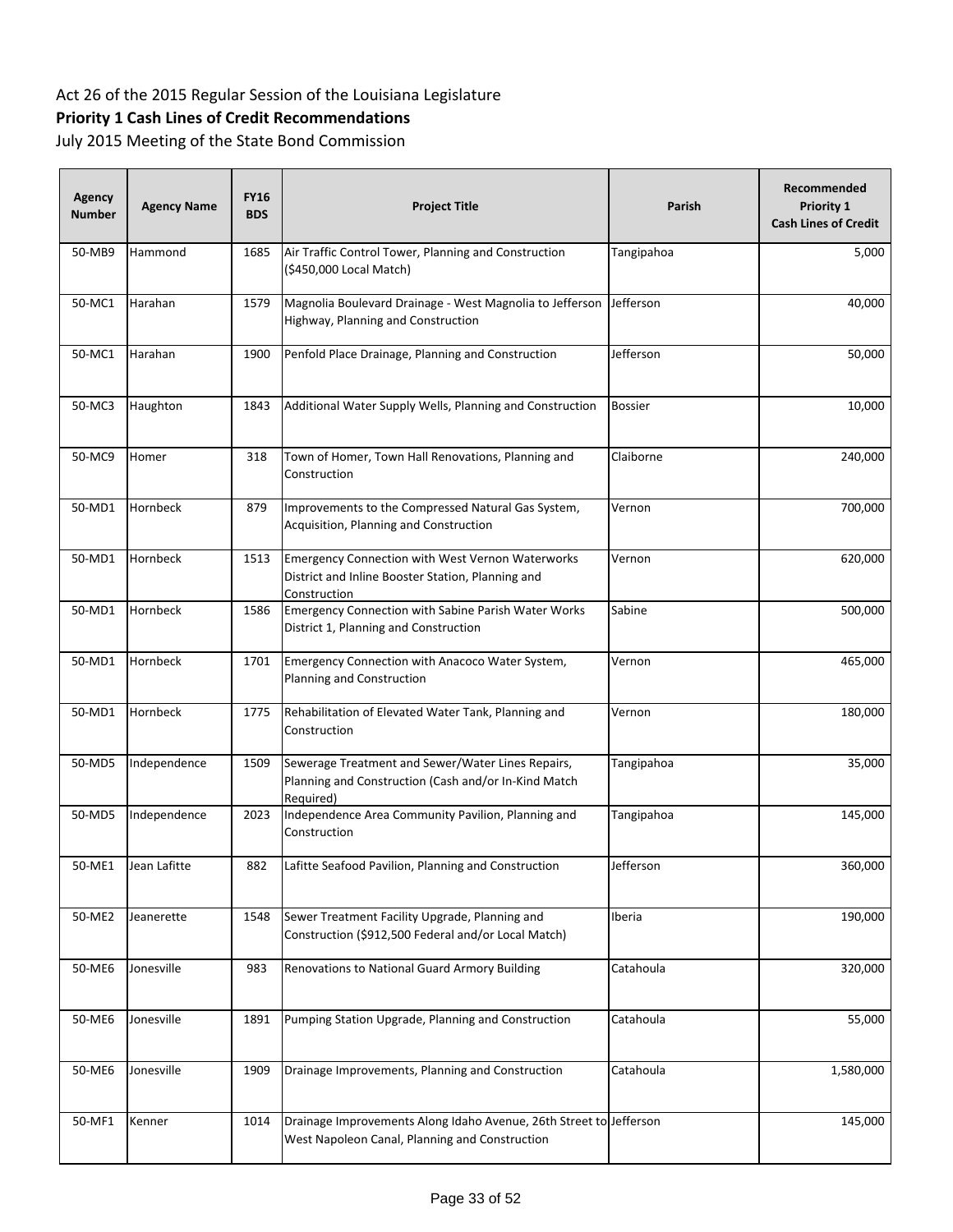# **Priority 1 Cash Lines of Credit Recommendations**

| Agency<br><b>Number</b> | <b>Agency Name</b> | <b>FY16</b><br><b>BDS</b> | <b>Project Title</b>                                                                                                         | Parish        | Recommended<br>Priority 1<br><b>Cash Lines of Credit</b> |
|-------------------------|--------------------|---------------------------|------------------------------------------------------------------------------------------------------------------------------|---------------|----------------------------------------------------------|
| 50-MF1                  | Kenner             | 1016                      | Lake Trail Drainage Improvement, Planning and<br>Construction                                                                | Jefferson     | 140,000                                                  |
| 50-MF2                  | Kentwood           | 995                       | Recreational Facility Property Acquisition, Planning, Site<br>Preparation, Master Recreation Plan and Construction           | Tangipahoa    | 15,000                                                   |
| 50-MF2                  | Kentwood           | 1892                      | Repairs to Water System, Planning and Construction                                                                           | Tangipahoa    | 300,000                                                  |
| 50-MF9                  | Lake Charles       | 199                       | Lakefront Development                                                                                                        | Calcasieu     | 200,000                                                  |
| 50-MF9                  | Lake Charles       | 204                       | Infrastructure Improvements for Economic Development,<br>Planning and Construction (\$2,000,000 Local Match)                 | Calcasieu     | 2,250,000                                                |
| 50-MF9                  | Lake Charles       | 211                       | Expansion of Southwest Water Treatment Facility                                                                              | Calcasieu     | 800,000                                                  |
| 50-MF9                  | Lake Charles       | 483                       | Riverside Park Improvements, Planning and Construction                                                                       | Calcasieu     | 750,000                                                  |
| 50-MF9                  | Lake Charles       | 869                       | Wastewater Treatment Plant, Plant B/C Force Main<br>Segment No. 2, Planning and Construction (\$4,195,000<br>Local Match)    | Calcasieu     | 2,000,000                                                |
| 50-MF9                  | Lake Charles       | 1494                      | Relocation of Lakeshore Drive, to Include Eastbound and<br>Westbound I-10 Ramps to Ryan Street, Planning and<br>Construction | Calcasieu     | 10,000                                                   |
| 50-MG3                  | Leesville          | 522                       | Street Rehabilitation and Extension                                                                                          | Vernon        | 255,000                                                  |
| 50-MG3                  | Leesville          | 523                       | Rehabilitation and/or Replacement of Lift Stations and<br>Equipment, Planning and Construction                               | Vernon        | 40,000                                                   |
| 50-MG3                  | Leesville          | 1524                      | University Parkway Sewer System and Wastewater<br>Treatment Facilities Enhancements, Planning and<br>Construction            | Vernon        | 815,000                                                  |
| 50-MG3                  | Leesville          | 1935                      | Highway 28 and 171 Sewer and Water Extension                                                                                 | Vernon        | 320,000                                                  |
| 50-MG3                  | Leesville          | 1955                      | Acquisition of East Central Water System                                                                                     | Vernon        | 235,000                                                  |
| 50-MG4                  | Leonville          | 1636                      | Leonville Boat Launch Facility Improvements - Phase II,<br>Planning and Construction                                         | St. Landry    | 150,000                                                  |
| 50-MG8                  | Livonia            | 1254                      | Sewer Infrastructure Expansion and Improvements                                                                              | Pointe Coupee | 50,000                                                   |
| 50-MG8                  | Livonia            | 2025                      | Purchase and Installation of Law Enforcement Surveillance<br>System, Planning and Construction                               | Pointe Coupee | 120,000                                                  |
| 50-MG9                  | Lockport           | 382                       | Lockport Sewer Collection System Rehabilitation, Planning,<br><b>Inspection and Repairs</b>                                  | Lafourche     | 110,000                                                  |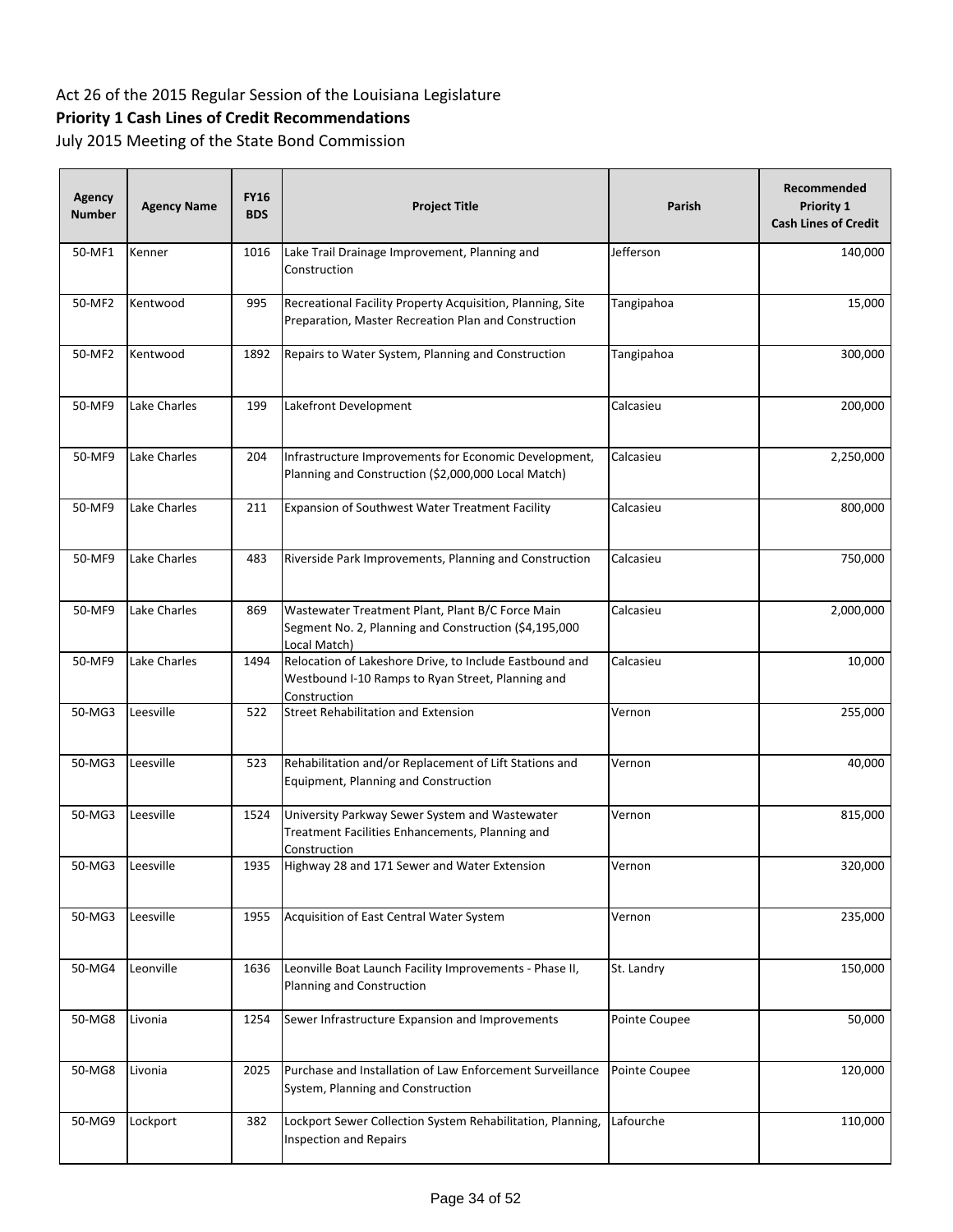# **Priority 1 Cash Lines of Credit Recommendations**

| Agency<br><b>Number</b> | <b>Agency Name</b> | <b>FY16</b><br><b>BDS</b> | <b>Project Title</b>                                                                                                                                   | Parish      | Recommended<br><b>Priority 1</b><br><b>Cash Lines of Credit</b> |
|-------------------------|--------------------|---------------------------|--------------------------------------------------------------------------------------------------------------------------------------------------------|-------------|-----------------------------------------------------------------|
| 50-MH1                  | Logansport         | 374                       | Logansport Industrial Buildings, Planning and Construction                                                                                             | DeSoto      | 50,000                                                          |
| 50-MH3                  | Loreauville        | 1118                      | Loreauville Wastewater Treatment Plant Improvements<br>and Demolition Project, Planning and Construction                                               | Iberia      | 110,000                                                         |
| 50-MH3                  | Loreauville        | 1781                      | Loreauville Water Tower Improvements, Planning and<br>Construction                                                                                     | Iberia      | 5,000                                                           |
| 50-MH6                  | Madisonville       | 1805                      | Emergency Facilities, Renovations, Planning and<br>Construction                                                                                        | St. Tammany | 5,000                                                           |
| 50-MH6                  | Madisonville       | 2002                      | Madisonville Bulkhead                                                                                                                                  | St. Tammany | 5,000                                                           |
| 50-MH8                  | Mandeville         | 413                       | <b>Mandeville Restrooms</b>                                                                                                                            | St. Tammany | 150,000                                                         |
| 50-MH8                  | Mandeville         | 684                       | Mandeville Trailhead Property Acquisition, Planning and<br>Construction                                                                                | St. Tammany | 390,000                                                         |
| 50-MH8                  | Mandeville         | 689                       | Mandeville Police Classroom Addition                                                                                                                   | St. Tammany | 25,000                                                          |
| 50-MH8                  | Mandeville         | 1994                      | Water Tower, Construction                                                                                                                              | St. Tammany | 2,190,000                                                       |
| 50-MH9                  | Mangham            | 1023                      | Mangham Recreation Complex                                                                                                                             | Richland    | 150,000                                                         |
| 50-MI1                  | Mansfield          | 328                       | Wastewater Collection System Improvements, Planning and DeSoto<br>Construction                                                                         |             | 50,000                                                          |
| 50-MI1                  | Mansfield          | 1709                      | Turn Lane US Highway 84 (McArthur Drive) and Highway<br>175 (The Lake Road)                                                                            | DeSoto      | 235,000                                                         |
| 50-MI4                  | Maringouin         | 470                       | Governmental/Multi-Purpose Facility, Planning and<br>Construction                                                                                      | Iberville   | 120,000                                                         |
| 50-MI6                  | Marksville         | 1478                      | Mary Bethune Community Center, previously known as D.A. Avoyelles<br>Jordan Community Center, for the City of Marksville,<br>Planning and Construction |             | 450,000                                                         |
| 50-MI8                  | Maurice            | 1806                      | Civic Center - Post Hurricane Shelter (\$400,000 Local<br>Match)                                                                                       | Vermilion   | 250,000                                                         |
| 50-MJ1                  | Melville           | 472                       | Multi-Purpose Community Center, Planning and<br>Construction                                                                                           | St. Landry  | 10,000                                                          |
| 50-MJ3                  | Mer Rouge          | 2001                      | <b>Boutz Lane Renovations</b>                                                                                                                          | Morehouse   | 15,000                                                          |
| 50-MJ4                  | Merryville         | 1637                      | Sewerage Pump Station and Aeration System<br>Improvements, Planning and Construction                                                                   | Beauregard  | 225,000                                                         |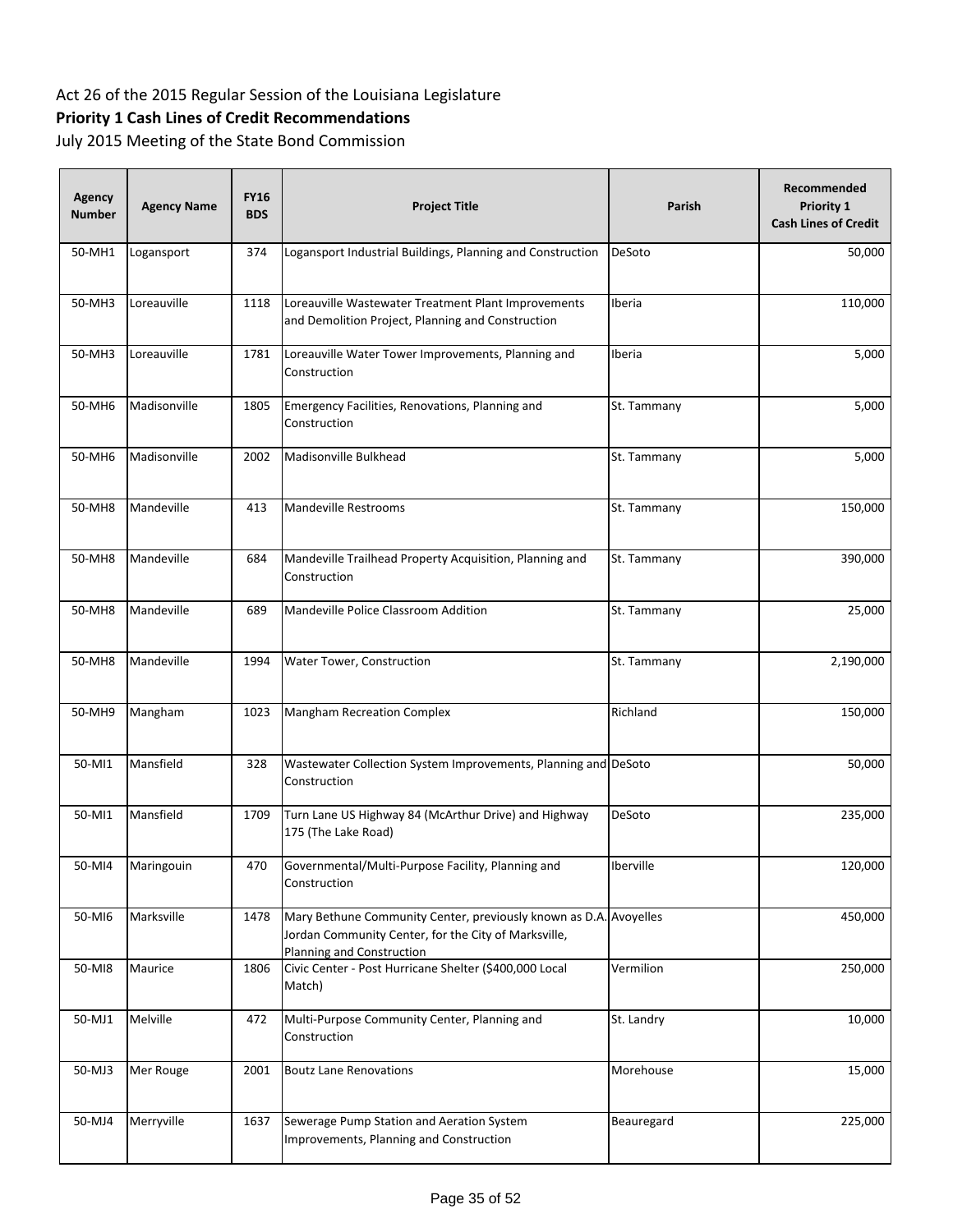# **Priority 1 Cash Lines of Credit Recommendations**

| Agency<br><b>Number</b> | <b>Agency Name</b> | <b>FY16</b><br><b>BDS</b> | <b>Project Title</b>                                                                                                                                                   | Parish       | Recommended<br>Priority 1<br><b>Cash Lines of Credit</b> |
|-------------------------|--------------------|---------------------------|------------------------------------------------------------------------------------------------------------------------------------------------------------------------|--------------|----------------------------------------------------------|
| 50-MJ4                  | Merryville         | 2005                      | <b>Street Improvements</b>                                                                                                                                             | Beauregard   | 170,000                                                  |
| 50-MJ5                  | Minden             | 400                       | Potable Water Ground Storage Tank, Planning and<br>Construction                                                                                                        | Webster      | 210,000                                                  |
| 50-MJ6                  | Monroe             | 1077                      | Downtown Development District Facilities and<br>Infrastructure for River Front, Design and Construction                                                                | Ouachita     | 100,000                                                  |
| 50-MJ6                  | Monroe             | 1181                      | US Highway 165 South, US Highway 165 Business Route<br>Connector (\$450,000 Local Match)                                                                               | Ouachita     | 3,115,000                                                |
| 50-MJ6                  | Monroe             | 1182                      | I-20 Interchange Improvement and Kansas Garrett<br>Connector, Kansas Lane Connector, Planning and<br>Construction (\$1,000,000 Local and \$6,000,000 Federal<br>Match) | Ouachita     | 3,850,000                                                |
| 50-MJ6                  | Monroe             | 1538                      | Monroe Regional Airport Terminal, Planning and<br>Construction (\$40,500,000 Federal and/or Local Match)                                                               | Ouachita     | 2,000,000                                                |
| 50-MJ8                  | Montpelier         | 1782                      | Administration Building, Acquisition, Planning and<br>Construction                                                                                                     | St. Helena   | 100,000                                                  |
| 50-MK2                  | Morgan City        | 1340                      | LA Hwy. 70 Drainage Improvements, Planning and<br>Construction                                                                                                         | St. Mary     | 100,000                                                  |
| 50-MK2                  | Morgan City        | 1341                      | Lake End Parkway Cabins, Planning and Construction                                                                                                                     | St. Mary     | 895,000                                                  |
| 50-MK2                  | Morgan City        | 1343                      | Brashear Avenue Drainage Canal Conversion to Subsurface<br>Drainage, Planning and Construction                                                                         | St. Mary     | 105,000                                                  |
| 50-MK2                  | Morgan City        | 1344                      | Water Plant Improvements, Planning and Construction                                                                                                                    | St. Mary     | 50,000                                                   |
| 50-MK2                  | Morgan City        | 1553                      | Docking Facility on Lake Palourde, Planning and<br>Construction (\$20,000 Cash and/or In-Kind Match)                                                                   | St. Mary     | 5,000                                                    |
| 50-MK9                  | Natchitoches       | 816                       | South Natchitoches Drainage Improvements, including<br>Adjacent Roadwork, Planning and Construction                                                                    | Natchitoches | 45,000                                                   |
| 50-MK9                  | Natchitoches       | 817                       | East Natchitoches By-Pass Project - Phase I (LA Hwy 6 East<br>to LA Hwy 1226/Williams Avenue), Planning and<br>Construction                                            | Natchitoches | 245,000                                                  |
| 50-MK9                  | Natchitoches       | 819                       | Blanchard Road Development, Planning and Construction                                                                                                                  | Natchitoches | 200,000                                                  |
| 50-MK9                  | Natchitoches       | 1818                      | Texas and Pacific Railway Natchitoches Depot<br>Redevelopment                                                                                                          | Natchitoches | 195,000                                                  |
| 50-ML1                  | New Iberia         | 1601                      | Sewer System Upgrade Area D Tributary, Planning and<br>Construction (\$360,000 Local Match)                                                                            | Iberia       | 420,000                                                  |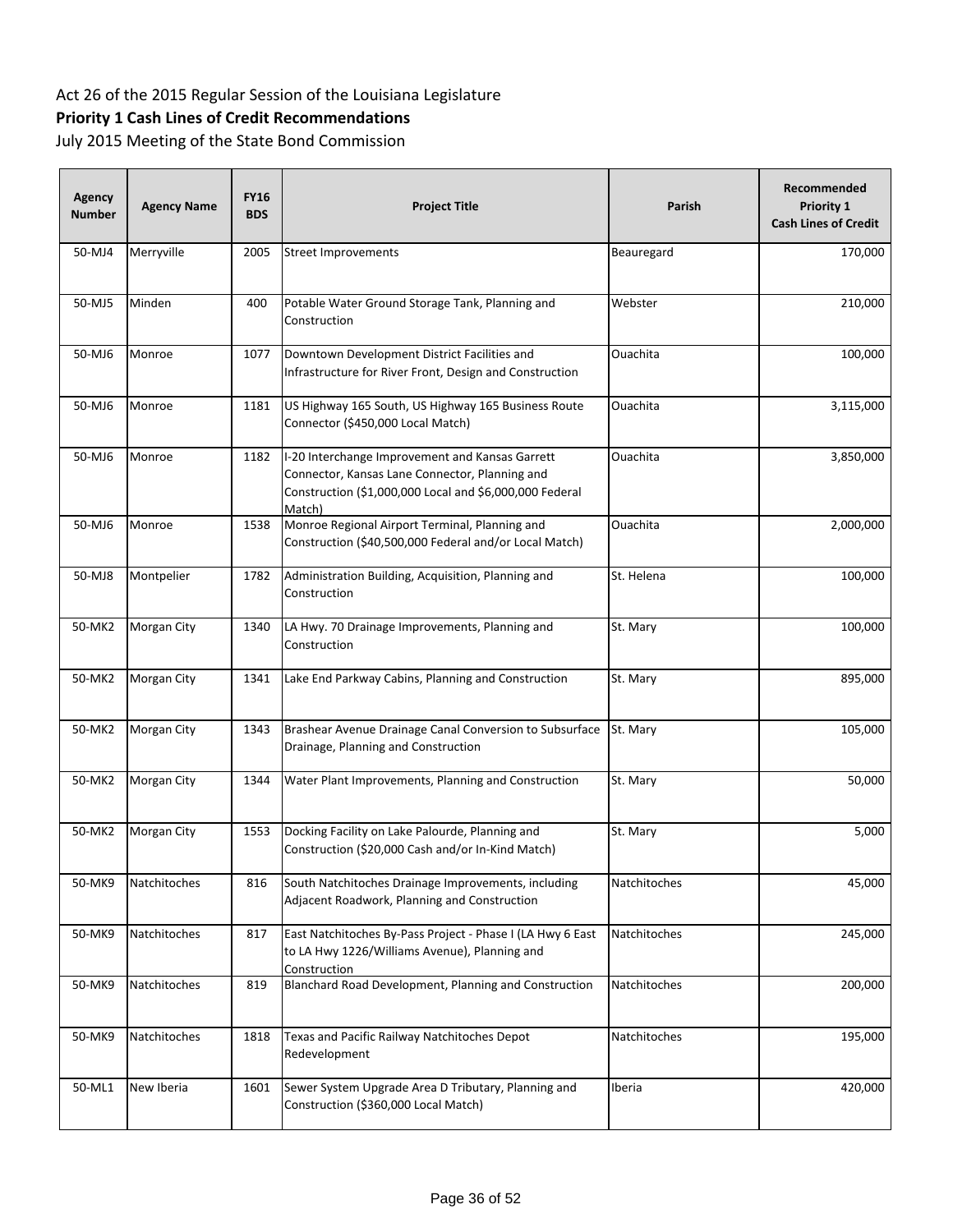# **Priority 1 Cash Lines of Credit Recommendations**

| Agency<br><b>Number</b> | <b>Agency Name</b> | <b>FY16</b><br><b>BDS</b> | <b>Project Title</b>                                                                                                                                                                                    | Parish  | Recommended<br>Priority 1<br><b>Cash Lines of Credit</b> |
|-------------------------|--------------------|---------------------------|---------------------------------------------------------------------------------------------------------------------------------------------------------------------------------------------------------|---------|----------------------------------------------------------|
| 50-ML1                  | New Iberia         | 1737                      | Armenco Branch Canal Drainage Improvements (Non-State Iberia<br>Match Required)                                                                                                                         |         | 2,195,000                                                |
| 50-ML1                  | New Iberia         | 1758                      | Frontage Road Improvements, Real Estate, Planning and<br>Construction                                                                                                                                   | Iberia  | 95,000                                                   |
| 50-ML1                  | New Iberia         | 2081                      | Renovation of West End Park, Including the Acquisition of<br>New Playground Equipment                                                                                                                   | Iberia  | 25,000                                                   |
| 50-ML2                  | New Llano          | 1125                      | Raymond Street Rehabilitation                                                                                                                                                                           | Vernon  | 210,000                                                  |
| 50-ML2                  | New Llano          | 1477                      | Expansion of Wastewater System South to Fort Polk<br>Entrance Road (\$750,000 Local Match) Real Estate<br><b>Acquisition, Planning and Construction</b>                                                 | Vernon  | 1,650,000                                                |
| 50-ML2                  | New Llano          | 1791                      | Water System Improvements, Construction (\$800,000 Local Vernon<br>Match)                                                                                                                               |         | 1,125,000                                                |
| 50-ML2                  | New Llano          | 1925                      | Street Improvements, Planning and Construction                                                                                                                                                          | Vernon  | 245,000                                                  |
| 50-ML3                  | New Orleans        | 743                       | New Consolidated Westbank Fire Station, Planning and<br>Construction                                                                                                                                    | Orleans | 375,000                                                  |
| 50-ML3                  | New Orleans        | 744                       | Fourth District Police Station, Planning and Construction                                                                                                                                               | Orleans | 300,000                                                  |
| 50-ML3                  | New Orleans        | 745                       | Rosenwald Community Center, Planning and Construction                                                                                                                                                   | Orleans | 1,990,000                                                |
| 50-ML3                  | New Orleans        | 757                       | Historic Algiers Courthouse Renovation, Planning and<br>Construction                                                                                                                                    | Orleans | 125,000                                                  |
| 50-ML3                  | New Orleans        | 827                       | Norman Playground Basketball Gym, and Park<br>Enhancements, Planning and Construction                                                                                                                   | Orleans | 1,970,000                                                |
| 50-ML3                  | New Orleans        | 884                       | Treme Center Improvements, Planning and Construction                                                                                                                                                    | Orleans | 25,000                                                   |
| 50-ML3                  | <b>New Orleans</b> | 1455                      | Taylor Pool and Playground, Renovations and Upgrades,<br>Planning and Construction                                                                                                                      | Orleans | 250,000                                                  |
| 50-ML3                  | New Orleans        | 1458                      | Construction of Opelousas Street Extension from Behrman<br>Avenue to Obannon Street and Construction of Patterson<br>Drive Extension from Hendee Street to Obannon Street,<br>Planning and Construction | Orleans | 2,450,000                                                |
| 50-ML3                  | New Orleans        | 1540                      | Algiers Playgrounds and Parks, Renovation of Restrooms,<br>Lighting, Fencing, and Playground Equipment                                                                                                  | Orleans | 275,000                                                  |
| 50-ML3                  | New Orleans        | 1595                      | Eastern New Orleans Hospital, Equipment, Acquisition,<br>Installation, Planning and Construction                                                                                                        | Orleans | 2,800,000                                                |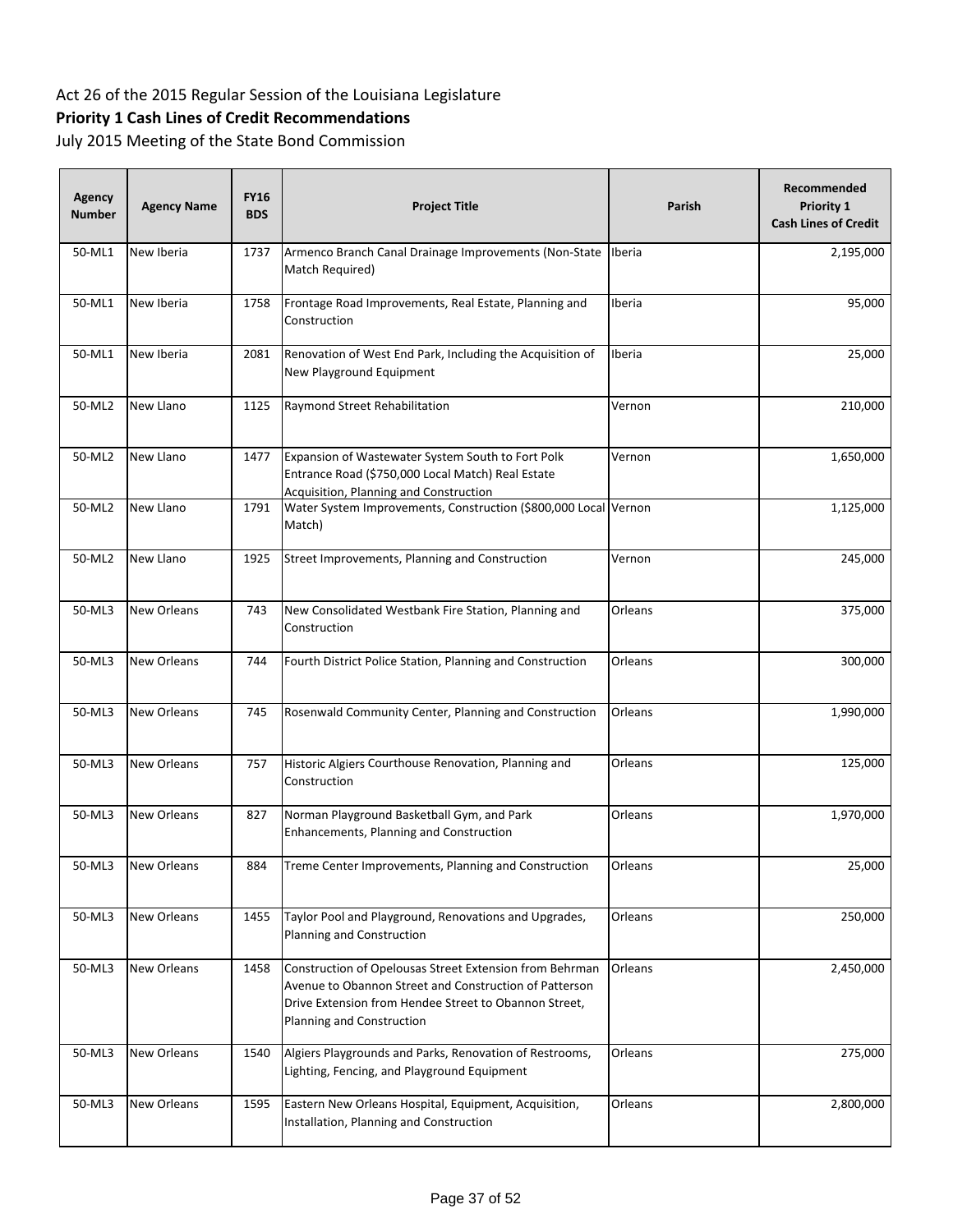# **Priority 1 Cash Lines of Credit Recommendations**

| <b>Agency</b><br><b>Number</b> | <b>Agency Name</b>   | <b>FY16</b><br><b>BDS</b> | <b>Project Title</b>                                                                            | Parish         | Recommended<br>Priority 1<br><b>Cash Lines of Credit</b> |
|--------------------------------|----------------------|---------------------------|-------------------------------------------------------------------------------------------------|----------------|----------------------------------------------------------|
| 50-ML3                         | New Orleans          | 1646                      | George W. Carver Playground, Renovations and Upgrades,<br>Planning and Construction             | Orleans        | 450,000                                                  |
| 50-ML3                         | <b>New Orleans</b>   | 1792                      | Holiday Drive Roadway Construction (Gen. MacArthur to<br>Behrman)                               | Orleans        | 100,000                                                  |
| 50-ML3                         | <b>New Orleans</b>   | 1844                      | New Multi-Department Facility, Planning and Construction                                        | Orleans        | 195,000                                                  |
| 50-ML3                         | New Orleans          | 1919                      | Algiers Fire Station, Planning and Construction                                                 | Orleans        | 200,000                                                  |
| 50-ML3                         | New Orleans          | 2168                      | West Bank Park Improvements - New Soccer Facilities,<br>Planning and Construction               | Orleans        | 9,240,000                                                |
| 50-ML4                         | New Roads            | 1853                      | Community Park Redevelopment, Planning and<br>Construction                                      | Pointe Coupee  | 85,000                                                   |
| 50-MM4                         | Oil City             | 323                       | Water Treatment Plant Improvements, Planning and<br>Construction                                | Caddo          | 110,000                                                  |
| 50-MM4                         | Oil City             | 1811                      | Highway 538 Water Line Extension, Planning and<br>Construction                                  | Caddo          | 125,000                                                  |
| 50-MM5                         | Olla                 | 1776                      | Downtown Area Sidewalk, Ramps, Curbing, and Fencing<br>Enhancements                             | La Salle       | 270,000                                                  |
| 50-MM6                         | Opelousas            | 1727                      | Opelousas Infrastructure Renovation Program, Planning<br>and Construction                       | St. Landry     | 200,000                                                  |
| 50-MM8                         | Parks                | 739                       | Municipal Complex, Planning and Construction                                                    | St. Martin     | 365,000                                                  |
| 50-MM9                         | Patterson            | 1686                      | Replacement of Water and Gas Meters in Patterson,<br>Planning and Construction                  | St. Mary       | 200,000                                                  |
| 50-MN1                         | Pearl River          | 1845                      | Sewer Treatment Plant Upgrade, Planning and Construction St. Bernard                            |                | 20,000                                                   |
| 50-MN1                         | Pearl River          | 1949                      | River Dredging, Planning and Construction                                                       | St. Bernard    | 5,000                                                    |
| 50-MN3                         | Pineville            | 1760                      | Pinecrest Roadway/Sidewalk Improvements, Planning and<br>Construction                           | Rapides        | 35,000                                                   |
| 50-MN5                         | <b>Plain Dealing</b> | 860                       | Wastewater Treatment Plant Improvement, Planning and<br>Construction                            | <b>Bossier</b> | 300,000                                                  |
| 50-MN8                         | Pleasant Hill        | 1212                      | Street Reconstruction and Overlay, Planning and<br>Construction                                 | Sabine         | 135,000                                                  |
| 50-MN8                         | Pleasant Hill        | 1213                      | Rehabilitate Two Elevated Water Tanks and Rehabilitate<br>Water Well, Planning and Construction | Sabine         | 150,000                                                  |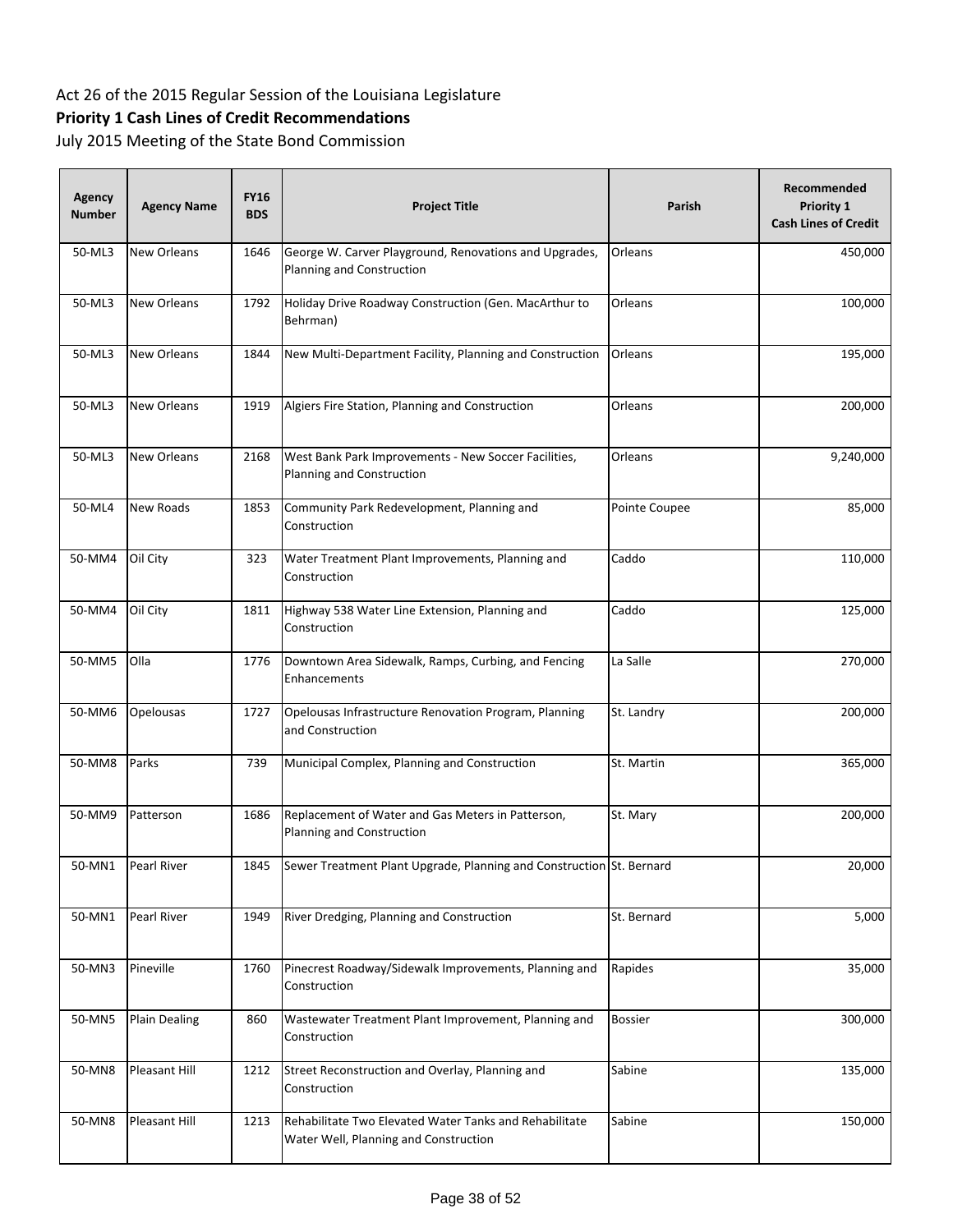# **Priority 1 Cash Lines of Credit Recommendations**

| <b>Agency</b><br><b>Number</b> | <b>Agency Name</b> | <b>FY16</b><br><b>BDS</b> | <b>Project Title</b>                                                                         | Parish         | Recommended<br>Priority 1<br><b>Cash Lines of Credit</b> |
|--------------------------------|--------------------|---------------------------|----------------------------------------------------------------------------------------------|----------------|----------------------------------------------------------|
| 50-MO1                         | Ponchatoula        | 1673                      | Consolidated Law Enforcement Complex, Acquisition,<br>Planning and Construction              | Tangipahoa     | 900,000                                                  |
| 50-MO1                         | Ponchatoula        | 1807                      | Downtown Parking Lot, Acquisition, Planning and<br>Construction                              | Tangipahoa     | 500,000                                                  |
| 50-MO7                         | Quitman            | 1959                      | Repair of Wastewater Treatment Facility                                                      | Jackson        | 115,000                                                  |
| 50-MO9                         | Rayville           | 1435                      | Water Service Facilities for Economic Development,<br>Planning and Construction              | Richland       | 4,000,000                                                |
| 50-MO9                         | Rayville           | 1436                      | Wastewater Transport and Treatment Facilities for<br>Economic Development                    | Richland       | 330,000                                                  |
| 50-MO9                         | Rayville           | 1956                      | Railroad Spur, Planning and Construction                                                     | Richland       | 250,000                                                  |
| 50-MP5                         | Ringgold           | 324                       | Town Hall/Civic Center Renovations, and Remodeling,<br>Planning and Construction             | Bienville      | 45,000                                                   |
| 50-MQ1                         | Rosepine           | 1693                      | Rosepine Wastewater Treatment Plant Improvement,<br>Planning and Construction                | Vernon         | 1,610,000                                                |
| 50-MQ1                         | Rosepine           | 1728                      | Water System Improvements, Town of Rosepine, Planning<br>and Construction                    | Vernon         | 145,000                                                  |
| 50-MQ1                         | Rosepine           | 1729                      | Rosepine Recreational Ball Park Acquisition, Planning and<br>Construction                    | Vernon         | 70,000                                                   |
| 50-MQ1                         | Rosepine           | 1777                      | Rehabilitation of Elevated Water Tank, Planning and<br>Construction                          | Vernon         | 245,000                                                  |
| 50-MQ1                         | Rosepine           | 1960                      | Improvements to Sewer Collection System                                                      | Vernon         | 155,000                                                  |
| 50-MQ2                         | Ruston             | 1665                      | Goodwin Road Reconstruction, Planning and Construction<br>(\$350,000 Local Match)            | Lincoln        | 5,000                                                    |
| 50-MQ3                         | St. Francisville   | 1587                      | Natural Gas Distribution System Rehabilitation and<br>Improvement, Planning and Construction | West Feliciana | 105,000                                                  |
| 50-MQ3                         | St. Francisville   | 1824                      | Burnet Road Bridge Replacement, Planning and<br>Construction                                 | West Feliciana | 535,000                                                  |
| 50-MQ4                         | St. Joseph         | 894                       | Repairs and Upgrades to Water System, Planning and<br>Construction                           | Tensas         | 1,200,000                                                |
| 50-MQ4                         | St. Joseph         | 1783                      | Proposed City Hall/Convention Center, Planning and<br>Construction                           | Tensas         | 235,000                                                  |
| 50-MQ5                         | St. Martinville    | 1957                      | Sewer Upgrade, Planning and Construction                                                     | St. Martin     | 350,000                                                  |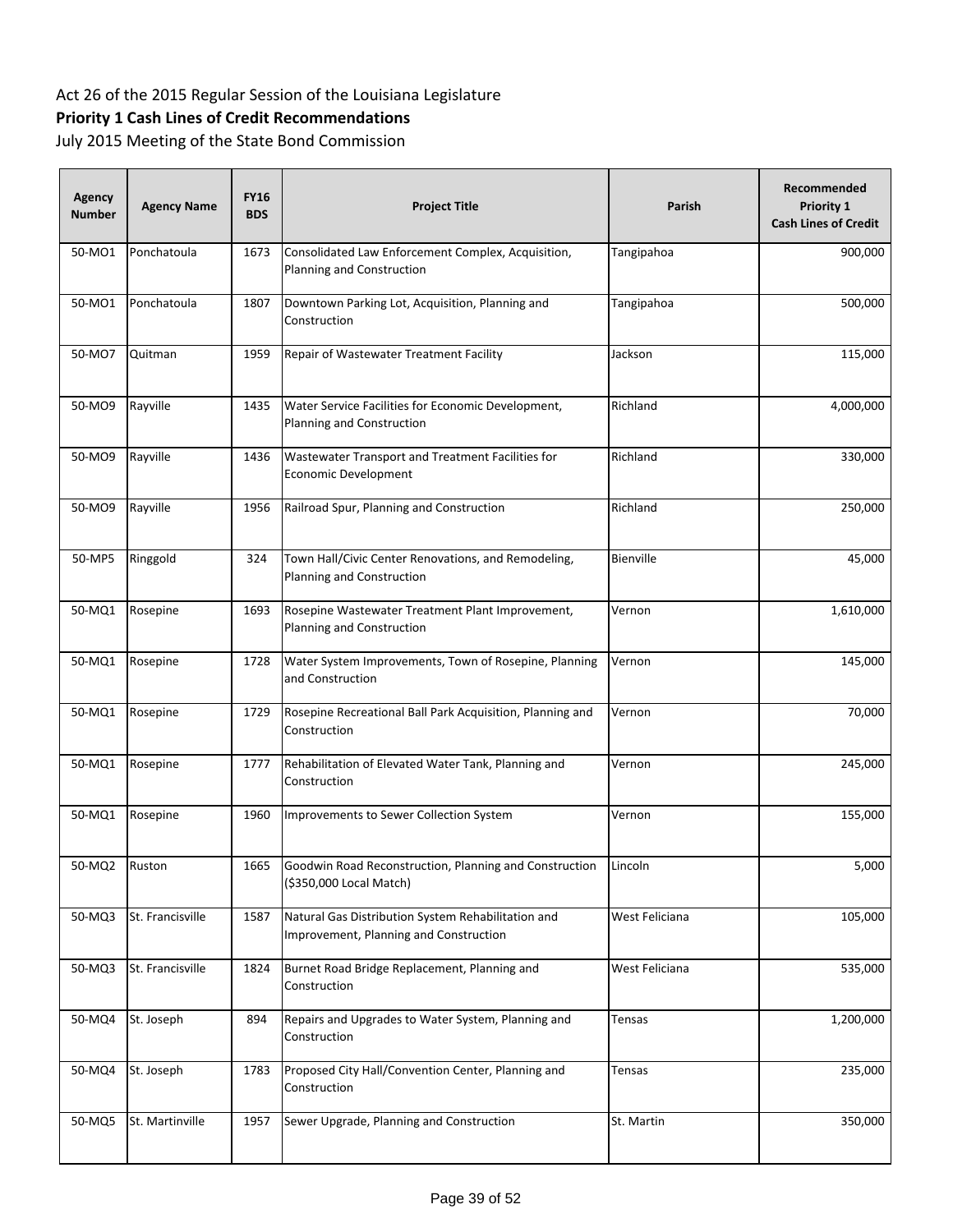# **Priority 1 Cash Lines of Credit Recommendations**

| <b>Agency</b><br><b>Number</b> | <b>Agency Name</b> | <b>FY16</b><br><b>BDS</b> | <b>Project Title</b>                                                                                                                                                     | Parish      | Recommended<br>Priority 1<br><b>Cash Lines of Credit</b> |
|--------------------------------|--------------------|---------------------------|--------------------------------------------------------------------------------------------------------------------------------------------------------------------------|-------------|----------------------------------------------------------|
| 50-MQ5                         | St. Martinville    | 2026                      | Sewer Lift Station Improvements                                                                                                                                          | St. Martin  | 70,000                                                   |
| 50-MQ8                         | Scott              | 300                       | Apollo Road Extension (Rue Du Belier and Dulles Drive<br>Intersection to Old Spanish Trail and Apollo Road<br>Intersection), Planning, Construction and Land Acquisition | Lafayette   | 7,990,000                                                |
| 50-MQ8                         | Scott              | 1596                      | Water and Sewer Line Installation along Apollo Road<br>Extension, Planning and Construction                                                                              | Lafayette   | 1,375,000                                                |
| 50-MQ8                         | Scott              | 1884                      | I-10 North Frontage Road, Planning and Construction                                                                                                                      | Lafayette   | 980,000                                                  |
| 50-MQ8                         | Scott              | 1926                      | Scott Events Center, Planning and Construction                                                                                                                           | Lafayette   | 5,000                                                    |
| 50-MR1                         | Shreveport         | 905                       | Junior Golf Training Facilities (The First Tee) for Jerry Tim<br>Brooks Lakeside Golf Course, Planning and Construction                                                  | Caddo       | 195,000                                                  |
| 50-MR1                         | Shreveport         | 906                       | ARTSPACE at the West Edge - Downtown Shreveport,<br>Planning and Construction                                                                                            | Caddo       | 45,000                                                   |
| 50-MR1                         | Shreveport         | 909                       | C.C. Antoine Park, Planning and Construction                                                                                                                             | Caddo       | 650,000                                                  |
| 50-MR1                         | Shreveport         | 1623                      | C.C Antoine Museum and Arts Center, Planning and<br>Construction (\$64,000 Local Match)                                                                                  | Caddo       | 325,000                                                  |
| 50-MR2                         | Sibley             | 308                       | Town of Sibley, Water Tank Rehabilitations, Planning and<br>Construction                                                                                                 | Webster     | 200,000                                                  |
| 50-MR2                         | Sibley             | 309                       | Wastewater Treatment Facilities Improvements                                                                                                                             | Webster     | 305,000                                                  |
| 50-MR2                         | Sibley             | 310                       | Wastewater Collection Improvements, Planning and<br>Construction                                                                                                         | Webster     | 200,000                                                  |
| 50-MR2                         | Sibley             | 1647                      | Water Wells and Distribution System, Land Acquisition,<br>Planning and Construction                                                                                      | Webster     | 10,000                                                   |
| 50-MR4                         | <b>Sikes</b>       | 1619                      | Village of Sikes Water System Extensions and<br>Improvements, Planning and Construction                                                                                  | Winn        | 660,000                                                  |
| 50-MR7                         | Simsboro           | 1588                      | Village of Simsboro Renovate "Old" Fire Station Into Town<br>Hall, Planning and Construction                                                                             | Lincoln     | 95,000                                                   |
| 50-MR7                         | Simsboro           | 1995                      | Water Well and Water Main                                                                                                                                                | Lincoln     | 30,000                                                   |
| 50-MR9                         | Slidell            | 2000                      | W-14 Culverting Project                                                                                                                                                  | St. Tammany | 85,000                                                   |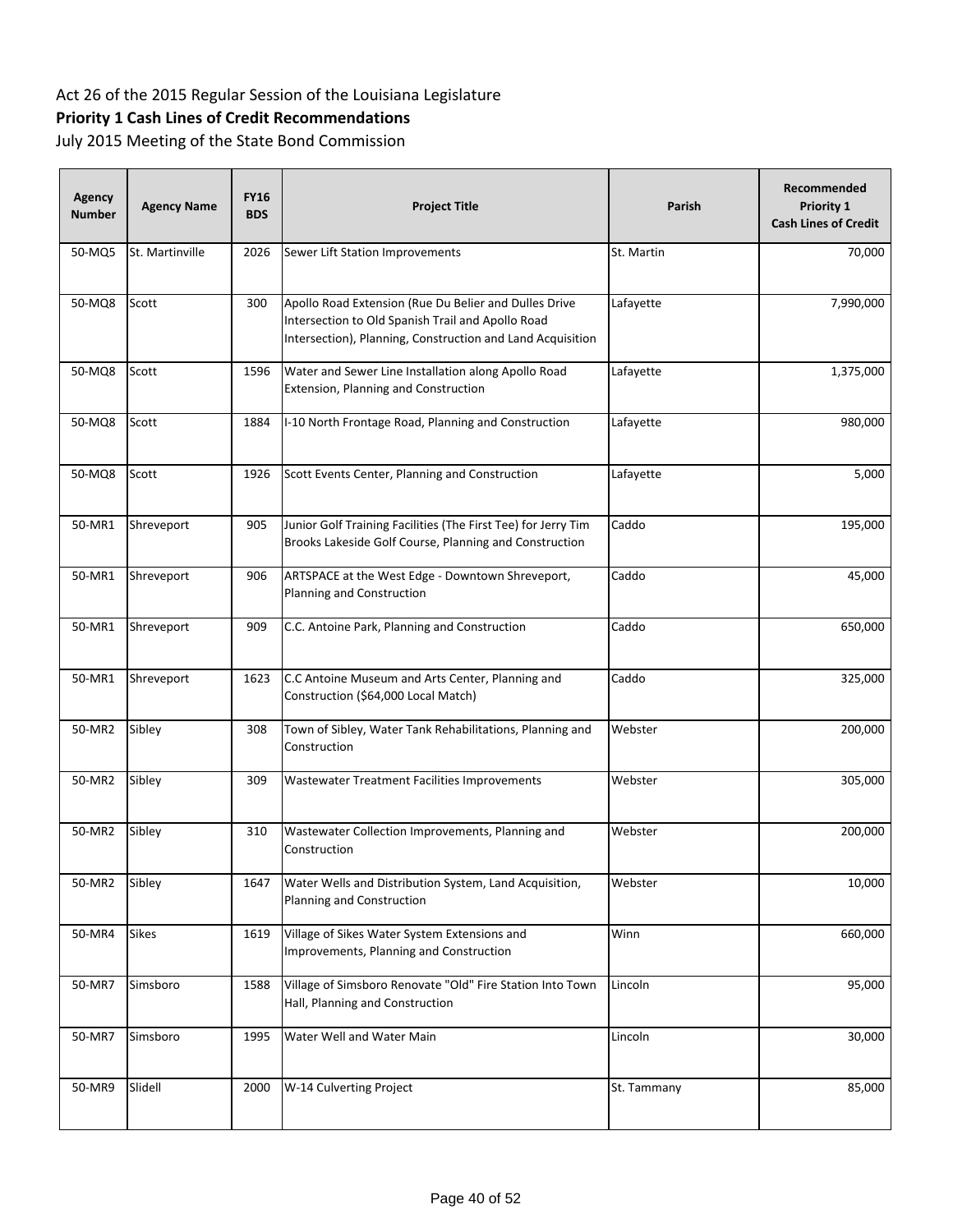# **Priority 1 Cash Lines of Credit Recommendations**

| Agency<br><b>Number</b> | <b>Agency Name</b> | <b>FY16</b><br><b>BDS</b> | <b>Project Title</b>                                                                                                                                                                               | Parish     | Recommended<br>Priority 1<br><b>Cash Lines of Credit</b> |
|-------------------------|--------------------|---------------------------|----------------------------------------------------------------------------------------------------------------------------------------------------------------------------------------------------|------------|----------------------------------------------------------|
| 50-MS4                  | Springfield        | 1964                      | Water System Planning and Construction                                                                                                                                                             | Livingston | 1,750,000                                                |
| 50-MS5                  | Springhill         | 1744                      | Wastewater Collection System Improvements, Planning and Webster<br>Construction                                                                                                                    |            | 70,000                                                   |
| 50-MS7                  | Sterlington        | 1339                      | Wastewater Treatment Improvements - Headworks<br>Structure, Planning and Construction                                                                                                              | Ouachita   | 160,000                                                  |
| 50-MS7                  | Sterlington        | 1463                      | Sanitary Sewer Collection System Along US 165 Corridor,<br>and Sewer Treatment Facility Upgrade/Improvements,<br>Planning, Construction, Land Acquisition (\$1,000,000 Local<br>Match)             | Ouachita   | 5,000                                                    |
| 50-MS9                  | Sulphur            | 751                       | Upgrade Regional Sewerage Pumping Stations (Arizona and Calcasieu<br>Highway 108), Planning and Construction                                                                                       |            | 2,700,000                                                |
| 50-MS9                  | Sulphur            | 1574                      | Northside Industrial Park Rail Spur Extension, Planning<br>(\$692,960 Cash and/or In-Kind Match)                                                                                                   | Calcasieu  | 250,000                                                  |
| 50-MS9                  | Sulphur            | 1674                      | Regional Wastewater Treatment Facility Sludge Belt Press<br>and Conveyor System                                                                                                                    | Calcasieu  | 80,000                                                   |
| 50-MT3                  | Tallulah           | 1854                      | Improvements to Sewer System, Planning and Construction Madison                                                                                                                                    |            | 15,000                                                   |
| 50-MT3                  | Tallulah           | 1885                      | Sewer Treatment Plant Improvements City of Tallulah                                                                                                                                                | Madison    | 115,000                                                  |
| 50-MT5                  | Thibodaux          | 2169                      | LA Hwy 20 (N. Canal Blvd.) Widening, Planning and<br>Construction                                                                                                                                  | Lafourche  | 640,000                                                  |
| 50-MU2                  | Vidalia            | 746                       | Development of a Slackwater Port on the Mississippi River,<br>Planning and Construction                                                                                                            | Concordia  | 9,990,000                                                |
| 50-MU2                  | Vidalia            | 1460                      | Vidalia Industrial Park Development, Planning and<br>Construction (\$16,710,800 Local, Federal, Other and In-Kind<br>Match to be provided in phases as indicated in the capital<br>outlay request) | Concordia  | 330,000                                                  |
| 50-MU5                  | Vinton             | 1470                      | Water Treatment Plant Improvements, Including<br>Rehabilitation of Elevated Water Storage Tank, Site and<br>Electrical Improvements, Planning and Construction                                     | Calcasieu  | 85,000                                                   |
| 50-MU5                  | Vinton             | 1812                      | Reconstruction of Big Woods Road, Planning and<br>Construction                                                                                                                                     | Calcasieu  | 250,000                                                  |
| 50-MU5                  | Vinton             | 1941                      | Town of Vinton, Vinton Street Improvements                                                                                                                                                         | Calcasieu  | 10,000                                                   |
| 50-MU6                  | Vivian             | 313                       | Water and Wastewater System Improvements and<br>Extension, Planning and Construction                                                                                                               | Caddo      | 1,050,000                                                |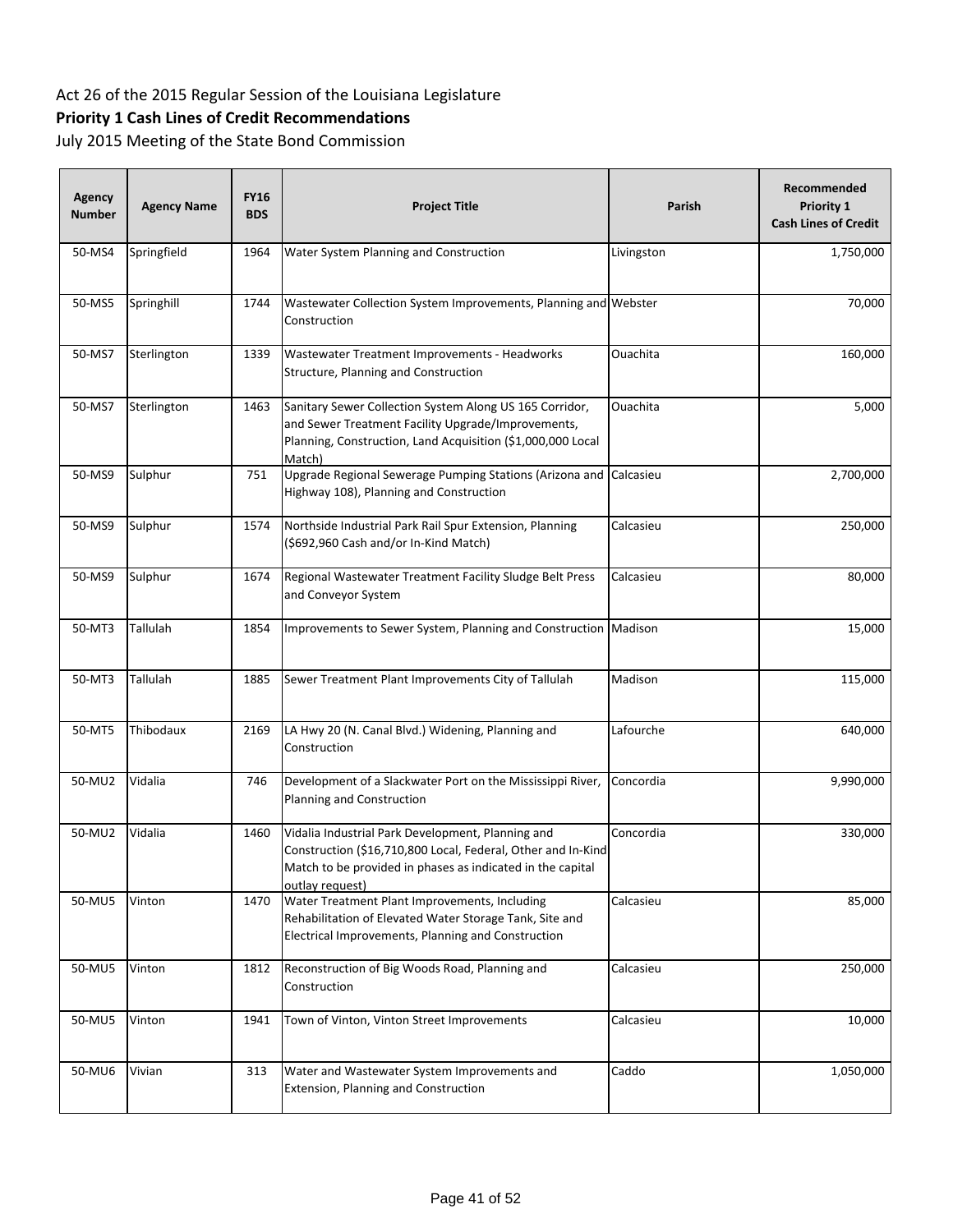# **Priority 1 Cash Lines of Credit Recommendations**

| Agency<br><b>Number</b> | <b>Agency Name</b> | <b>FY16</b><br><b>BDS</b> | <b>Project Title</b>                                                                                                                                               | Parish    | Recommended<br>Priority 1<br><b>Cash Lines of Credit</b> |
|-------------------------|--------------------|---------------------------|--------------------------------------------------------------------------------------------------------------------------------------------------------------------|-----------|----------------------------------------------------------|
| 50-MV2                  | West Monroe        | 1475                      | West Ouachita Senior Center Facility - ADA, Federal<br>Confidentiality Requirements, and Building Code<br>Improvement Project, Planning and Construction           | Ouachita  | 5,000                                                    |
| 50-MV2                  | West Monroe        | 1510                      | Creation of a Hurricane/Disaster Shelter by Expanding the<br>West Ouachita Senior Center, Planning and Construction                                                | Ouachita  | 300,000                                                  |
| 50-MV2                  | West Monroe        | 2027                      | Rehabilitation of Montgomery Street from LA 34 to I-20,<br>Roadway, Water and Sewer                                                                                | Ouachita  | 300,000                                                  |
| 50-MV3                  | Westlake           | 1177                      | Golf Course Development, Planning and Development<br>(\$5,000,000 Local/Other Match Consisting of Cash and/or<br>In-Kind, with First Year not to Exceed \$200,000) | Calcasieu | 1,610,000                                                |
| 50-MV3                  | Westlake           | 1655                      | Ellis and Linda Drive Improvements, City of Westlake,<br>Planning and Construction                                                                                 | Calcasieu | 2,115,000                                                |
| 50-MV3                  | Westlake           | 1770                      | Police and Emergency Response Facility, Planning and<br>Construction                                                                                               | Calcasieu | 1,000,000                                                |
| 50-MV3                  | Westlake           | 1950                      | New Water Well, Planning and Construction                                                                                                                          | Calcasieu | 425,000                                                  |
| 50-MV4                  | Westwego           | 914                       | The WHARF, Planning and Construction                                                                                                                               | Jefferson | 200,000                                                  |
| 50-MV4                  | Westwego           | 915                       | Park Land and Improvements, Including Improvements to<br>Existing Parks and Land Acquisition, Planning and<br>Construction                                         | Jefferson | 1,450,000                                                |
| 50-MV4                  | Westwego           | 917                       | Sala Avenue Street and Infrastructure Improvements                                                                                                                 | Jefferson | 400,000                                                  |
| 50-MV4                  | Westwego           | 919                       | Water Plant Improvements, Planning and Construction                                                                                                                | Jefferson | 1,765,000                                                |
| 50-MV4                  | Westwego           | 922                       | Drainage Improvements, Phase I                                                                                                                                     | Jefferson | 150,000                                                  |
| 50-MV4                  | Westwego           | 1033                      | Street Improvements, including the Placement of Fire<br>Hydrants, Planning and Construction                                                                        | Jefferson | 1,000,000                                                |
| 50-MV4                  | Westwego           | 1035                      | Fire Station, Planning and Construction                                                                                                                            | Jefferson | 4,100,000                                                |
| 50-MV4                  | Westwego           | 1037                      | Performing Arts Center/Community Center Renovations,<br>Planning, Construction and Equipment                                                                       | Jefferson | 760,000                                                  |
| 50-MV4                  | Westwego           | 1675                      | Riverboat Landing Phase IV, Planning and Construction<br>(\$200,000 Local Match)                                                                                   | Jefferson | 150,000                                                  |
| 50-MV4                  | Westwego           | 1819                      | Emergency Preparedness Building, Planning and<br>Construction                                                                                                      | Jefferson | 1,105,000                                                |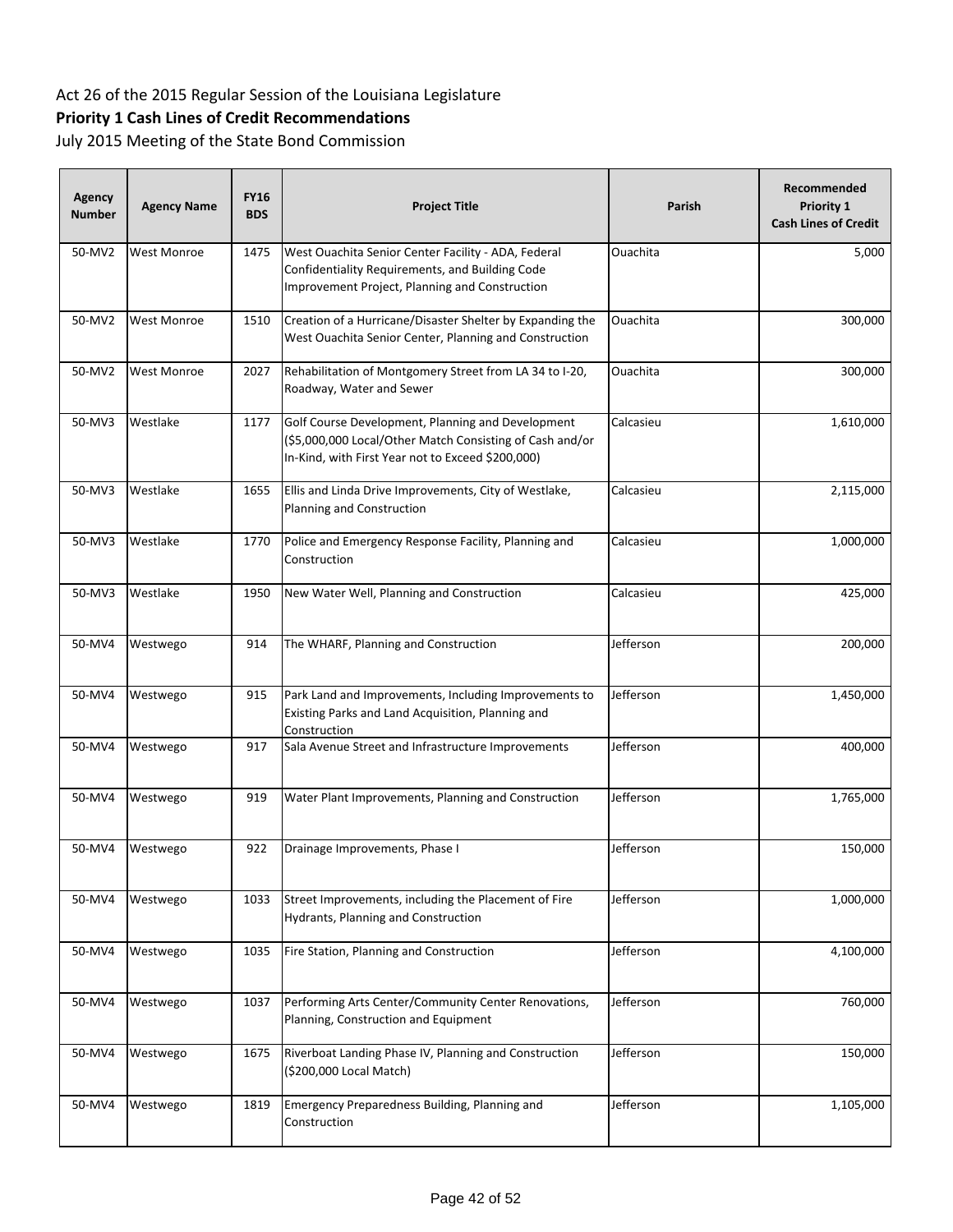# **Priority 1 Cash Lines of Credit Recommendations**

| Agency<br><b>Number</b> | <b>Agency Name</b>                                        | <b>FY16</b><br><b>BDS</b> | <b>Project Title</b>                                                                                                                                         | <b>Parish</b>    | Recommended<br>Priority 1<br><b>Cash Lines of Credit</b> |
|-------------------------|-----------------------------------------------------------|---------------------------|--------------------------------------------------------------------------------------------------------------------------------------------------------------|------------------|----------------------------------------------------------|
| 50-MV4                  | Westwego                                                  | 2041                      | Farmers/Fisheries Market, Planning and Construction                                                                                                          | Jefferson        | 70,000                                                   |
| 50-MV7                  | Winnfield                                                 | 1913                      | Port DeLuce Reservoir, Planning and Construction                                                                                                             | Winn             | 500,000                                                  |
| 50-MV8                  | Winnsboro                                                 | 1846                      | Community Center, Renovations, Planning and Construction Franklin                                                                                            |                  | 20,000                                                   |
| 50-MV8                  | Winnsboro                                                 | 1872                      | Winnsboro Farmer's Market, Planning and Construction                                                                                                         | Franklin         | 205,000                                                  |
| 50-MW2                  | Youngsville                                               | 700                       | Infrastructure Improvements for the Youngsville Sports<br>Complex, Planning and Construction                                                                 | Lafayette        | 2,005,000                                                |
| 50-MW2                  | Youngsville                                               | 1471                      | Youngsville Parkway Road Project, Including Waterline<br>Improvements, Roadway Lighting, and Other Infrastructure<br>Improvements, Planning and Construction | Lafayette        | 625,000                                                  |
| 50-MW2                  | Youngsville                                               | 1629                      | Highway 92 Realignment Near Youngsville, Construction,<br>Right of Way, and Utilities                                                                        | Lafayette        | 295,000                                                  |
| 50-MW3                  | Zachary                                                   | 451                       | Water System Improvements, Planning and Construction                                                                                                         | East Baton Rouge | 300,000                                                  |
| 50-MW3                  | Zachary                                                   | 1813                      | Sewer Testing and Rehabilitation, Planning and<br>Construction                                                                                               | East Baton Rouge | 70,000                                                   |
| 50-MW3                  | Zachary                                                   | 1987                      | <b>Annison Plantation Renovation</b>                                                                                                                         | East Baton Rouge | 45,000                                                   |
| 50-MW4                  | Zwolle                                                    | 1575                      | Installation of 6" Waterline and Water Well, Planning and<br>Construction (\$25,000 Local Match)                                                             | Sabine           | 145,000                                                  |
| 50-MW6                  | St. Gabriel                                               | 1390                      | St. Gabriel Police Department - Land, Building Acquisition<br>Project, Planning and Construction                                                             | Iberville        | 200,000                                                  |
| 50-MW8                  | Central                                                   | 663                       | <b>Administration Building</b>                                                                                                                               | East Baton Rouge | 1,140,000                                                |
| 50-MW8                  | Central                                                   | 664                       | Expand, Repair, and Modify City of Central Drainage<br>System, Planning and Construction                                                                     | East Baton Rouge | 495,000                                                  |
| 50-N03                  | The Audubon<br>Institute, Inc.                            | 1195                      | Audubon 2020 Exhibits                                                                                                                                        | Orleans          | 18,775,000                                               |
| 50-N05                  | New Orleans<br><b>Exhibition Hall</b><br><b>Authority</b> | 1989                      | Property Development Project                                                                                                                                 | Orleans          | 5,000,000                                                |
| 50-N12                  | Louisiana<br>Children's<br>Museum                         | 1169                      | Early Learning Village, Planning, Design, Construction and<br>Equipment (\$18,750,000 Local Match)                                                           | Orleans          | 7,265,000                                                |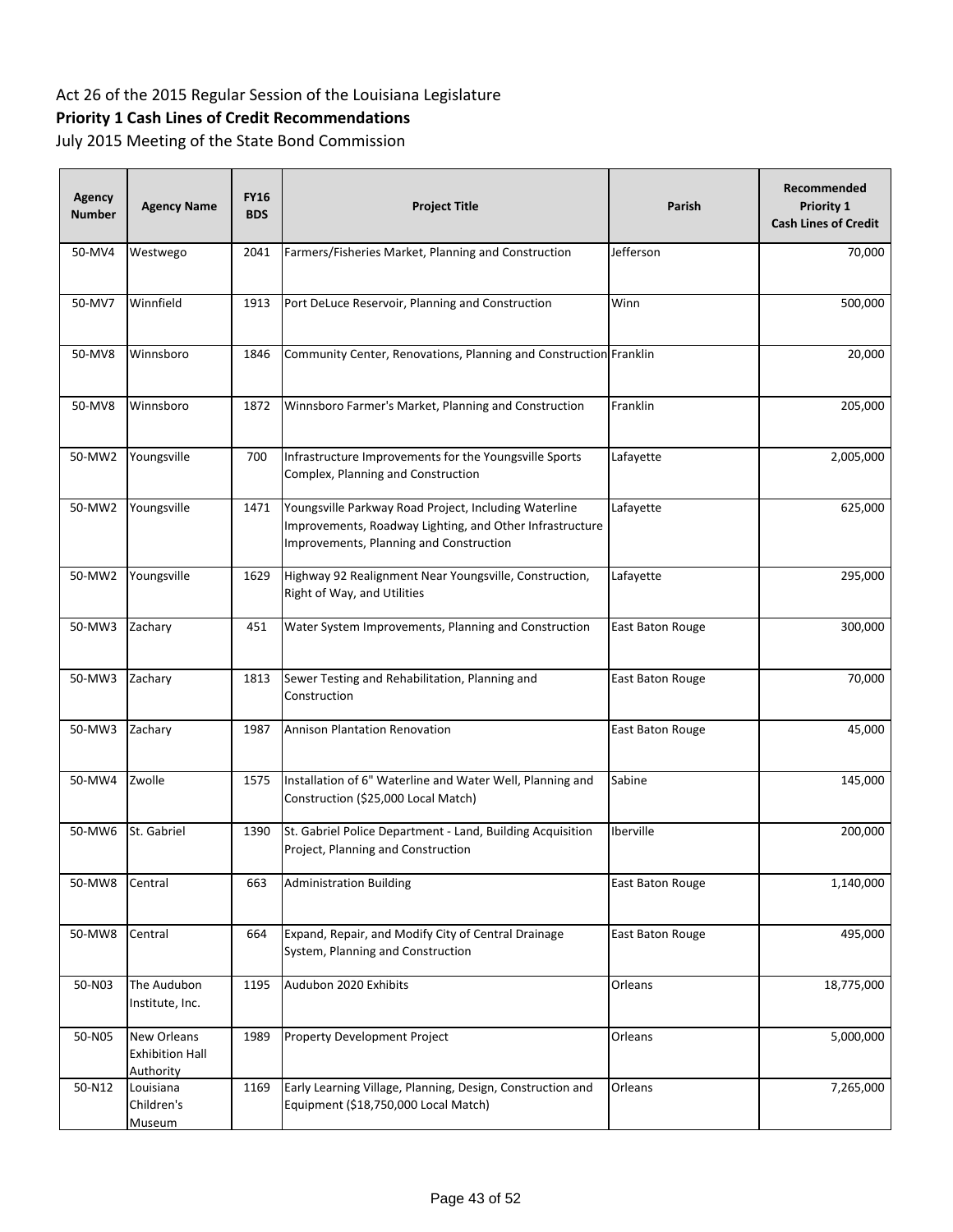# **Priority 1 Cash Lines of Credit Recommendations**

| <b>Agency</b><br><b>Number</b> | <b>Agency Name</b>                                                   | <b>FY16</b><br><b>BDS</b> | <b>Project Title</b>                                                                                                 | Parish           | Recommended<br>Priority 1<br><b>Cash Lines of Credit</b> |
|--------------------------------|----------------------------------------------------------------------|---------------------------|----------------------------------------------------------------------------------------------------------------------|------------------|----------------------------------------------------------|
| 50-N13                         | Chennault<br>Industrial Air Park<br>Authority                        | 1516                      | New Aviation Hangar and Ground Support Equipment<br>Facility, Planning and Construction (\$1,000,000 Local<br>Match) | Calcasieu        | 260,000                                                  |
| 50-N13                         | Chennault<br>Industrial Air Park<br><b>Authority</b>                 | 1676                      | Addition to Building #3101, Planning and Construction<br>(\$926,400 Local Match)                                     | Calcasieu        | 200,000                                                  |
| 50-N13                         | Chennault<br>Industrial Air Park<br>Authority                        | 1694                      | New Air Cargo Facility, Planning and Construction<br>(\$1,100,000 Local Match)                                       | Calcasieu        | 350,000                                                  |
| 50-N13                         | Chennault<br>Industrial Air Park<br>Authority                        | 1972                      | New Hangar, Planning and Construction                                                                                | Calcasieu        | 80,000                                                   |
| 50-N21                         | Biomedical<br>Research<br>Foundation                                 | 1927                      | P.E.T. Clinical and Research Imaging Equipment                                                                       | Caddo            | 4,800,000                                                |
| 50-N25                         | <b>WYES TV New</b><br>Orleans                                        | 1112                      | WYES Katrina Rebuilding/Equipment Project                                                                            | Orleans          | 1,610,000                                                |
| 50-N31                         | <b>Orleans Parish</b><br>Law Enforcement<br>District                 | 1901                      | Mental Health Facility, Planning and Construction                                                                    | Orleans          | 100,000                                                  |
| 50-N33                         | <b>England Economic</b><br>and Industrial<br>Development<br>District | 1133                      | Warehouse/Distribution Complex, Planning and<br>Construction                                                         | Rapides          | 200,000                                                  |
| 50-N34                         | <b>Odyssey House</b><br>Louisiana, Inc.                              | 1082                      | Odyssey House Louisiana Renovation Project, Planning and<br>Construction                                             | Orleans          | 100,000                                                  |
| 50-N38                         | New Orleans<br><b>Regional Business</b><br>Park                      | 1825                      | Multi-Purpose Athletic Complex, Planning and Construction Orleans                                                    |                  | 10,000                                                   |
| 50-N41                         | <b>Baton Rouge</b><br>Metro Airport                                  | 924                       | Airport Aviation Business Park, Planning and Construction                                                            | East Baton Rouge | 700,000                                                  |
| 50-N49                         | St. Helena Parish<br>Sheriff                                         | 1557                      | Renovation of Sheriff's Office Administration Building in<br>Greensburg, Planning and Construction                   | St. Helena       | 240,000                                                  |
| 50-N51                         | New Orleans Jazz<br>and Heritage<br><b>Foundation</b>                | 1542                      | The Jazz and Heritage Center Renovation and Addition 1225 Orleans<br>North Rampart, Planning and Construction        |                  | 135,000                                                  |
| 50-N60                         | Calcasieu Parish<br>Waterworks<br>District #2                        | 868                       | Mossville System Improvements, Planning and Construction Calcasieu                                                   |                  | 200,000                                                  |
| 50-N62                         | Plaquemines<br>Parish Law<br>Enforcement                             | 1873                      | Sheriff's Training Center, Planning and Construction                                                                 | Plaquemines      | 1,225,000                                                |
| 50-N71                         | North Lafourche<br>Conservation<br>Levee and<br>Drainage District    | 1164                      | 80 Arpent Canal Dredging, Caldwell Plantation to Laurel<br>Valley, Planning and Construction                         | Lafourche        | 1,110,000                                                |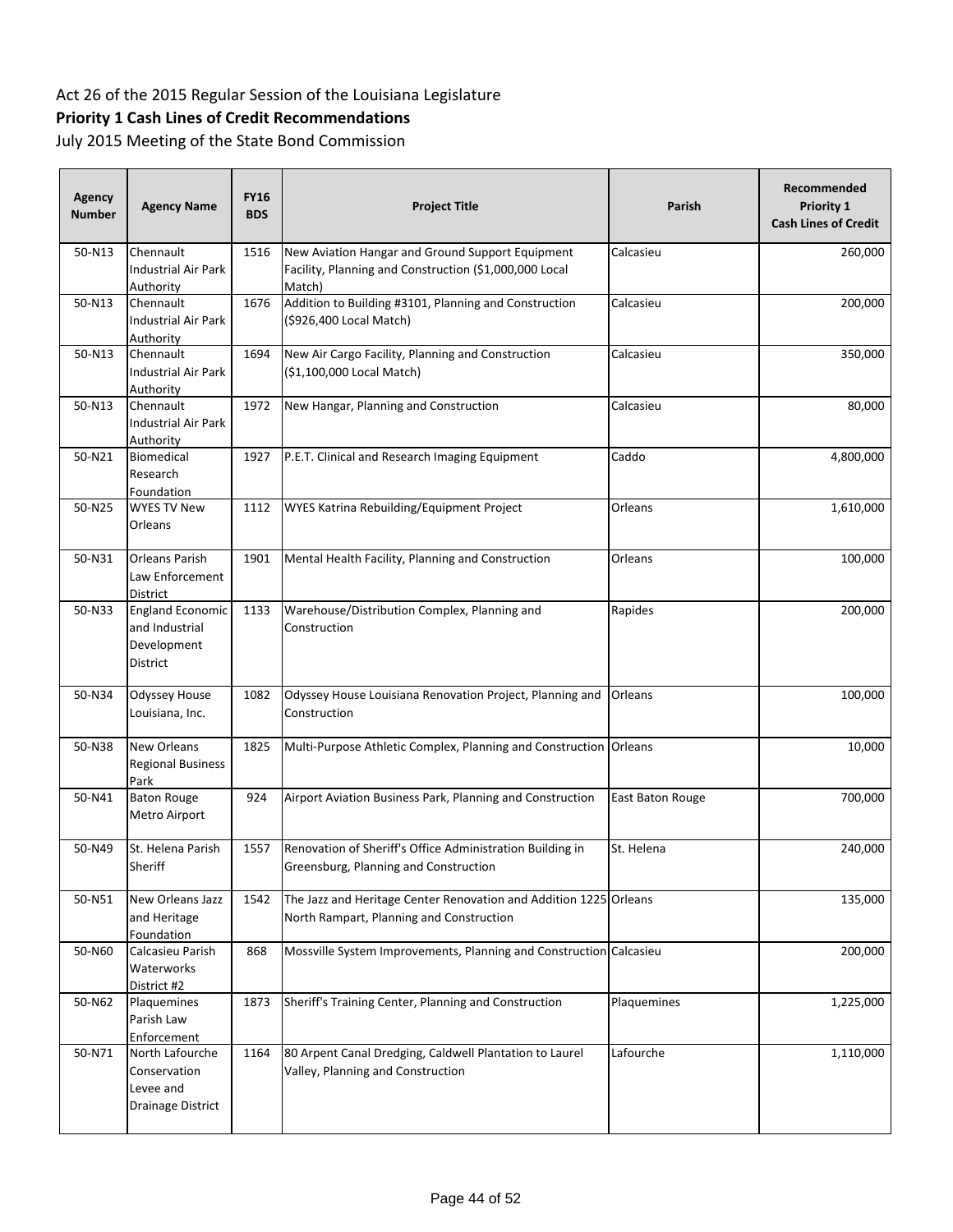# **Priority 1 Cash Lines of Credit Recommendations**

| Agency<br><b>Number</b> | <b>Agency Name</b>                                       | <b>FY16</b><br><b>BDS</b> | <b>Project Title</b>                                                                                                                                                        | Parish                         | Recommended<br><b>Priority 1</b><br><b>Cash Lines of Credit</b> |
|-------------------------|----------------------------------------------------------|---------------------------|-----------------------------------------------------------------------------------------------------------------------------------------------------------------------------|--------------------------------|-----------------------------------------------------------------|
| 50-N74                  | <b>National World</b><br>War II Museum                   | 1444                      | Capital Expansion Project, including Parking Structure,<br>Skybridge, Andrew Higgins Plaza, Train Station Experience<br>and Canopy, Planning and Construction               | Orleans                        | 14,555,000                                                      |
| 50-N98                  | Kingsley House                                           | 2028                      | Kingsley House Acquisition, Renovations, New Construction Orleans<br>and Major Repairs                                                                                      |                                | 5,855,000                                                       |
| 50-NA2                  | Lafayette Airport<br>Commission                          | 1814                      | Construction of Cargo Facilities, Planning and Construction                                                                                                                 | Lafayette                      | 4,990,000                                                       |
| 50-NAJ                  | Efforts of Grace,<br>Inc.                                | 1975                      | Ashe Too, Planning and Construction                                                                                                                                         | Orleans                        | 15,000                                                          |
| 50-NAY                  | Ogden Museum of<br>Southern Art                          | 409                       | Ogden Museum/Taylor Library Renovation, Planning and<br>Construction                                                                                                        | Orleans                        | 265,000                                                         |
| 50-NB3                  | <b>McKinley High</b><br>School Alumni                    | 2088                      | Old McKinley High Community Center on Thomas Delpit<br>Drive in the City of Baton Rouge, Kitchen and Building<br>Renovations and Elevator Repair, Planning and Construction | East Baton Rouge               | 100,000                                                         |
| 50-NBB                  | Lighthouse for the<br><b>Blind</b>                       | 1295                      | Economic Development Project, Planning and Construction                                                                                                                     | Orleans                        | 2,850,000                                                       |
| 50-NBC                  | Capitol City Family<br><b>Health Center</b>              | 1530                      | New Federally Qualified Health Center, Acquisitions,<br>Planning and Construction (\$71,000 Federal Match)                                                                  | Ascension, East Baton<br>Rouge | 50,000                                                          |
| 50-NBG                  | South Louisiana<br>Development<br>Council                | 1710                      | SLEC/Nicholls Field and Drainage Improvements, Planning<br>and Construction                                                                                                 | Lafourche                      | 70,000                                                          |
| 50-NBM                  | <b>Black River Lake</b><br>Commission                    | 1568                      | Black River Lake Drainage Structure Installation, Studies,<br>Permits, Planning and Construction                                                                            | Concordia                      | 255,000                                                         |
| 50-NBT                  | District 2<br>Enhancement<br>Corporation                 | 1608                      | St. Claude Community Development and Beautification<br>Project, Planning and Construction                                                                                   | Orleans                        | 10,000                                                          |
| 50-NBT                  | District 2<br>Enhancement<br>Corporation                 | 2029                      | New Orleans East Walking and Bike Trail, Planning and<br>Construction                                                                                                       | Orleans                        | 25,000                                                          |
| 50-NC2                  | <b>Baton Rouge</b><br>Recreation and<br>Parks Commission | 1197                      | Central Community Sports Park, Planning and Construction                                                                                                                    | East Baton Rouge               | 720,000                                                         |
| 50-NC2                  | <b>Baton Rouge</b><br>Recreation and<br>Parks Commission | 1198                      | Children's Museum, Planning and Construction (\$5,000,000 East Baton Rouge<br>Local Match)                                                                                  |                                | 950,000                                                         |
| 50-NC2                  | <b>Baton Rouge</b><br>Recreation and<br>Parks Commission | 1199                      | Anna T. Jordan Site and Facility Improvements (Non-State<br>Match Required)                                                                                                 | East Baton Rouge               | 1,405,000                                                       |
| 50-NCC                  | Archdiocese of<br>New Orleans                            | 1505                      | Preservation and Restoration of Historic Structures for<br>Hope Haven/Madonna Manor Campus, Planning and<br>Construction                                                    | Jefferson                      | 300,000                                                         |
| 50-NCJ                  | Waterworks<br>District 14<br>Calcasieu Parish            | 466                       | Replacement of Old Starks Water System Lines and<br>Plugging of Old Wells, Planning and Construction                                                                        | Calcasieu                      | 50,000                                                          |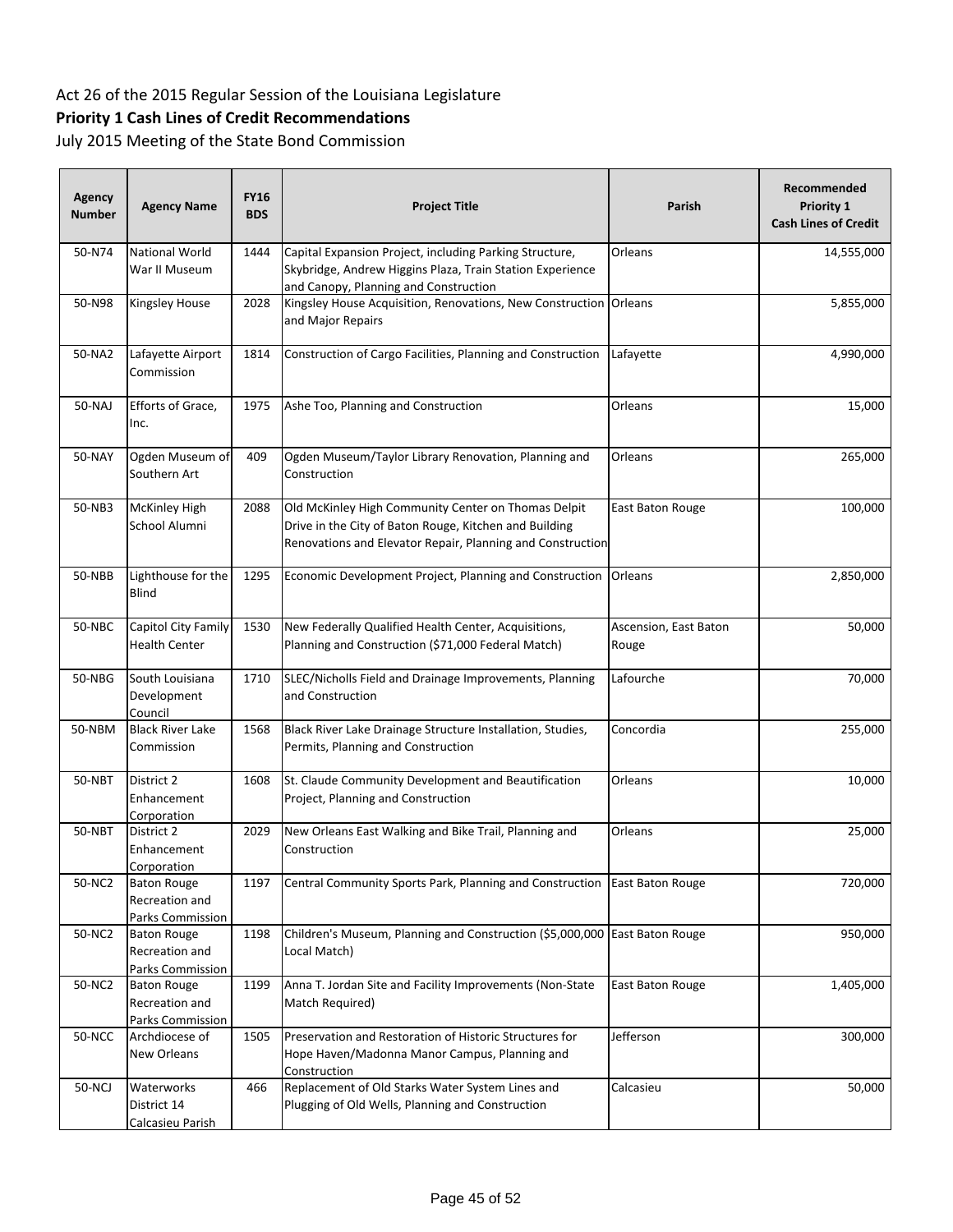# **Priority 1 Cash Lines of Credit Recommendations**

| Agency<br><b>Number</b> | <b>Agency Name</b>                                        | <b>FY16</b><br><b>BDS</b> | <b>Project Title</b>                                                                                                          | Parish           | Recommended<br>Priority 1<br><b>Cash Lines of Credit</b> |
|-------------------------|-----------------------------------------------------------|---------------------------|-------------------------------------------------------------------------------------------------------------------------------|------------------|----------------------------------------------------------|
| 50-NCM                  | Fifth Ward<br><b>Recreation District</b><br>of St Helena  | 2030                      | St. Helena Park District                                                                                                      | St. Helena       | 990,000                                                  |
| <b>50-NCN</b>           | South Toledo<br><b>Bend Waterworks</b><br>District        | 1800                      | Water Distribution System Improvements Including Water<br>Meters                                                              | Sabine           | 630,000                                                  |
| <b>50-NCY</b>           | Reconcile New<br>Orleans, Inc.                            | 1519                      | Reconcile New Orleans, Renovation and Expansion Project,<br>Central City New Orleans, Planning and Construction               | Orleans          | 55,000                                                   |
| 50-NCZ                  | Louisiana<br>Association for<br>the Blind                 | 1427                      | Louisiana Association for the Blind Manufacturing Facility<br>and Organization and Headquarters, Planning and<br>Construction | Caddo            | 200,000                                                  |
| 50-NCZ                  | Louisiana<br>Association for<br>the Blind                 | 1549                      | Louisiana Association for the Blind Safety Walk<br>Manufacturing Facility, Planning and Construction                          | Caddo            | 10,000                                                   |
| 50-NDN                  | Opportunities<br>Industrialization<br>Center              | 783                       | New Education Building, Planning and Construction                                                                             | Ouachita         | 155,000                                                  |
| 50-NDX                  | New Orleans<br>Council on Aging                           | 257                       | Office and Senior Community Center, Planning, Land<br>Acquisition, and Construction                                           | Orleans          | 125,000                                                  |
| <b>50-NER</b>           | St. Helena<br><b>Hospital Service</b><br>District #1      | 1808                      | Drainage and Parking Improvements, Planning and<br>Construction                                                               | St. Helena       | 15,000                                                   |
| 50-NEZ                  | Louisiana Alliance<br>of Boys and Girls<br>Clubs          | 1589                      | Louisiana Alliance of Boys and Girls Club, Inc., Planning,<br>Acquisitions, and Construction                                  | Statewide        | 35,000                                                   |
| 50-NF8                  | Central Louisiana<br><b>Detention Center</b><br>Authority | 358                       | Central Louisiana Juvenile Detention Center, Planning and<br>Construction                                                     | Grant            | 235,000                                                  |
| <b>50-NFE</b>           | Cajundome                                                 | 1902                      | Cajundome Improvements, Planning and Construction                                                                             | Lafayette        | 220,000                                                  |
| 50-NFQ                  | Algiers<br>Development<br><b>District</b>                 | 2007                      | Westbank Recreation Center - Federal City                                                                                     | Orleans          | 2,810,000                                                |
| 50-NFS                  | Shreveport -<br>Ruston Methodist<br>Camp                  | 1761                      | Caney Conference Center Remodel Project, Planning and<br>Construction                                                         | Webster          | 95,000                                                   |
| 50-NG2                  | Northshore<br>Harbor Center                               | 1826                      | Northshore Harbor Center Purchase of Additional<br>Equipment                                                                  | St. Tammany      | 175,000                                                  |
| 50-NG6                  | Louisiana Black<br>History Hall of<br>Fame                | 934                       | Museum and Cultural Center, Land Acquisition, Planning<br>and Construction (\$100,000 Cash and/or In-Kind Match)              | East Baton Rouge | 400,000                                                  |
| 50-NGA                  | Lincoln Parish Fire<br><b>Protection District</b><br>#1   | 1550                      | Renovations to Existing Facility and Additional Buildings,<br>Acquisition, Planning and Construction                          | Lincoln          | 120,000                                                  |
| <b>50-NGE</b>           | West Vernon<br>Waterworks<br>District                     | 1497                      | Expansion of Water Distribution System and Booster<br>Station West Vernon Waterworks District, Planning and<br>Construction   | Vernon           | 185,000                                                  |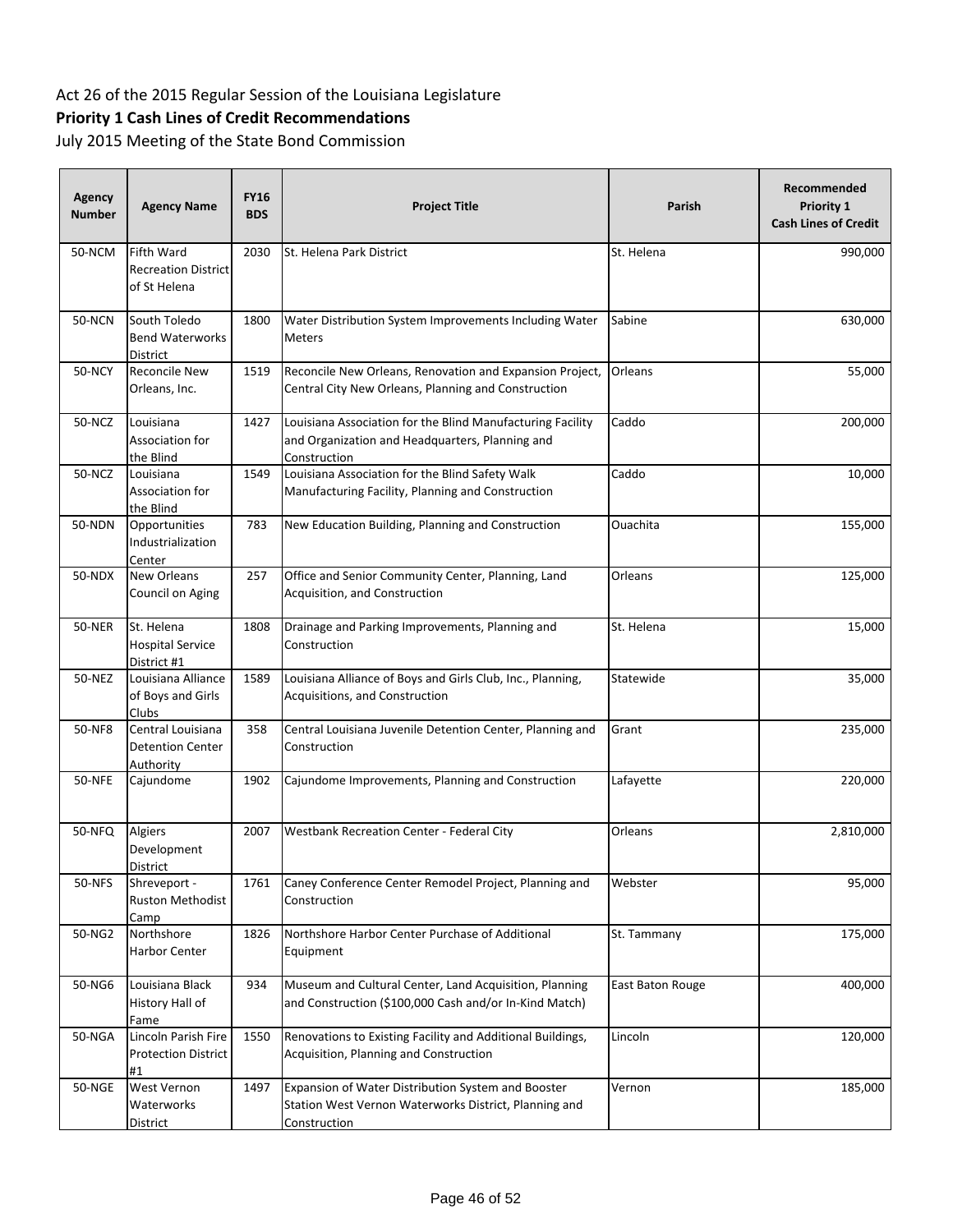# **Priority 1 Cash Lines of Credit Recommendations**

| Agency<br><b>Number</b> | <b>Agency Name</b>                                    | <b>FY16</b><br><b>BDS</b> | <b>Project Title</b>                                                                                                                                                                  | <b>Parish</b>           | Recommended<br>Priority 1<br><b>Cash Lines of Credit</b> |
|-------------------------|-------------------------------------------------------|---------------------------|---------------------------------------------------------------------------------------------------------------------------------------------------------------------------------------|-------------------------|----------------------------------------------------------|
| 50-NGF                  | Family Center of<br>Life, Inc.                        | 1526                      | Family Center of Hope Community Center in New Orleans,<br>Planning and Construction (\$600,000 Local Match)                                                                           | Orleans                 | 90,000                                                   |
| 50-NGQ                  | <b>Strand Theatre of</b><br>Shreveport                | 532                       | Repair and Renovation to the Strand Theatre of Shreveport Caddo                                                                                                                       |                         | 500,000                                                  |
| 50-NGX                  | Cane River<br>Waterway<br>Commission                  | 1038                      | Cane River Lake Pumping, Planning and Construction                                                                                                                                    | Natchitoches            | 100,000                                                  |
| 50-NGX                  | Cane River<br>Waterway<br>Commission                  | 1985                      | Cane River Lake Drainage Study                                                                                                                                                        | Natchitoches            | 70,000                                                   |
| 50-NHA                  | Washington<br>Parish Fair<br>Association              | 1238                      | Replacement of and Repairs and Additions to Buildings on<br>Fairgrounds and Renovations and Repairs to Historic<br>Buildings at Mile Branch Settlement and Improvements at            | Washington              | 35,000                                                   |
| 50-NHC                  | <b>ARC of Ouachita</b>                                | 1485                      | Emergency Shelter and Therapeutic Center for the<br>Developmentally Disabled, Acquisition, Planning,<br><b>Construction and Renovation</b>                                            | Ouachita                | 95,000                                                   |
| 50-NHL                  | <b>Bogalusa</b><br>Community<br><b>Medical Center</b> | 1730                      | Capital Improvements at Washington St. Tammany<br><b>Regional Medical Center</b>                                                                                                      | St. Tammany, Washington | 2,650,000                                                |
| <b>50-NHN</b>           | New Orleans<br>Music Hall of<br>Fame                  | 1525                      | South Rampart Street Historic Development Project,<br>Planning and Construction, (\$300,000 Non-State Match)                                                                          | Orleans                 | 40,000                                                   |
| 50-NHS                  | Pleasant Hill-<br>Crossroads Water<br>Systems, Inc.   | 1603                      | Pleasant Hill/Crossroads Water System, Repairs and<br>Extension, Planning and Construction                                                                                            | Winn                    | 100,000                                                  |
| 50-NI9                  | Ascension - St.<br>James Airport<br><b>Authority</b>  | 1731                      | Automobile Parking Lot Improvements for the Louisiana<br><b>Regional Airport</b>                                                                                                      | Ascension               | 45,000                                                   |
| 50-NIK                  | Louisiana 4-H<br>Foundation                           | 1464                      | Louisiana 4-H Foundation Youth Educational Development<br>Center, Camp Windy Wood Property, Including<br>Multipurpose Educational Building, Planning, Construction<br>and Acquisition | Grant                   | 185,000                                                  |
| 50-NIX                  | <b>Bellwood Water</b><br>System, Inc.                 | 1648                      | Bellwood Water System Generator, Back-Up Power Source,<br>Planning and Construction                                                                                                   | Natchitoches            | 15,000                                                   |
| 50-NIX                  | <b>Bellwood Water</b><br>System, Inc.                 | 1915                      | Bellwood Water System, Planning and Construction                                                                                                                                      | Natchitoches            | 10,000                                                   |
| 50-NJ2                  | Contemporary<br>Arts Center                           | 1604                      | Contemporary Arts Center Renovation, Planning and<br>Construction (\$6,131,272 Local Match)                                                                                           | Orleans                 | 85,000                                                   |
| 50-NJ7                  | Lifeshares Blood<br>Centers                           | 1569                      | LifeShare Blood Centers' Lake Charles Facility Flood Wall<br>and Retractable Flood Gates Project                                                                                      | Calcasieu               | 160,000                                                  |
| 50-NJ8                  | North Louisiana<br>Criminalistics Lab                 | 1801                      | Replacement of Shreveport Facility, Planning and<br>Construction                                                                                                                      | Caddo                   | 13,015,000                                               |
| 50-NJ9                  | Dryades YMCA                                          | 1290                      | Technical Training Center, Planning and Construction                                                                                                                                  | Orleans                 | 1,030,000                                                |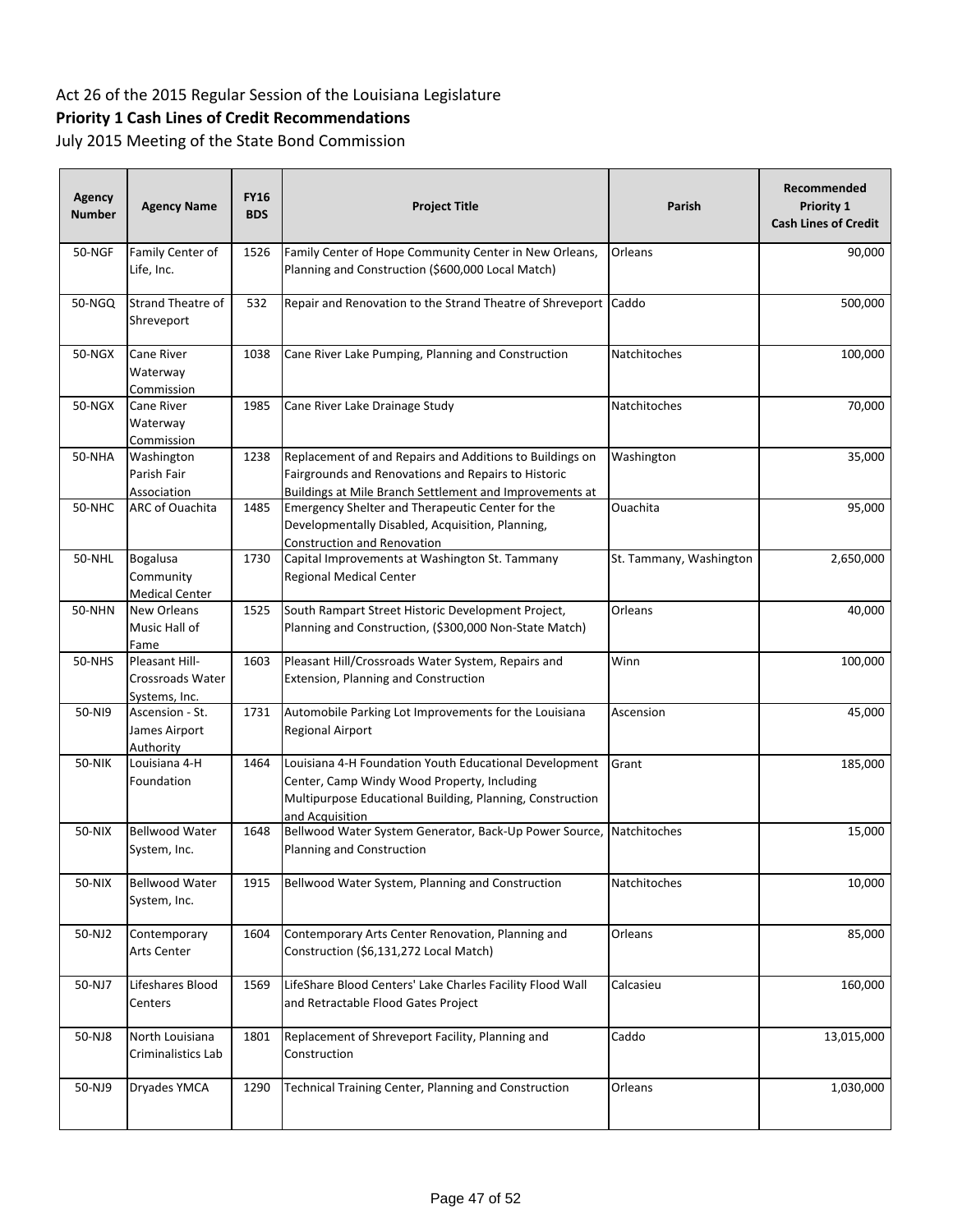# **Priority 1 Cash Lines of Credit Recommendations**

| <b>Agency</b><br><b>Number</b> | <b>Agency Name</b>                                 | <b>FY16</b><br><b>BDS</b> | <b>Project Title</b>                                                                                                                    | Parish       | Recommended<br><b>Priority 1</b><br><b>Cash Lines of Credit</b> |
|--------------------------------|----------------------------------------------------|---------------------------|-----------------------------------------------------------------------------------------------------------------------------------------|--------------|-----------------------------------------------------------------|
| 50-NJ9                         | Dryades YMCA                                       | 1863                      | Dryades YMCA Reconstruction, Planning and Construction                                                                                  | Orleans      | 40,000                                                          |
| 50-NJP                         | Waterworks<br>District #1 DeSoto<br>Parish         | 846                       | Water System Improvements and Extension, Planning and<br>Construction (\$1,977,300 Local Match)                                         | DeSoto       | 295,000                                                         |
| 50-NJU                         | Red Hill<br>Waterworks                             | 1677                      | Replacement Water Well, Connections and Equipment,<br>Planning and Construction                                                         | Winn         | 260,000                                                         |
| 50-NJY                         | East Columbia<br>Water District                    | 1762                      | East Columbia Water System Improvements, Planning and<br>Construction                                                                   | Caldwell     | 645,000                                                         |
| 50-NJZ                         | <b>Gravity Drainage</b><br>District #8             | 930                       | Belfield Ditch Drainage Improvement Project, Planning and<br>Construction                                                               | Calcasieu    | 910,000                                                         |
| 50-NK8                         | <b>Franklin Medical</b><br>Center                  | 1793                      | Franklin Medical Center Renovations, Planning and<br>Construction                                                                       | Franklin     | 95,000                                                          |
| <b>50-NLA</b>                  | Centenary College<br>of Louisiana                  | 1938                      | Science Building, Planning and Construction                                                                                             | Caddo        | 15,000                                                          |
| <b>50-NLN</b>                  | Midway<br>Waterworks, Inc.                         | 1928                      | Midway Water System, Planning and Construction                                                                                          | Webster      | 95,000                                                          |
| <b>50-NLR</b>                  | Horseshoe Road<br>Water System,<br>Inc.            | 1903                      | Horseshoe Water System, Planning and Construction                                                                                       | Webster      | 140,000                                                         |
| 50-NM1                         | Rapides Water<br>Works District No.                | 1122                      | Color Removal from Well No. 2 and Well No. 7 at LA Army<br>National Guard, Camp Beauregard, Pineville, LA, Planning<br>and Construction | Rapides      | 50,000                                                          |
| 50-NM3                         | Natchitoches<br>Council on Aging                   | 1480                      | Reconstruction and Renovations to Natchitoches Parish<br>Council on Aging Office and Activities Building, Planning and<br>Construction  | Natchitoches | 50,000                                                          |
| 50-NM3                         | Natchitoches<br>Council on Aging                   | 1559                      | Reconstruct Natchitoches Parish Council on Aging Activities Natchitoches<br>Building, Planning and Construction                         |              | 795,000                                                         |
| 50-NMB                         | Waterworks<br>District #1, Ward<br>#1 of Calcasieu | 1584                      | Topsy Road Waterline Improvements (Welcome Road to<br>Parish Road), Planning and Construction                                           | Calcasieu    | 225,000                                                         |
| 50-NMD                         | Belmont<br>Waterworks                              | 1874                      | Water System Improvements, Planning and Construction                                                                                    | Sabine       | 1,445,000                                                       |
| 50-NMG                         | Livingston<br>Association for<br>Retarded          | 1283                      | New Facility for Livingston Association for Retarded<br>Children, Inc. Planning and Construction                                        | Livingston   | 405,000                                                         |
| 50-NMH                         | Southwest<br>Ouachita<br><b>Waterworks</b>         | 1778                      | Water Distribution System Renovations, Planning and<br>Construction                                                                     | Ouachita     | 300,000                                                         |
| 50-NML                         | City of Gretna<br>Police<br>Department             | 1242                      | Waterproof/Weatherize Vital Records Facility, Planning and Jefferson<br>Construction                                                    |              | 250,000                                                         |
| 50-NML                         | City of Gretna<br>Police<br>Department             | 1503                      | Gretna Police Department, Construction of Armory,<br>Elevation/Flood Proofing/Wind Retrofit, Planning and<br>Construction               | Jefferson    | 550,000                                                         |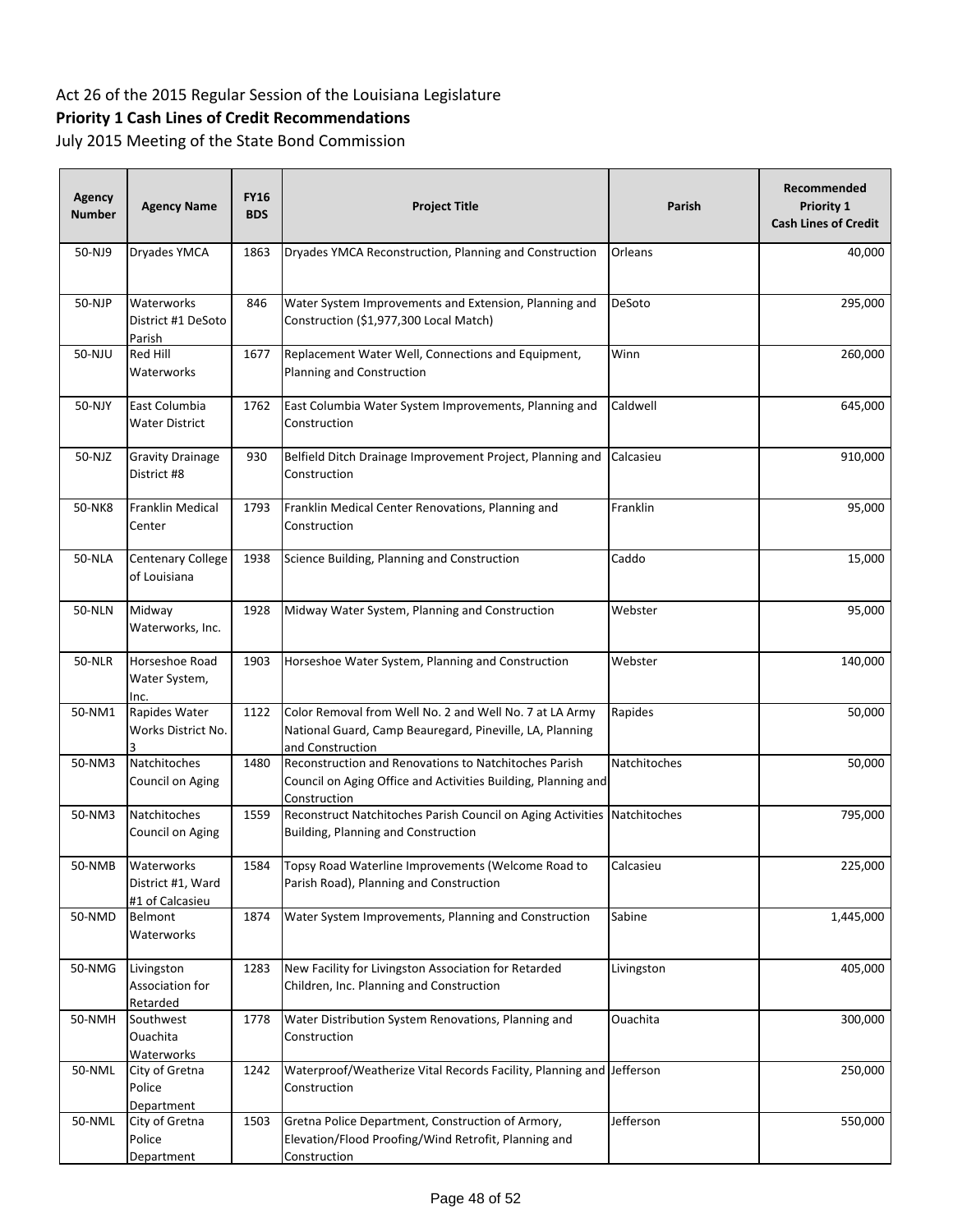# **Priority 1 Cash Lines of Credit Recommendations**

| Agency<br><b>Number</b> | <b>Agency Name</b>                                         | <b>FY16</b><br><b>BDS</b> | <b>Project Title</b>                                                                                                       | Parish                                          | Recommended<br><b>Priority 1</b><br><b>Cash Lines of Credit</b> |
|-------------------------|------------------------------------------------------------|---------------------------|----------------------------------------------------------------------------------------------------------------------------|-------------------------------------------------|-----------------------------------------------------------------|
| 50-NML                  | City of Gretna<br>Police<br>Department                     | 1965                      | Gretna Police Department Crime Cameras                                                                                     | Jefferson                                       | 45,000                                                          |
| <b>50-NNB</b>           | Professional<br><b>Specialties</b>                         | 399                       | USDA Veterinary Biologic Facility, Planning and<br>Construction                                                            | East Baton Rouge                                | 200,000                                                         |
| 50-NNL                  | Hungarian<br>Settlement<br><b>Historical Society</b>       | 976                       | Hungarian Settlement Historical Museum, Planning and<br>Construction                                                       | Livingston                                      | 10,000                                                          |
| 50-NNO                  | <b>Grant Parish Fire</b><br>District #7                    | 1996                      | New Fire Station in Verda                                                                                                  | Grant                                           | 90,000                                                          |
| <b>50-NNR</b>           | Washington<br>Parish Recreation<br>District #1             | 1109                      | Multi-Purpose Recreation Facility, Land Acquisition, Master Washington<br>Planning, Design and Construction                |                                                 | 75,000                                                          |
| 50-NNW                  | <b>Beauregard Parish</b><br>Waterworks<br>District #3      | 459                       | Longacre Road Water Plant Improvements, Planning and<br>Construction                                                       | Beauregard                                      | 50,000                                                          |
| 50-NP3                  | Bayou Lafourche<br>Fresh Water<br>District                 | 1121                      | Donaldsonville Flood Control, Planning and Construction                                                                    | Ascension, Assumption,<br>Lafourche, Terrebonne | 315,000                                                         |
| 50-NPD                  | Iberia Economic<br>Development<br>Authority                | 1763                      | Progress Point Business Park and Airport Gateway, Land<br>Acquisition, Planning and Construction                           | Iberia                                          | 560,000                                                         |
| <b>50-NPP</b>           | Allen Parish Fire<br>District #3                           | 823                       | Station Expansion, Planning and Construction                                                                               | Allen                                           | 20,000                                                          |
| 50-NPY                  | Wiley Pevy Post<br>#74 American<br>Legion                  | 1597                      | American Legion, Wiley-Pevy Post #74 Roof<br>Repairs/Replacement, Planning and Construction                                | Webster                                         | 120,000                                                         |
| 50-NQ2                  | <b>Gravity Drainage</b><br>District #6<br>Calcasieu Parish | 1115                      | South Buxton Creek Drainage Improvements, Planning and<br>Construction                                                     | Calcasieu                                       | 50,000                                                          |
| <b>50-NQE</b>           | Freed Men, Inc.                                            | 1847                      | Freed Men Housing Renovations, Planning and Construction Ouachita                                                          |                                                 | 45,000                                                          |
| <b>50-NQF</b>           | Gentilly<br>Development<br>District                        | 1942                      | Milne Boys Home, Planning and Construction                                                                                 | Orleans                                         | 345,000                                                         |
| 50-NQQ                  | Acadia Parish<br>Tourist<br>Commission                     | 1531                      | Acadia Parish Convention and Visitors Commission Regional Acadia<br>Conference Center, Planning and Construction           |                                                 | 150,000                                                         |
| 50-NQV                  | <b>Beauregard Parish</b><br>Waterworks<br>District #6      | 831                       | Water System Improvements, Planning and Construction                                                                       | Beauregard                                      | 170,000                                                         |
| 50-NQW                  | Calcasieu Parish<br>Waterworks<br>District #10             | 467                       | New Water System, Planning and Construction                                                                                | Calcasieu                                       | 750,000                                                         |
| 50-NQY                  | <b>Weston Water</b><br>System, Inc.                        | 1501                      | Water Mains Extensions with Connections, Booster Station<br>and Emergency Power Improvements, Planning and<br>Construction | Jackson                                         | 695,000                                                         |
| 50-NRD                  | South Beauregard<br>Parish Recreation<br>District #2       | 538                       | Multi-Purpose Recreation Facility, Planning and<br>Construction                                                            | Beauregard                                      | 500,000                                                         |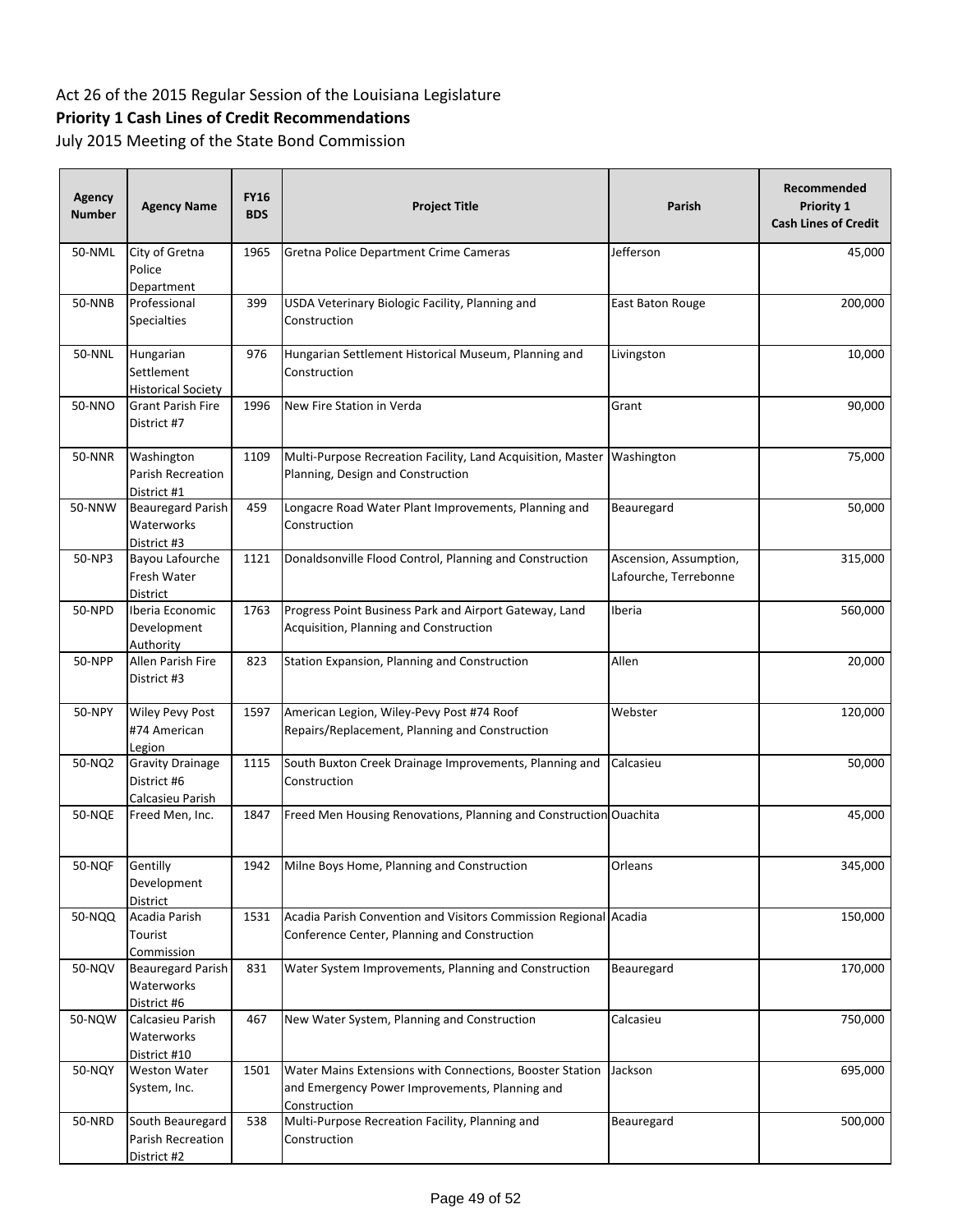# **Priority 1 Cash Lines of Credit Recommendations**

| <b>Agency</b><br><b>Number</b> | <b>Agency Name</b>                                   | <b>FY16</b><br><b>BDS</b> | <b>Project Title</b>                                                                                                                                                                  | Parish         | Recommended<br>Priority 1<br><b>Cash Lines of Credit</b> |
|--------------------------------|------------------------------------------------------|---------------------------|---------------------------------------------------------------------------------------------------------------------------------------------------------------------------------------|----------------|----------------------------------------------------------|
| 50-NRO                         | Natchitoches<br>Communications<br>District           | 212                       | Natchitoches Parish Emergency Communications District,<br>Planning and Construction                                                                                                   | Natchitoches   | 1,630,000                                                |
| <b>50-NRS</b>                  | North DeSoto<br>Water System,<br>Inc.                | 1162                      | Expansion and Improvements to the Water System,<br>Planning and Construction                                                                                                          | DeSoto         | 100,000                                                  |
| 50-NSA                         | Calcasieu<br>Drainage District 7<br>Ward 8           | 479                       | L-14 Improvements, Gravity Drainage District 7, Ward 8 of<br>Calcasieu Parish                                                                                                         | Calcasieu      | 200,000                                                  |
| 50-NSE                         | Sabine Parish<br>Water District #1                   | 1875                      | New Production Water Well, Planning and Construction                                                                                                                                  | Sabine         | 240,000                                                  |
| 50-NSM                         | Natchitoches<br>Veterans<br>Memorial Park            | 1764                      | Natchitoches Veterans and Memorial Park, Planning and<br>Construction                                                                                                                 | Natchitoches   | 45,000                                                   |
| 50-NSP                         | Eden House                                           | 2031                      | New Facility, Acquisition, Planning and Construction                                                                                                                                  | Orleans        | 400,000                                                  |
| 50-NSR                         | Junior League of<br>Greater New<br>Orleans           | 1472                      | Renovate Annex Building and Re-Purpose Space, Including<br>Installation of Handicap Accessibility Ramp and Bathroom<br>Upgrades, Planning and Construction                            | Orleans        | 200,000                                                  |
| 50-NSR                         | Junior League of<br><b>Greater New</b><br>Orleans    | 1650                      | Renovate Thrift Shop and Annex, Including Parking Lot,<br>Planning and Construction                                                                                                   | Orleans        | 135,000                                                  |
| <b>50-NSR</b>                  | Junior League of<br>Greater New<br>Orleans           | 1651                      | Renovate Headquarters Building, Including HVAC System,<br>Planning and Construction                                                                                                   | Orleans        | 65,000                                                   |
| 50-NSS                         | Louisiana<br>Emergency<br>Medical Unit               | 1410                      | Louisiana Emergency Medical Unit Medical Storage Facility,<br>Planning and Construction                                                                                               | Lafayette      | 125,000                                                  |
| 50-NSU                         | Bayou Civic Club                                     | 1794                      | Facilities Upgrade/Roof and Kitchen, Planning and<br>Construction                                                                                                                     | Lafourche      | 135,000                                                  |
| 50-NSX                         | Morehouse Parish<br>Sheriff                          | 1484                      | Operations Center Relocation, Site Development,<br>Renovations and Improvements, Planning and Construction<br>(\$130,000 Local Match)                                                 | Morehouse      | 375,000                                                  |
| 50-NT2                         | Mercy Endeavors                                      | 1631                      | Irish Channel St. Andrew Street Elderly Resource Center,<br>New Facility, Land Acquisition, Including Installation and<br>Acquisition of Building Equipment and Furnishings, Planning | Orleans        | 2,475,000                                                |
| 50-NTB                         | Calcasieu<br>Waterworks<br>District 12 Ward 3        | 1615                      | Waterworks District 12, Ward 3 - Water System<br>Improvements, Planning and Construction                                                                                              | Calcasieu      | 2,100,000                                                |
| 50-NTG                         | Terrebonne Parish<br>Recreation<br>Districts 2 and 3 | 690                       | Terrebonne Sports Complex, Phase I, Infrastructure<br>Improvements, Acquisition, Planning and Construction                                                                            | Terrebonne     | 3,970,000                                                |
| 50-NTI                         | Jackson Tourism<br>Enhancement                       | 1864                      | Feliciana Veterans Memorial, Planning and Construction                                                                                                                                | East Feliciana | 30,000                                                   |
| 50-NTJ                         | Cadeville Water<br>District                          | 1551                      | Site No. 4 Water System Renovations and Improvements,<br>Planning and Construction (50% Local Match)                                                                                  | Ouachita       | 190,000                                                  |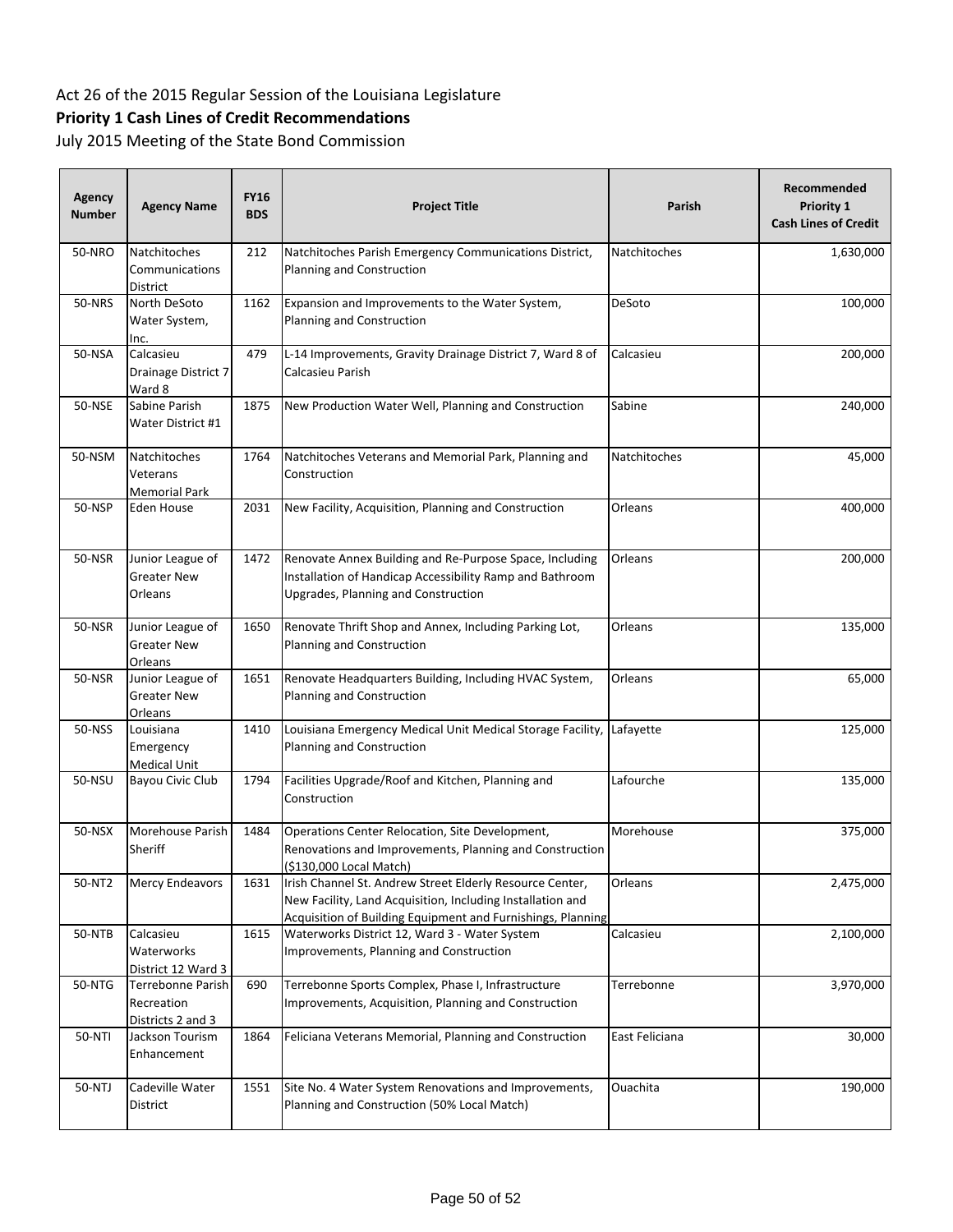# **Priority 1 Cash Lines of Credit Recommendations**

| Agency<br><b>Number</b> | <b>Agency Name</b>                                       | <b>FY16</b><br><b>BDS</b> | <b>Project Title</b>                                                                                                                                                                | <b>Parish</b>  | Recommended<br>Priority 1<br><b>Cash Lines of Credit</b> |
|-------------------------|----------------------------------------------------------|---------------------------|-------------------------------------------------------------------------------------------------------------------------------------------------------------------------------------|----------------|----------------------------------------------------------|
| <b>50-NTK</b>           | Union Lincoln<br><b>Water Supply</b><br>Initiative       | 645                       | Development of Alternative Water Supply from Lake<br>D'Arbonne for Lincoln and Union Parishes                                                                                       | Lincoln, Union | 250,000                                                  |
| 50-NTQ                  | East Feliciana<br>Emergency<br>Communications            | 1820                      | Emergency Communications Center, Planning and<br>Construction                                                                                                                       | East Feliciana | 470,000                                                  |
| 50-NTT                  | <b>Homer Memorial</b><br>Hospital                        | 1828                      | Digital Mammography Machine, Acquisition and Installation Claiborne                                                                                                                 |                | 5,000                                                    |
| 50-NTT                  | <b>Homer Memorial</b><br>Hospital                        | 1865                      | Upper Parking Lot Expansion, Planning and Construction                                                                                                                              | Claiborne      | 110,000                                                  |
| 50-NTT                  | <b>Homer Memorial</b><br>Hospital                        | 1893                      | Bone Density Machine, Acquisition and Installation                                                                                                                                  | Claiborne      | 50,000                                                   |
| 50-NTT                  | <b>Homer Memorial</b><br>Hospital                        | 2003                      | <b>Hospital Roof Repair</b>                                                                                                                                                         | Claiborne      | 25,000                                                   |
| 50-NTY                  | New Orleans Jazz<br>Orchestra                            | 1301                      | The New Orleans Jazz Market: A Home for the New Orleans Orleans<br>Jazz Orchestra at 1436 Oretha Castle Haley, Real Estate,<br>Planning, Construction, Miscellaneous, and Equipment |                | 515,000                                                  |
| <b>50-NUE</b>           | East St. Tammany<br>Chamber of<br>Commerce               | 2059                      | East St. Tammany Chamber of Commerce Remodeling of<br>Historic Building in Support of and Promotion of Economic<br>Development                                                      | St. Tammany    | 150,000                                                  |
| 50-NUJ                  | Hammond Area<br><b>Recreation District</b>               | 1416                      | Parking Lot for Hammond Area Recreation District No. 1,<br>Planning and Construction                                                                                                | Tangipahoa     | 250,000                                                  |
| 50-NUO                  | <b>Houston River</b><br>Waterworks<br>District 11        | 519                       | Elevated Water Tank and Associated Piping, Planning and<br>Construction                                                                                                             | Calcasieu      | 605,000                                                  |
| 50-NUV                  | Monroe<br>Downtown<br>Economic                           | 1391                      | Monroe Riverwalk, Planning and Construction                                                                                                                                         | Ouachita       | 200,000                                                  |
| 50-NUW                  | Terrebonne Parish<br><b>Recreation District</b><br>#11   | 465                       | Mechanicville Gym - Multi-Purpose Building, Planning and<br>Construction                                                                                                            | Terrebonne     | 725,000                                                  |
| 50-NUY                  | West Sterlington<br>Water System                         | 734                       | Water Treatment System Renovation and Improvements,<br>Planning and Construction                                                                                                    | Union          | 20,000                                                   |
| 50-NV5                  | Southwest<br>Louisiana Center<br>for Health              | 1687                      | SWLA Center for Health Services - Healing Center, Planning<br>and Construction                                                                                                      | Calcasieu      | 335,000                                                  |
| 50-NV6                  | East Carroll Parish<br>Hospital                          | 1565                      | East Carroll Parish Hospital Capital Improvement,<br><b>Emergency Repairs, Planning and Construction</b>                                                                            | East Carroll   | 455,000                                                  |
| 50-NVD                  | Developmental<br>Institute for Rural<br>and Urban        | 1711                      | Renovation of Existing Building for Educational and Health<br>Care Services                                                                                                         | Grant          | 75,000                                                   |
| 50-NVG                  | Deep Water Gulf<br>Transfer Terminal<br><b>Authority</b> | 1931                      | Deep Water Terminal Transfer Engineering Fees                                                                                                                                       | Plaquemines    | 100,000                                                  |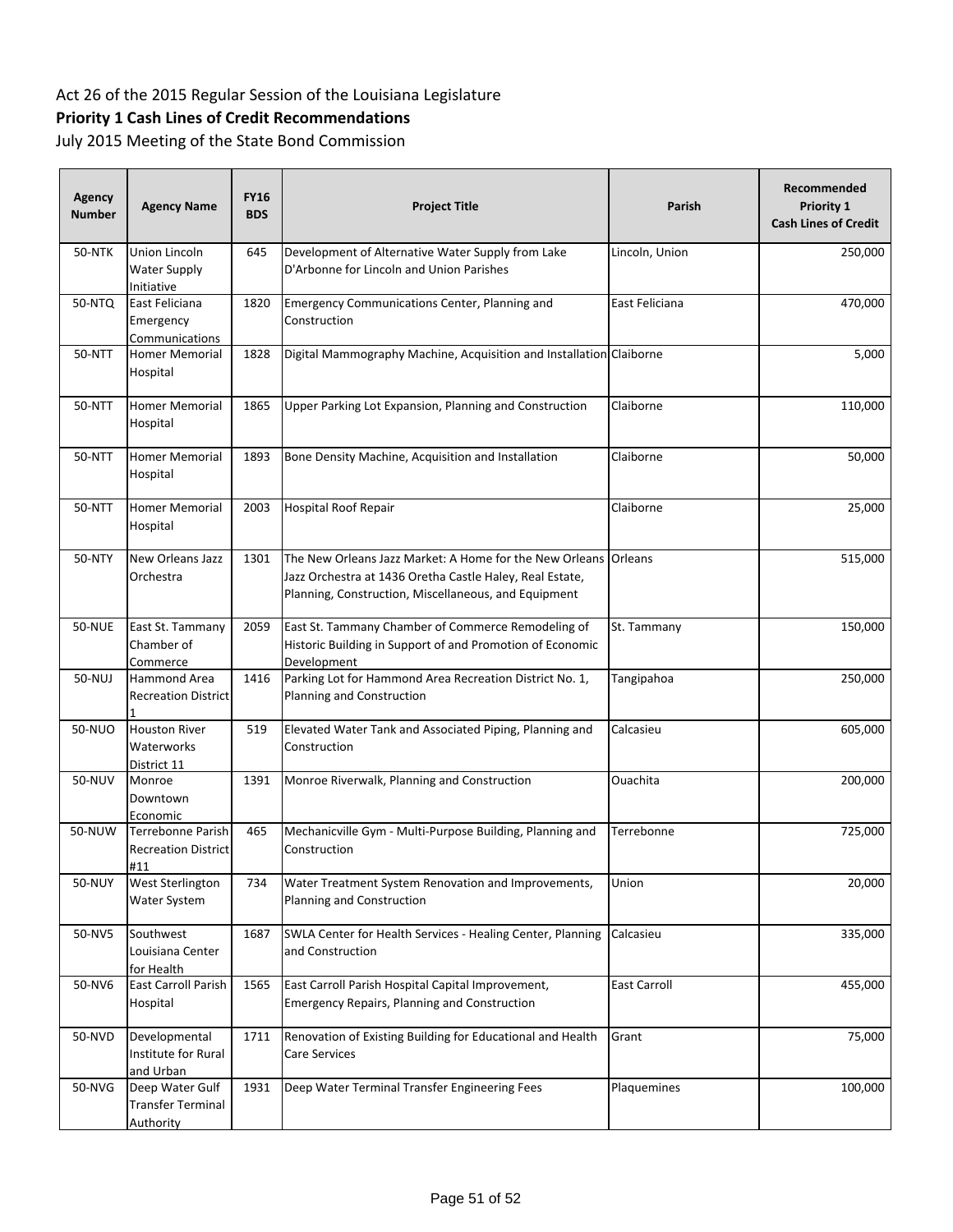# **Priority 1 Cash Lines of Credit Recommendations**

July 2015 Meeting of the State Bond Commission

| Agency<br><b>Number</b> | <b>Agency Name</b>                                        | <b>FY16</b><br><b>BDS</b> | <b>Project Title</b>                                                                                                                                                | Parish              | Recommended<br><b>Priority 1</b><br><b>Cash Lines of Credit</b> |
|-------------------------|-----------------------------------------------------------|---------------------------|---------------------------------------------------------------------------------------------------------------------------------------------------------------------|---------------------|-----------------------------------------------------------------|
| <b>50-NVR</b>           | <b>Blessed Trinity</b><br>Roman Catholic<br>Church        | 1609                      | Community Art and Wellness Center in New Orleans,<br>Planning, Construction and Equipment                                                                           | Orleans             | 95,000                                                          |
| 50-NW1                  | <b>Union Parish Law</b><br>Enforcement<br><b>District</b> | 1473                      | New Law Enforcement/Services/Training/<br><b>Emergency Shelter Complex, Planning and Construction</b><br>(\$500,000 Local In-Kind Match, \$1,100,000 Federal Match) | Union               | 150,000                                                         |
| <b>50-NWK</b>           | National<br>Hurricane<br>Museum and                       | 1299                      | National Hurricane Museum and Science Center, Planning<br>and Construction                                                                                          | Calcasieu           | 1,000,000                                                       |
| 50-NWR                  | Louisiana Swamp<br>Base, Inc.                             | 287                       | Camp Atchafalaya, Acquisition, Planning, Design and<br>Construction                                                                                                 | St. Martin          | 1,780,000                                                       |
| 50-NWS                  | Lafayette Central<br>Park, Inc.                           | 1446                      | Lafayette Central Park Improvements                                                                                                                                 | Lafayette           | 2,000,000                                                       |
| 50-S10                  | Calcasieu Parish<br><b>School Board</b>                   | 1284                      | Renovations to Lake Charles Boston Stadium, Planning and<br>Construction                                                                                            | Calcasieu           | 800,000                                                         |
| 50-S18                  | <b>East Carroll School</b><br><b>Board</b>                | 1662                      | Administration Building, Acquisition and Renovation,<br>Planning and Construction                                                                                   | <b>East Carroll</b> | 280,000                                                         |
| 50-S26                  | Jefferson Parish<br>School System                         | 1943                      | Multipurpose Fine Arts Building Renovation                                                                                                                          | Jefferson           | 100,000                                                         |
| 50-S39                  | Pointe Coupee<br>Parish School<br><b>Board</b>            | 2032                      | Pointe Coupee Parish School Board Central Office<br>Relocation, Renovation and Rebuilding Due to Flooding<br>Caused By Hurricane Gustav                             | Pointe Coupee       | 1,760,000                                                       |
| 50-S63                  | West Feliciana<br>Parish School<br>Board                  | 407                       | Julius Freyhan Cultural/Conference Center, Planning and<br>Construction                                                                                             | West Feliciana      | 1,960,000                                                       |

1,434,220,500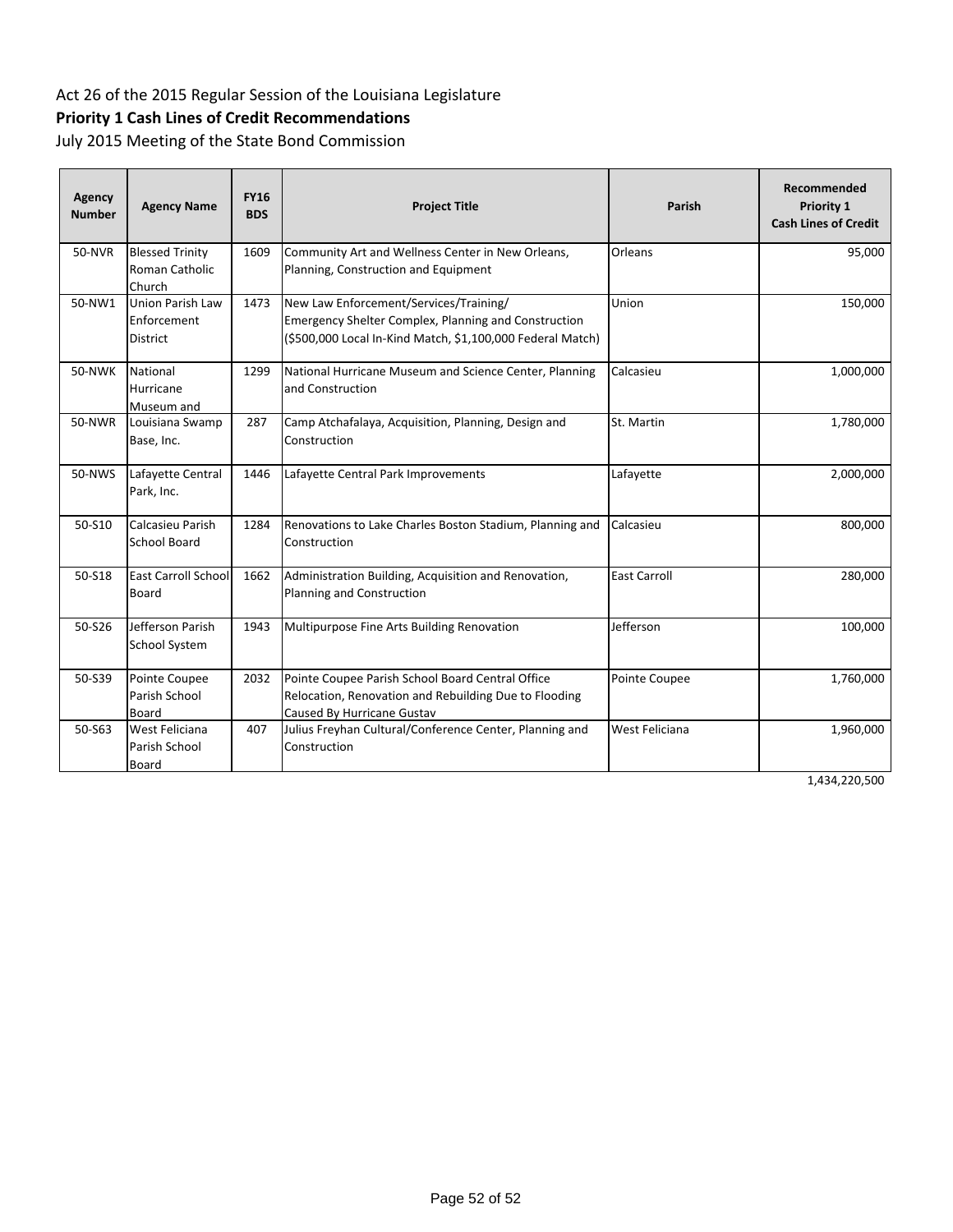| Agency<br><b>Number</b> | <b>Agency Name</b>                                 | <b>FY16</b><br><b>BDS</b> | <b>Project Title</b>                                                                                                                                                                                   | Parish                                                                                                                             | Recommended<br><b>Priority 5</b><br><b>Noncash Lines of Credit</b> |
|-------------------------|----------------------------------------------------|---------------------------|--------------------------------------------------------------------------------------------------------------------------------------------------------------------------------------------------------|------------------------------------------------------------------------------------------------------------------------------------|--------------------------------------------------------------------|
| 01-107                  | Division of<br>Administration                      | 616                       | Local Government Assistance Program                                                                                                                                                                    | Statewide                                                                                                                          | 5,000,000                                                          |
| 01-107                  | Division of<br>Administration                      | 617                       | Community Water Enrichment Program                                                                                                                                                                     | Statewide                                                                                                                          | 5,000,000                                                          |
| 01-107                  | Division of<br>Administration                      | 1303                      | State Office Buildings Major Repairs, Equipment<br>Replacement, and Renovations, Planning and Construction                                                                                             | Statewide                                                                                                                          | 750,000                                                            |
| 01-107                  | Division of<br>Administration                      | 1492                      | Major Repairs for State Buildings Based on Statewide<br>Condition Assessment, and Infrastructure, Planning and<br>Construction                                                                         | Statewide                                                                                                                          | 10,000,000                                                         |
| 01-107                  | Division of<br>Administration                      | 1561                      | Americans With Disabilities Act Implementation for State<br>Facilities, Planning and Construction                                                                                                      | Statewide                                                                                                                          | 1,000,000                                                          |
| 01-107                  | Division of<br>Administration                      | 1598                      | Former McDonogh School Relocation, Renovations and<br>Additions, Planning and Construction                                                                                                             | Orleans                                                                                                                            | 2,000,000                                                          |
| 01-107                  | Division of<br>Administration                      | 1652                      | Exterior Waterproofing at the State Capitol Building,<br>Planning and Construction                                                                                                                     | East Baton Rouge                                                                                                                   | 1,900,000                                                          |
| 01-107                  | Division of<br>Administration                      | 1750                      | Mold Remediation and Indoor Air Quality, Planning and<br>Construction                                                                                                                                  | Statewide                                                                                                                          | 750,000                                                            |
| 01-107                  | Division of<br>Administration                      | 1966                      | Hazardous Material Abatement Projects                                                                                                                                                                  | Statewide                                                                                                                          | 750,000                                                            |
| 01-107                  | Division of<br>Administration                      | 2138                      | Statewide Roofing Asset Management Program and<br>Waterproofing, Related Repairs and Equipment<br>Replacement Program                                                                                  | Statewide                                                                                                                          | 4,000,000                                                          |
| 01-109                  | Office of Coastal<br>Protection and<br>Restoration | 961                       | Morganza to Gulf of Mexico Flood Control Feasibility Study,<br>Planning, Design, Right of Way and Construction of Levees,<br>Floodgates and Other Flood Control Systems (\$100,000,000<br>Local Match) | Ascension, Assumption,<br>Iberia, Iberville, Lafourche,<br>Pointe Coupee, St. Martin,<br>St. Mary, Terrebonne,<br>West Baton Rouge | 43,000,000                                                         |
| 01-109                  | Office of Coastal<br>Protection and<br>Restoration | 963                       | Lafitte Area Tidal Protection, Planning and Construction                                                                                                                                               | Jefferson                                                                                                                          | 2,000,000                                                          |
| 01-112                  | Department of<br><b>Military Affairs</b>           | 499                       | Statewide Backlog of Maintenance and Repair (BMAR),<br>Phase 3, and Statewide Infrastructure Rehabilitation, Phase                                                                                     | Statewide                                                                                                                          | 2,200,000                                                          |
| 01-112                  | Department of<br>Military Affairs                  | 517                       | Camp Minden, Infrastructure, Rehabilitation, Phase 2,<br>Planning and Construction                                                                                                                     | Webster                                                                                                                            | 3,940,000                                                          |
| 01-124                  | Louisiana Stadium<br>and Exposition<br>District    | 1656                      | Bayou Segnette Recreation Complex, Land Acquisition,<br>Planning and Construction                                                                                                                      | Jefferson                                                                                                                          | 18,100,000                                                         |
| 05-252                  | Office of Business<br>Development                  | 1097                      | Capital Improvements Projects to Meet Economic<br>Development Commitments, Planning, Construction, and<br>Equipment                                                                                    | Statewide                                                                                                                          | 18,395,000                                                         |
| 05-252                  | Office of Business<br>Development                  | 1100                      | Economic Development Award Program For Infrastructure<br>Assistance                                                                                                                                    | Statewide                                                                                                                          | 10,000,000                                                         |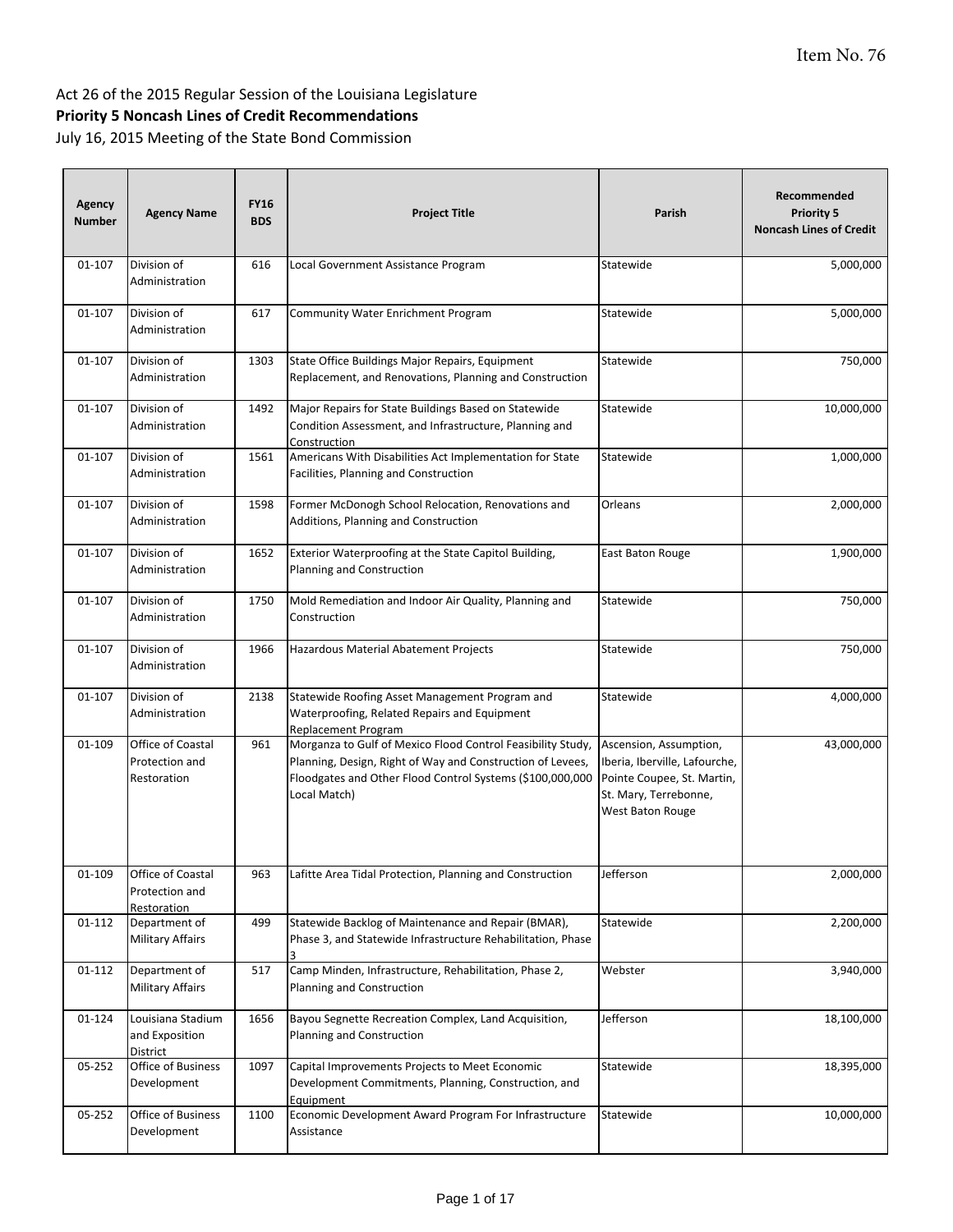| <b>Agency</b><br><b>Number</b> | <b>Agency Name</b>                       | <b>FY16</b><br><b>BDS</b> | <b>Project Title</b>                                                                                                                   | Parish           | Recommended<br><b>Priority 5</b><br><b>Noncash Lines of Credit</b> |
|--------------------------------|------------------------------------------|---------------------------|----------------------------------------------------------------------------------------------------------------------------------------|------------------|--------------------------------------------------------------------|
| 05-252                         | Office of Business<br>Development        | 1830                      | Mega-Project Site Preparation, Planning and Construction                                                                               | Statewide        | 7,700,000                                                          |
| 05-252                         | Office of Business<br>Development        | 1961                      | Aerospace Manufacturing Infrastructure                                                                                                 | Orleans          | 14,200,000                                                         |
| 05-252                         | <b>Office of Business</b><br>Development | 2061                      | Water Conference and Education Center, Planning,<br>Engineering, Design and Construction                                               | East Baton Rouge | 13,400,000                                                         |
| 06-263                         | Office of State<br>Museum                | 396                       | Construction of Civil Rights Museum, Planning and<br>Construction                                                                      | Orleans          | 500,000                                                            |
| 06-264                         | <b>Office of State Parks</b>             | 270                       | Lake D'Arbonne State Park - Event Facility, Planning and<br>Construction                                                               | Union            | 3,440,000                                                          |
| 06-264                         | Office of State Parks                    | 276                       | Tunica Hills State Preservation Area, Acquisition, Planning<br>and Construction                                                        | West Feliciana   | 5,095,000                                                          |
| 06-264                         | Office of State Parks                    | 285                       | Chemin-a-Haut State Park Acquisition, Planning and<br>Construction of New Group Camp, Vacation Cabins, Visitor<br>Center and Restrooms | Morehouse        | 8,000,000                                                          |
| 06-267                         | Office of Tourism                        | 366                       | I-10 Vinton Welcome Center                                                                                                             | Calcasieu        | 500,000                                                            |
| 06-A20                         | New Orleans City<br>Park                 | 1962                      | Splash Park, Planning and Construction                                                                                                 | Orleans          | 2,500,000                                                          |
| 07-270                         | DOTD-<br>Administration                  | 541                       | LA 42 (US 61 to LA 44) Widening                                                                                                        | Ascension        | 2,000,000                                                          |
| 07-270                         | DOTD-<br>Administration                  | 544                       | LA 3034 Improvements                                                                                                                   | East Baton Rouge | 7,300,000                                                          |
| 07-270                         | DOTD-<br>Administration                  | 545                       | Tarbutton Road I-20 Interchange, Engineering, Right of Way, Lincoln<br>Utilities and Construction                                      |                  | 2,500,000                                                          |
| 07-270                         | DOTD-<br>Administration                  | 546                       | Verot School Road, Construction                                                                                                        | Lafayette        | 2,000,000                                                          |
| 07-270                         | DOTD-<br>Administration                  | 547                       | Cove Lane Interchange and Improvements, Planning and<br>Construction                                                                   | Calcasieu        | 14,000,000                                                         |
| 07-270                         | DOTD-<br>Administration                  | 548                       | LA Highway 616 (Caldwell Road to LA Highway 143),<br>Planning and Construction                                                         | Ouachita         | 3,400,000                                                          |
| 07-270                         | DOTD-<br>Administration                  | 549                       | Juban Road (LA 1026) Widening (I-12 to US 190)                                                                                         | Livingston       | 12,400,000                                                         |
| 07-270                         | DOTD-<br>Administration                  | 550                       | LA 1 Improvements, Phase 2, Planning, Engineering, Right of Lafourche<br>Way, Utilities and Construction                               |                  | 27,500,000                                                         |
| 07-270                         | DOTD-<br>Administration                  | 551                       | LA 930 Reconstruction                                                                                                                  | Ascension        | 5,250,000                                                          |
| 07-270                         | DOTD-<br>Administration                  | 558                       | Port of Lake Charles Access Road, Planning and Construction Calcasieu<br>(\$3,500,000 Local Match, \$17,500,000 Federal Match)         |                  | 8,500,000                                                          |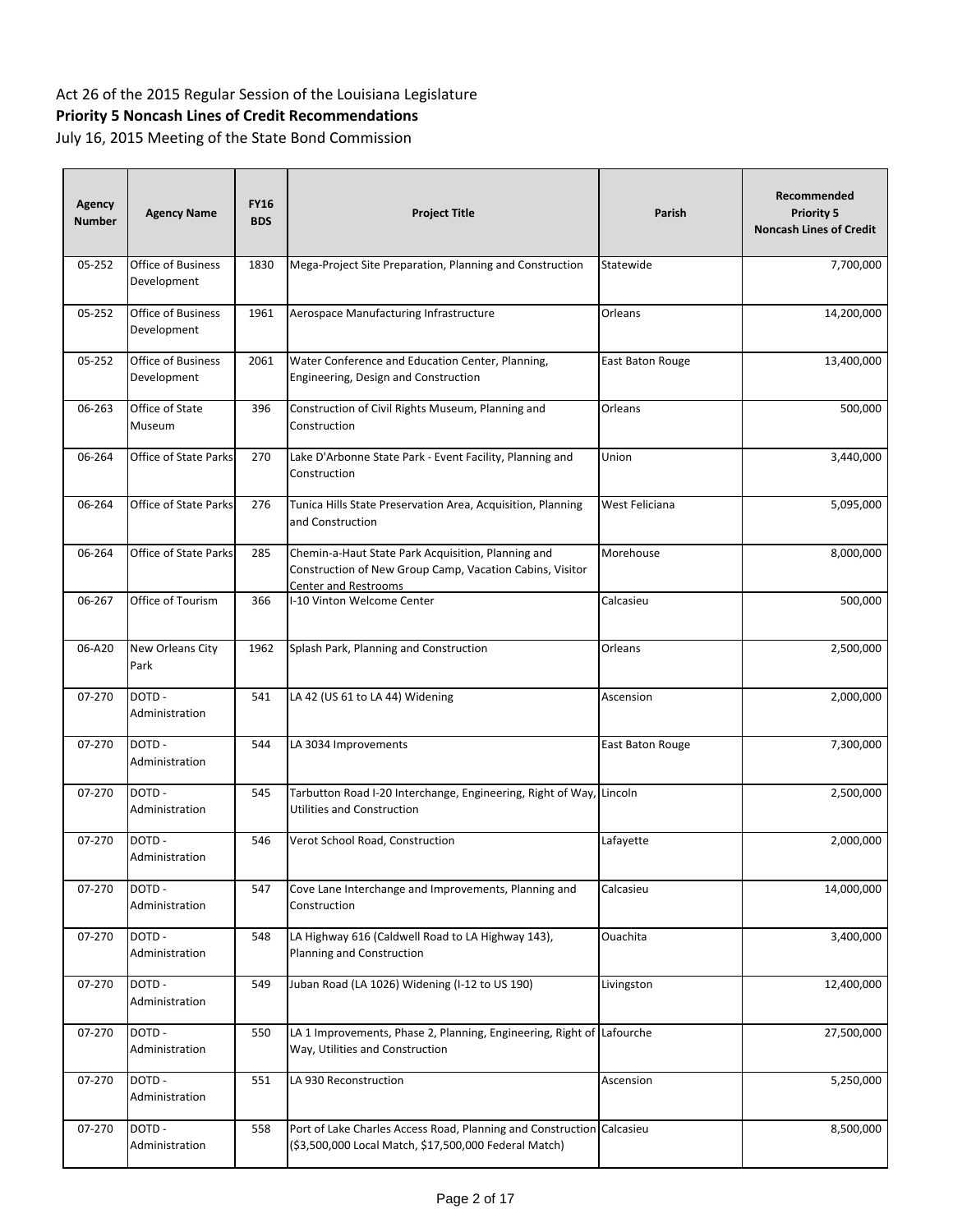| Agency<br><b>Number</b> | <b>Agency Name</b>                   | <b>FY16</b><br><b>BDS</b> | <b>Project Title</b>                                                                                                                    | Parish                                                                        | Recommended<br><b>Priority 5</b><br><b>Noncash Lines of Credit</b> |
|-------------------------|--------------------------------------|---------------------------|-----------------------------------------------------------------------------------------------------------------------------------------|-------------------------------------------------------------------------------|--------------------------------------------------------------------|
| 07-270                  | DOTD-<br>Administration              | 560                       | Intersection Improvement Program, Real Estate Acquisition,<br>Planning and Construction                                                 | Ascension                                                                     | 1,000,000                                                          |
| 07-270                  | DOTD-<br>Administration              | 565                       | Pecue Lane/I-10 Interchange, Planning, Design, Rights of<br>Way, Utilities and Construction                                             | East Baton Rouge                                                              | 11,000,000                                                         |
| 07-270                  | DOTD-<br>Administration              | 567                       | LA 143 to US 165 Connector, Planning, Engineering, Right of<br>Way, Utilities and Construction                                          | Ouachita                                                                      | 34,200,000                                                         |
| 07-270                  | DOTD-<br>Administration              | 584                       | LA 3102 (Vick Road) Improvements (LA 124 to<br>Avoyelles/Catahoula Parish Line), Planning and Construction                              | Catahoula                                                                     | 3,000,000                                                          |
| 07-270                  | DOTD-<br>Administration              | 588                       | Evaluation of Regional Freeway System Expansion                                                                                         | East Baton Rouge, West<br><b>Baton Rouge</b>                                  | 2,500,000                                                          |
| 07-270                  | DOTD -<br>Administration             | 589                       | LA 70/LA 22 from I-10 to the Sunshine Bridge, Planning and<br>Construction                                                              | Ascension, St. James                                                          | 2,000,000                                                          |
| 07-270                  | DOTD-<br>Administration              | 590                       | West Side Expressway, Planning, Design, Right of Way,<br>Utilities and Construction                                                     | Ascension, Iberville, St.<br>James, St. John the Baptist,<br>West Baton Rouge | 1,650,000                                                          |
| 07-270                  | DOTD-<br>Administration              | 591                       | Study of Widening of LA 37 (Greenwell Springs Road)<br>Between Hooper Road and Sullivan Road                                            | East Baton Rouge                                                              | 350,000                                                            |
| 07-270                  | DOTD-<br>Administration              | 594                       | Highway 23 Four Lane from Port Sulphur to Happy Jack,<br>Planning and Construction                                                      | Plaquemines                                                                   | 3,000,000                                                          |
| 07-270                  | DOTD-<br>Administration              | 1004                      | Hooper Road Widening and Sewer Improvements<br>(Blackwater Bayou to Sullivan Road) Planning, Engineering,<br>Utilities and Construction | East Baton Rouge                                                              | 8,665,000                                                          |
| 07-270                  | DOTD-<br>Administration              | 1348                      | Globalplex Intermodal Access Road                                                                                                       | St. John the Baptist                                                          | 500,000                                                            |
| 07-270                  | Iberia Parish                        | 2067                      | LA 87 Improvements, Planning and Construction                                                                                           | Iberia                                                                        | 620,000                                                            |
| 07-274                  | DOTD - Public<br>Improvements        | 602                       | Bayou Dechene Reservoir, Planning, Land Acquisition and<br>Construction                                                                 | Caldwell                                                                      | 2,000,000                                                          |
| 07-274                  | DOTD - Public<br>Improvements        | 603                       | Lake Bistineau Erosion Remediation, Planning and<br>Construction                                                                        | <b>Bossier</b>                                                                | 1,700,000                                                          |
| 07-274                  | DOTD - Public<br><b>Improvements</b> | 608                       | Water Resources Management Program, Studies, Planning<br>and Construction                                                               | Statewide                                                                     | 1,000,000                                                          |
| 07-274                  | DOTD - Public<br>Improvements        | 610                       | Lake D'Arbonne Alternative Spillway, Planning, Construction<br>and Repairs                                                              | Lincoln, Union                                                                | 1,250,000                                                          |
| 08-400                  | Corrections -<br>Administration      | 195                       | Statewide Fencing Project, Planning and Construction                                                                                    | Statewide                                                                     | 9,400,000                                                          |
| 08-402                  | Louisiana State<br>Penitentiary      | 1620                      | Fire Marshal, Health Department Violations, Supplemental,<br>Planning and Construction                                                  | West Feliciana                                                                | 2,000,000                                                          |
| 08-402                  | Louisiana State<br>Penitentiary      | 1668                      | Main Prison Shower and Cellblock Plumbing Upgrade,<br>Planning and Construction                                                         | West Feliciana                                                                | 1,000,000                                                          |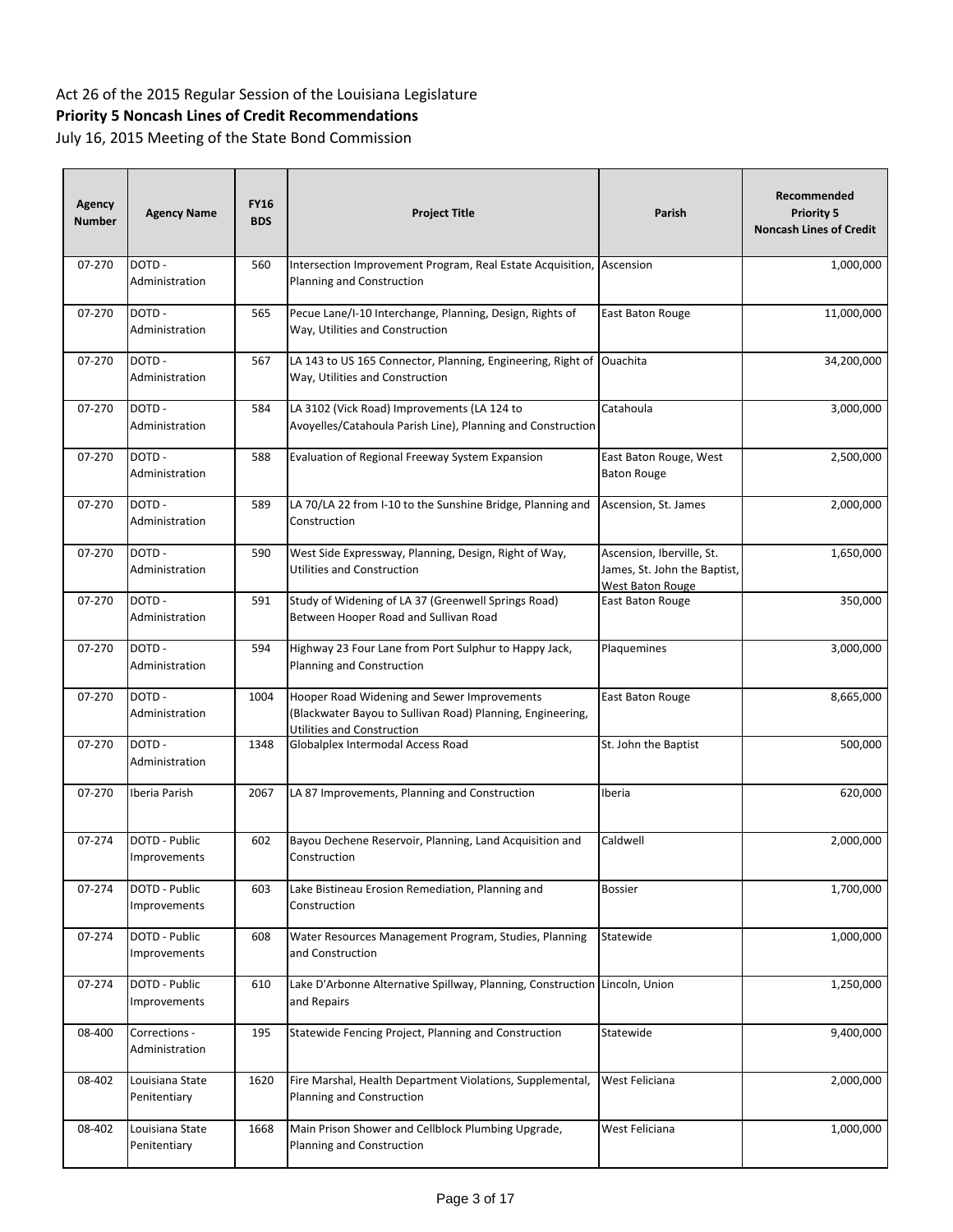| Agency<br><b>Number</b> | <b>Agency Name</b>                                       | <b>FY16</b><br><b>BDS</b> | <b>Project Title</b>                                                                                                                                                                           | Parish                                                                         | Recommended<br><b>Priority 5</b><br><b>Noncash Lines of Credit</b> |
|-------------------------|----------------------------------------------------------|---------------------------|------------------------------------------------------------------------------------------------------------------------------------------------------------------------------------------------|--------------------------------------------------------------------------------|--------------------------------------------------------------------|
| 08-402                  | Louisiana State<br>Penitentiary                          | 1765                      | Electrical Distribution System Upgrade, Planning and<br>Construction                                                                                                                           | West Feliciana                                                                 | 2,680,000                                                          |
| 08-403                  | Office of Juvenile<br>Justice                            | 238                       | Swanson Center for Youth - Driveways and Parking at<br>Columbia, Planning and Construction                                                                                                     | Ouachita                                                                       | 20,000                                                             |
| 08-403                  | Office of Juvenile<br>Justice                            | 1493                      | Community Based Program, Juvenile Justice Improvements,<br>Planning, Construction, Renovation, Acquisition, and<br>Equipment                                                                   | Statewide                                                                      | 43,400,000                                                         |
| 08-414                  | David Wade<br>Correctional Center                        | 1802                      | Water Well Water Treatment Plants, Planning and<br>Construction                                                                                                                                | Claiborne                                                                      | 451,400                                                            |
| 08-416                  | Rayburn<br>Correctional Facility                         | 1876                      | Security Perimeter Fence, Planning and Construction                                                                                                                                            | Washington                                                                     | 2,000,000                                                          |
| 08-419                  | Office of State<br>Police                                | 1869                      | Renovate Training Academy, Planning and Construction                                                                                                                                           | East Baton Rouge                                                               | 16,100,000                                                         |
| 09-304                  | Metropolitan<br>Human Service<br>District                | 1461                      | New Mental Health Center for Desire/Florida Mental Health<br>Clinic, Including the Purchase, Construction or Renovation of<br>a New Facility in New Orleans East, Planning and<br>Construction | Orleans                                                                        | 1,565,000                                                          |
| 09-320                  | Office of Aging and<br><b>Adult Services</b>             | 1083                      | Repair and Upgrade to Sewer System, Planning and<br>Construction                                                                                                                               | East Feliciana                                                                 | 2,840,000                                                          |
| 09-330                  | Office of Mental<br>Health                               | 2062                      | Replace Steam Lines/Asbestos Removal, Planning and<br>Construction                                                                                                                             | East Feliciana                                                                 | 3,165,000                                                          |
| 09-332                  | Eastern Louisiana<br>Mental Health<br>System             | 1145                      | Center Building and Fire Alarm System Renovation and<br>Restoration, East Louisiana State Hospital, Planning and<br>Construction                                                               | East Feliciana                                                                 | 5,300,000                                                          |
| 09-332                  | Eastern Louisiana<br>Mental Health<br>System             | 1991                      | Oakcrest Sprinkler System                                                                                                                                                                      | East Feliciana                                                                 | 500,000                                                            |
| 09-332                  | Eastern Louisiana<br>Mental Health<br><u>System</u>      | 2035                      | Fire Alarm System Replacement for Ten Buildings, Planning<br>and Construction                                                                                                                  | East Feliciana                                                                 | 2,453,200                                                          |
| 09-332                  | Eastern Louisiana<br>Mental Health<br>System             | 2075                      | <b>Replacement of Emergency Generators</b>                                                                                                                                                     | East Feliciana                                                                 | 250,400                                                            |
| 09-340                  | Office of<br>Developmental<br><b>Disabilities</b>        | 1208                      | Central Louisiana State Hospital Relocation to Pinecrest,<br>Planning and Construction                                                                                                         | Rapides                                                                        | 7,100,000                                                          |
| 09-344                  | North Lake<br>Supports and<br>Services Center            | 674                       | Installation of Sprinkler Systems/Protection of Beams                                                                                                                                          | Tangipahoa                                                                     | 500,000                                                            |
| 09-344                  | North Lake<br>Supports and<br>Services Center            | 1552                      | Repairs and Renovation at the North Lake Supports and<br>Services Center, Planning and Construction                                                                                            | Tangipahoa                                                                     | 500,000                                                            |
| 09-344                  | North Lake<br>Supports and<br>Services Center            | 1599                      | Replacement of Underground High Temperature Hot Water<br>System, Planning and Construction                                                                                                     | Tangipahoa                                                                     | 1,800,000                                                          |
| 11-431                  | Natural Resources -<br>Office of the<br><b>Secretary</b> | 770                       | Atchafalaya Basin Protection and Enhancement (Federal<br>Match and Local/Sponsor Match)                                                                                                        | Assumption, Avoyelles,<br>Iberia, Iberville, Pointe<br>Coupee, St. Landry, St. | 3,000,000                                                          |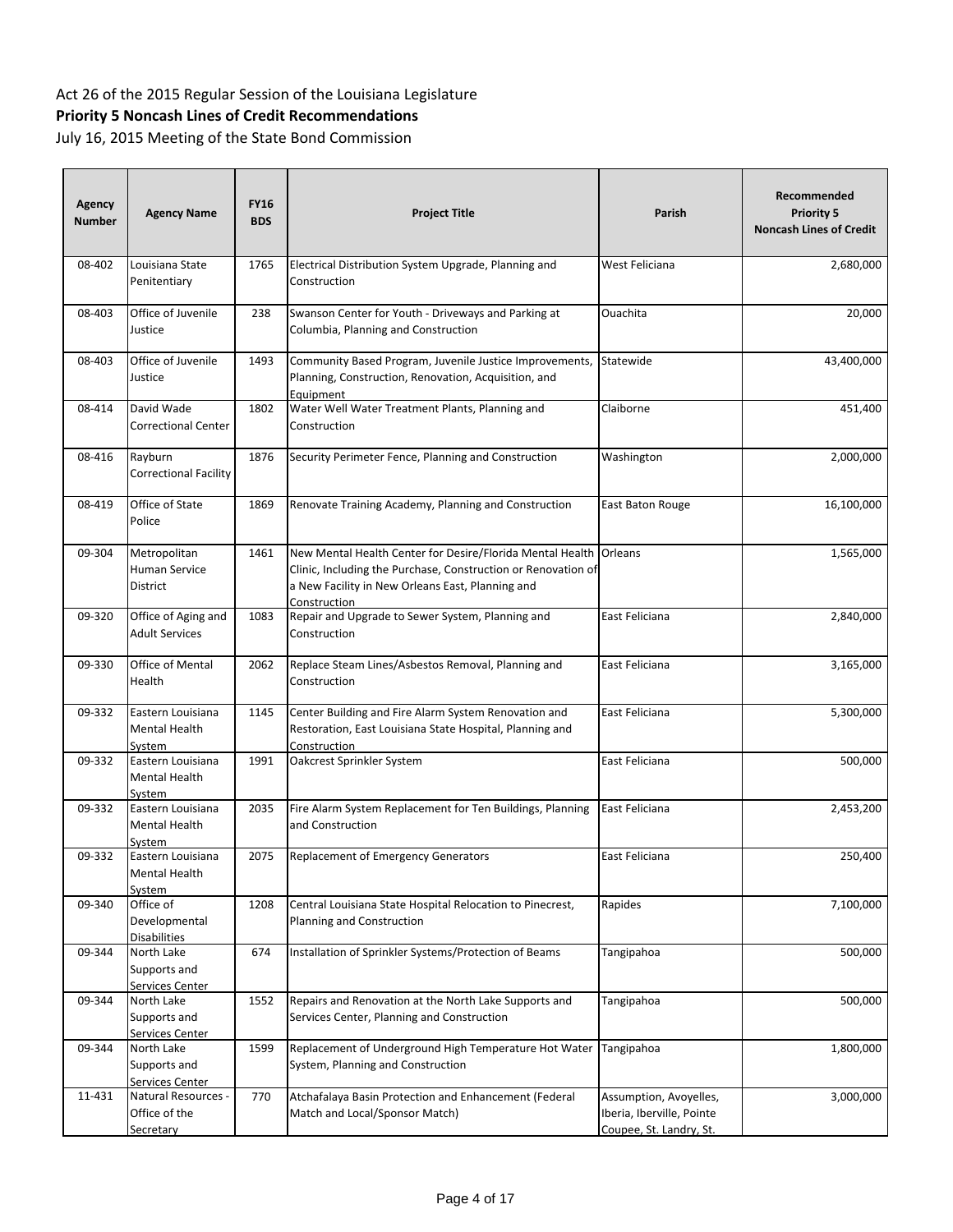| Agency<br><b>Number</b> | <b>Agency Name</b>                        | <b>FY16</b><br><b>BDS</b> | <b>Project Title</b>                                                                                                            | Parish           | Recommended<br><b>Priority 5</b><br><b>Noncash Lines of Credit</b> |
|-------------------------|-------------------------------------------|---------------------------|---------------------------------------------------------------------------------------------------------------------------------|------------------|--------------------------------------------------------------------|
| 16-513                  | Office of Wildlife                        | 870                       | Region 5/Lake Charles Office, Planning and Construction                                                                         | Calcasieu        | 8,100,000                                                          |
| 16-513                  | Office of Wildlife                        | 873                       | Monroe Headquarters, District 2, Planning and Construction Ouachita                                                             |                  | 8,000,000                                                          |
| 16-513                  | Office of Wildlife                        | 876                       | Woodworth Central Office Complex                                                                                                | Rapides          | 11,395,000                                                         |
| 19-601                  | LSU Baton Rouge                           | 258                       | Patrick F. Taylor Hall Renovations and Expansion, Planning<br>and Construction                                                  | East Baton Rouge | 17,500,000                                                         |
| 19-601                  | LSU Baton Rouge                           | 1696                      | Nicholson Gateway: Infrastructure Improvements, Planning<br>and Construction                                                    | East Baton Rouge | 17,500,000                                                         |
| 19-602                  | LSU Alexandria                            | 1944                      | Infrastructure Improvements, Construction                                                                                       | Rapides          | 3,859,400                                                          |
| 19-604S                 | LSU Health Sciences<br>Center Shreveport  | 16                        | Boiler Replacement, Planning and Construction                                                                                   | Caddo            | 4,250,000                                                          |
| 19-604S                 | LSU Health Sciences<br>Center Shreveport  | 17                        | Medical School B-Building HVAC Replacement                                                                                      | Caddo            | 4,590,000                                                          |
| 19-604S                 | LSU Health Sciences<br>Center Shreveport  | 19                        | Inpatient Critical Care Renovation, Planning and<br>Construction                                                                | Caddo            | 2,995,000                                                          |
| 19-604S                 | LSU Health Sciences<br>Center Shreveport  | 1834                      | Patient Care HVAC Replacement, Planning and Construction                                                                        | Caddo            | 750,000                                                            |
| 19-604S                 | LSU Health Sciences<br>Center Shreveport  | 2037                      | Capital Improvement Projects, Design and Engineering                                                                            | Caddo            | 1,750,000                                                          |
| 19-604S                 | LSU Health Sciences<br>Center Shreveport  | 2038                      | Children's Hospital, Renovation and Expansion, Planning and Caddo<br>Construction                                               |                  | 9,350,000                                                          |
| 19-612                  | <b>Baton Rouge</b><br>Community College   | 1514                      | Office of Motor Vehicle Building and Campus Renovation,<br>Demolition and Improvements, Planning and Construction               | Statewide        | 3,741,600                                                          |
| 19-616                  | Southern University<br><b>Baton Rouge</b> | 1211                      | Provide Localized Boilers and Replace Chilled Water Loop                                                                        | East Baton Rouge | 1,750,000                                                          |
| 19-616                  | Southern University<br><b>Baton Rouge</b> | 1491                      | Sewer and Street Improvements near Intersection of Jesse<br>Stone Avenue and E. C. Harrison Drive, Planning and<br>Construction | East Baton Rouge | 350,000                                                            |
| 19-617                  | Southern University<br>New Orleans        | 2004                      | Student Life Center                                                                                                             | Orleans          | 7,500,000                                                          |
| 19-618                  | Southern University<br>Shreveport         | 506                       | Workforce Training and Technology Center, Planning and<br>Construction                                                          | Caddo            | 5,549,000                                                          |
| 19-621                  | Nicholls State<br>University              | 2064                      | Renovation of Athletic Training and Meeting Facility,<br>Planning and Construction                                              | Lafourche        | 1,250,000                                                          |
| 19-621                  | Nicholls State<br>University              | 2147                      | Fieldhouse, Planning and Construction                                                                                           | Lafourche        | 1,850,000                                                          |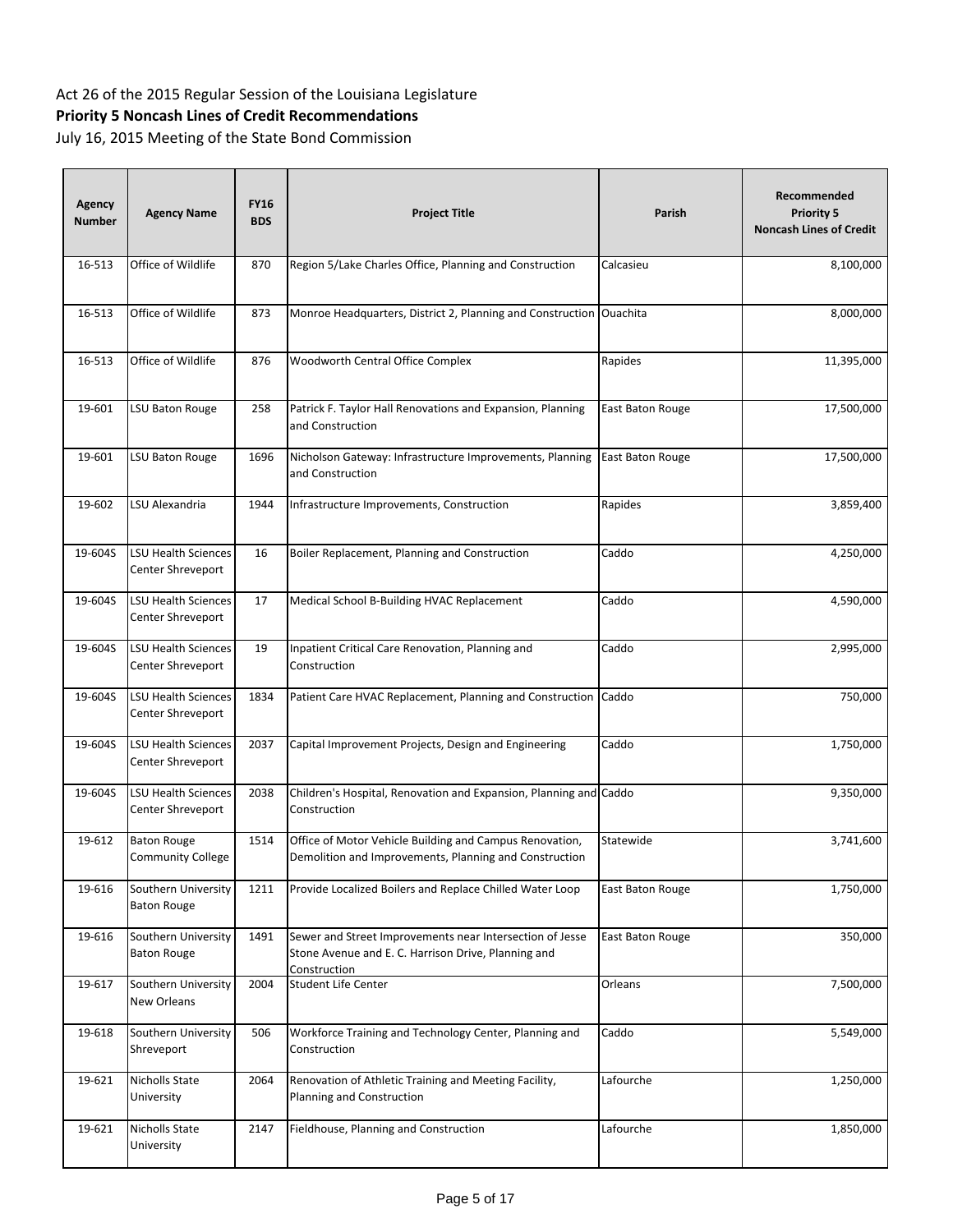| <b>Agency</b><br><b>Number</b> | <b>Agency Name</b>                                             | <b>FY16</b><br><b>BDS</b> | <b>Project Title</b>                                                                                                                            | Parish                         | Recommended<br><b>Priority 5</b><br><b>Noncash Lines of Credit</b> |
|--------------------------------|----------------------------------------------------------------|---------------------------|-------------------------------------------------------------------------------------------------------------------------------------------------|--------------------------------|--------------------------------------------------------------------|
| 19-623                         | <b>Grambling State</b><br>University                           | 337                       | Campus Utility Infrastructure Assessment, Planning and<br>Emergency Repairs and/or Replacement, Planning and<br>Construction                    | Lincoln                        | 925,000                                                            |
| 19-623                         | <b>Grambling State</b><br>University                           | 338                       | Long-Jones Hall Renovation, Planning and Construction                                                                                           | Lincoln                        | 1,000,000                                                          |
| 19-623                         | <b>Grambling State</b><br>University                           | 1453                      | Library Improvements (A.C. Lewis Main/Annex), Planning<br>and Construction                                                                      | Lincoln                        | 8,000,000                                                          |
| 19-625                         | Louisiana Tech<br>University                                   | 219                       | Pedestrian and Parking Development, Planning and<br>Construction                                                                                | Lincoln                        | 250,000                                                            |
| 19-625                         | Louisiana Tech<br>University                                   | 220                       | Business Building Replacement and Addition, Planning and<br>Construction                                                                        | Lincoln                        | 3,619,000                                                          |
| 19-625                         | Louisiana Tech<br>University                                   | 221                       | Integrated Engineering and Science Building                                                                                                     | Lincoln                        | 30,000,000                                                         |
| 19-625                         | Louisiana Tech<br>University                                   | 223                       | Louisiana Tech Research Park, Real Estate Acquisition,<br>Planning and Construction                                                             | Lincoln                        | 4,000,000                                                          |
| 19-627                         | <b>McNeese State</b><br>University                             | 240                       | Health/Human Performance Education Complex, Planning<br>and Construction                                                                        | Calcasieu                      | 32,860,000                                                         |
| 19-627                         | <b>McNeese State</b><br>University                             | 242                       | Contraband Bayou Erosion Retaining Wall Phase II, Planning<br>and Construction                                                                  | Calcasieu                      | 3,200,000                                                          |
| 19-631                         | Northwestern State<br>University                               | 34                        | South Jefferson Street Extension                                                                                                                | Natchitoches                   | 2,920,000                                                          |
| 19-631                         | Northwestern State<br>University                               | 35                        | Roof Replacements, Various Campus Buildings, Planning and<br>Construction                                                                       | Caddo, Natchitoches,<br>Vernon | 4,950,000                                                          |
| 19-631                         | Northwestern State<br>University                               | 37                        | Renovation of Roy Hall, Planning and Construction                                                                                               | Natchitoches                   | 7,810,000                                                          |
| 19-631                         | Northwestern State<br>University                               | 1835                      | Multi-Purpose Assembly Center, Planning and Construction                                                                                        | Natchitoches                   | 32,800,000                                                         |
| 19-634                         | Southeastern<br>Louisiana University                           | 49                        | Computer Science and Technology Facility Improvements<br>and Expansion, Planning and Construction                                               | Tangipahoa                     | 8,850,000                                                          |
| 19-649                         | Louisiana<br>Community and<br>Technical College                | 434                       | Automotive Training Facility, Planning and Construction                                                                                         | East Baton Rouge               | 3,750,000                                                          |
| 19-657                         | Louisiana School for<br>Math, Science and<br>the Arts          | 2012                      | New Dormitory Building, Planning and Construction                                                                                               | Natchitoches                   | 14,800,000                                                         |
| 19-671                         | <b>Board of Regents</b>                                        | 1681                      | Jefferson West Learning Center, Land Acquisition, Planning<br>and Construction                                                                  | Jefferson                      | 495,000                                                            |
| 19-752                         | Louisiana Technical<br>College - Morgan<br><b>Smith Campus</b> | 880                       | New Construction or Renovations to Morgan Smith Campus, Jefferson Davis<br>Planning and Construction                                            |                                | 7,350,000                                                          |
| 24-960                         | Legislative<br><b>Budgetary Control</b><br>Council             | 2065                      | Legislative Auditor's Office Building Located at Old Insurance East Baton Rouge<br>Building Site, Design, Planning, Construction and Demolition |                                | 25,000,000                                                         |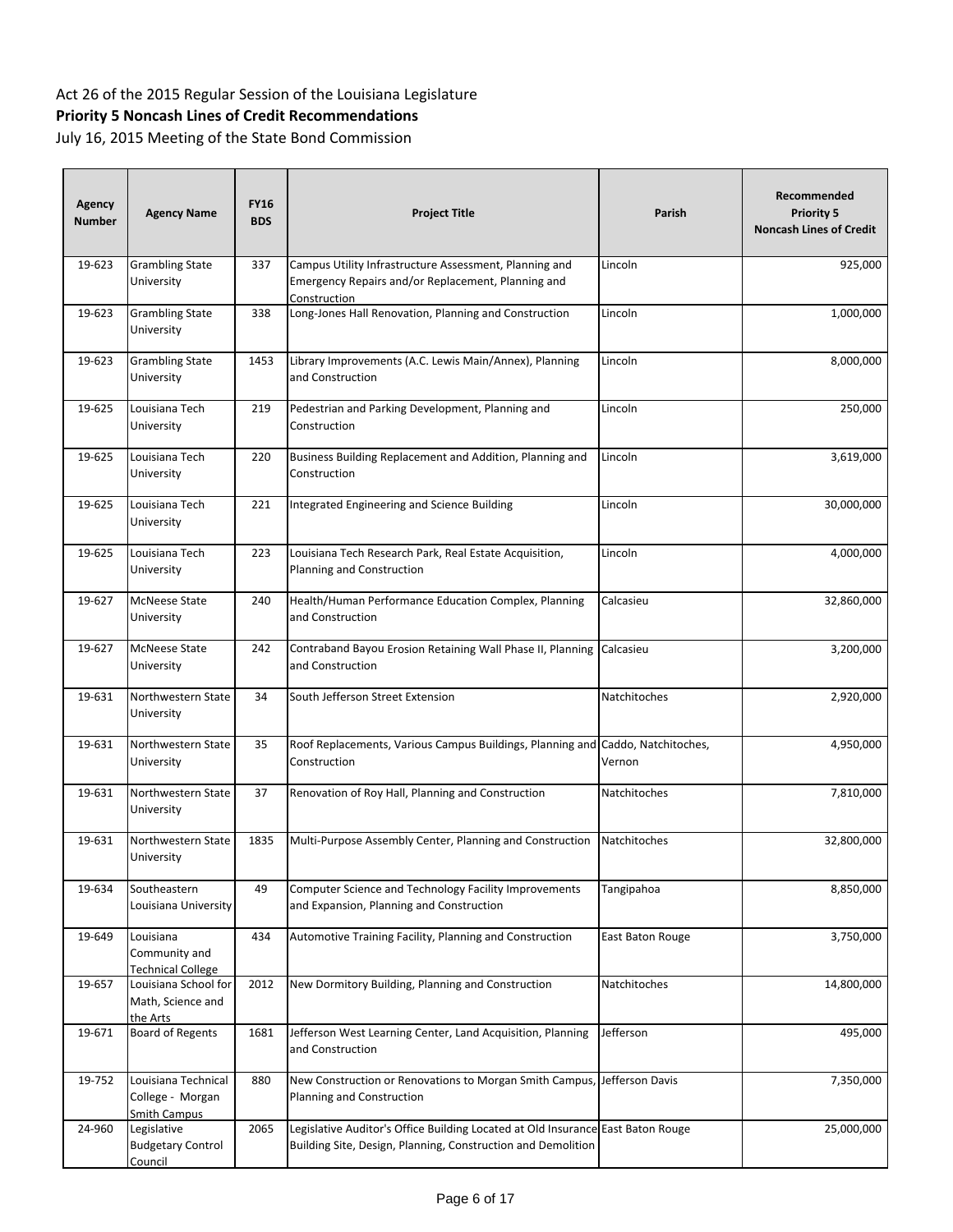| Agency<br><b>Number</b> | <b>Agency Name</b>                                         | <b>FY16</b><br><b>BDS</b> | <b>Project Title</b>                                                                                                                      | Parish                      | Recommended<br><b>Priority 5</b><br><b>Noncash Lines of Credit</b> |
|-------------------------|------------------------------------------------------------|---------------------------|-------------------------------------------------------------------------------------------------------------------------------------------|-----------------------------|--------------------------------------------------------------------|
| 36-L08                  | Lake Borgne Basin<br>Levee District                        | 1363                      | Drainage Improvements to LA 46 Roadway Drainage<br>Improvement Project Between Parish Road and Webster<br>Road, Planning and Construction | St. Bernard                 | 1,510,000                                                          |
| 36-L08                  | Lake Borgne Basin<br>Levee District                        | 1364                      | Drainage Pump Stations and Channel Improvements, Land<br>Acquisitions, Planning and Construction                                          | St. Bernard                 | 15,000                                                             |
| 36-L13                  | Pontchartrain Levee<br>District                            | 1431                      | East St. Charles Urban Flood Control Project, Planning and<br>Construction                                                                | St. Charles                 | 500,000                                                            |
| 36-L13                  | Pontchartrain Levee<br>District                            | 1815                      | Lake Pontchartrain West Shore Hurricane Protection Project Ascension, St. Charles, St.                                                    | James, St. John the Baptist | 8,500,000                                                          |
| 36-L16                  | South Lafourche<br>Levee District                          | 2015                      | Larose to Golden Meadow Hurricane Protection System,<br>Planning and Construction                                                         | Lafourche                   | 12,750,000                                                         |
| 36-L34                  | Orleans Non-Flood<br><b>Protection Asset</b><br>Management | 993                       | Lakeshore Drive and Stars and Stripes Boulevard Safety<br>Striping and Pavement Markings, Planning and Construction                       | Orleans                     | 130,000                                                            |
| 36-P03                  | Greater Baton<br>Rouge Port<br>Commission                  | 1536                      | Inland River Marine Terminal Dock and Access Roadway<br>Construction Project, Planning and Construction                                   | West Baton Rouge            | 18,000,000                                                         |
| 36-P05                  | West Calcasieu Port                                        | 688                       | New Bulkhead along Gulf Intracoastal Waterway - West<br>Calcasieu Port                                                                    | Calcasieu                   | 1,800,000                                                          |
| 36-P15                  | Morgan City Harbor<br>& Terminal District                  | 1716                      | Governmental Operations and Emergency Center, Planning<br>and Construction                                                                | St. Mary                    | 3,000,000                                                          |
| 36-P17                  | Port of New Orleans                                        | 484                       | Milan Upland Yard Improvements                                                                                                            | Orleans                     | 8,165,000                                                          |
| 36-P20                  | St. Bernard Port                                           | 1071                      | Rehabilitation of Dock #1 Section A Seawall, Planning and<br>Construction (Supplemental Funding)                                          | St. Bernard                 | 1,000,000                                                          |
| 36-P21                  | Port of South<br>Louisiana                                 | 945                       | <b>Administration Building</b>                                                                                                            | St. John the Baptist        | 6,765,000                                                          |
| 36-P23                  | Terrebonne Port<br>Commission                              | 1495                      | Slip Dredging and Improvements for Terrebonne Port<br>Commission Government Multi-Use Complex, Planning and<br>Construction               | Terrebonne                  | 1,000,000                                                          |
| 36-P26                  | Port of Lake Charles                                       | 1128                      | Relocation of Railroad Tracks along Sallier Street, Planning<br>and Construction (\$2,600,000 Local Match)                                | Calcasieu                   | 2,000,000                                                          |
| 36-P41                  | Jefferson Parish<br>Port District                          | 1617                      | Jefferson Parish Business Park: Science and Technology<br>Academy and Conference Center                                                   | Jefferson                   | 5,500,000                                                          |
| 50-C03                  | <b>Office Facilities</b><br>Corporation                    | 1809                      | Capital Repairs and Improvements, Planning and<br>Construction                                                                            | Statewide                   | 15,000,000                                                         |
| 50-J06                  | <b>Beauregard Parish</b>                                   | 1969                      | Lumas Road, Planning and Construction                                                                                                     | Beauregard                  | 100,000                                                            |
| 50-J08                  | <b>Bossier Parish</b>                                      | 491                       | Sewerage District No. 1 of the Parish of Bossier, Planning<br>and Construction (\$28,000,000 Local Match)                                 | <b>Bossier</b>              | 255,000                                                            |
| 50-J10                  | Calcasieu Parish                                           | 463                       | Gravity Sewer Trunk Mains and Pumping Stations South<br>Ward 3 and South Ward 4, Planning and Construction                                | Calcasieu                   | 9,300,000                                                          |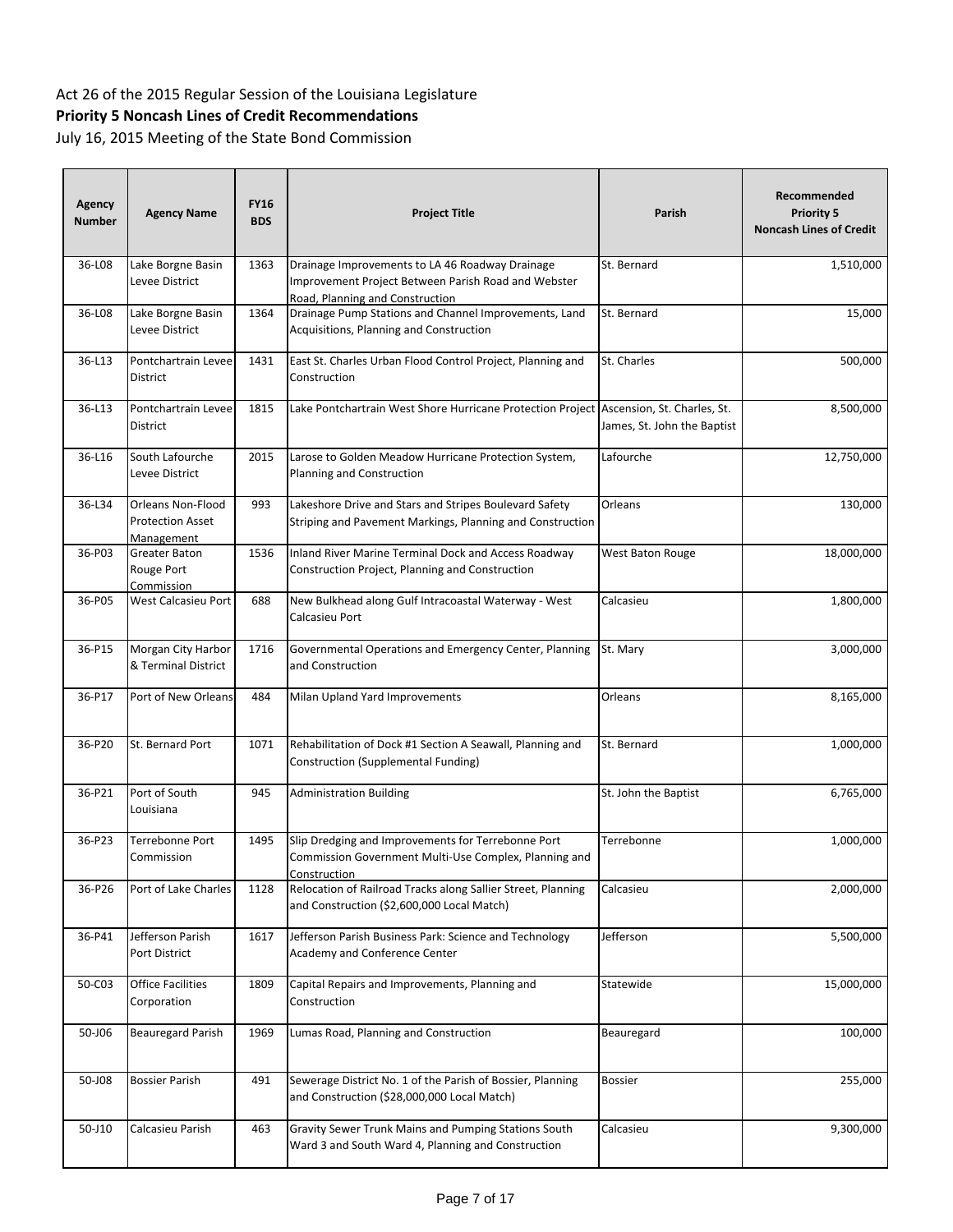| <b>Agency</b><br><b>Number</b> | <b>Agency Name</b>        | <b>FY16</b><br><b>BDS</b> | <b>Project Title</b>                                                                                                                                                                                                        | Parish         | Recommended<br><b>Priority 5</b><br><b>Noncash Lines of Credit</b> |
|--------------------------------|---------------------------|---------------------------|-----------------------------------------------------------------------------------------------------------------------------------------------------------------------------------------------------------------------------|----------------|--------------------------------------------------------------------|
| 50-J11                         | Caldwell Parish           | 1663                      | Recreation Facilities Construction, Reconstruction, Planning<br>and Construction                                                                                                                                            | Caldwell       | 1,465,000                                                          |
| 50-J11                         | Caldwell Parish           | 2137                      | Parish Detention Facility, Planning and Construction                                                                                                                                                                        | Caldwell       | 500,000                                                            |
| 50-J19                         | East Feliciana Parish     | 1499                      | Courthouse Improvements, Planning, Acquisitions,<br>Renovations and Construction (\$1,000,000 Cash and/or In-<br>Kind Match)                                                                                                | East Feliciana | 2,700,000                                                          |
| 50-J21                         | <b>Franklin Parish</b>    | 442                       | Franklin Parish Activity Center, Planning and Construction<br>(\$250,000 Local Match)                                                                                                                                       | Franklin       | 1,360,000                                                          |
| $50 - J26$                     | Jefferson Parish          | 58                        | Ames Boulevard Widening from Two Lanes to Three Lanes<br>Between Barataria Boulevard and Bayou Boeuf Drive (2.0<br>Miles) with Installation of Subsurface Drainage                                                          | Jefferson      | 3,340,000                                                          |
| $50 - J26$                     | Jefferson Parish          | 68                        | Breaux Ditch Improvements (U-Channel Installation from<br>East Ames to Lafitte Larose Highway), Planning and<br>Construction                                                                                                | Jefferson      | 1,225,000                                                          |
| $50 - J26$                     | Jefferson Parish          | 97                        | Jefferson Parish Housing Authority Street Lighting and<br>Security Upgrades (Between Betty and Julie Street in the<br>East-West Direction and Acre and Lapalco in the North-<br>South Direction), Planning and Construction | Jefferson      | 325,000                                                            |
| $50 - J26$                     | Jefferson Parish          | 99                        | Lafreniere Park Marsh Island Restoration, Planning and<br>Construction                                                                                                                                                      | Jefferson      | 500,000                                                            |
| $50 - J26$                     | Jefferson Parish          | 127                       | Riverside Senior Center, Planning and Construction                                                                                                                                                                          | Jefferson      | 1,050,000                                                          |
| $50 - J26$                     | Jefferson Parish          | 137                       | South Kenner Road Rehabilitation from Live Oak Boulevard<br>to River Road, Planning and Construction                                                                                                                        | Jefferson      | 1,790,000                                                          |
| $50 - J26$                     | Jefferson Parish          | 148                       | West Bank Code Enforcement Building, Planning and<br>Construction                                                                                                                                                           | Jefferson      | 2,940,000                                                          |
| 50-J27                         | Jefferson Davis<br>Parish | 1365                      | Regional Consolidated Jail Facility, Acquisition, Planning and Jefferson Davis<br>Construction                                                                                                                              |                | 3,000,000                                                          |
| 50-J28                         | Lafayette Parish          | 352                       | Kaliste Saloom Widening                                                                                                                                                                                                     | Lafayette      | 7,390,000                                                          |
| 50-J28                         | Lafayette Parish          | 355                       | Governmental Complex, Jail Physical Plant Upgrade,<br>Planning and Construction (\$4,980,000 Non-State Match)                                                                                                               | Lafayette      | 1,500,000                                                          |
| 50-J29                         | Lafourche Parish          | 2068                      | South Lafourche Airport Corridor Project                                                                                                                                                                                    | Lafourche      | 6,125,000                                                          |
| 50-J34                         | Morehouse Parish          | 1973                      | Carl Road Improvements, Construction                                                                                                                                                                                        | Morehouse      | 500,000                                                            |
| 50-J35                         | Natchitoches Parish       | 534                       | Old River Bridge, Planning and Construction                                                                                                                                                                                 | Natchitoches   | 895,000                                                            |
| 50-J38                         | Plaquemines Parish        | 162                       | Emergency Evacuation Complex, Planning and Construction                                                                                                                                                                     | Plaquemines    | 1,750,000                                                          |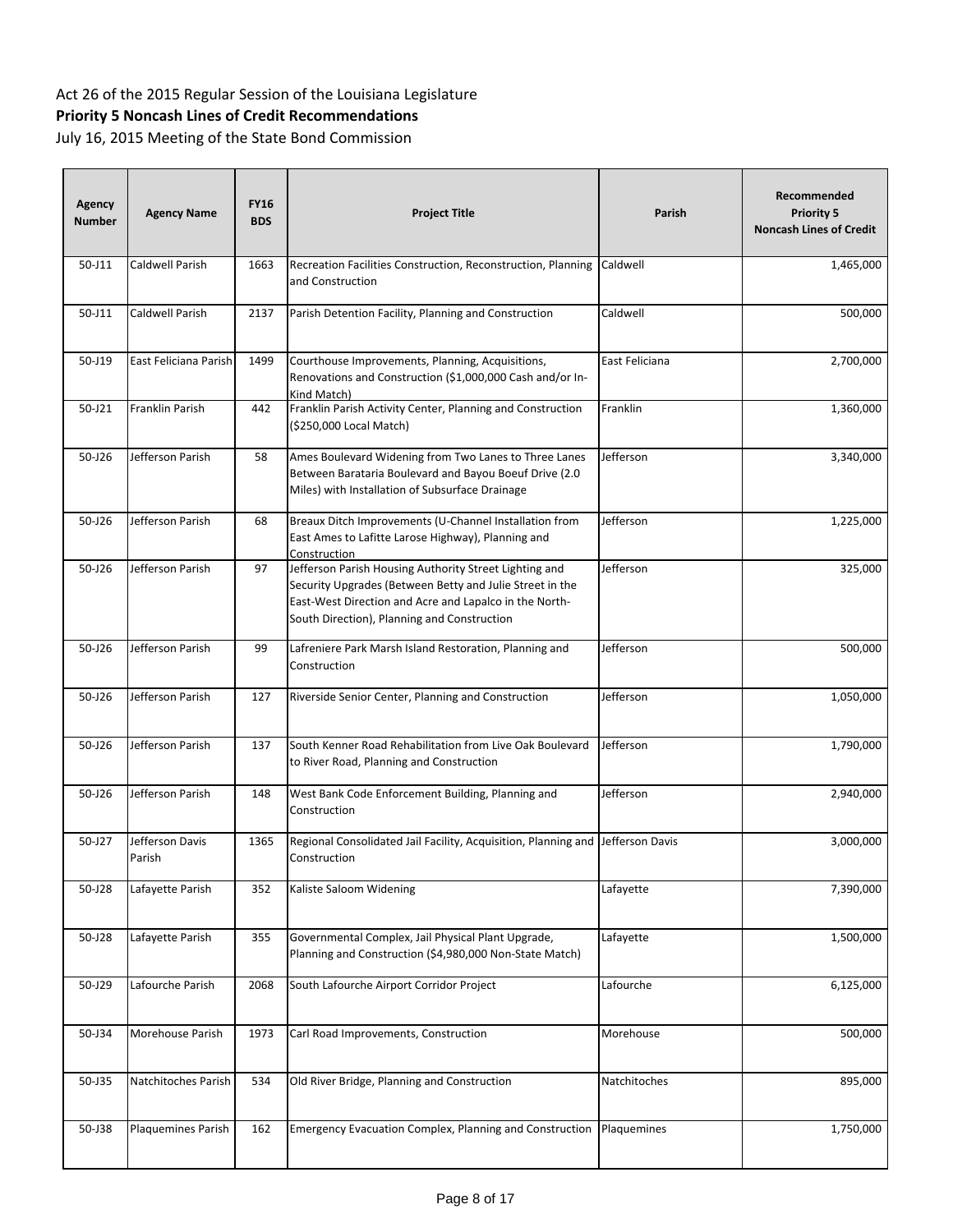| <b>Agency</b><br><b>Number</b> | <b>Agency Name</b>             | <b>FY16</b><br><b>BDS</b> | <b>Project Title</b>                                                                                                                   | Parish               | Recommended<br><b>Priority 5</b><br><b>Noncash Lines of Credit</b> |
|--------------------------------|--------------------------------|---------------------------|----------------------------------------------------------------------------------------------------------------------------------------|----------------------|--------------------------------------------------------------------|
| 50-J38                         | Plaquemines Parish             | 163                       | Peters Road Bridge and Extension, Planning and<br>Construction                                                                         | Plaquemines          | 47,800,000                                                         |
| 50-J38                         | Plaquemines Parish             | 1881                      | Belle Chasse Water Tower, Planning and Construction                                                                                    | Plaquemines          | 20,000                                                             |
| 50-J43                         | Sabine Parish                  | 1837                      | Plainview Road Rehabilitation, Planning and Construction                                                                               | Sabine               | 3,000,000                                                          |
| 50-J44                         | St. Bernard Parish             | 1654                      | Judicial Government Complex Renovation and Expansion,<br>Planning and Construction                                                     | St. Bernard          | 490,000                                                            |
| 50-J46                         | St. Helena Parish              | 2017                      | St. Helena Parish Audubon Library                                                                                                      | St. Helena           | 1,340,000                                                          |
| 50-J47                         | St. James Parish               | 974                       | St. James Parish Eastbank Master Drainage Plan, Planning<br>and Construction                                                           | St. James            | 85,000                                                             |
| 50-J47                         | St. James Parish               | 1432                      | <b>Blind River Freshwater Diversion</b>                                                                                                | St. James            | 19,200,000                                                         |
| 50-J48                         | St. John the Baptist<br>Parish | 1780                      | West Bank Courthouse Security System, Planning and<br>Construction                                                                     | St. John the Baptist | 45,000                                                             |
| 50-J48                         | St. John the Baptist<br>Parish | 1918                      | East Bank Courthouse, Planning and Construction                                                                                        | St. John the Baptist | 30,000                                                             |
| 50-J50                         | St. Martin Parish              | 660                       | I-10 Frontage Road, LA 328 to LA 347, Planning and<br>Construction                                                                     | St. Martin           | 4,930,000                                                          |
| 50-J51                         | St. Mary Parish                | 795                       | Reconstruction of Charenton Beach Road from LA Hwy. 87<br>to the West Atchafalaya Basin Protection Levee, Planning<br>and Construction | St. Mary             | 585,000                                                            |
| 50-J52                         | St. Tammany Parish             | 1054                      | Bush Emergency Shelter and Community Center,<br>Acquisition, Planning and Construction                                                 | St. Tammany          | 750,000                                                            |
| 50-J52                         | St. Tammany Parish             | 1056                      | Covington Emergency Shelter, Community Health Center<br>and Livestock Facility Addition, Planning and Construction                     | St. Tammany          | 845,000                                                            |
| 50-J52                         | St. Tammany Parish             | 1057                      | St. Tammany Parish Fishing Pier, Planning and Construction                                                                             | St. Tammany          | 1,470,000                                                          |
| 50-J52                         | St. Tammany Parish             | 1058                      | University Square Learning Center Facilities, Planning and<br>Construction                                                             | St. Tammany          | 12,875,000                                                         |
| 50-J52                         | St. Tammany Parish             | 1060                      | South Slidell Levee Protection Rehabilitation (USACE 533d<br>Report for Levees West and East of I-10) Planning and<br>Construction     | St. Tammany          | 8,535,000                                                          |
| 50-J53                         | Tangipahoa Parish              | 2019                      | South Airport Road - North Hoover Road Improvements                                                                                    | Tangipahoa           | 2,500,000                                                          |
| 50-J53                         | Tangipahoa Parish              | 2069                      | Juvenile Court Building Renovation - 21st District, Planning<br>and Construction                                                       | Tangipahoa           | 250,000                                                            |
| 50-J55                         | Terrebonne Parish              | 381                       | Bayou LaCarpe Watershed Project, Location C, Design and<br>Construction                                                                | Terrebonne           | 3,585,000                                                          |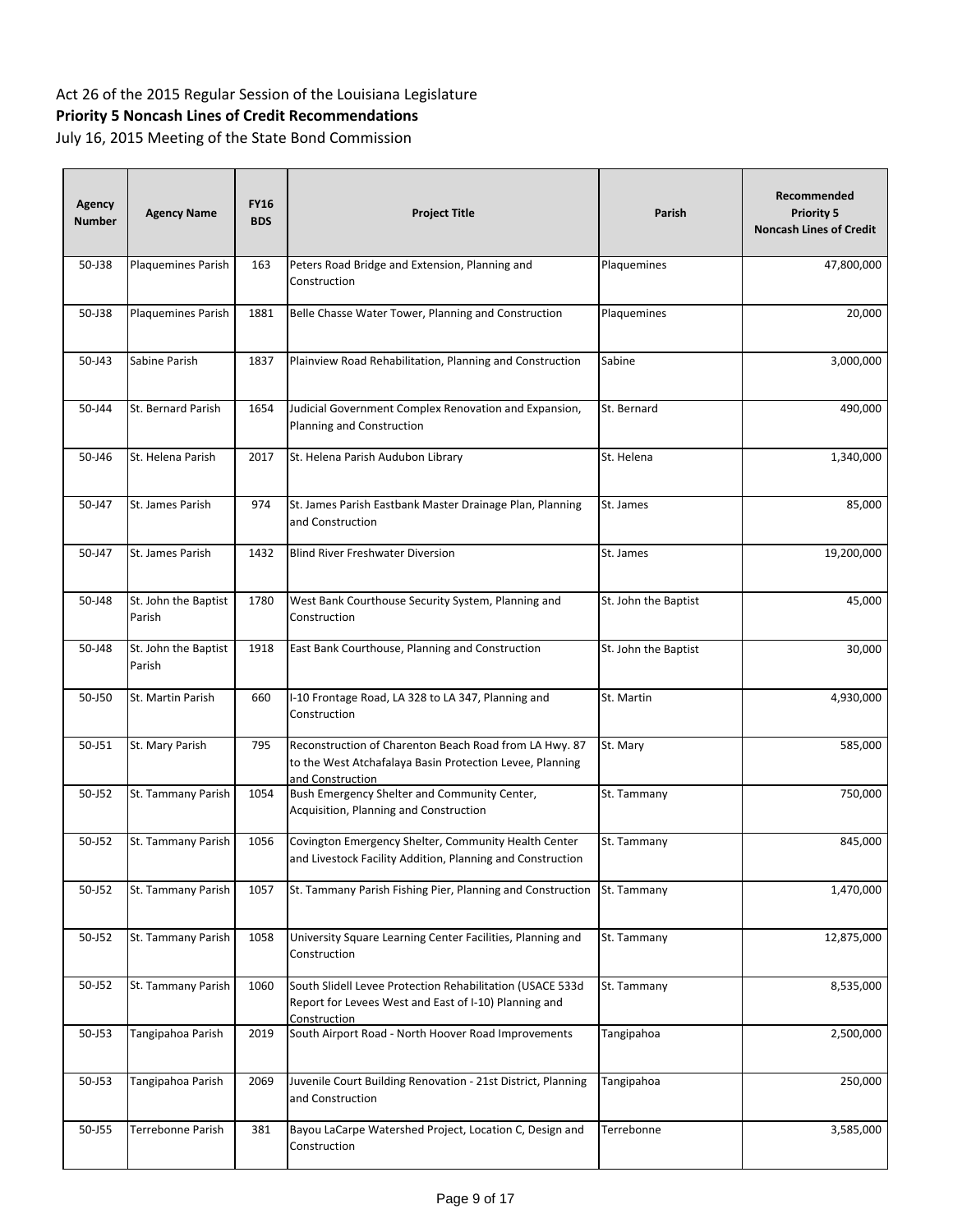| Agency<br><b>Number</b> | <b>Agency Name</b>         | <b>FY16</b><br><b>BDS</b> | <b>Project Title</b>                                                                                                                | Parish           | Recommended<br><b>Priority 5</b><br><b>Noncash Lines of Credit</b> |
|-------------------------|----------------------------|---------------------------|-------------------------------------------------------------------------------------------------------------------------------------|------------------|--------------------------------------------------------------------|
| 50-J55                  | Terrebonne Parish          | 1282                      | Dredging of Bayou Terrebonne, Planning and Construction                                                                             | Terrebonne       | 8,000,000                                                          |
| 50-J55                  | Terrebonne Parish          | 1643                      | Terrebonne Parish Animal Shelter Facility, Planning,<br>Construction, and Equipment                                                 | Terrebonne       | 500,000                                                            |
| 50-J55                  | Terrebonne Parish          | 1705                      | Terrebonne Parish Emergency Operations Center, Planning<br>and Construction                                                         | Terrebonne       | 1,950,000                                                          |
| 50-J55                  | Terrebonne Parish          | 1839                      | South Hollywood Road Widening, Planning and Construction Terrebonne                                                                 |                  | 840,000                                                            |
| 50-J58                  | Vernon Parish              | 679                       | Visitor Center, Planning and Construction                                                                                           | Vernon           | 1,225,000                                                          |
| 50-J58                  | Vernon Parish              | 1742                      | Extension of Potable Water Line to Hutton, Planning and<br>Construction                                                             | Vernon           | 680,000                                                            |
| 50-J61                  | West Baton Rouge<br>Parish | 1084                      | LA 415 Bridge at Intracoastal Canal, Planning and<br>Construction                                                                   | West Baton Rouge | 4,000,000                                                          |
| 50-M02                  | Abita Springs              | 1500                      | Water Lines and Sewer Lines, Extensions and Upgrades,<br>Planning and Construction (Cash and/or In-Kind Match<br>Required)          | St. Tammany      | 4,915,000                                                          |
| 50-M05                  | Alexandria                 | 682                       | Sugarhouse Road/Eddie Williams Boulevard to LA Highway<br>1, Phase I and II, Planning and Construction (\$5,000,000<br>Local Match) | Rapides          | 3,930,000                                                          |
| 50-M06                  | Amite                      | 1279                      | Town of Amite City Water Improvement Project, Planning<br>and Construction                                                          | Tangipahoa       | 600,000                                                            |
| 50-M19                  | Bastrop                    | 1529                      | Bastrop Central Fire Station, Replace Driveway City Hall,<br>Roof Construction, Planning and Construction                           | Morehouse        | 200,000                                                            |
| 50-M24                  | <b>Berwick</b>             | 828                       | Sewerage Collection System Along Old Spanish Trail and LA<br>182, Planning and Construction                                         | St. Mary         | 1,115,000                                                          |
| 50-M25                  | Bienville                  | 386                       | Village of Bienville, Water System Improvements                                                                                     | Bienville        | 125,000                                                            |
| 50-M27                  | <b>Bogalusa</b>            | 1043                      | Industrial Park Road, Water, Natural Gas, Sewer and Other<br>Infrastructure, Planning and Construction                              | Washington       | 150,000                                                            |
| 50-M29                  | <b>Bossier City</b>        | 259                       | Louisiana Technology Research Institute                                                                                             | <b>Bossier</b>   | 25,500,000                                                         |
| 50-M32                  | Broussard                  | 1607                      | Reconstruct South Bernard Road From LA Hwy 182 to US<br>Hwy 90, Planning and Construction                                           | Lafayette        | 4,000,000                                                          |
| 50-M32                  | <b>Broussard</b>           | 1882                      | South Bernard From Ambassador Caffery to LA Hwy 182                                                                                 | Lafayette        | 1,830,000                                                          |
| 50-M39                  | Carencro                   | 169                       | Wastewater and City Infrastructure Flood Damages,<br>Planning and Construction                                                      | Lafayette        | 4,770,000                                                          |
| 50-M54                  | <b>Cotton Valley</b>       | 316                       | Cotton Valley Sewerage System Improvements, Planning<br>and Construction                                                            | Webster          | 680,000                                                            |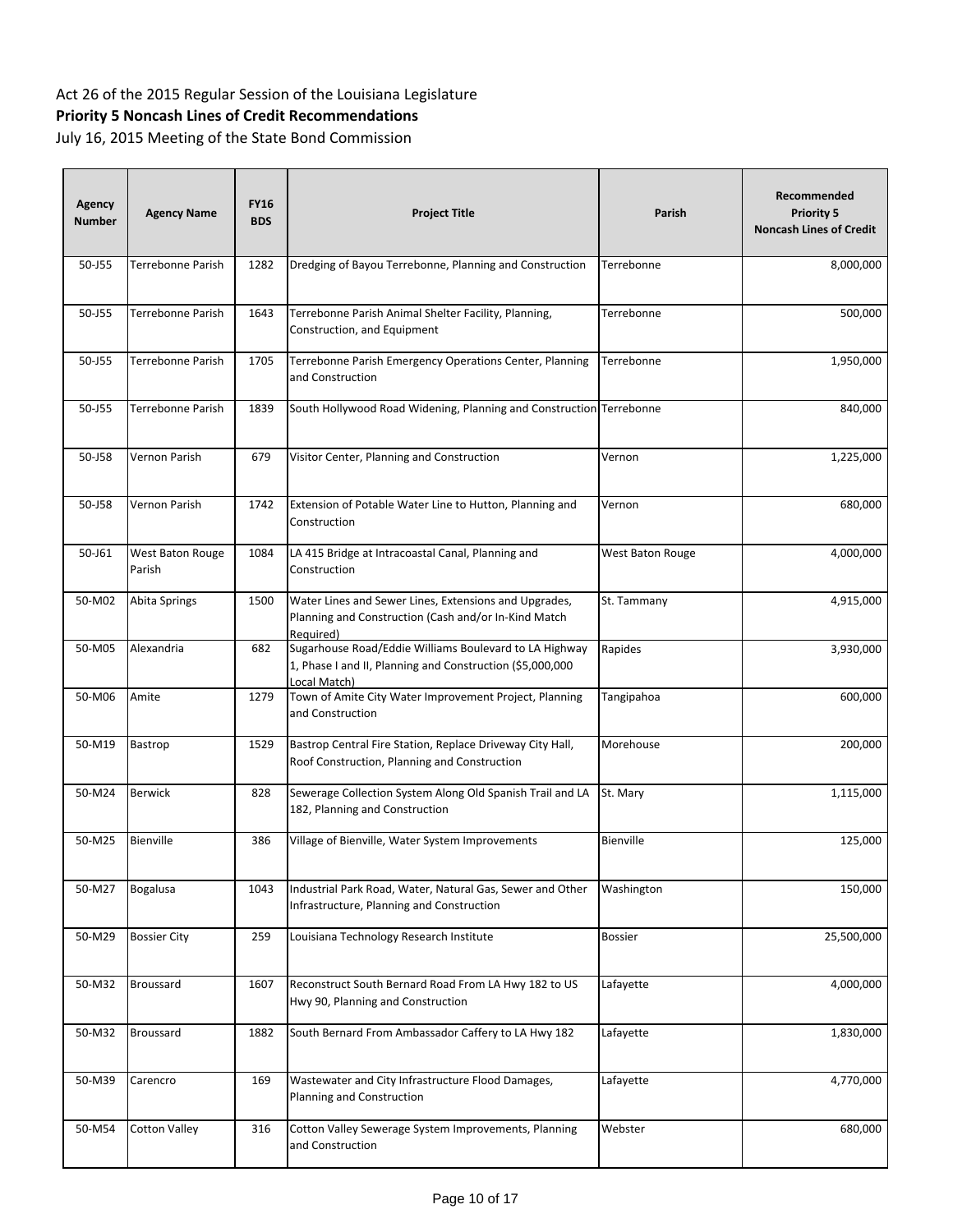| <b>Agency</b><br><b>Number</b> | <b>Agency Name</b> | <b>FY16</b><br><b>BDS</b> | <b>Project Title</b>                                                                                                                                                  | Parish      | Recommended<br><b>Priority 5</b><br><b>Noncash Lines of Credit</b> |
|--------------------------------|--------------------|---------------------------|-----------------------------------------------------------------------------------------------------------------------------------------------------------------------|-------------|--------------------------------------------------------------------|
| 50-M57                         | Covington          | 1841                      | Extensions and Improvements to Water Distribution System St. Tammany                                                                                                  |             | 410,000                                                            |
| 50-M59                         | Cullen             | 332                       | Potable Water and Distribution System Improvements,<br>Planning and Construction                                                                                      | Webster     | 350,000                                                            |
| 50-M64                         | Dequincy           | 475                       | Drainage Improvements on Buxton Creek to Prevent Erosion Calcasieu<br>at City Sewer Plant, Planning and Construction                                                  |             | 700,000                                                            |
| 50-M64                         | Dequincy           | 1489                      | Sewer Rehabilitation of 8" Sewer on Holly and North Division Calcasieu<br>Streets and 18" Sewer on William Still Road - City of<br>Dequincy                           |             | 300,000                                                            |
| 50-M64                         | Dequincy           | 1954                      | New City Hall, Planning and Construction                                                                                                                              | Calcasieu   | 800,000                                                            |
| 50-M65                         | DeRidder           | 477                       | Education and Job Training Center, Planning and<br>Construction                                                                                                       | Beauregard  | 1,600,000                                                          |
| 50-M65                         | DeRidder           | 1469                      | Community Recreational Building and Shelter, Planning and<br>Construction and/or Acquisition and Rehabilitation of the<br>Existing Facility (\$1,500,000 Local Match) | Beauregard  | 1,975,000                                                          |
| 50-M68                         | Donaldsonville     | 1178                      | Regional Pump Station and Sewer System Improvements,<br>Planning and Construction                                                                                     | Ascension   | 1,370,000                                                          |
| 50-M68                         | Donaldsonville     | 1179                      | Fire Station, Planning and Construction                                                                                                                               | Ascension   | 700,000                                                            |
| 50-M90                         | Folsom             | 1600                      | Road and Street Repairs, Planning and Construction (Cash<br>and/or In-Kind Match Required)                                                                            | St. Tammany | 50,000                                                             |
| 50-MB1                         | <b>Grand Isle</b>  | 1403                      | Historic Recreation Center/Community Center, Planning and Jefferson<br>Construction                                                                                   |             | 640,000                                                            |
| 50-MB4                         | Greenwood          | 334                       | Multipurpose Community Center, Planning and Construction Caddo<br>(\$200,000 Local Match)                                                                             |             | 195,000                                                            |
| 50-MB5                         | Gretna             | 937                       | McDonoghville Fire Station, Planning and Construction                                                                                                                 | Jefferson   | 175,000                                                            |
| 50-MB5                         | Gretna             | 1434                      | Downtown Drainage Improvements, Planning and<br>Construction                                                                                                          | Jefferson   | 1,650,000                                                          |
| 50-MD1                         | Hornbeck           | 879                       | Improvements to the Compressed Natural Gas System,<br>Acquisition, Planning and Construction                                                                          | Vernon      | 750,000                                                            |
| 50-MD1                         | Hornbeck           | 1586                      | Emergency Connection with Sabine Parish Water Works<br>District 1, Planning and Construction                                                                          | Sabine      | 450,000                                                            |
| 50-MF9                         | Lake Charles       | 199                       | Lakefront Development                                                                                                                                                 | Calcasieu   | 13,700,000                                                         |
| 50-MF9                         | Lake Charles       | 204                       | Infrastructure Improvements for Economic Development,<br>Planning and Construction (\$2,000,000 Local Match)                                                          | Calcasieu   | 6,000,000                                                          |
| 50-MF9                         | Lake Charles       | 210                       | Expansion of Wastewater Treatment Plant D                                                                                                                             | Calcasieu   | 16,200,000                                                         |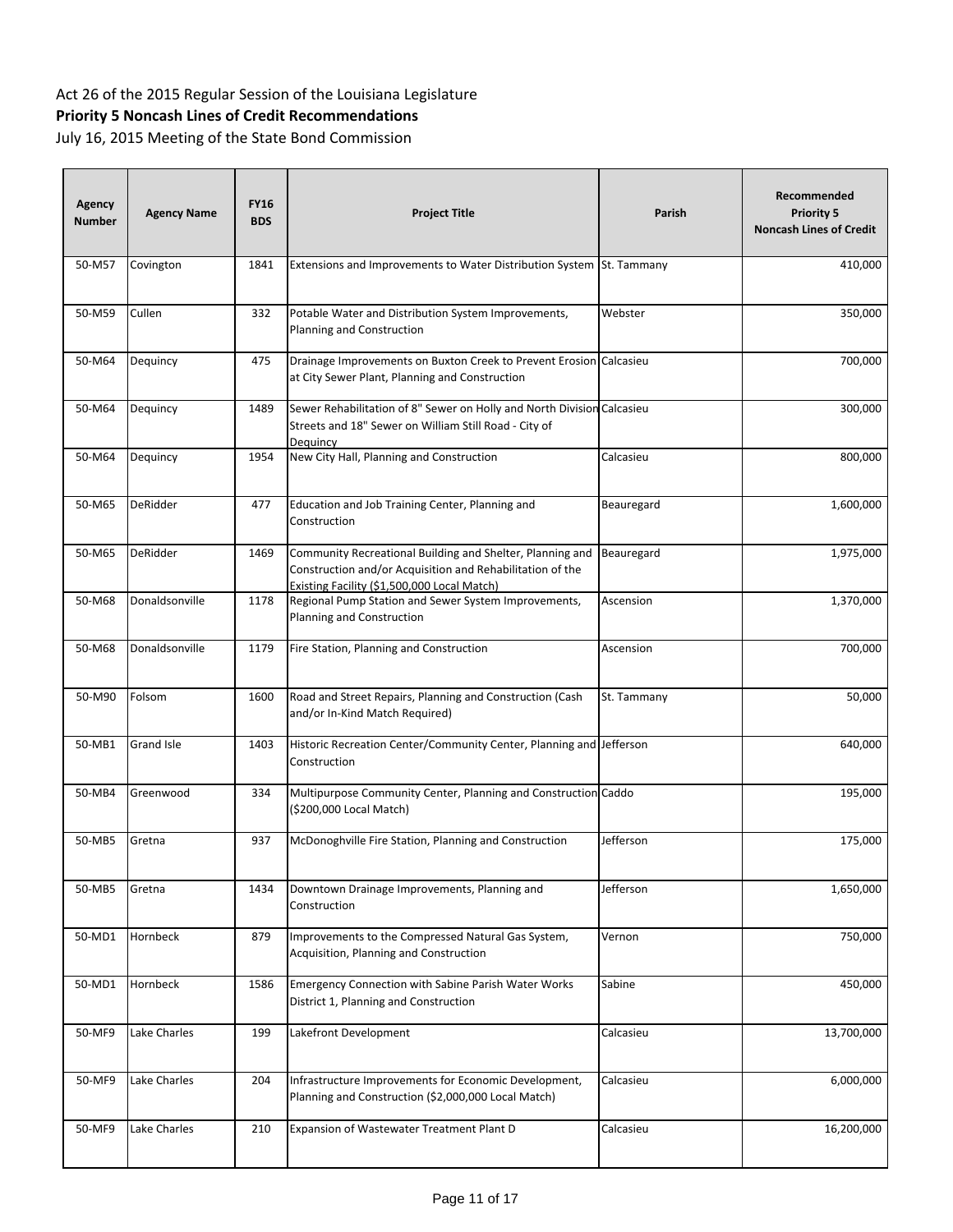| <b>Agency</b><br><b>Number</b> | <b>Agency Name</b> | <b>FY16</b><br><b>BDS</b> | <b>Project Title</b>                                                                                                                         | Parish       | Recommended<br><b>Priority 5</b><br><b>Noncash Lines of Credit</b> |
|--------------------------------|--------------------|---------------------------|----------------------------------------------------------------------------------------------------------------------------------------------|--------------|--------------------------------------------------------------------|
| 50-MF9                         | Lake Charles       | 211                       | Expansion of Southwest Water Treatment Facility                                                                                              | Calcasieu    | 4,790,000                                                          |
| 50-MF9                         | Lake Charles       | 869                       | Wastewater Treatment Plant, Plant B/C Force Main Segment Calcasieu<br>No. 2, Planning and Construction (\$4,195,000 Local Match)             |              | 7,530,000                                                          |
| 50-MG3                         | Leesville          | 522                       | <b>Street Rehabilitation and Extension</b>                                                                                                   | Vernon       | 1,180,000                                                          |
| 50-MG3                         | Leesville          | 523                       | Rehabilitation and/or Replacement of Lift Stations and<br>Equipment, Planning and Construction                                               | Vernon       | 560,000                                                            |
| 50-MH9                         | Mangham            | 1023                      | <b>Mangham Recreation Complex</b>                                                                                                            | Richland     | 1,530,000                                                          |
| 50-MI4                         | Maringouin         | 469                       | Water Meter and Gas Meter Upgrade/Replacement,<br>Planning and Construction                                                                  | Iberville    | 200,000                                                            |
| 50-MI4                         | Maringouin         | 470                       | Governmental/Multi-Purpose Facility, Planning and<br>Construction                                                                            | Iberville    | 300,000                                                            |
| 50-MI6                         | Marksville         | 1478                      | Mary Bethune Community Center, previously known as D.A.<br>Jordan Community Center, for the City of Marksville,<br>Planning and Construction | Avoyelles    | 250,000                                                            |
| 50-MJ1                         | Melville           | 471                       | Police Department Renovation, Planning and Construction                                                                                      | St. Landry   | 150,000                                                            |
| 50-MJ5                         | Minden             | 400                       | Potable Water Ground Storage Tank, Planning and<br>Construction                                                                              | Webster      | 650,000                                                            |
| 50-MJ6                         | Monroe             | 1077                      | Downtown Development District Facilities and Infrastructure Ouachita<br>for River Front, Design and Construction                             |              | 150,000                                                            |
| 50-MK2                         | Morgan City        | 1340                      | LA Hwy. 70 Drainage Improvements, Planning and<br>Construction                                                                               | St. Mary     | 1,370,000                                                          |
| 50-MK2                         | Morgan City        | 1344                      | Water Plant Improvements, Planning and Construction                                                                                          | St. Mary     | 950,000                                                            |
| 50-MK7                         | Napoleonville      | 694                       | Village of Napoleonville Catch Basin Project, Planning and<br>Construction                                                                   | Assumption   | 75,000                                                             |
| 50-MK7                         | Napoleonville      | 695                       | Community Center Improvements                                                                                                                | Assumption   | 25,000                                                             |
| 50-MK9                         | Natchitoches       | 816                       | South Natchitoches Drainage Improvements, including<br>Adjacent Roadwork, Planning and Construction                                          | Natchitoches | 1,475,000                                                          |
| 50-MK9                         | Natchitoches       | 819                       | Blanchard Road Development, Planning and Construction                                                                                        | Natchitoches | 1,500,000                                                          |
| 50-ML3                         | New Orleans        | 743                       | New Consolidated Westbank Fire Station, Planning and<br>Construction                                                                         | Orleans      | 1,625,000                                                          |
| 50-ML3                         | New Orleans        | 827                       | Norman Playground Basketball Gym, and Park<br>Enhancements, Planning and Construction                                                        | Orleans      | 1,000,000                                                          |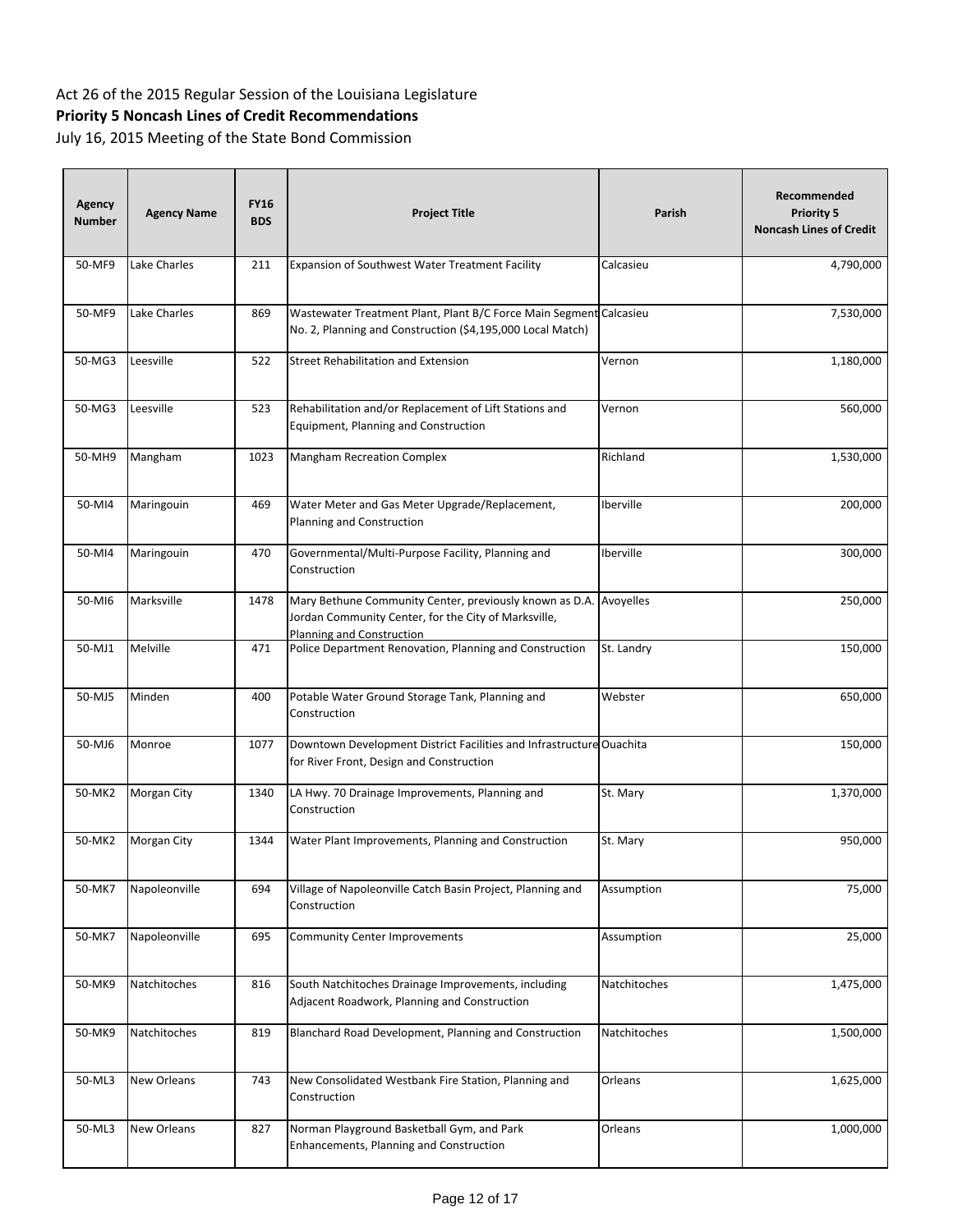| <b>Agency</b><br><b>Number</b> | <b>Agency Name</b> | <b>FY16</b><br><b>BDS</b> | <b>Project Title</b>                                                                                                                                                     | Parish           | Recommended<br><b>Priority 5</b><br><b>Noncash Lines of Credit</b> |
|--------------------------------|--------------------|---------------------------|--------------------------------------------------------------------------------------------------------------------------------------------------------------------------|------------------|--------------------------------------------------------------------|
| 50-MM4                         | Oil City           | 323                       | Water Treatment Plant Improvements, Planning and<br>Construction                                                                                                         | Caddo            | 880,000                                                            |
| 50-MM6                         | Opelousas          | 1727                      | Opelousas Infrastructure Renovation Program, Planning and St. Landry<br>Construction                                                                                     |                  | 60,000                                                             |
| 50-MO1                         | Ponchatoula        | 1673                      | Consolidated Law Enforcement Complex, Acquisition,<br>Planning and Construction                                                                                          | Tangipahoa       | 975,000                                                            |
| 50-MO8                         | Rayne              | 856                       | Martin Luther King Community Center Improvements (City<br>of Rayne), Planning and Construction                                                                           | Acadia           | 200,000                                                            |
| 50-MO9                         | Rayville           | 1436                      | Wastewater Transport and Treatment Facilities for<br>Economic Development                                                                                                | Richland         | 500,000                                                            |
| 50-MO9                         | Rayville           | 1581                      | Hangar, T-Hangar, Paved Areas and Utilities for Rayville<br>Airport, Planning and Construction                                                                           | Richland         | 290,000                                                            |
| 50-MQ4                         | St. Joseph         | 894                       | Repairs and Upgrades to Water System, Planning and<br>Construction                                                                                                       | Tensas           | 6,600,000                                                          |
| 50-MQ8                         | Scott              | 300                       | Apollo Road Extension (Rue Du Belier and Dulles Drive<br>Intersection to Old Spanish Trail and Apollo Road<br>Intersection), Planning, Construction and Land Acquisition | Lafayette        | 4,000,000                                                          |
| 50-MR2                         | Sibley             | 310                       | Wastewater Collection Improvements, Planning and<br>Construction                                                                                                         | Webster          | 265,000                                                            |
| 50-MR7                         | Simsboro           | 639                       | Village of Simsboro, Extend Sewer Line/New Subdivision                                                                                                                   | Lincoln          | 125,000                                                            |
| 50-MR7                         | Simsboro           | 1995                      | Water Well and Water Main                                                                                                                                                | Lincoln          | 100,000                                                            |
| 50-MS9                         | Sulphur            | 751                       | Upgrade Regional Sewerage Pumping Stations (Arizona and<br>Highway 108), Planning and Construction                                                                       | Calcasieu        | 2,500,000                                                          |
| 50-MV2                         | <b>West Monroe</b> | 1510                      | Creation of a Hurricane/Disaster Shelter by Expanding the<br>West Ouachita Senior Center, Planning and Construction                                                      | Ouachita         | 700,000                                                            |
| 50-MV2                         | <b>West Monroe</b> | 2027                      | Rehabilitation of Montgomery Street from LA 34 to I-20,<br>Roadway, Water and Sewer                                                                                      | Ouachita         | 1,790,000                                                          |
| 50-MV4                         | Westwego           | 914                       | The WHARF, Planning and Construction                                                                                                                                     | Jefferson        | 1,800,000                                                          |
| 50-MV4                         | Westwego           | 919                       | Water Plant Improvements, Planning and Construction                                                                                                                      | Jefferson        | 2,000,000                                                          |
| 50-MV7                         | Winnfield          | 1913                      | Port DeLuce Reservoir, Planning and Construction                                                                                                                         | Winn             | 15,000,000                                                         |
| 50-MW6                         | St. Gabriel        | 1390                      | St. Gabriel Police Department - Land, Building Acquisition<br>Project, Planning and Construction                                                                         | Iberville        | 300,000                                                            |
| 50-MW8                         | Central            | 663                       | <b>Administration Building</b>                                                                                                                                           | East Baton Rouge | 765,000                                                            |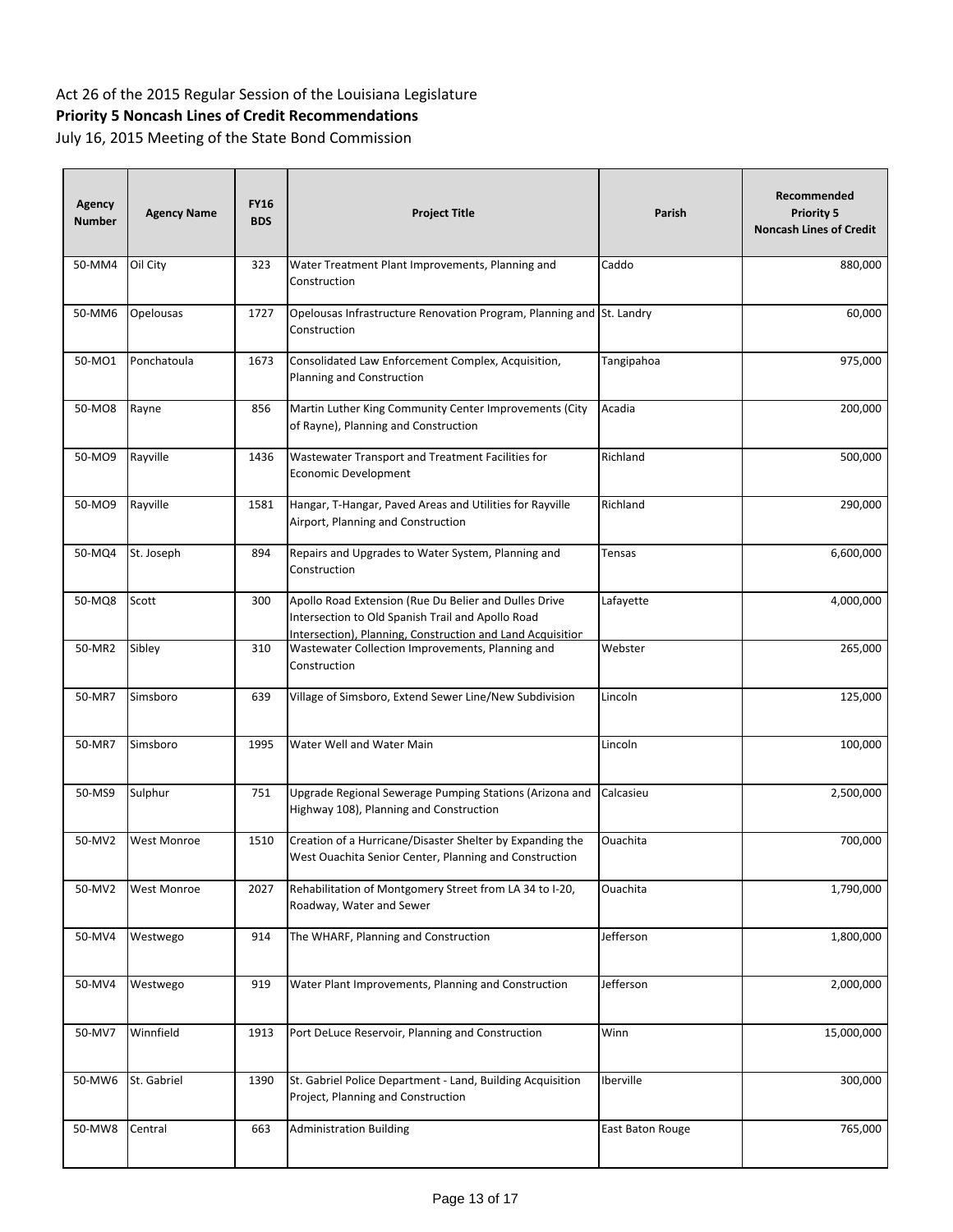| <b>Agency</b><br><b>Number</b> | <b>Agency Name</b>                                 | <b>FY16</b><br><b>BDS</b> | <b>Project Title</b>                                                                                                                                          | Parish           | Recommended<br><b>Priority 5</b><br><b>Noncash Lines of Credit</b> |
|--------------------------------|----------------------------------------------------|---------------------------|---------------------------------------------------------------------------------------------------------------------------------------------------------------|------------------|--------------------------------------------------------------------|
| 50-N03                         | The Audubon<br>Institute, Inc.                     | 1195                      | Audubon 2020 Exhibits                                                                                                                                         | Orleans          | 13,200,000                                                         |
| 50-N05                         | New Orleans<br><b>Exhibition Hall</b><br>Authority | 1989                      | Property Development Project                                                                                                                                  | Orleans          | 20,000,000                                                         |
| 50-N12                         | Louisiana Children's<br>Museum                     | 1169                      | Early Learning Village, Planning, Design, Construction and<br>Equipment (\$18,750,000 Local Match)                                                            | Orleans          | 11,115,000                                                         |
| 50-N13                         | Chennault Industrial<br>Air Park Authority         | 1516                      | New Aviation Hangar and Ground Support Equipment<br>Facility, Planning and Construction (\$1,000,000 Local Match)                                             | Calcasieu        | 1,825,000                                                          |
| 50-N13                         | Chennault Industrial<br>Air Park Authority         | 1676                      | Addition to Building #3101, Planning and Construction<br>(\$926,400 Local Match)                                                                              | Calcasieu        | 2,470,000                                                          |
| 50-N13                         | Chennault Industrial<br>Air Park Authority         | 1694                      | New Air Cargo Facility, Planning and Construction<br>(\$1,100,000 Local Match)                                                                                | Calcasieu        | 2,750,000                                                          |
| 50-N21                         | Biomedical<br>Research<br>Foundation               | 927                       | Hospital HVAC Replacement, Planning and Construction                                                                                                          | Caddo            | 2,200,000                                                          |
| 50-N21                         | Biomedical<br>Research<br>Foundation               | 928                       | Micro-Imaging Equipment for the Molecular Imaging Center<br>at the Biomedical Research Foundation in Shreveport:<br>Equipment                                 | Caddo            | 2,500,000                                                          |
| 50-N25                         | <b>WYES TV New</b><br>Orleans                      | 1112                      | WYES Katrina Rebuilding/Equipment Project                                                                                                                     | Orleans          | 1,500,000                                                          |
| 50-N31                         | Orleans Parish Law<br>Enforcement<br>District      | 1901                      | Mental Health Facility, Planning and Construction                                                                                                             | Orleans          | 2,400,000                                                          |
| 50-N34                         | Odyssey House<br>Louisiana, Inc.                   | 1082                      | Odyssey House Louisiana Renovation Project, Planning and<br>Construction                                                                                      | Orleans          | 5,800,000                                                          |
| 50-N41                         | <b>Baton Rouge Metro</b><br>Airport                | 924                       | Airport Aviation Business Park, Planning and Construction                                                                                                     | East Baton Rouge | 500,000                                                            |
| 50-N51                         | New Orleans Jazz<br>and Heritage<br>Foundation     | 1542                      | The Jazz and Heritage Center Renovation and Addition 1225<br>North Rampart, Planning and Construction                                                         | Orleans          | 560,000                                                            |
| 50-N60                         | Calcasieu Parish<br>Waterworks District<br>#2      | 868                       | Mossville System Improvements, Planning and Construction                                                                                                      | Calcasieu        | 1,135,000                                                          |
| 50-N74                         | National World War<br>II Museum                    | 1444                      | Capital Expansion Project, including Parking Structure,<br>Skybridge, Andrew Higgins Plaza, Train Station Experience<br>and Canopy, Planning and Construction | Orleans          | 5,000,000                                                          |
| 50-N76                         | West Calcasieu<br>Airport Authority                | 651                       | Entrance Roadway for Airport Industrial Park, Planning and<br>Construction                                                                                    | Calcasieu        | 1,350,000                                                          |
| 50-N76                         | West Calcasieu<br>Airport Authority                | 652                       | T-Hangar and Fuel Farm Rehabilitation, Planning and<br>Construction                                                                                           | Calcasieu        | 200,000                                                            |
| 50-NAY                         | Ogden Museum of<br>Southern Art                    | 409                       | Ogden Museum/Taylor Library Renovation, Planning and<br>Construction                                                                                          | Orleans          | 1,000,000                                                          |
| 50-NBB                         | Lighthouse for the<br>Blind                        | 1295                      | Economic Development Project, Planning and Construction                                                                                                       | Orleans          | 1,450,000                                                          |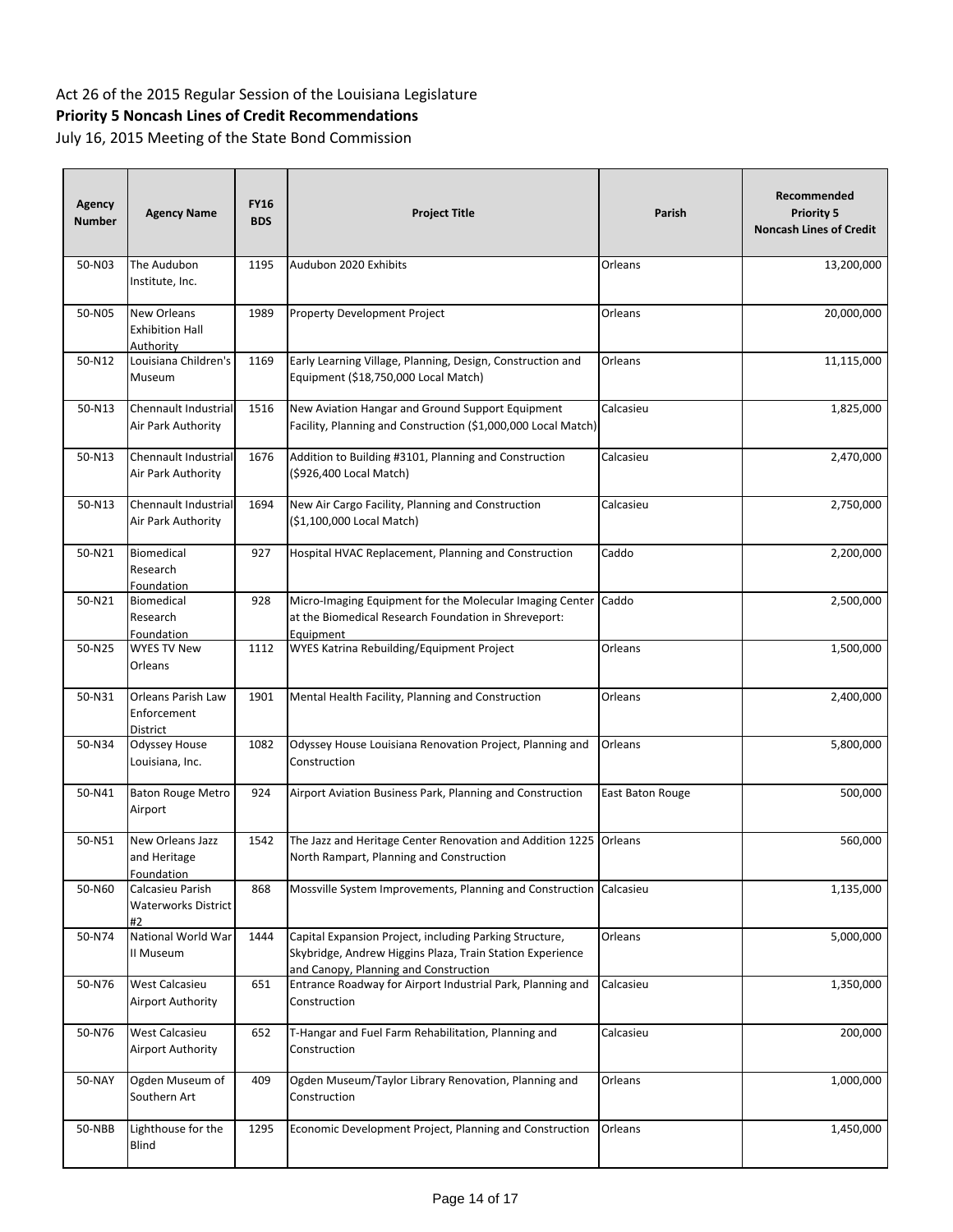# Act 26 of the 2015 Regular Session of the Louisiana Legislature

## **Priority 5 Noncash Lines of Credit Recommendations**

| Agency<br><b>Number</b> | <b>Agency Name</b>                                       | <b>FY16</b><br><b>BDS</b> | <b>Project Title</b>                                                                                                              | Parish           | Recommended<br><b>Priority 5</b><br><b>Noncash Lines of Credit</b> |
|-------------------------|----------------------------------------------------------|---------------------------|-----------------------------------------------------------------------------------------------------------------------------------|------------------|--------------------------------------------------------------------|
| 50-NC2                  | <b>Baton Rouge</b><br>Recreation and<br>Parks Commission | 1197                      | Central Community Sports Park, Planning and Construction                                                                          | East Baton Rouge | 255,000                                                            |
| 50-NC2                  | <b>Baton Rouge</b><br>Recreation and<br>Parks Commission | 1199                      | Anna T. Jordan Site and Facility Improvements (Non-State<br>Match Required)                                                       | East Baton Rouge | 150,000                                                            |
| <b>50-NCC</b>           | Archdiocese of New<br>Orleans                            | 1505                      | Preservation and Restoration of Historic Structures for Hope Jefferson<br>Haven/Madonna Manor Campus, Planning and Construction   |                  | 2,800,000                                                          |
| 50-NCJ                  | <b>Waterworks District</b><br>14 Calcasieu Parish        | 466                       | Replacement of Old Starks Water System Lines and Plugging<br>of Old Wells, Planning and Construction                              | Calcasieu        | 250,000                                                            |
| 50-NDN                  | Opportunities<br>Industrialization<br>Center             | 783                       | New Education Building, Planning and Construction                                                                                 | Ouachita         | 2,000,000                                                          |
| 50-NEZ                  | Louisiana Alliance of<br>Boys and Girls Clubs            | 1589                      | Louisiana Alliance of Boys and Girls Club, Inc., Planning,<br>Acquisitions, and Construction                                      | Statewide        | 150,000                                                            |
| 50-NG2                  | Northshore Harbor<br>Center                              | 2084                      | Facility Renovations, Planning and Construction                                                                                   | St. Tammany      | 195,000                                                            |
| 50-NG6                  | Louisiana Black<br>History Hall of Fame                  | 934                       | Museum and Cultural Center, Land Acquisition, Planning and East Baton Rouge<br>Construction (\$100,000 Cash and/or In-Kind Match) |                  | 690,000                                                            |
| <b>50-NGE</b>           | West Vernon<br>Waterworks District                       | 1497                      | Expansion of Water Distribution System and Booster Station<br>West Vernon Waterworks District, Planning and<br>Construction       | Vernon           | 300,000                                                            |
| 50-NGQ                  | <b>Strand Theatre of</b><br>Shreveport                   | 532                       | Repair and Renovation to the Strand Theatre of Shreveport                                                                         | Caddo            | 450,000                                                            |
| 50-NGX                  | Cane River<br>Waterway<br>Commission                     | 1038                      | Cane River Lake Pumping, Planning and Construction                                                                                | Natchitoches     | 1,100,000                                                          |
| 50-NHS                  | Pleasant Hill-<br>Crossroads Water<br>Systems, Inc.      | 1603                      | Pleasant Hill/Crossroads Water System, Repairs and<br>Extension, Planning and Construction                                        | Winn             | 130,000                                                            |
| 50-NIJ                  | <b>Tensas Reunion</b>                                    | 2070                      | Tensas Reunion Museum and Heritage Culture and<br><b>Education Center</b>                                                         | <b>Tensas</b>    | 250,000                                                            |
| 50-NIL                  | YMCA Greater New<br>Orleans                              | 1107                      | Belle Chasse YMCA, Planning and Construction                                                                                      | Plaquemines      | 700,000                                                            |
| 50-NJP                  | Waterworks District<br>#1 DeSoto Parish                  | 846                       | Water System Improvements and Extension, Planning and<br>Construction (\$1,977,300 Local Match)                                   | DeSoto           | 765,000                                                            |
| 50-NJV                  | Harvey - Stevens<br>Memorial<br>Foundation               | 1678                      | Tutorial and Learning Resource Center Renovations,<br>Planning and Construction                                                   | St. Landry       | 65,000                                                             |
| 50-NJZ                  | <b>Gravity Drainage</b><br>District #8                   | 930                       | Belfield Ditch Drainage Improvement Project, Planning and<br>Construction                                                         | Calcasieu        | 2,190,000                                                          |
| 50-NNB                  | Professional<br><b>Specialties</b>                       | 399                       | USDA Veterinary Biologic Facility, Planning and Construction East Baton Rouge                                                     |                  | 250,000                                                            |
| 50-NNW                  | <b>Beauregard Parish</b><br>Waterworks District<br>#3    | 459                       | Longacre Road Water Plant Improvements, Planning and<br>Construction                                                              | Beauregard       | 250,000                                                            |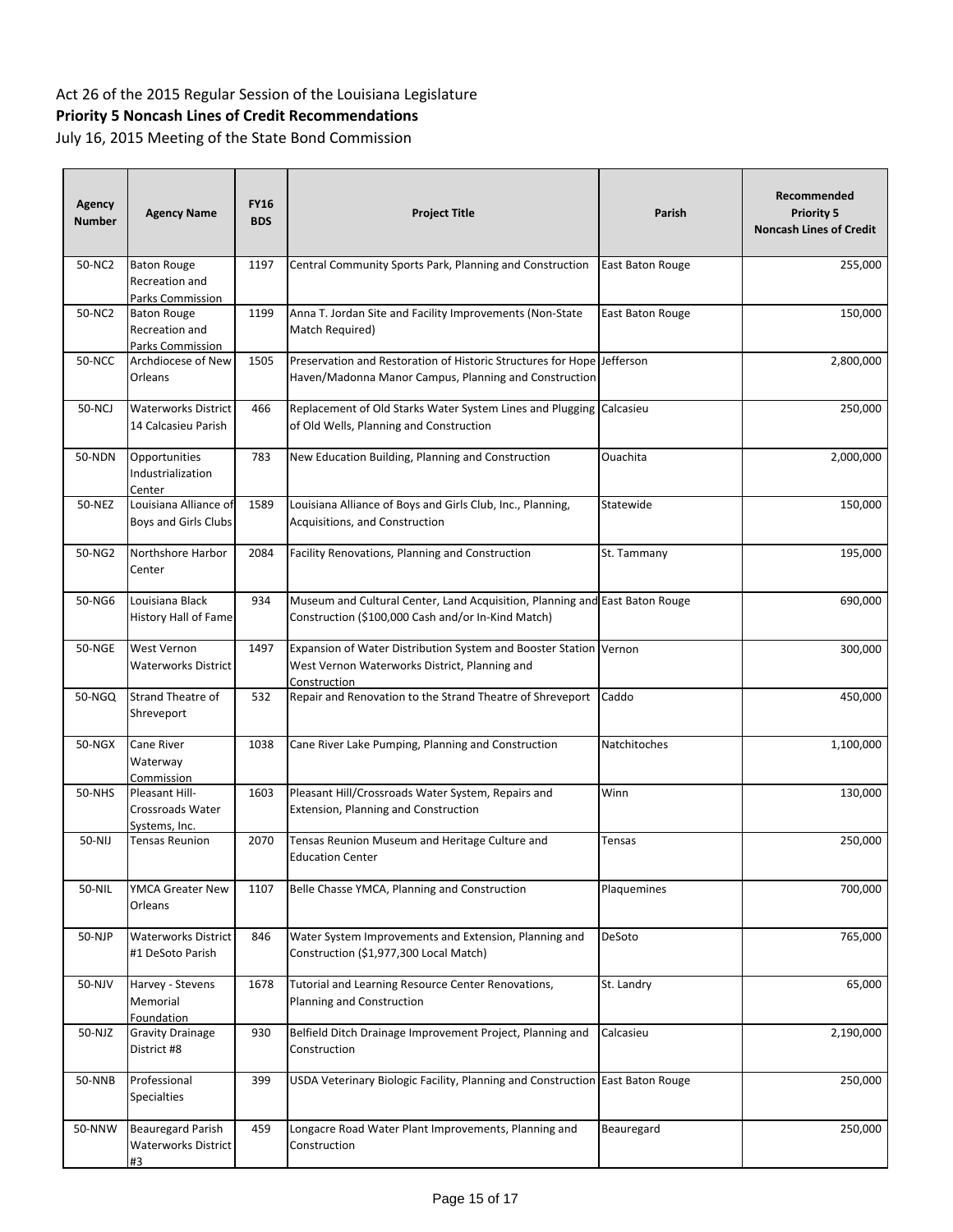| <b>Agency</b><br><b>Number</b> | <b>Agency Name</b>                                         | <b>FY16</b><br><b>BDS</b> | <b>Project Title</b>                                                                                                                                                                  | Parish              | Recommended<br><b>Priority 5</b><br><b>Noncash Lines of Credit</b> |
|--------------------------------|------------------------------------------------------------|---------------------------|---------------------------------------------------------------------------------------------------------------------------------------------------------------------------------------|---------------------|--------------------------------------------------------------------|
| 50-NQ2                         | <b>Gravity Drainage</b><br>District #6 Calcasieu<br>Parish | 1115                      | South Buxton Creek Drainage Improvements, Planning and<br>Construction                                                                                                                | Calcasieu           | 650,000                                                            |
| 50-NQQ                         | Acadia Parish<br><b>Tourist Commission</b>                 | 1531                      | Acadia Parish Convention and Visitors Commission Regional<br>Conference Center, Planning and Construction                                                                             | Acadia              | 1,920,000                                                          |
| 50-NQV                         | <b>Beauregard Parish</b><br>Waterworks District<br>#6      | 831                       | Water System Improvements, Planning and Construction                                                                                                                                  | Beauregard          | 1,700,000                                                          |
| 50-NQW                         | Calcasieu Parish<br><b>Waterworks District</b><br>#10      | 467                       | New Water System, Planning and Construction                                                                                                                                           | Calcasieu           | 3,120,000                                                          |
| 50-NRO                         | Natchitoches<br>Communications<br>District                 | 212                       | Natchitoches Parish Emergency Communications District,<br>Planning and Construction                                                                                                   | <b>Natchitoches</b> | 1,200,000                                                          |
| 50-NSA                         | Calcasieu Drainage<br>District 7 Ward 8                    | 479                       | L-14 Improvements, Gravity Drainage District 7, Ward 8 of<br>Calcasieu Parish                                                                                                         | Calcasieu           | 1,000,000                                                          |
| 50-NT2                         | Mercy Endeavors                                            | 1631                      | Irish Channel St. Andrew Street Elderly Resource Center,<br>New Facility, Land Acquisition, Including Installation and<br>Acquisition of Building Equipment and Furnishings, Planning | Orleans             | 1,445,000                                                          |
| 50-NTU                         | Lake Forest<br><b>Elementary Charter</b><br>School         | 1327                      | Lake Forest Elementary Charter School, Planning and<br>Construction                                                                                                                   | Orleans             | 310,000                                                            |
| 50-NUJ                         | <b>Hammond Area</b><br><b>Recreation District 1</b>        | 1416                      | Parking Lot for Hammond Area Recreation District No. 1,<br>Planning and Construction                                                                                                  | Tangipahoa          | 490,000                                                            |
| 50-NUL                         | Iberia Waterworks<br>District No. 4                        | 1273                      | Water System Improvements for Water Works District No. 4, Iberia<br>Planning and Construction                                                                                         |                     | 50,000                                                             |
| 50-NUM                         | University Hospital<br>and Clinics                         | 729                       | Renovations to University Hospital and Clinics, Planning and<br>Construction                                                                                                          | Lafayette           | 7,255,000                                                          |
| 50-NUM                         | University Hospital<br>and Clinics                         | 741                       | Construction of Clinic and Medical Skills Lab Facilities at<br>University Hospital and Clinics, Planning and Construction                                                             | Lafayette           | 7,255,000                                                          |
| 50-NUO                         | <b>Houston River</b><br><b>Waterworks District</b><br>11   | 519                       | Elevated Water Tank and Associated Piping, Planning and<br>Construction                                                                                                               | Calcasieu           | 835,000                                                            |
| <b>50-NUR</b>                  | 9th Ward Field of<br>Dreams                                | 1119                      | 9th Ward Field of Dreams Football and Track Stadium<br>Improvements, Planning and Construction                                                                                        | Orleans             | 1,415,000                                                          |
| <b>50-NUY</b>                  | West Sterlington<br>Water System                           | 734                       | Water Treatment System Renovation and Improvements,<br>Planning and Construction                                                                                                      | Union               | 295,000                                                            |
| 50-NVD                         | Developmental<br>Institute for Rural<br>and Urban          | 1711                      | Renovation of Existing Building for Educational and Health<br>Care Services                                                                                                           | Grant               | 825,000                                                            |
| 50-NWK                         | National Hurricane<br>Museum and<br>Science Center         | 1299                      | National Hurricane Museum and Science Center, Planning<br>and Construction                                                                                                            | Calcasieu           | 26,545,000                                                         |
| 50-NWR                         | Louisiana Swamp<br>Base, Inc.                              | 287                       | Camp Atchafalaya, Acquisition, Planning, Design and<br>Construction                                                                                                                   | St. Martin          | 53,850,000                                                         |
| 50-NWS                         | Lafayette Central<br>Park, Inc.                            | 1446                      | Lafayette Central Park Improvements                                                                                                                                                   | Lafayette           | 7,650,000                                                          |